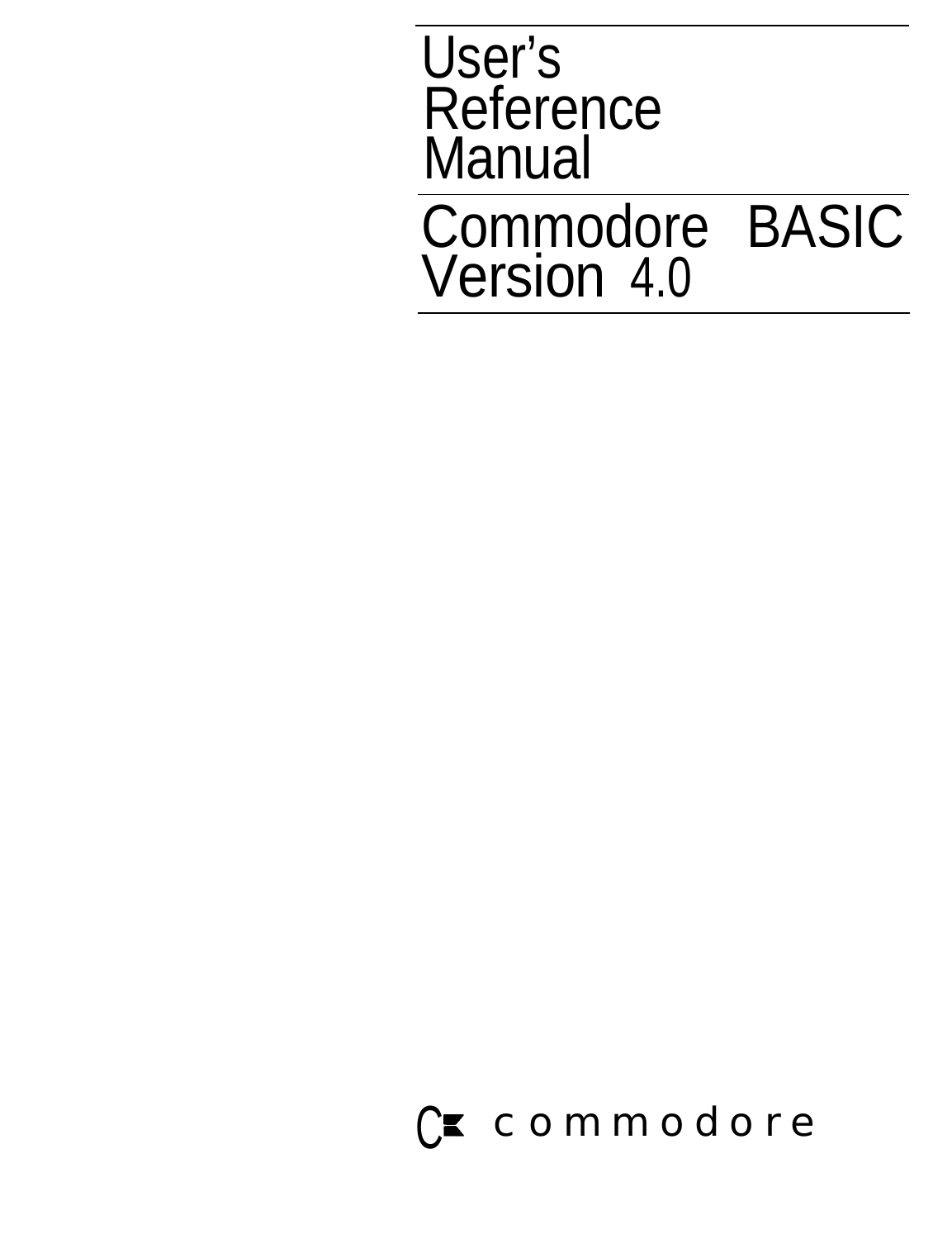### Commodore BASIC Version 4.0 Appropriate for use with: CBM and PET Computers **. Series 2001** . Series 3000 **. Series 4000** . Series 8000 Part Number 321604

## First Edition

July 1980



0 1980 Commodore Business Machines, Inc.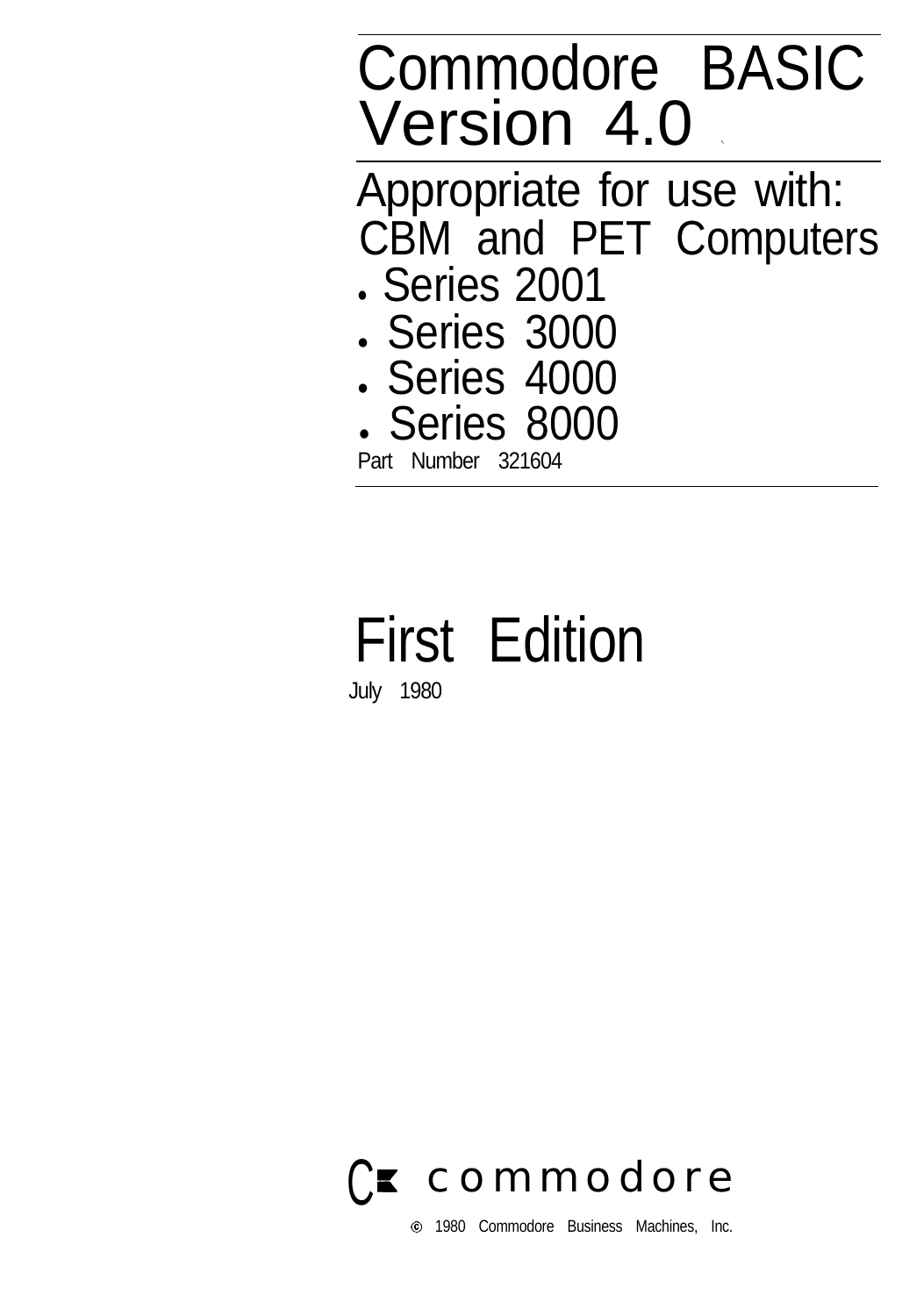### **Introduction**

Commodore BASIC 4.0 is the most sophisticated software developed for the CBM computer line to date. Programs are of course upward compatible from previous Commodore BASIC releases but both the user and the programmer can enjoy new features of 4.0

The first Commodore BASIC, version 2.0, was released in August 1977 for the PET 2001-8 computer. Version 3.0 in July 1978 added a machine language monitor and corrected known bugs of version 2.0. Version 3.0 is standard in all 2001 series since July 1978. Version 4.0, completed in October 1979 included all the improvements of previous releases, enhanced the speed of string processing, and integrated disk commands into the BASIC language.

BASIC 4.0 is standard in the CBM 4000 series and the CBM 8000 series. It is also available as an upgrade for CBM 2001 and 3000 series.

The information in this manual has been reviewed and is believed to be entirely reliable. However, no responsibility is assumed for inaccuracies. The material in this manual is for information purposes only and is subject to change without notice.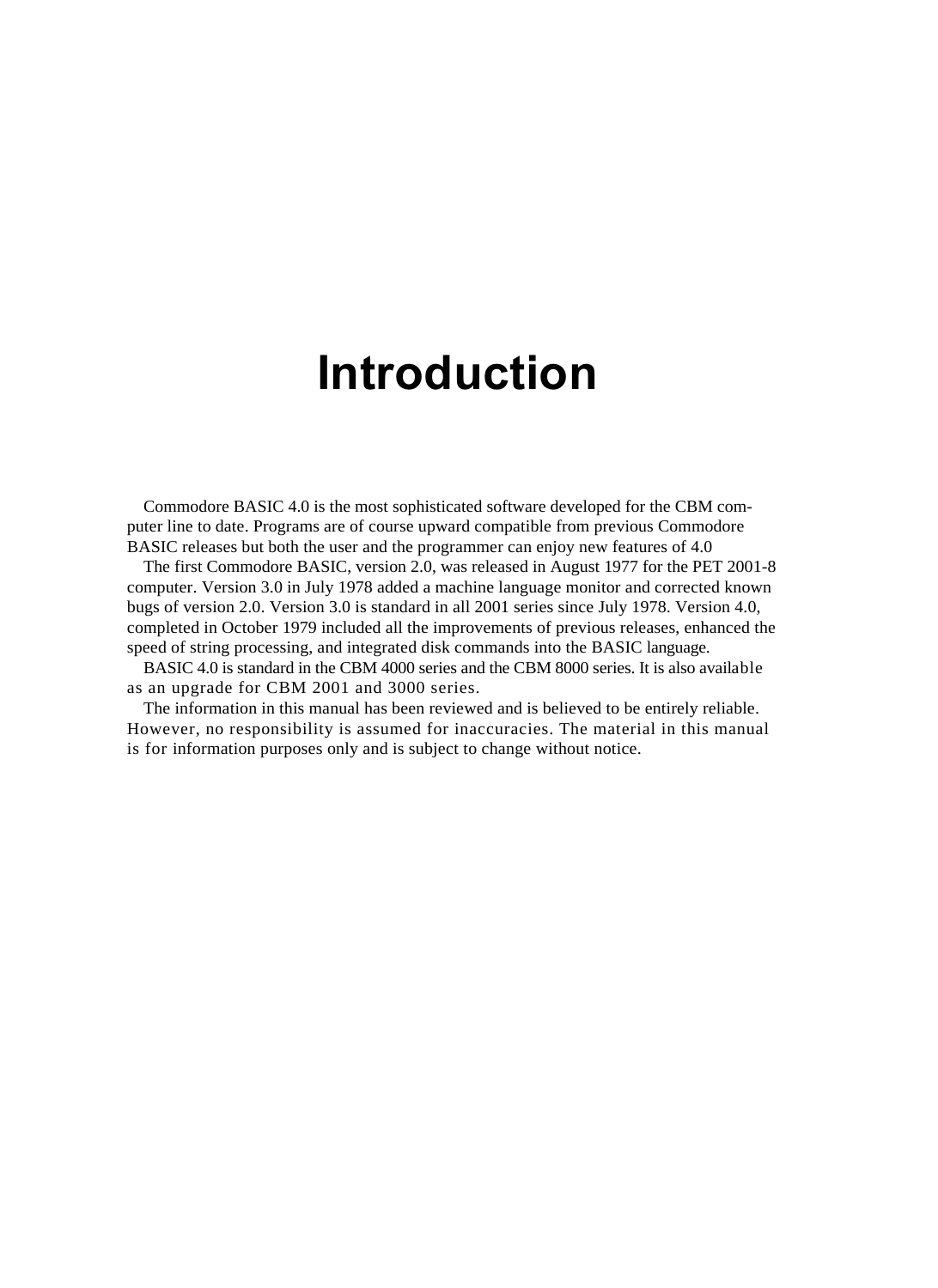### **Table of Contents**

| Chapter 1 |                                  |  |
|-----------|----------------------------------|--|
| 1.1       |                                  |  |
| 1.2       |                                  |  |
| 1.3       |                                  |  |
| 1.3.1     |                                  |  |
| 1.4       |                                  |  |
| 1.5       |                                  |  |
| 1.5.1     | <b>Binary Precision Form For</b> |  |
|           |                                  |  |
| 1.6       |                                  |  |
| 1.6.1     | Variable Names and Declaration   |  |
|           |                                  |  |
| 1.6.2     |                                  |  |
| 1.7       |                                  |  |
| 1.8       |                                  |  |
| 1.8.1     |                                  |  |
| 1.8.1.1   |                                  |  |
| 1.8.2     |                                  |  |
| 1.8.3     |                                  |  |
| 1.8.4     |                                  |  |
| 1.8.5     |                                  |  |
| 1.9       |                                  |  |
| 1.10      |                                  |  |
| Chapter 2 |                                  |  |
|           |                                  |  |
| 2.1       |                                  |  |
| 2.2       |                                  |  |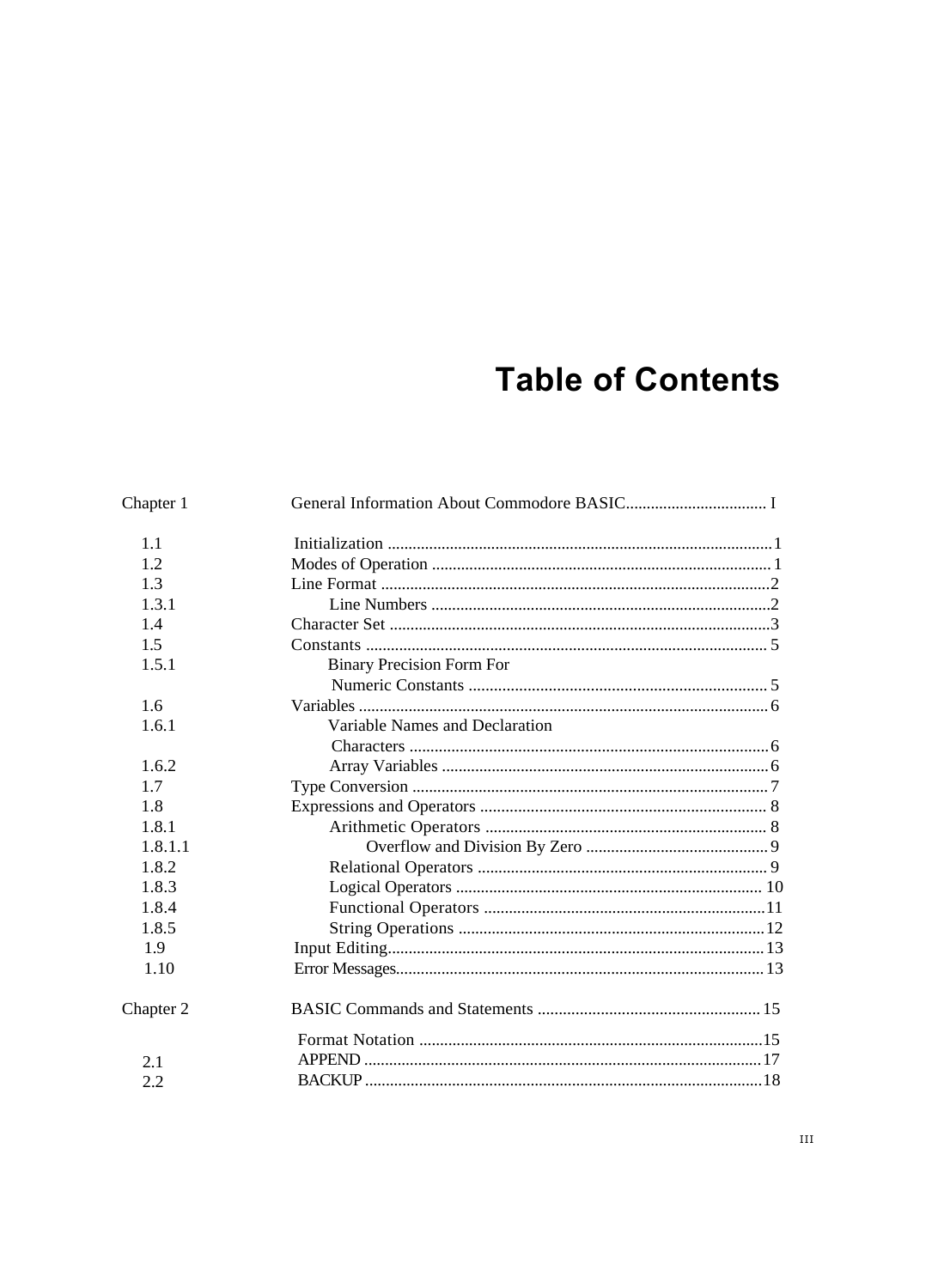| 2.3       | 19 |
|-----------|----|
| 2.4       | 20 |
| 2.5       | 21 |
| 2.6       | 22 |
| 2.7       | 23 |
| 2.8       | 24 |
| 2.9       | 25 |
| 2.10      | 26 |
| 2.11      | 27 |
| 2.12      | 28 |
| 2.13      | 29 |
| 2.14      | 30 |
| 2.15      | 31 |
| 2.16      | 32 |
| 2.17      | 33 |
| 2.18      | 34 |
| 2.19      | 35 |
| 2.20      | 38 |
| 2.21      | 39 |
| 2.22      | 40 |
| 2.23      | 41 |
| 2.24      | 42 |
| 2.25      |    |
|           | 43 |
| 2.26      | 44 |
| 2.27      | 45 |
| 2.28      | 46 |
| 2.29      | 47 |
| 2.30      | 48 |
| 2.31      | 49 |
| 2.32      | 50 |
| 2.33      | 51 |
| 2.34      | 52 |
| 2.35      | 54 |
| 2.36      | 55 |
| 2.37      | 56 |
| 2.38      | 57 |
| 2.39      | 58 |
| 2.40      | 59 |
| 2.41      | 60 |
| 2.42      | 61 |
| 2.43      | 62 |
| 2.44      | 63 |
| 2.45      | 64 |
| 2.46      | 65 |
| Chapter 3 | 67 |
| 3.1       | 69 |
| 3.2       | 70 |
| 3.3       | 71 |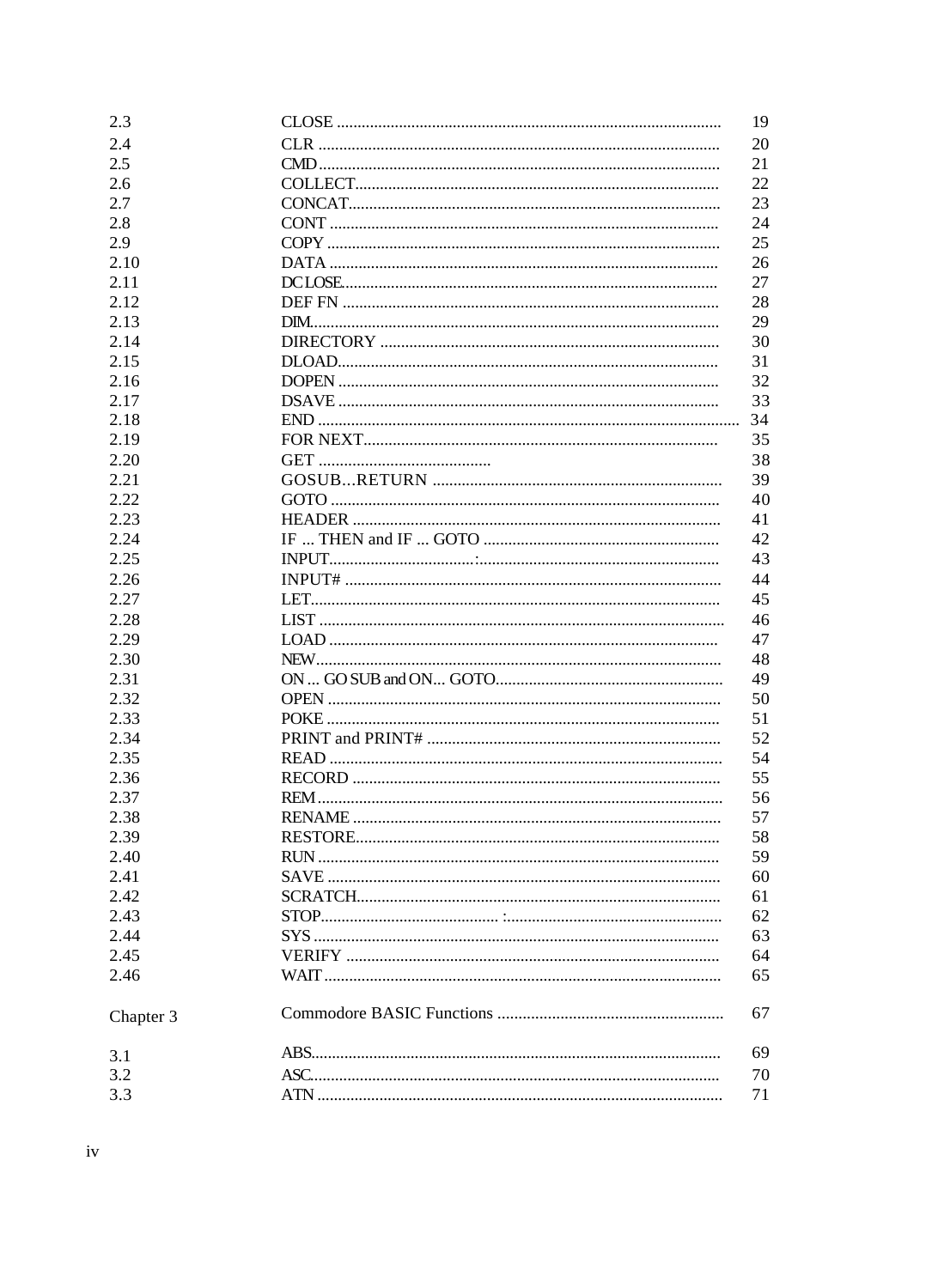| 3.4        |                                       | 72    |
|------------|---------------------------------------|-------|
| 3.5        |                                       | 73    |
| 3.6        |                                       | 74    |
| 3.7        |                                       | 75    |
| 3.8        |                                       | 76    |
| 3.9        |                                       | 77    |
| 3.10       |                                       | 78    |
| 3.11       |                                       | 79    |
| 3.12       |                                       | 80    |
| 3.13       |                                       | 81    |
| 3.14       |                                       | 82    |
| 3.15       |                                       | 83    |
| 3.16       |                                       | 84    |
| 3.17       |                                       | 85    |
| 3.18       |                                       | 86    |
| 3.19       |                                       | 87    |
| 3.20       |                                       | 88    |
| 3.21       |                                       | 89    |
| 3.22       |                                       | 90    |
| 3.23       |                                       | 91    |
| 3.24       |                                       | 92    |
| 3.25       |                                       | 93    |
| 3.26       |                                       | 94    |
| 3.27       |                                       | 95    |
| 3.28       |                                       | 96    |
| 3.29       |                                       | 97    |
| 3.30       |                                       | 98    |
| Appendix A |                                       |       |
| A. 1       | Commodore BASIC Upward Compatibility. | $A-1$ |
| A.2        | Converting Other Programs To          |       |
|            |                                       | $A-3$ |
| A.2.1      | String Dimensions.                    | $A-3$ |
| A.2.2      | Multiple Assignments                  | $A-3$ |
| A.2.3      | Multiple Statements                   | $A-4$ |
| A.2.4      |                                       | $A-4$ |
| Appendix B |                                       |       |
| Appendix C |                                       |       |
| Appendix D |                                       |       |
| Appendix E |                                       |       |
| Appendix F |                                       |       |
|            |                                       |       |
| Appendix G |                                       |       |
|            |                                       |       |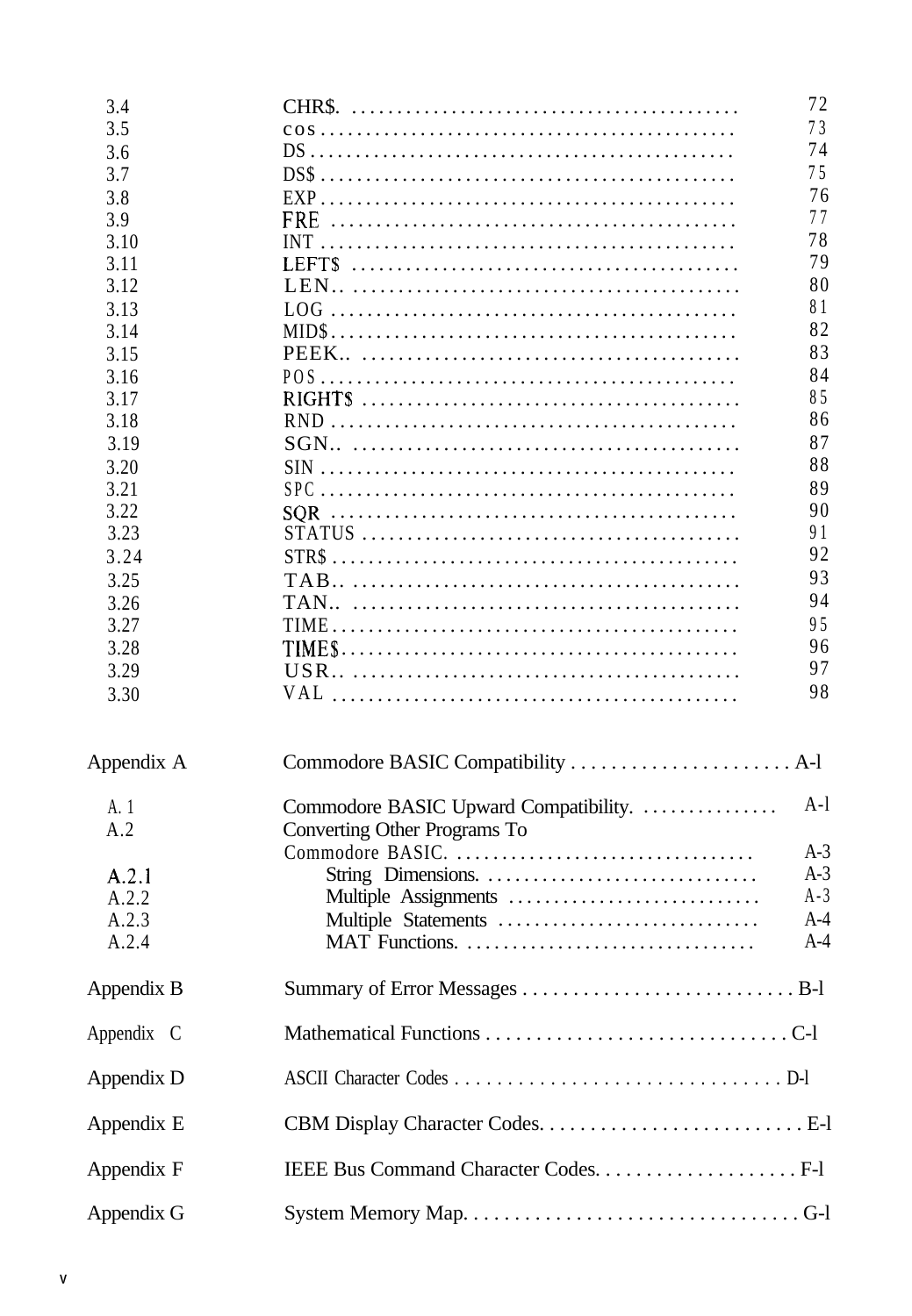| Appendix H |                                   |         |
|------------|-----------------------------------|---------|
| Appendix I |                                   |         |
| I.1        |                                   | $I-1$   |
| I.2        |                                   | $I-2$   |
| I.3        |                                   | $I-3$   |
| 1.3.1      |                                   | $I-3$   |
| 1.3.2      | Adding Data To A Sequential File. | $I-3$   |
| I.4        |                                   | $I-4$   |
| 1.4.1      |                                   | $I-6$   |
| 1.4.2      |                                   | $I-6$   |
| I.5        |                                   | $I-7$   |
| Appendix J |                                   | $J - 1$ |
|            |                                   |         |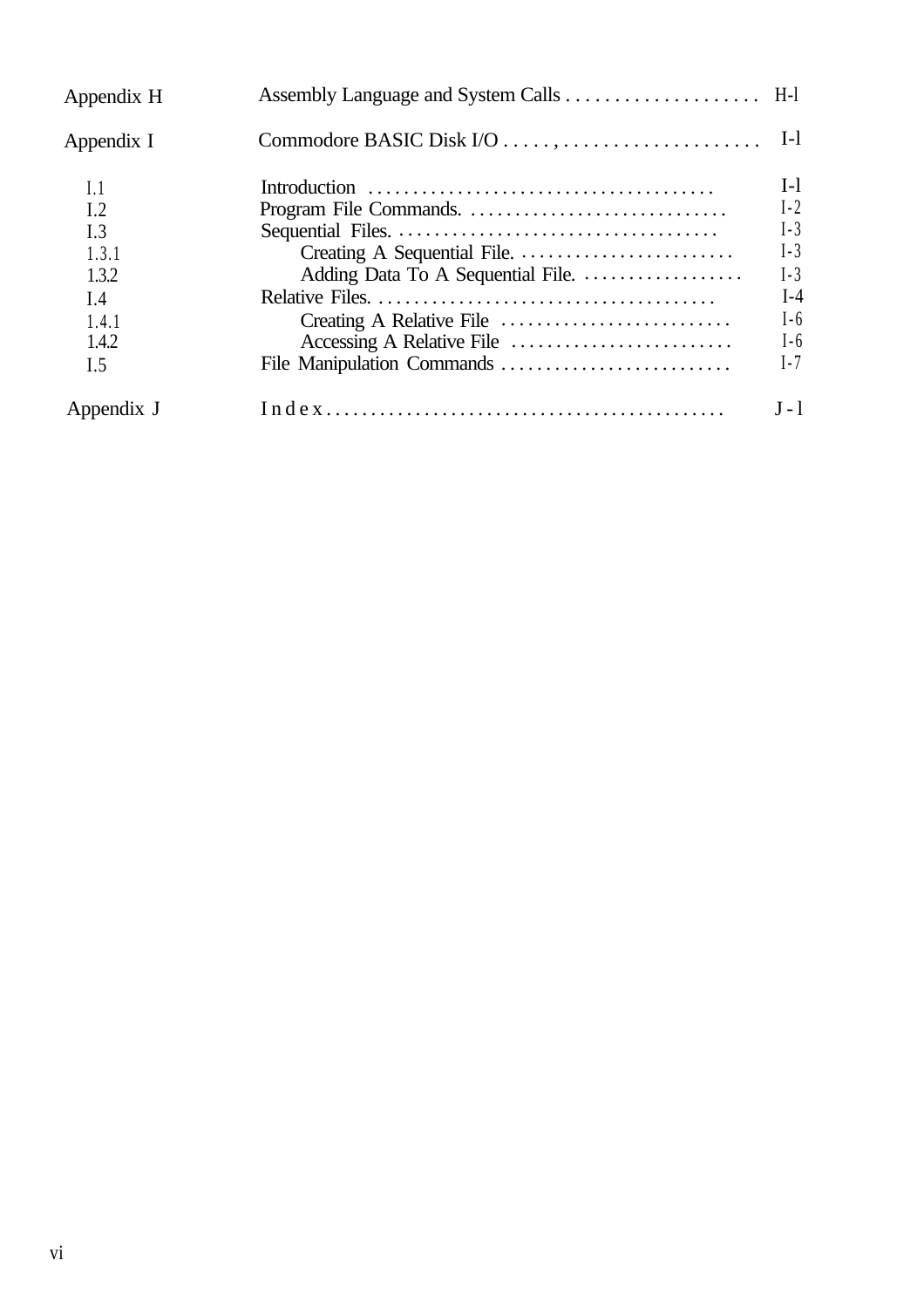# **Chapter I**

## **General Information About Commodore BASIC**

#### 1.1 INITIALIZATION

Cold start may be accomplished in any of three ways which all have the same resulting display as shown in Figure 1. The first, power-on, generates a system reset and initializes BASIC and OS variables. A reset signal may also be generated without power-on by a connection on the memory expansion connector. Finally, a SYS or branch to initialization code may be accomplished under program control.

\*\*\* commodore basic 4.0 \*\*\* 31743 bytes free ready.

Figure 1.

#### 1.2 MODES OF OPERATION

In direct mode, BASIC commands and statements are not preceded by line numbers. They are executed as they are entered. Results of arithmetic and logical operations may be displayed immediately and stored for later use, but the instructions themselves are lost after execution. This mode is useful for debugging and for using BASIC as a "calculator" for quick computations that do not require a complete program.

The indirect mode is the mode used for entering programs. Program lines are preceded by line numbers and are stored in memory. The program stored in memory is executed by entering the RUN command.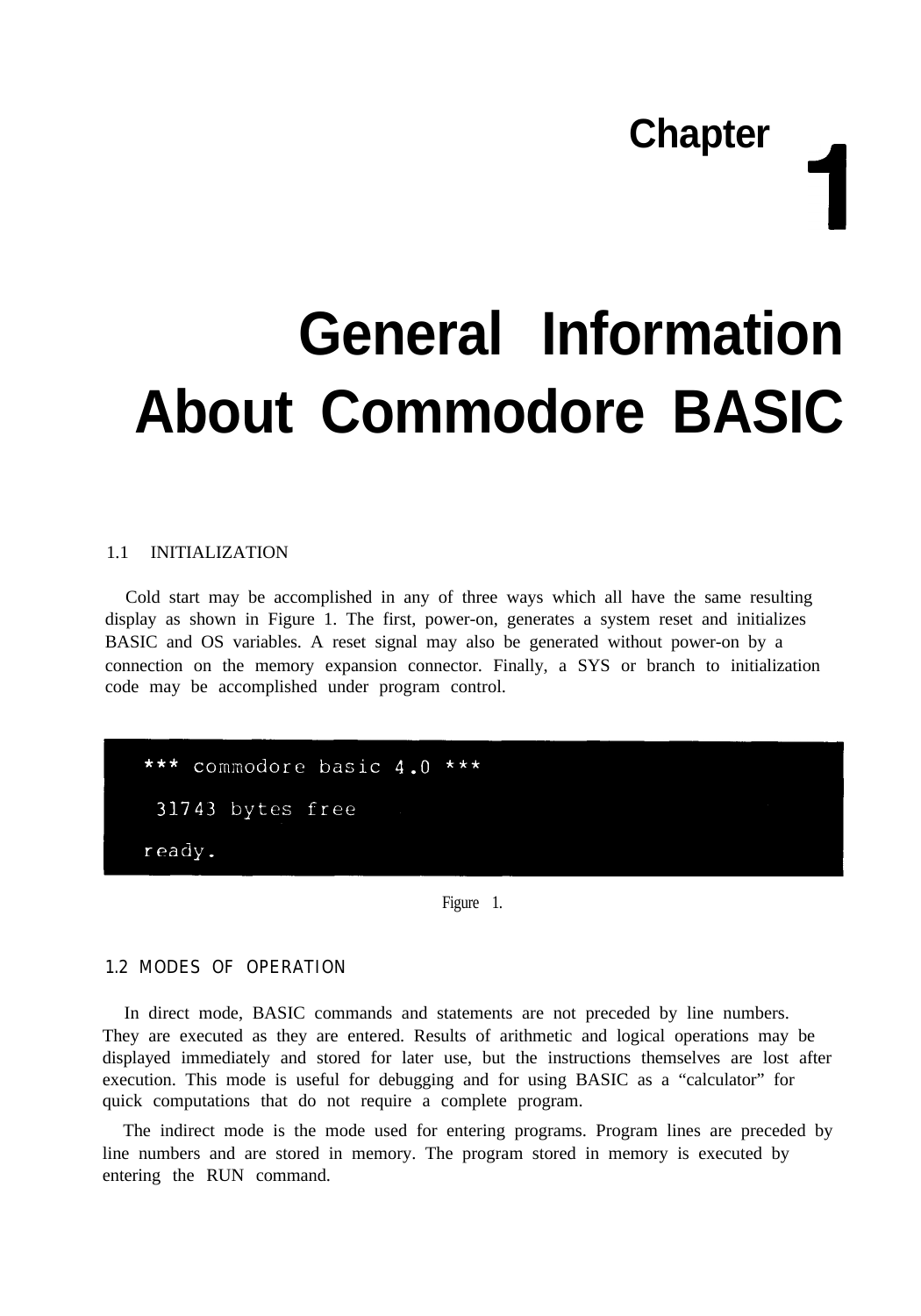#### 1.3 LINE FORMAT

Program lines in BASIC program have the following format (square brackets indicate optional):

#### nnnnn BASIC statement [:BASIC statement] ... <carriage return>

At the programmer's option, more than one BASIC statement may be placed on a line, but each statement on a line must be separated from the last by a colon.

A BASIC program line always begins with a line number, ends with a carriage return, and may contain a maximum of S0 characters.

#### 1.3.1 Line Numbers

Every BASIC program line begins with a line number. Line numbers control the execution of programs. Line numbers indicate the order in which the program lines are stored in memory and are also used as references when branching and editing. Line numbers must be in the range 0 to 63999.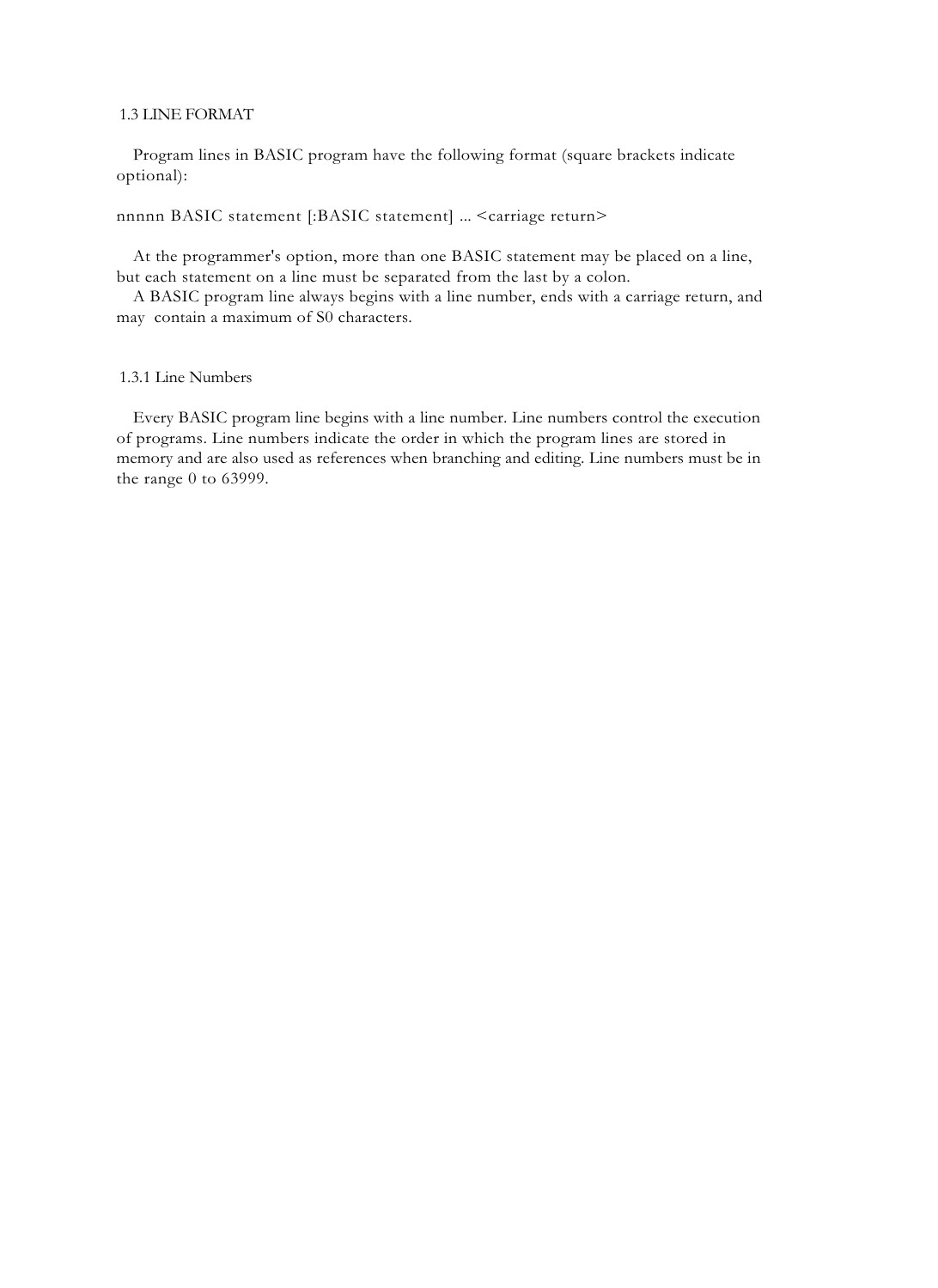#### **1.4 CHARACTER SET**

The Commodore BASIC character set is comprised of alphabetic characters, numeric characters, graphic characters, and special characters.

The following special characters and cursor characters are recognized by Commodore BASIC:

| Character    | Name                               |
|--------------|------------------------------------|
|              | Blank                              |
|              | Semicolon                          |
|              | Equal sign or assignment symbol +  |
| Plus sign    |                                    |
|              | Minus sign                         |
| $\star$      | Asterisk or multiplication symbol  |
|              | Slash or division symbol           |
| f            | Up arrow or exponentiation symbol  |
|              | Left parenthesis                   |
|              | Right parenthesis                  |
|              | Percent                            |
| #            | Number (or pound) sign             |
| \$           | Dollar sign                        |
| ļ            | <b>Exclamation</b> point           |
| I            | Left bracket                       |
| 1            | Right bracket                      |
|              | Comma                              |
|              | Period or decimal point            |
|              | Single quotation mark (apostrophe) |
| $^{\dagger}$ | Quotation mark                     |
|              | Colon                              |
| &            | Ampersand                          |
| 5            | Question mark                      |
| $\,<$        | Less than                          |
| $\, > \,$    | Greater than                       |
| $\setminus$  | Backslash                          |
|              | At-sign                            |
|              | Underscore                         |
|              |                                    |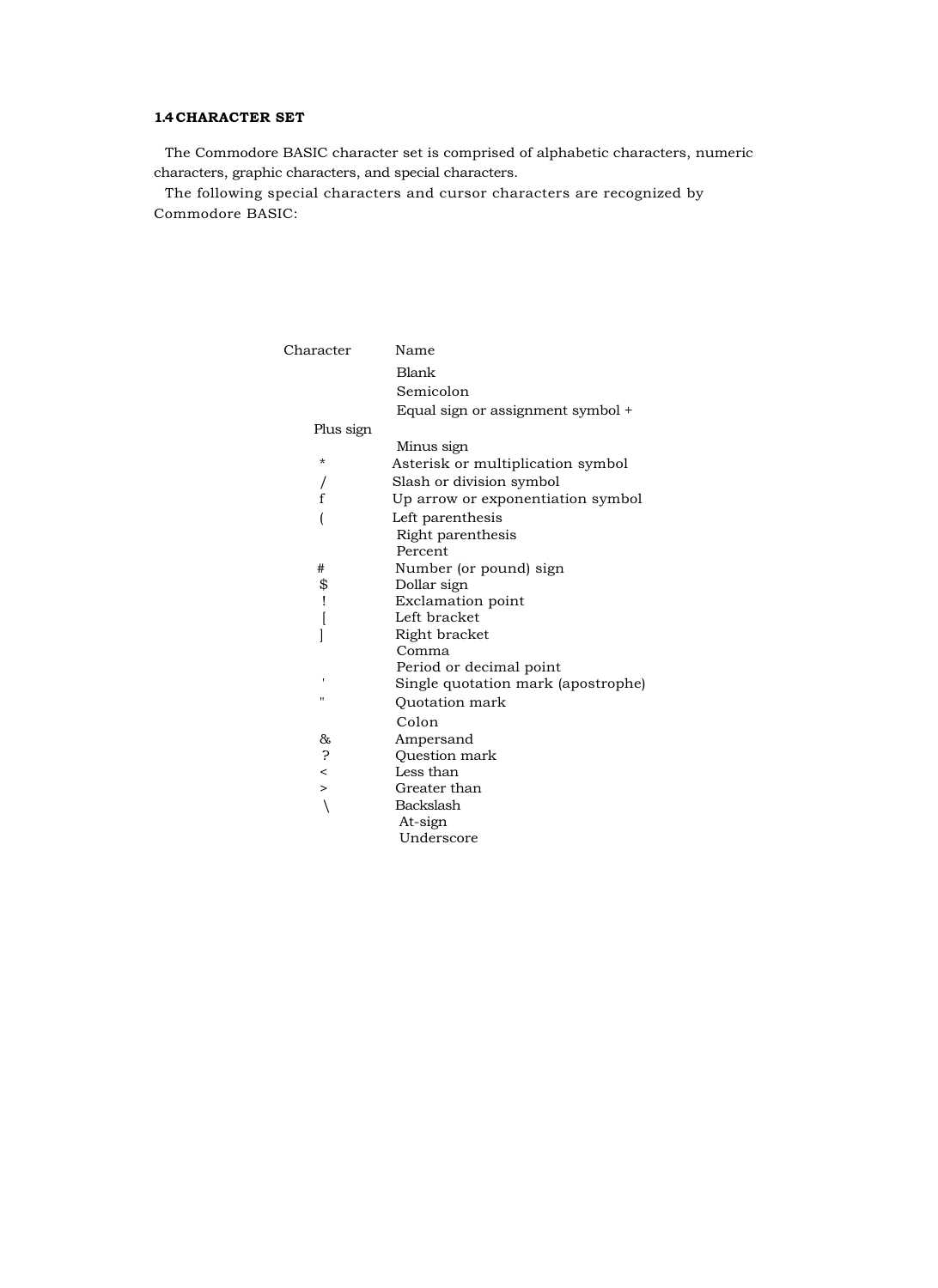| Character                                                                           | Name                                                                                                                                                         |
|-------------------------------------------------------------------------------------|--------------------------------------------------------------------------------------------------------------------------------------------------------------|
| <del><br/><carriage< td=""><td>Deletes last character typed.</td></carriage<></del> | Deletes last character typed.                                                                                                                                |
| return>                                                                             | Terminates input of a line.                                                                                                                                  |
| $\langle$ Shift> $\langle$ TAB>                                                     | Sets a tab stop at the current cursor position or clears tab if already set.                                                                                 |
| $<$ TAB>                                                                            | Move cursor to next TAB stop or end of line. Move cursor right one                                                                                           |
| $<$ RIGHT>                                                                          | column position. Move cursor left one column position. Clear screen and                                                                                      |
| $<$ LEFT> $<$ CLR>                                                                  | home cursor.                                                                                                                                                 |
| <home></home>                                                                       | Move cursor to upper left hand corner of screen.                                                                                                             |
| $<$ INST $>$                                                                        | Move characters to right and including cursor position by one column to                                                                                      |
| <rvs></rvs>                                                                         | allow insertion of a single character.<br>Print all following characters until carriage return or $\langle$ RVSOFF $>$ in<br>reverse video (black on white). |
| $<$ RVSOFF>                                                                         | Cease printing characters in reverse video.                                                                                                                  |
| $<$ STOP $>$                                                                        | Return control from program mode to direct mode (READY, and<br>cursor is blinking.)                                                                          |
| $<$ RUN $>$                                                                         | Inserts DLOAD"*",DO + <carriage return=""> as a command, loading and<br/>running the first program from the disk in drive 0.</carriage>                      |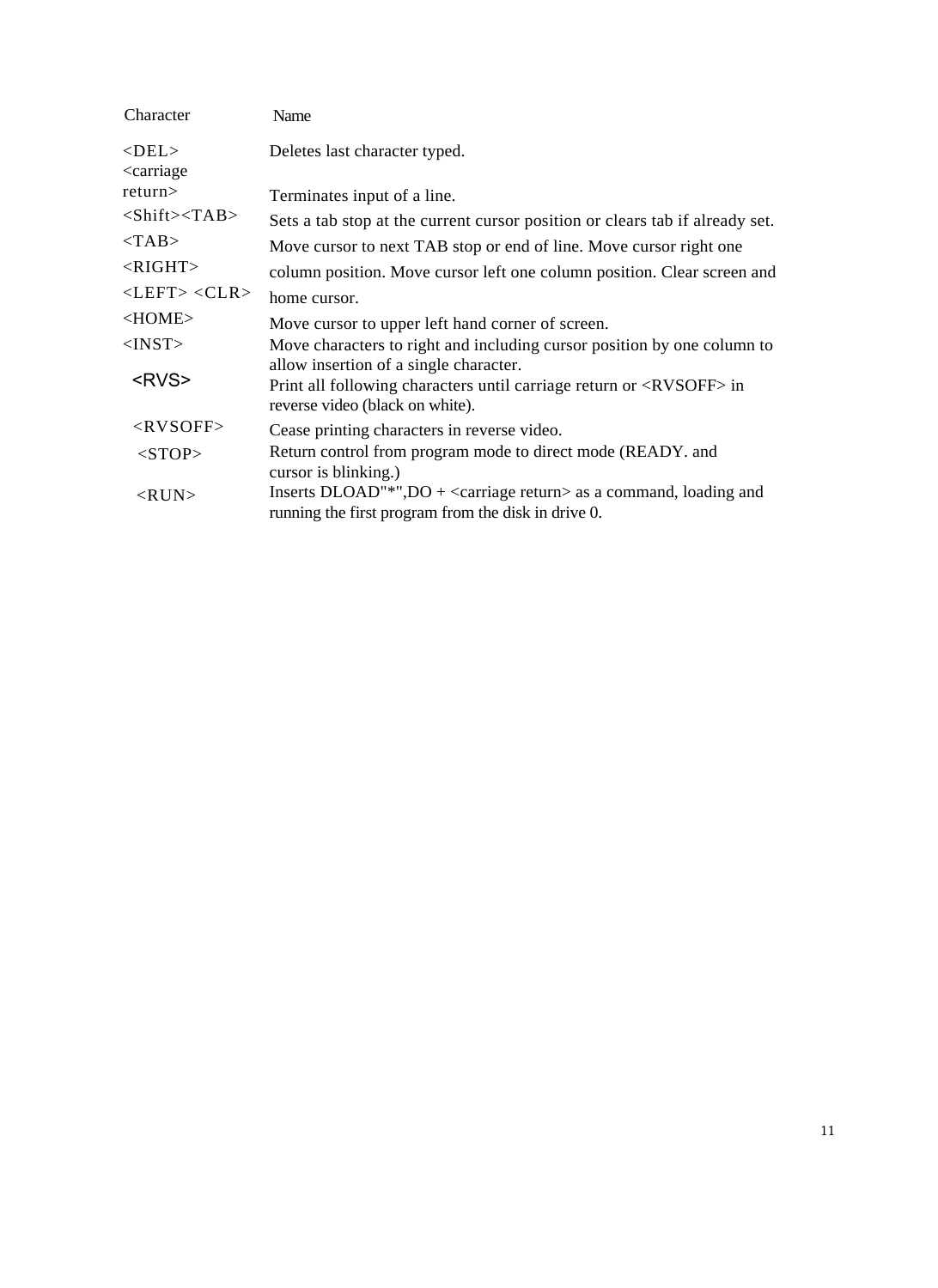#### 1.5 CONSTANTS

Constants are the actual values BASIC uses during execution. There are two types of constants: string and numeric.

A string constant is a sequence of up to 255 alphanumeric characters enclosed in double quotation marks. Examples of string constants:

"HELLO" " 525,000.00" "Number of Employees"

Numeric constants are positive or negative numbers. Numeric constants in BASIC cannot contain commas. There are two types of numeric constants:

|                                | 1. Integer constants Whole numbers between -32768 and +32767. Integer constants do not<br>have decimal points.                                                                                                                                                                                                                                                    |
|--------------------------------|-------------------------------------------------------------------------------------------------------------------------------------------------------------------------------------------------------------------------------------------------------------------------------------------------------------------------------------------------------------------|
| 2. Floating Point<br>constants | Positive or negative numbers represented in exponential form (similar<br>to scientific notation). A floating point number (the mantissa)<br>followed by the letter E and an optionally signed integer (the<br>exponent). The exponent must be in the range -38 to +37. Up to 9<br>significant digits can be represented.<br>Examples:<br>$235.988$ E-4 = .0235988 |

1.5.1 Binary Precision Form For Numeric Constants

In Commodore BASIC, all binary floating point constants are stored with 10 digits of precision, and printed with up to 9 digits.

A floating point binary constant is any numeric constant that has:

2359 E6 = 2359000000

- 1. ten or fewer digits, or
- 2. exponential form using E, or
- 3. is assigned to a floating point binary type variable.

Examples of floating point binary constants:

46.8 - 7.09 E-06 2.5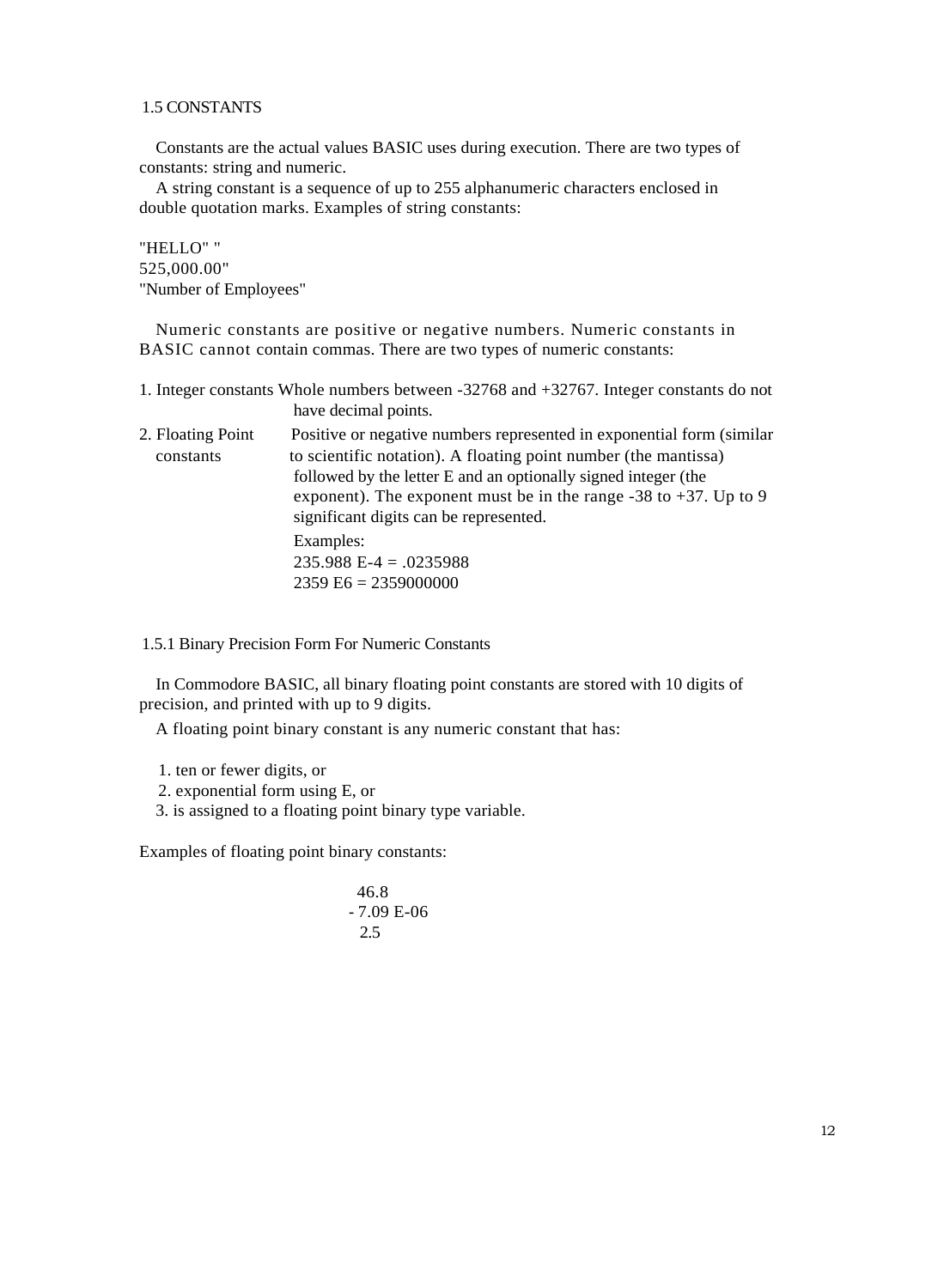#### 1.6 VARIABLES

Variables are names used to represent values that are used in a BASIC program. The value of a variable may be assigned explicitly by the programmer, or it may be assigned as the result of calculations in the program. Before a variable is assigned a value, its value is assumed to be zero.

#### 1.6.1 Variable **Names and** Declaration Characters

BASIC names may be any length, however, only the first two characters are significant. The characters allowed in a variable name are letters and numbers. The first character must be a letter. Special type declaration characters are also allowed-see below.

A variable name may not be a reserved word. The variable name cannot contain embedded reserved words. For example, if a variable begins with FN, it is assumed to be a call to a user-defined function. Reserved words include all BASIC commands, statements, function names and operator names.

Variables may represent either a numeric value or a string. String variable names are written with a dollar sign  $(S)$  as the last character. For example:

#### $AS = "SALKS REPORT"$

The dollar sign is a variable type declaration character, that is, it "declares" that the variable will represent a string.

Numeric variables may be declared to be integer variables by using a percent sign (%) following the variable name.

The default type for a numeric variable name is floating point binary.

Examples of BASIC variable names follow:

| MI        | declares a floating point binary variable |
|-----------|-------------------------------------------|
| LIMIT%    | declares an integer variable              |
| <b>NS</b> | declares a string variable                |

#### 1.6.2 Array Variables

An array is a group or table of values or strings referenced by the same variable name. Each element in an array is referenced by an array variable that is subscripted with integers or integer expressions. An array variable name has as many subscripts as there are dimensions in the array. For example  $V(10)$  would reference a value in a onedimensional array,  $T(1,4)$  would reference a value in a two-dimensional array, and so on. An array may contain a maximum of 32767 elements. An OUT OF MEMORY error occurs long before this with the standard 32k of memory.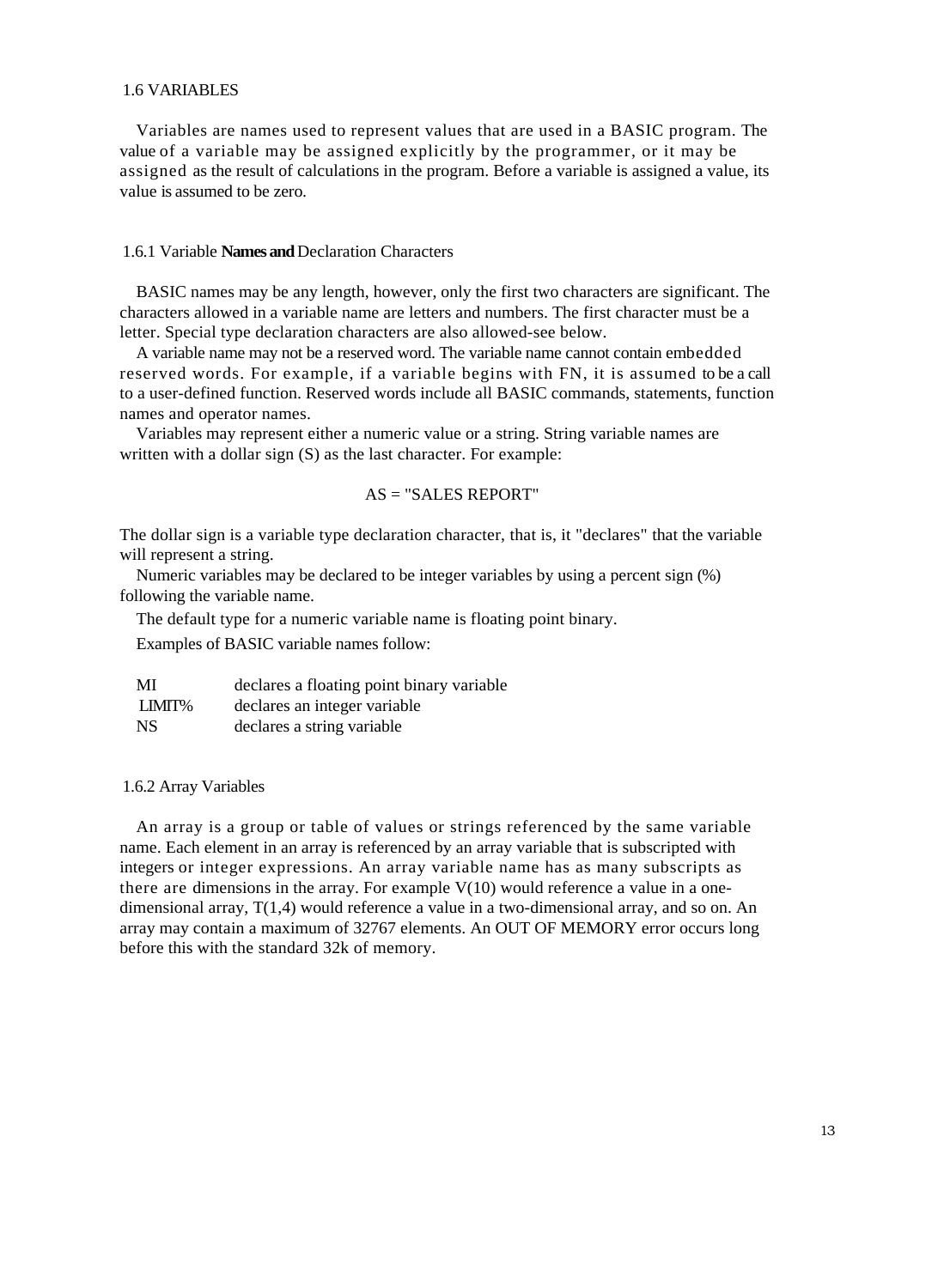#### 1.7 TYPE CONVERSION

When necessary, BASIC will convert a numeric constant from one type to another. The following rules and examples should be kept in mind.

1. If a numeric constant of one type is set equal to a numeric variable of a different type, the number will be stored as the type declared in the variable name. (If a string variable is set equal to a numeric value or vice versa, a "TYPE MISMATCH" error occurs.)

```
Example: 10 A%=23.42
          20 PRINT A%
          RUN
          2<sup>2</sup>
```
- 2. All arithmetic and relational operations are performed in floating point binary. Integers are converted to floating point binary form for the evaluation of the expression, and then converted back into integers.
- 3. Logical operators (see Section 1.8.3) convert their operands to integers and return an integer result. Operands must be in the range - 32768 to 32767 or an "OVERFLOW" error occurs.
- 4. When a floating point value is converted to an integer, the fractional portion is truncated and the integer result is less than or equal to the floating point value.

Example: 10 C% = 55.88 20 **PRINT** C% RUN 55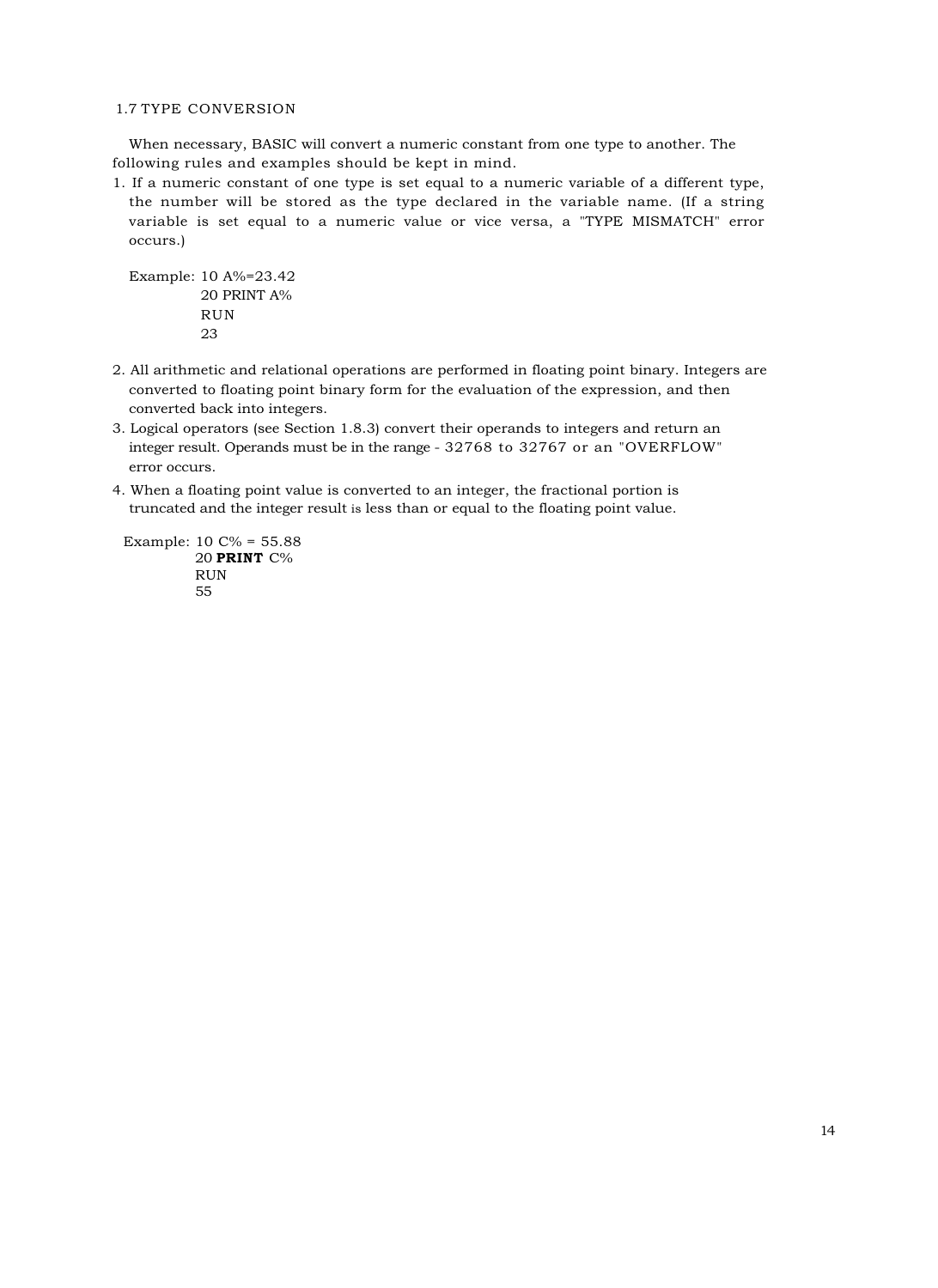#### **1.8 EXPRESSIONS AND OPERATORS**

An expression may be simply a string or numeric constant, or a variable, or it may combine constants and variables with operators to produce a single value.

Operators perform mathematical or logical operations on values. The operators provided by BASIC may be divided into four categories:

I. Arithmetic

- 2. Relational
- 3. Logical
- 4. Functional

#### 1.8.1 Arithmetic Operators

[lie arithmetic operators, in order of preference, are:

| Operator |        | Operation                | Sample       |
|----------|--------|--------------------------|--------------|
|          | $\top$ | Exponentiation           | $\rm X$ $\,$ |
|          |        | Negation                 | $-X$         |
|          | $*,$ ] | Multiplication, Floating | $X^*Y$       |
|          |        | Point Division           | X/Y          |
|          | $+$ .- | Addition. Subtraction    | X+Y          |
|          |        |                          | $X-Y$        |

To change the order in which the operations are performed, use parentheses. Operations within parentheses are performed first. Inside parentheses, the usual order of operations is maintained.

Maximum nesting of parentheses for binary arithmetic is 10 levels.

Here are some sample algebraic expressions and their BASIC counterparts.

| ALGEBRAIC EXPRESSION | <b>BASIC EXPRESSION</b>                                                     |  |
|----------------------|-----------------------------------------------------------------------------|--|
| $X+2Y$               | $X+Y^*2$                                                                    |  |
| $X - Y$              | $X-Y/Z$                                                                     |  |
| Ζ                    |                                                                             |  |
| XY                   | $X^*Y/Z$                                                                    |  |
| Z                    |                                                                             |  |
| $X+Y$                | $(X+Y)/Z$                                                                   |  |
| Z                    |                                                                             |  |
| $(X^2)Y$             | (X 2)TY                                                                     |  |
| $XY^Z$               | XT(YTZ)                                                                     |  |
| $X(-Y)$              | $X^*(-Y)$ Two consecutive<br>operators must be separated<br>by parentheses. |  |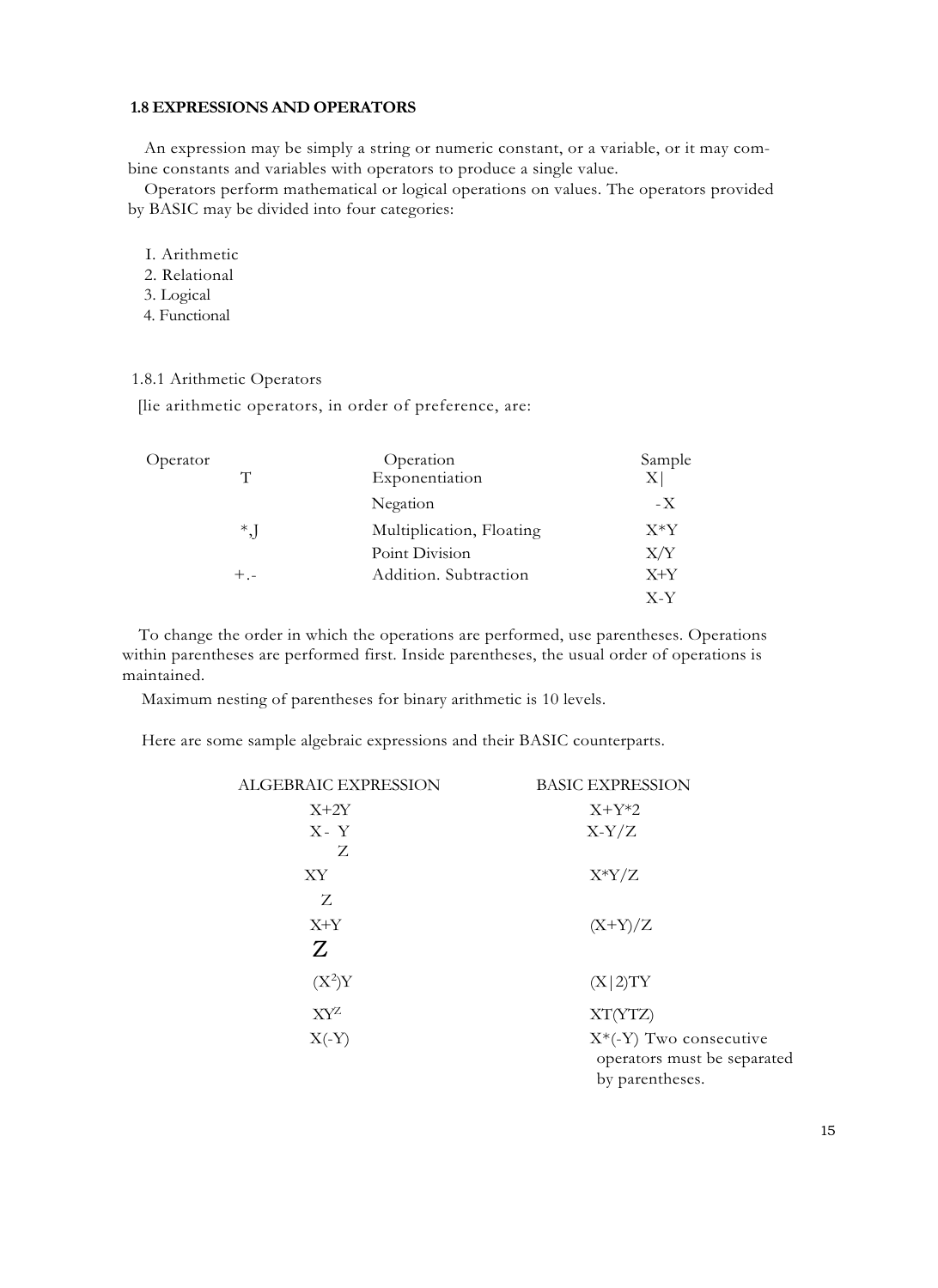#### 1.8.1.1 Overflow and Division By Zero

If, during the evaluation of an expression, a division by zero is encountered, the "DIVI-SION BY ZERO" error message is displayed. If the evaluation of an exponentiation results in zero being raised to a negative power, the "DIVISION BY ZERO" error message is displayed.

If overflow occurs, the "OVERFLOW" error message is displayed.

1.8.2 Relational Operators

Relational operators are used to compare two values. The result of the comparison is either "true" (-1) or "false" (0). This result may then be used to make a decision regarding program flow. (See IF, Section 2.24) DRIGHTION TESTED EXPRESSION

|                  | Equality                 | $X = Y$    |
|------------------|--------------------------|------------|
| $\left( \right)$ | Inequality               | $X \ll Y$  |
| $\,<\,$          | Less than                | X < Y      |
| $\geq$           | Greater than             | X > Y      |
| $\leq$           | Less than or equal to    | $X \leq Y$ |
| $>=$             | Greater than or equal to | $X>=Y$     |

(The equal sign is also used to assign a value to a variable. See LET, Section 2 .27.) When arithmetic and relational operators are combined in one expression, the arithmetic is always performed first. For example, the expression:

#### **X+Y < (T-1)/Z**

f

is true if the value of X plus Y is less than the value of T-1 divided by Z. More examples: IF

SIN(X) < **0 GOTO 1000 IF I-INT(I/J) <> 0 THEN K=K+1**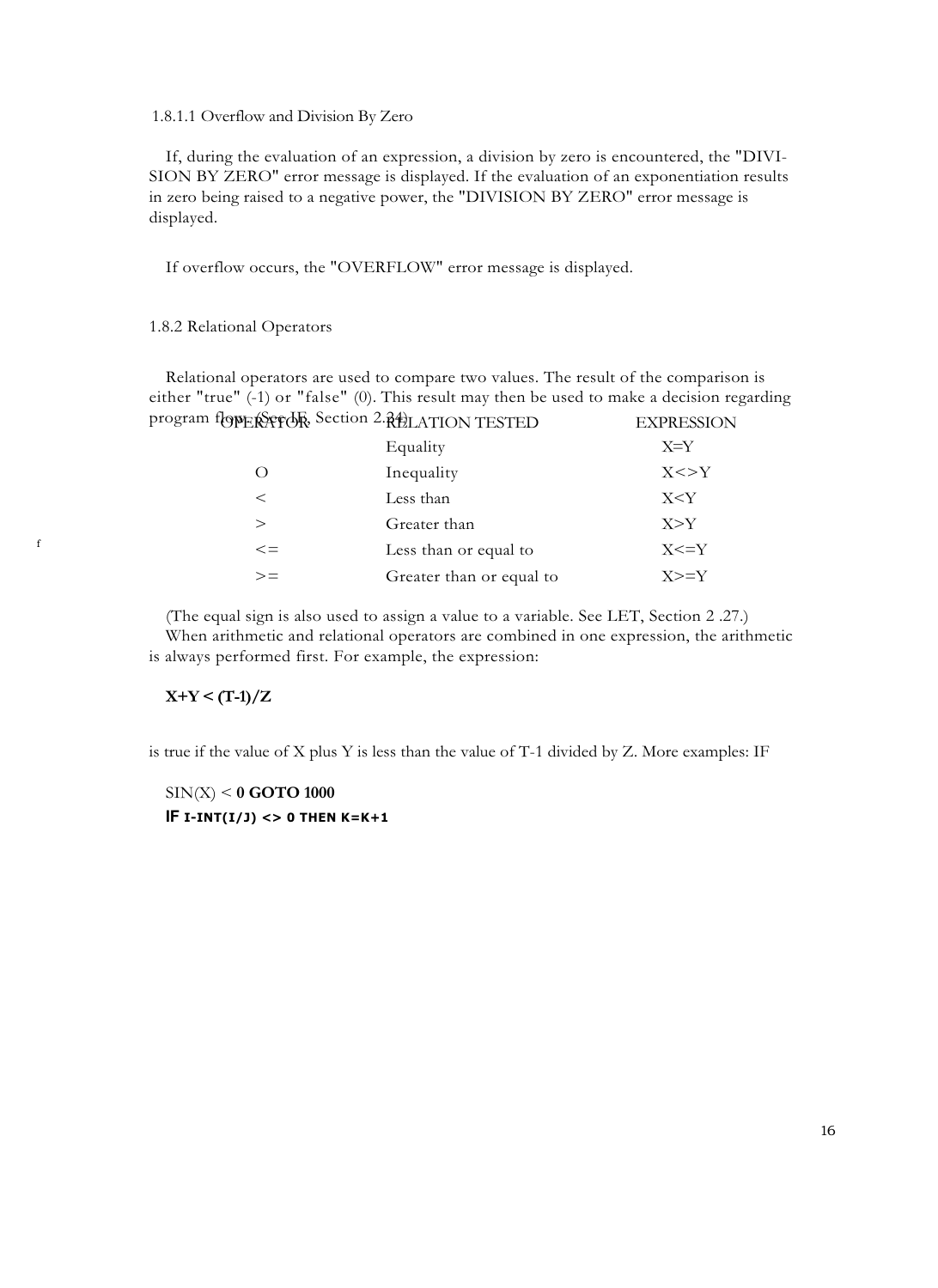#### 1.8.3 Logical Operators

Logical operators perform tests on multiple relations, bit manipulation, or Boolean operations. The logical operator returns a bitwise result which is either "true" (not zero) or "false" (zero). In an expression, logical operations are performed after arithmetic and relational operations. The outcome of a logical operation is determined as shown in the following table. The operators are listed in order of precedence.

| <b>NOT</b>                                      |                               |                  |
|-------------------------------------------------|-------------------------------|------------------|
|                                                 | <b>NOT</b>                    |                  |
| 1<br>0                                          | 0<br>$\mathbf{1}$             |                  |
| <b>AND</b>                                      |                               |                  |
|                                                 | Y X AND Y                     |                  |
| 1<br>$\begin{array}{c} 1 \\ 0 \\ 0 \end{array}$ | 1<br>0<br>$\overline{1}$<br>0 | 1<br>0<br>0<br>0 |
| <b>OR</b>                                       |                               |                  |
|                                                 | <b>Y XORY</b>                 |                  |
| $\mathbf{1}$                                    | $\mathbf{1}$                  | $\mathbf{1}$     |
| $\mathbf{1}$                                    | $\boldsymbol{0}$              | $\mathbf{1}$     |
| $\boldsymbol{0}$                                | $\mathbf{1}$                  | 1                |
| $\boldsymbol{0}$                                | $\boldsymbol{0}$              | $\boldsymbol{0}$ |

Just as the relational operators can be used to make decisions regarding program flow, logical operators can connect two or more relations and return a true or false value to be used in a decision (see IF, Section 2.24). For example:

#### **IF D<200 AND F<4 THEN 80 IF 1>10 OR K<O THEN 50 IF NOT P THEN 100**

Logical operators work by converting their operands to sixteen bit, signed, two's complement integers in the range -32768 to +32767. (If the operands are not in this range, an error results.) If both operands are supplied as 0 or -1, logical operators return 0 or -1. The given operation is performed on these integers in bitwise fashion, i.e., each bit of the result is determined by the corresponding bits in the two operands.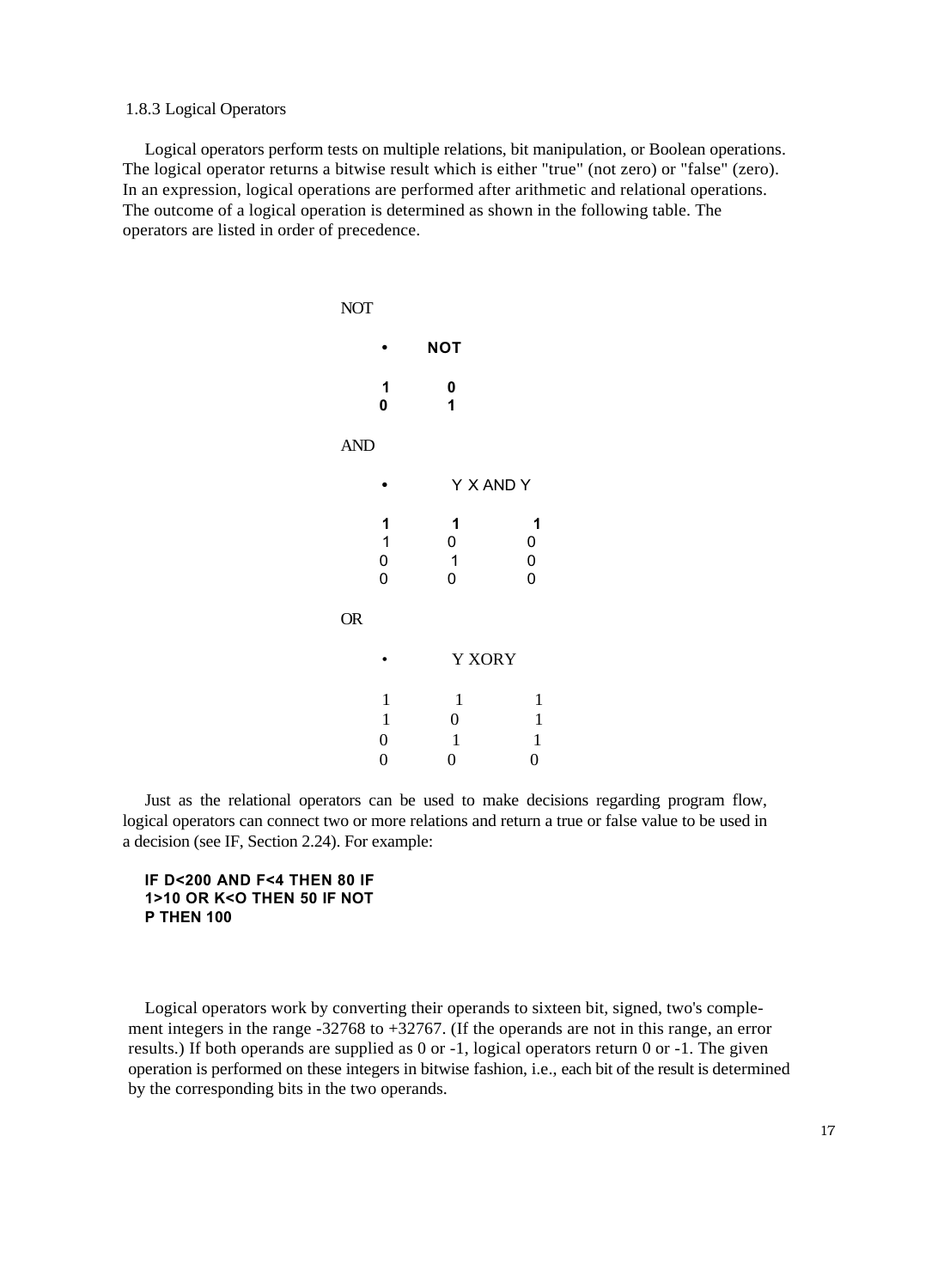Thus, it is possible to use logical operators to test bytes for a particular bit pattern. For instance, the AND operator may be used to "mask" all but one of the bits of a status byte at a machine I/O port. The OR operator may be used to "merge" two bytes to create a particular binary value. The following examples will help demonstrate how the logical operators work.

| 63 AND 16=16             | $63$ = binary 1 1 1 1 1 1 and 16 = binary 10000, so 63 AND 16=16                                                             |
|--------------------------|------------------------------------------------------------------------------------------------------------------------------|
| $15$ AND $14 = 14$       | 15 = binary I 1 1 1 and $14$ = binary 1 110, so 15 AND $14$ = 14 (                                                           |
|                          | binary $1110$                                                                                                                |
| $-1$ AND 8=8             | $-1$ = binary 11111111111111111111 and 8 = binary 1000, so $-1$ AND<br>$8 = 8$                                               |
| $4$ OR $2 = 6$           | $4 = \text{binary } 100 \text{ and } 2 = \text{binary } 10, \text{ so } 4 \text{ or } 2 = 6 \text{ (binary } 1 \text{ } 10)$ |
| $10 \text{ OR } 10 = 10$ | $10 = \text{binary } 1010$ , so $1010 \text{ OR } 1010 = 1010 (10)$                                                          |
| $-1$ OR $-2=$ $-1$       | $-1$ = binary 1 1 1 1 1 1 1 1 1 1 1 1 1 1 1 1 and $-2$ = binary                                                              |
|                          | 111 11 11 11 11 11 110, so -1 or-2 = -1. The bit complement of                                                               |
|                          | sixteen zeros is sixteen ones, which is the two's complement repre-<br>sentation of -1.                                      |
| NOT $X = -(X + 1)$       | The two's complement of any integer is the bit complement plus                                                               |
|                          | one.                                                                                                                         |

#### 1.8.4 Functional Operators

A function is used in an expression to call a predetermined operation that is to be performed on an operand. Commodore BASIC has intrinsic functions that reside in the system, such as SQR (square root) or SIN (sine). All of BASIC's intrinsic functions are described in Chapter 3.

Commodore BASIC allows user defined functions that are written by the programmer. See DEF FN, Section 2.12.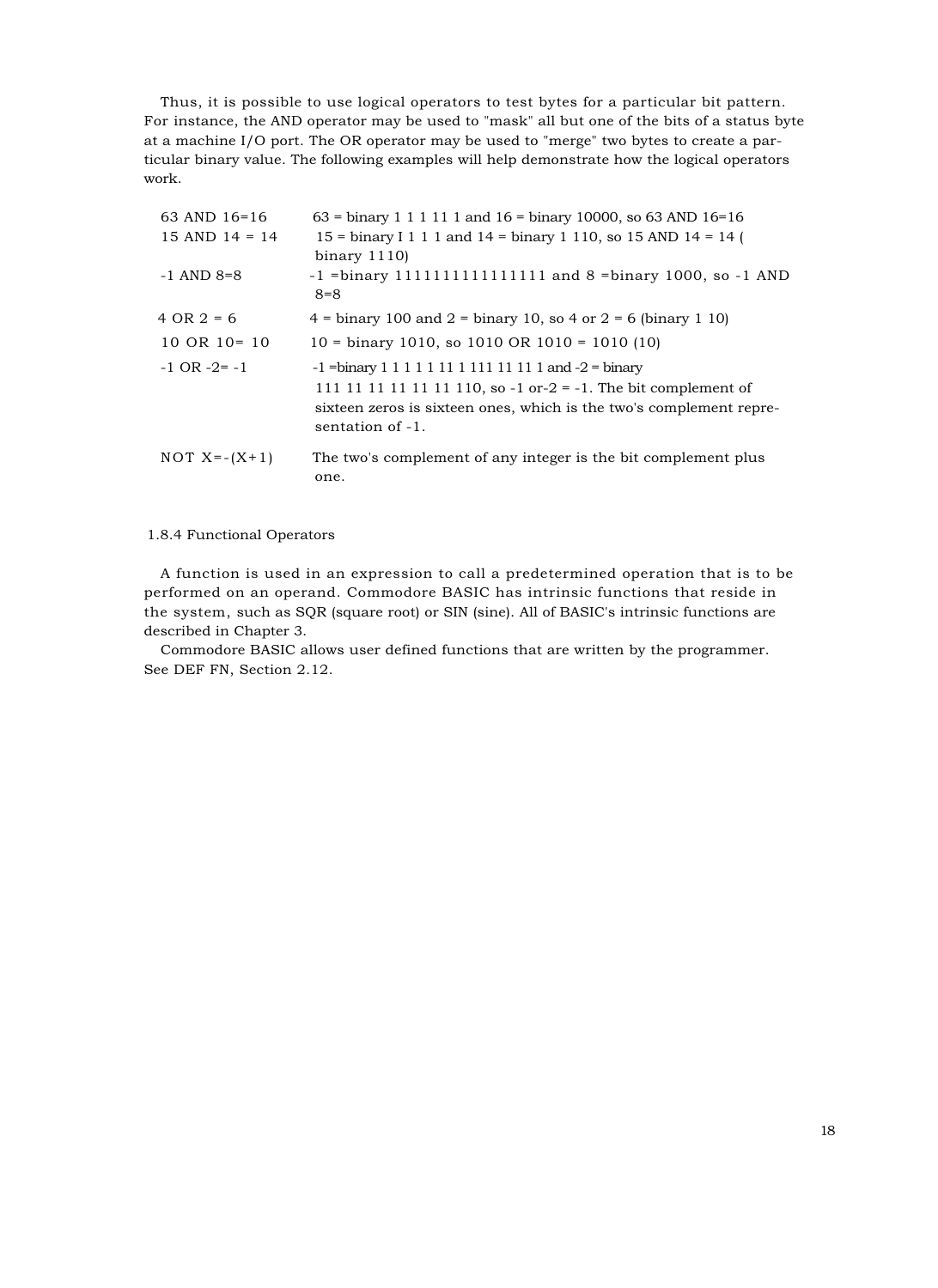#### 1.8.5 String Operations

Strings may be concatenated using +. For example:

```
10 A$ THLE" : B$ = "NAME"
B$
BUN RINT "NEW" B$
               + A$ +FILENAME
NEW FILENAME
```
Strings may be compared using the same relational operators that are used with numbers:

String comparisons are made by taking one character at a time from each string and comparing the ASCII codes. If all the ASCII codes are the same, the strings are equal. If the ASCII codes differ, the lower code number precedes the higher. If, during string comparison, the end of one string is reached, the shorter string is said to be smaller. Leading and trailing blanks are significant. Examples:

"AA" "AB, "FILENAME" = "FILENAME"  $, ._{X$}$   $, . .X#$ " "CL " > "CL" "kg" < "KG" "SMYTH" < "SMYTHE" B\$ < "9/12/78" where B\$ = "8/12/78"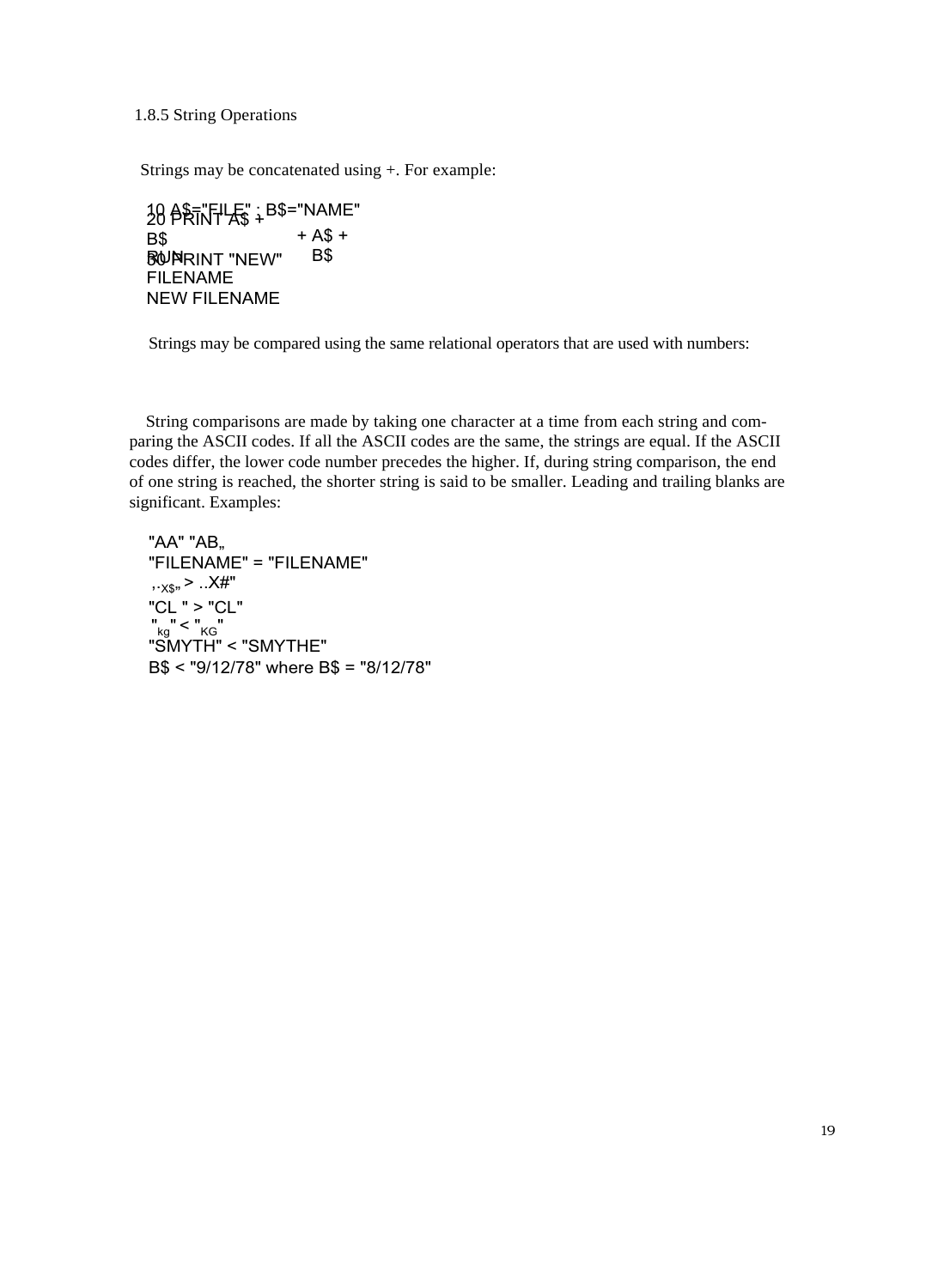#### 1.9 INPUT EDITING

If an incorrect character is entered as a line is being typed, it can be deleted with the DELETE key. Once a character(s) has been deleted, simply continue typing the line as desired.

To correct program lines for a program that is currently in memory, simply list the line. Use the cursor keys to edit the line on the screen and press <RETURN> to reenter the line.

To delete the entire program that is currently residing in memory, enter the NEW command. (See Section 2.30.) NEW is usually used to clear memory prior to entering a new program.

#### 1.10 ERROR MESSAGES

If BASIC detects an error that causes program execution to terminate, an error message is printed. For a complete list of BASIC error messages, see Appendix B.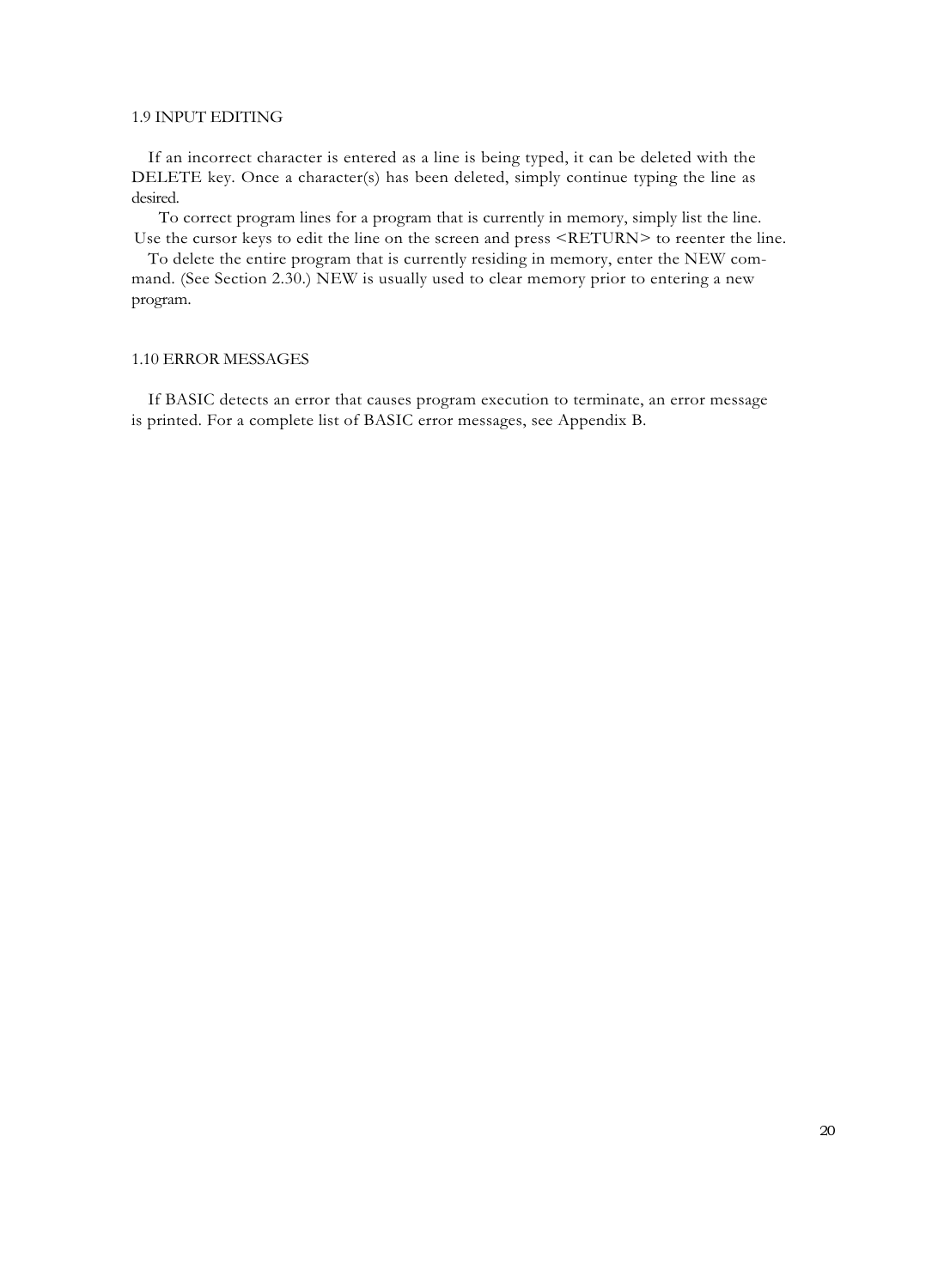## **Chapter** 2

## **BASIC Commands and Statements**

All of the Commodore BASIC commands and statements are described in this chapter. Each description is formatted as follows:

| Format:         | Shows the correct format for an instruction. See below for<br>format notation.            |
|-----------------|-------------------------------------------------------------------------------------------|
| Versions:       | Lists the versions of COMMODORE BASIC in which the instruction is<br>availa hle.          |
| <i>Purpose:</i> | Tells what the instruction is used for.                                                   |
| Remarks:        | Describes in detail how the instruction is used.                                          |
| Example:        | Shows sample programs or program segments that demonstrate the use of<br>the instruction. |

#### *Format :Notation*

r

Wherever the format for a statement or command is given, the following rules apply:

- 1. Items in capital letters must be input as shown.
- 2. Items in lower case letters enclosed in angle brackets  $(\leq)$  are to be supplied by the user.
- 3. Items in square brackets ([ I) are optional.
- 4. All punctuation except angle brackets and square brackets (i.e.., commas, parentheses, semicolons, hyphens, equal signs) must be included where shown.
- 5. Items followed by an ellipsis (...) may be repeated any number of times (up to the length of the line).
- 6. Items separated by a vertical bar (I) are mutually exclusive; choose one.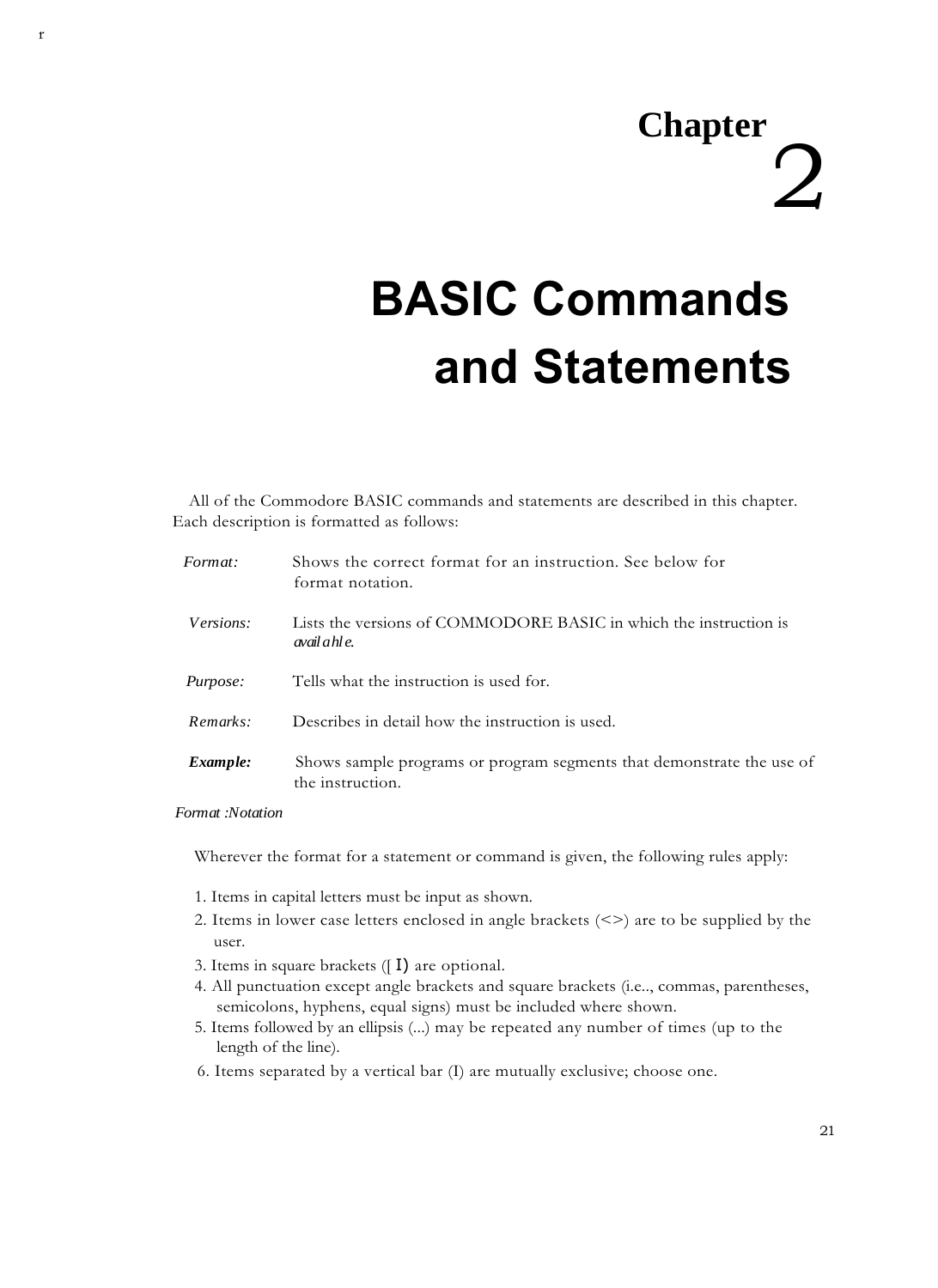| SECTION INDEX TO BUSINESS BASIC COMMANDS AND STATEMENTS |      |                |       |  |
|---------------------------------------------------------|------|----------------|-------|--|
| <b>APPEND</b>                                           | 2.1  | IFTHEN         | 2.24  |  |
| <b>BACKUP</b>                                           | 2.2  | <b>INPUT</b>   | 2.25  |  |
| <b>CLOSE</b>                                            | 2.3  | INPUT #        | 2.26  |  |
| <b>CLR</b>                                              | 2.4  | <b>LET</b>     | 2.27  |  |
| CMD                                                     | 2.5  | <b>LIST</b>    | 2.28  |  |
| <b>COLLECT</b>                                          | 2.6  | LOAD           | 2.29  |  |
| CONCAT                                                  | 2.7  | <b>NEW</b>     | 2.30  |  |
| <b>CONT</b>                                             | 2.8  | ONGOSUB        | 2.31  |  |
| <b>COPY</b>                                             | 2.9  | <b>OPEN</b>    | 2.32  |  |
| <b>DATA</b>                                             | 2.10 | <b>POKE</b>    | 2.33  |  |
| <b>DCLOSE</b>                                           | 2.11 | PRINT          | 2.34  |  |
| DEF FN                                                  | 2.12 | <b>READ</b>    | 2.35  |  |
| <b>DIM</b>                                              | 2.13 | <b>RECORD</b>  | 2.36  |  |
| <b>DIRECTORY</b>                                        | 2.14 | <b>REM</b>     | 2.37  |  |
| <b>DLOAD</b>                                            | 2.15 | <b>RENAME</b>  | 2.38  |  |
| <b>DOPEN</b>                                            | 2.16 | <b>RESTORE</b> | 2.39  |  |
| <b>DSAVE</b>                                            | 2.17 | <b>RUN</b>     | 2.40  |  |
| <b>END</b>                                              | 2.18 | <b>SAVE</b>    | 2.41  |  |
| FOR NEXT                                                | 2.19 | <b>SCRATCH</b> | 2.42  |  |
| <b>GET</b>                                              | 2.20 | <b>STOP</b>    | 2.43  |  |
| GOSUBRETURN                                             | 2.21 | <b>SYS</b>     | 2.44  |  |
| GOTO                                                    |      | <b>VERIFY</b>  | 45    |  |
| <b>HEADER</b>                                           | 2.23 | \WAIT          | $-4h$ |  |
|                                                         |      |                |       |  |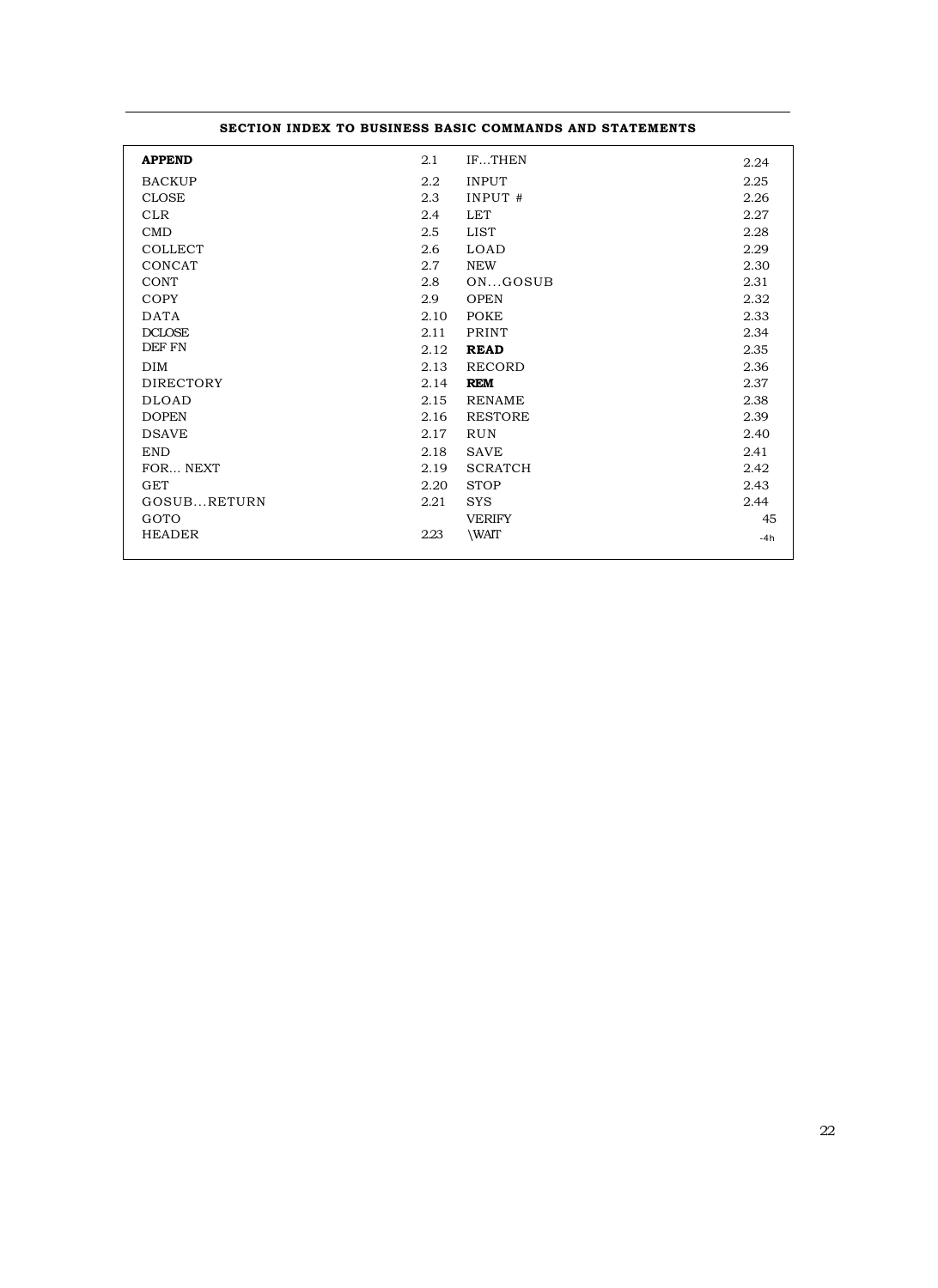#### 2.1 APPEND

*Format:* APPEND#<file number>,"<name>"[,D<x>] [ON U<y>]

*Versions: 4.0*

*Purpose:* To write additional data to the end of a CBM disk sequential file.

*Remarks:* APPEND is like a DOPEN (Section 2.16) except it applies only to sequential files. The CBM disk pointers are positioned beyond the current end of file. Additional data may then be written and the file re-closed. Whenever a variable or an evaluated expression is used as a filename it must be surrounded by parentheses. Unit defaults to 8, drive to 0.

**Example:** APPEND#1,"MASTER"

reopen master file on unit 8 drive 0 with logical file #1 for future PRINT#.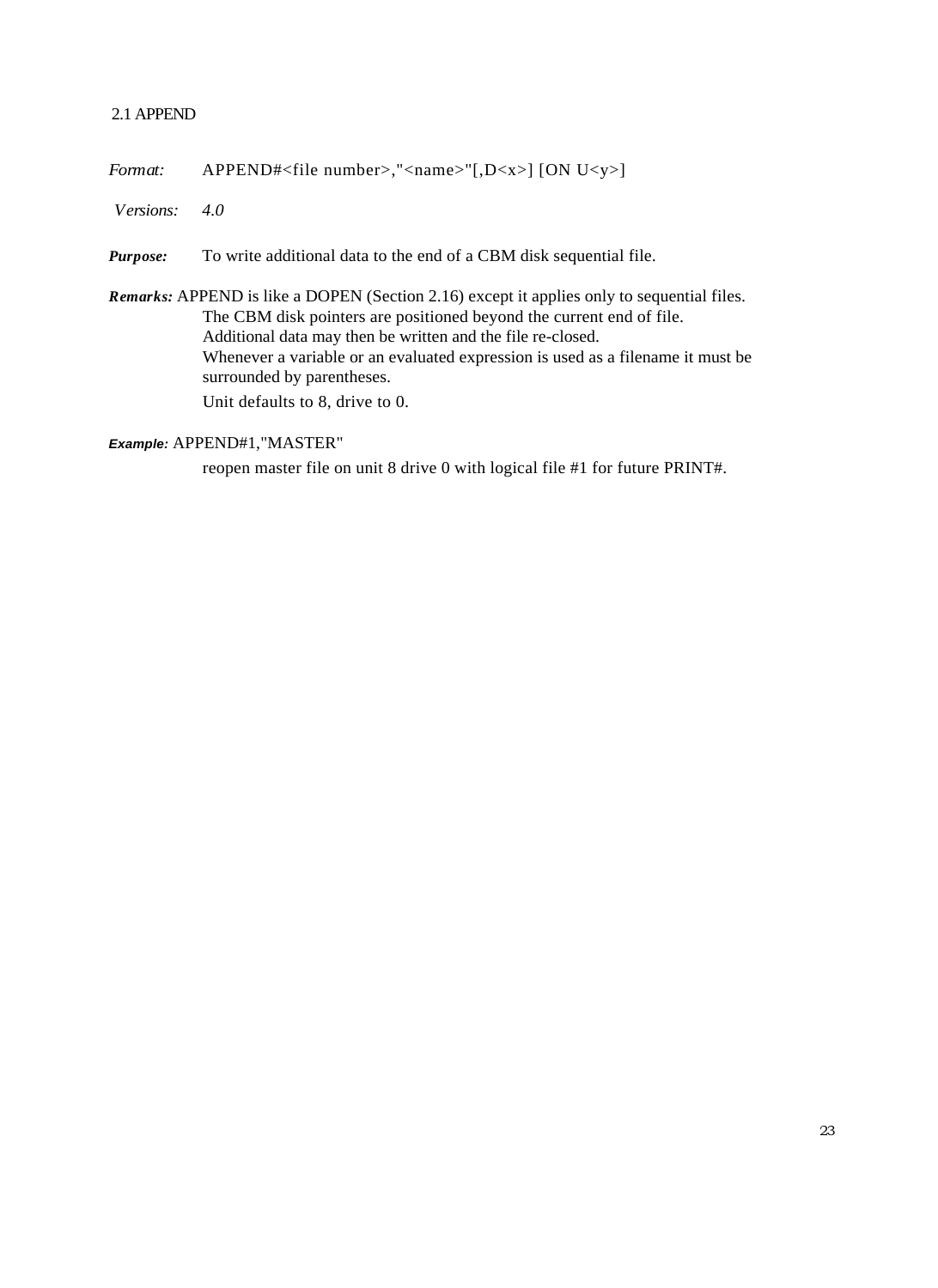#### 2.2 BACKUP

*Format:* BACKUP D<x> TO D<y> [ON U<z>j

*Versions: 4.0*

*Purpose:* To duplicate the entire contents of a CBM disk on another diskette.

*Remarks:* User specified drive numbers must be 0 or 1. Drive numbers in the BACKUP command must be unique. Unit defaults to 8.

*Example:* BACKUP DO TO D1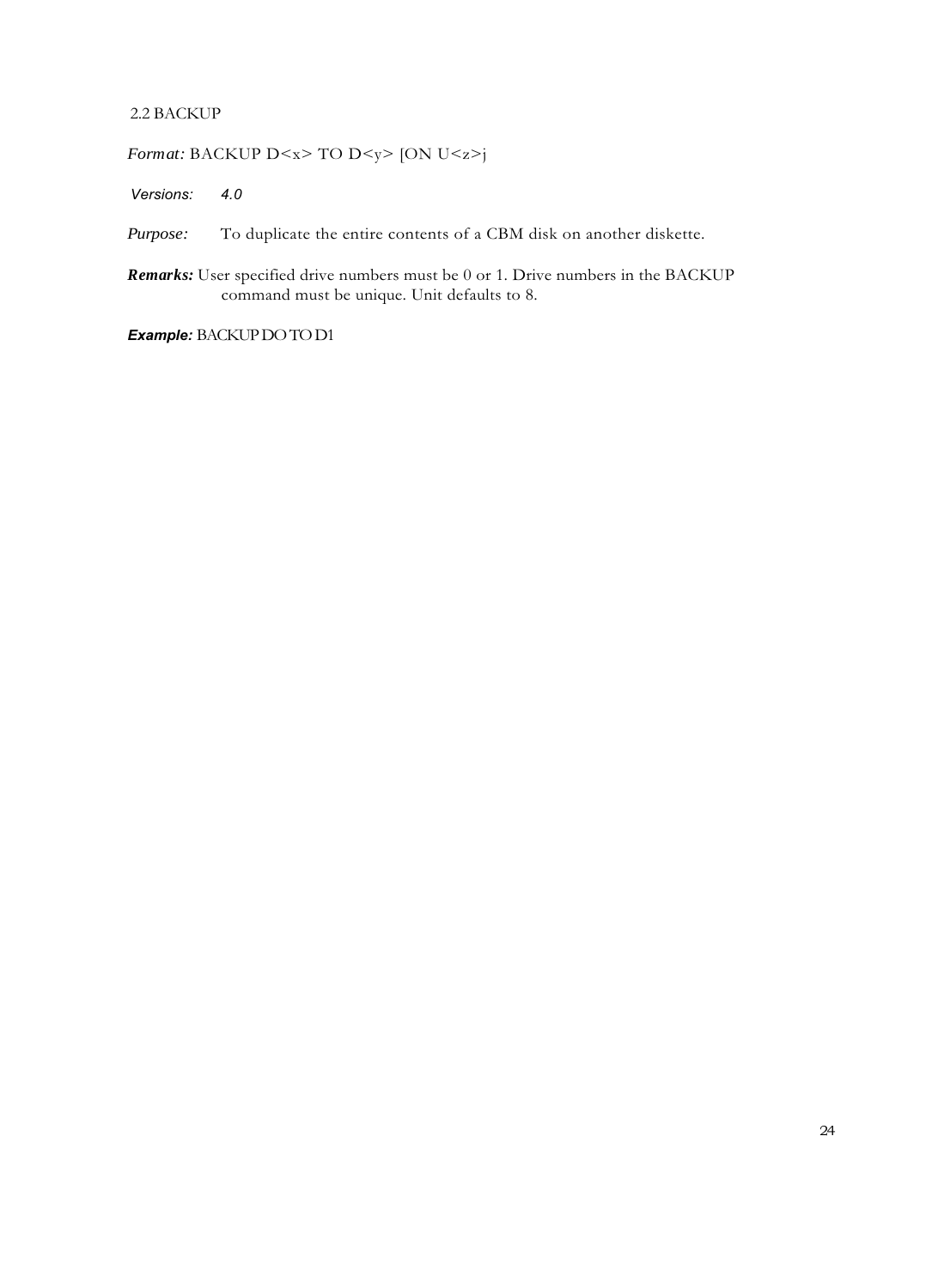#### *2.3 CLOSE*

*Formal:* CLOSE <file number>

*Versions: 1.0,.0,3.0,4.0*

*Purpose: To* conclude I/O to a channel.

*Remarks:* <file number> is the number under which the file was OPENed.

The association between a particular file and file number terminates upon execution of a CLOSE. The file may then be reOPENed using the same or a different file number; likewise, that file number may now be reused to OPEN any

111 c.

A CLOSE for a sequential output file writes the final buffer of output.

*Example:* See Appendix I.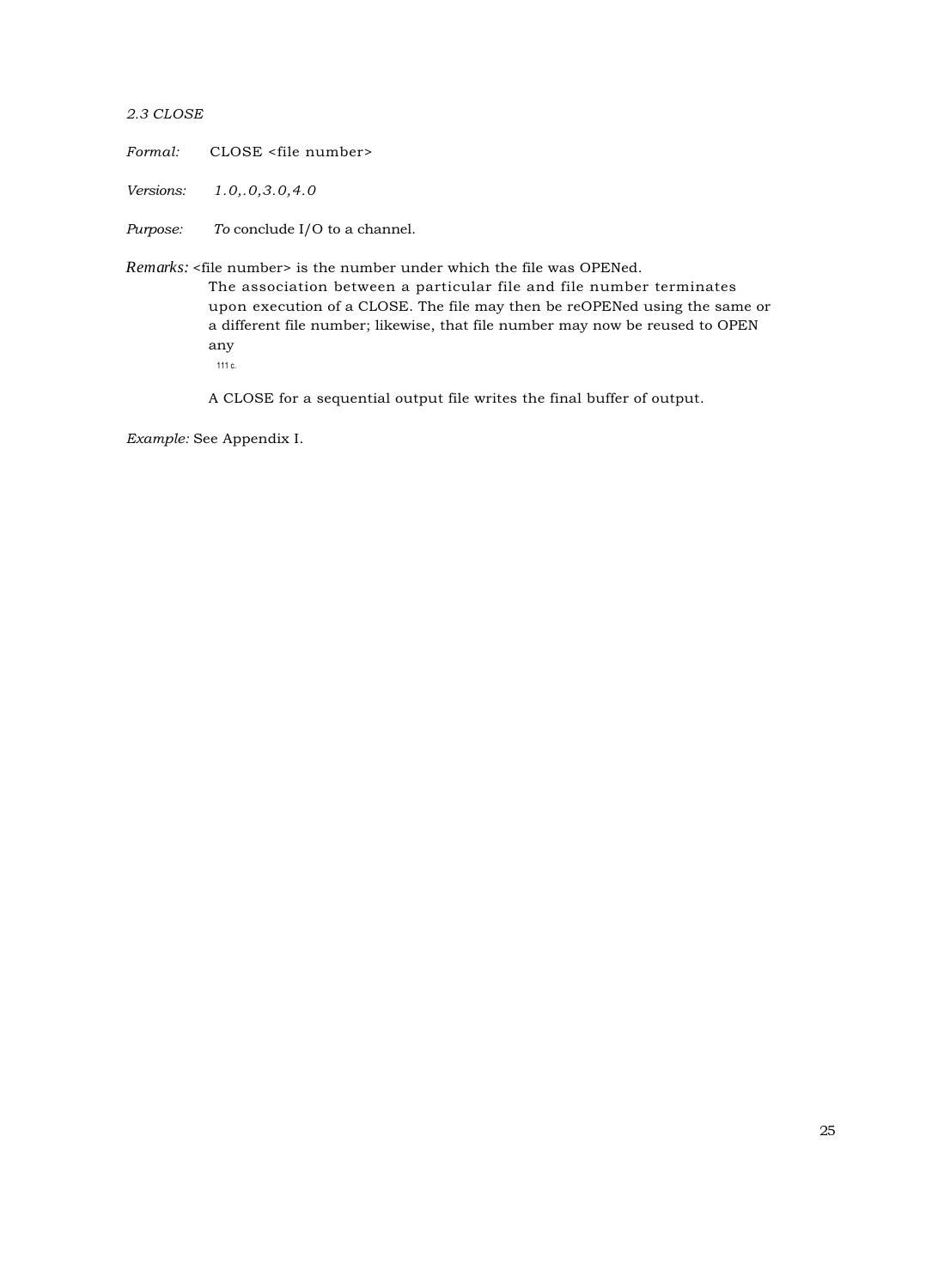2.4 CLR

| Format    | CLR                |
|-----------|--------------------|
| Versions: | 1.0, 2.0, 3.0, 4.0 |

- *Purpose: To set* all numeric variables to zero, all string variables to null, reset the end of memory and stack space, and free all array space.
- *Remarks:* CLR may be executed by a BASIC program and that program can continue operation if the above conditions, particularly those affecting GOSUB, are observed.

*Example: CLR*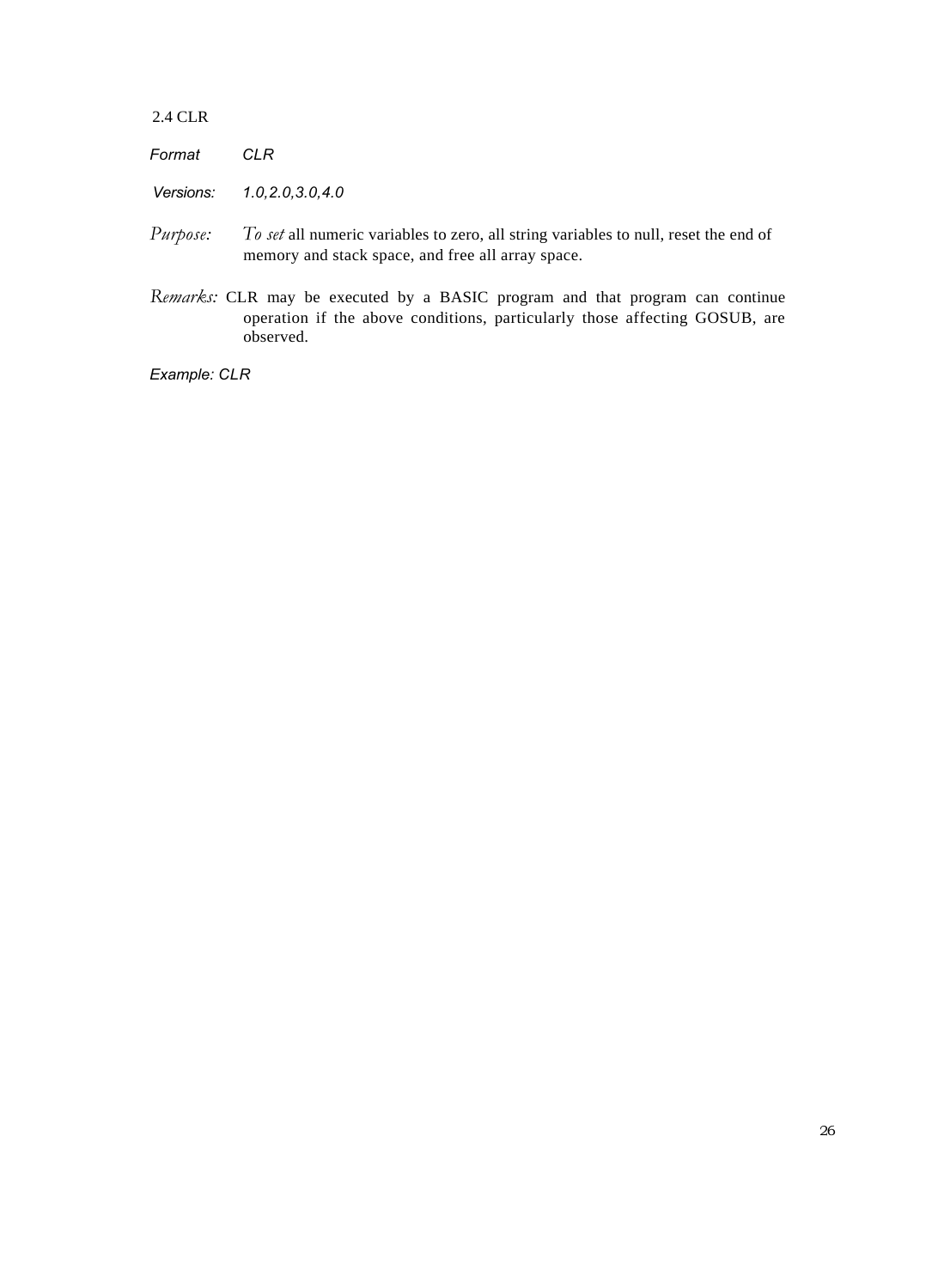#### 2.5 **CMD**

*Format:* CMD <file#>[,<print list>]

*Versions:* 1.0,2.0,3.0,4.0

*Purpose:* To address an IEEE bus device and leave it addressed and

listening. *Remarks:* CMD has the same parameter list as PRINT# (Section 2.34).

*Example: To* Create a Hardcopy Listing

OPEN 4,4 CMD4,"PROGRAM LISTING" LIST PRINT#4 (this turns off CMD) CLOSE 4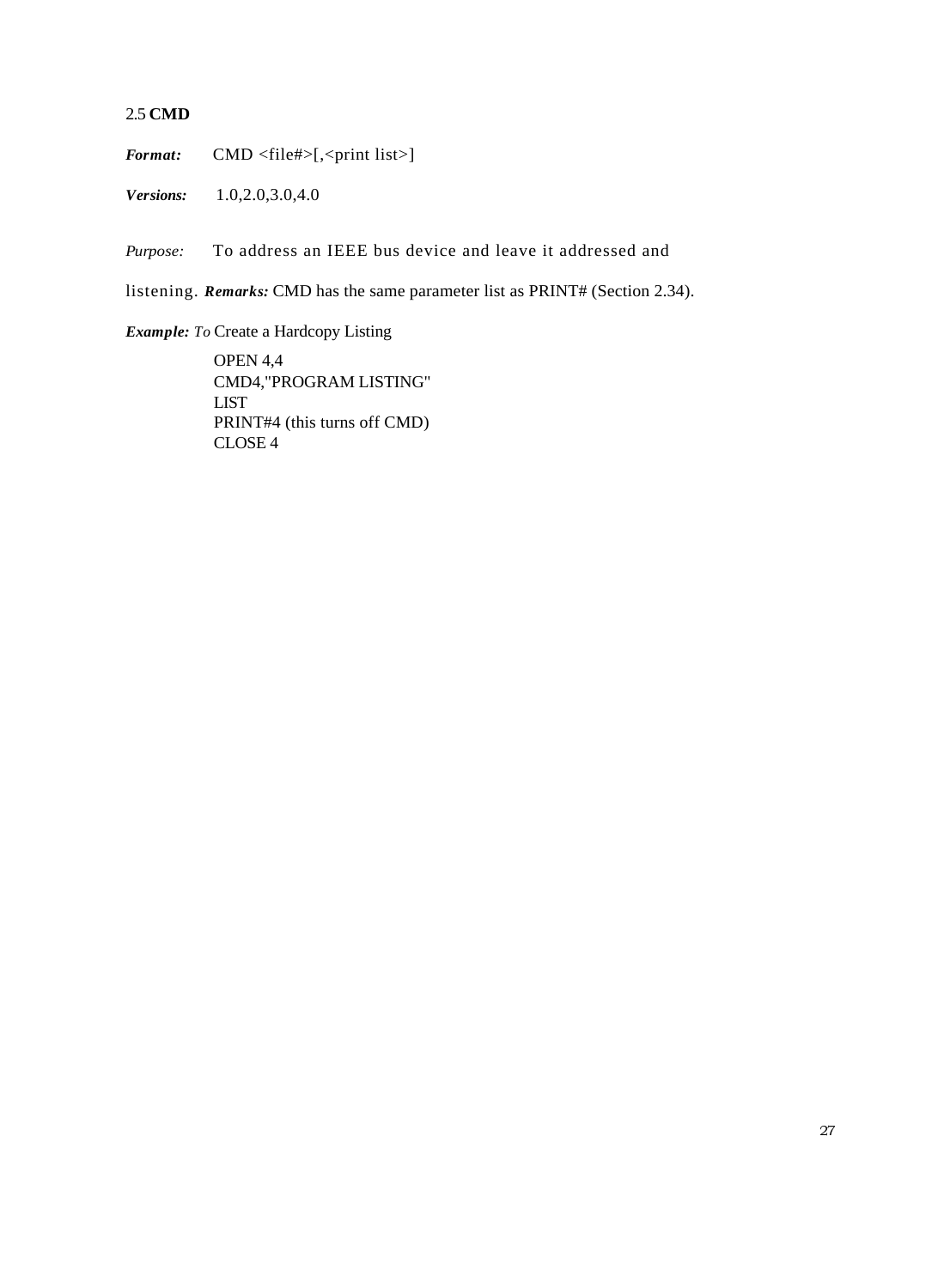#### **2.6 COLLECT**

*Format:* COLLECT [D<x>] [ON U<y>]

*V ersions: 4.0*

- *Purpose:* Frees up space allocated to improperly closed files on disk and deletes their references from the directory.
- *Remarks:* An example of an improperly closed file is one that has been OPENed but never CLOSEd. Collect de-allocates the space they occupied and re-creates the bit allocation map by tracing through the file-links in the remaining files. Space allocated by the BLOCK-ALLOCATE command will be freed, since it is not linked to a file.

*Example:* COLLECT DO verifies drive 0 on unit 8 COLLECT verifies last drive accessed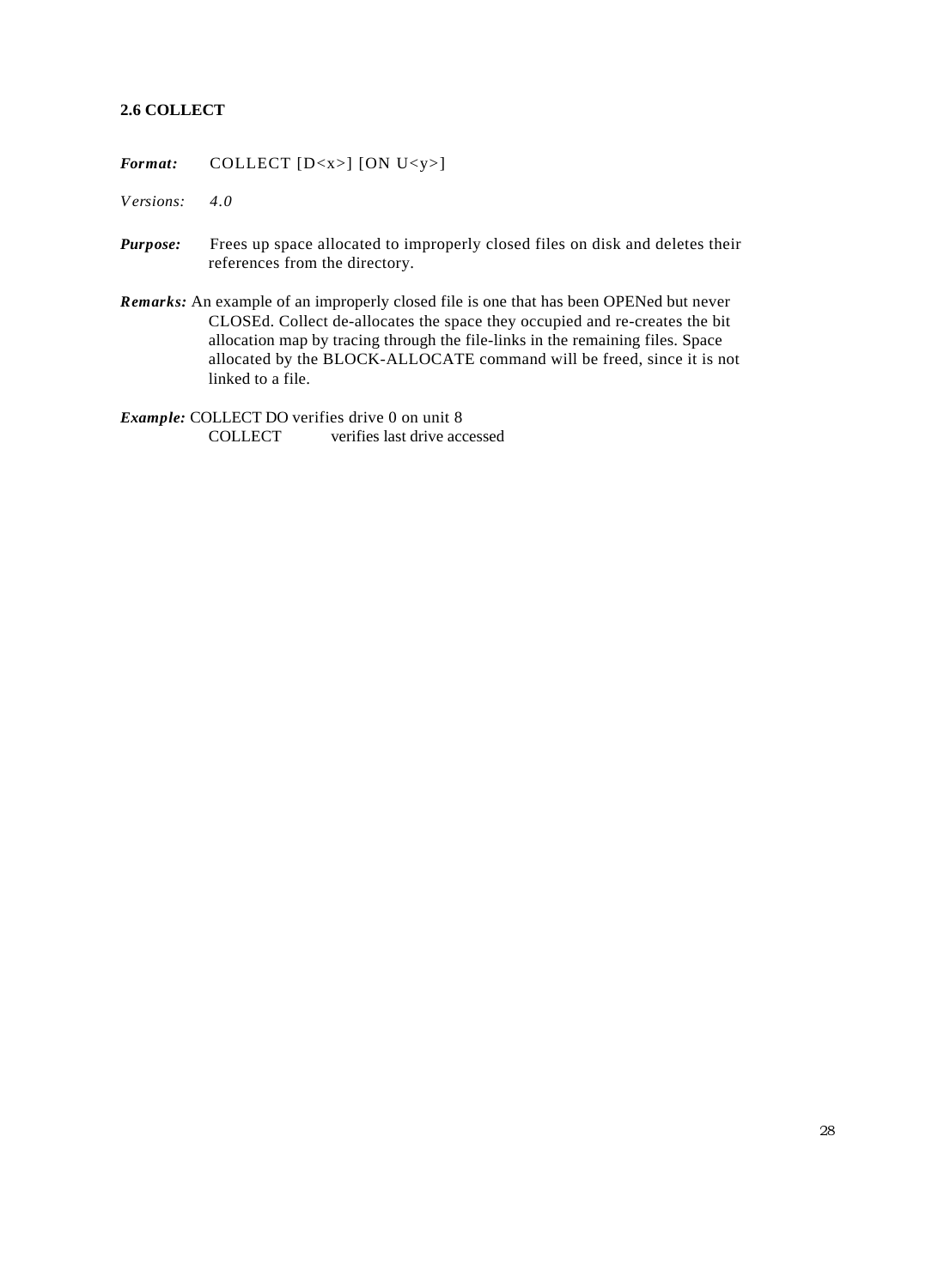#### *2.7 CONCAT*

*Format: CONCAT*  $[D \ll x > J"$  < name l > "TO  $[D \ll y >, ]$  "< name 2>"  $[ONU \ll z >]$ 

*Versions: 4.0*

*Purpose:* Concatenate sequential files.

*Remarks:* Old file name 2 is deleted and replaced with a new file which is the concatenation of the two files. Whenever a variable or an evaluated expression is used as a filename it must be surrounded by parentheses.

*Example: CONCAT* "YOURFILE"TO"MYFILE" MYFILE becomes MYFILE+YOURFILE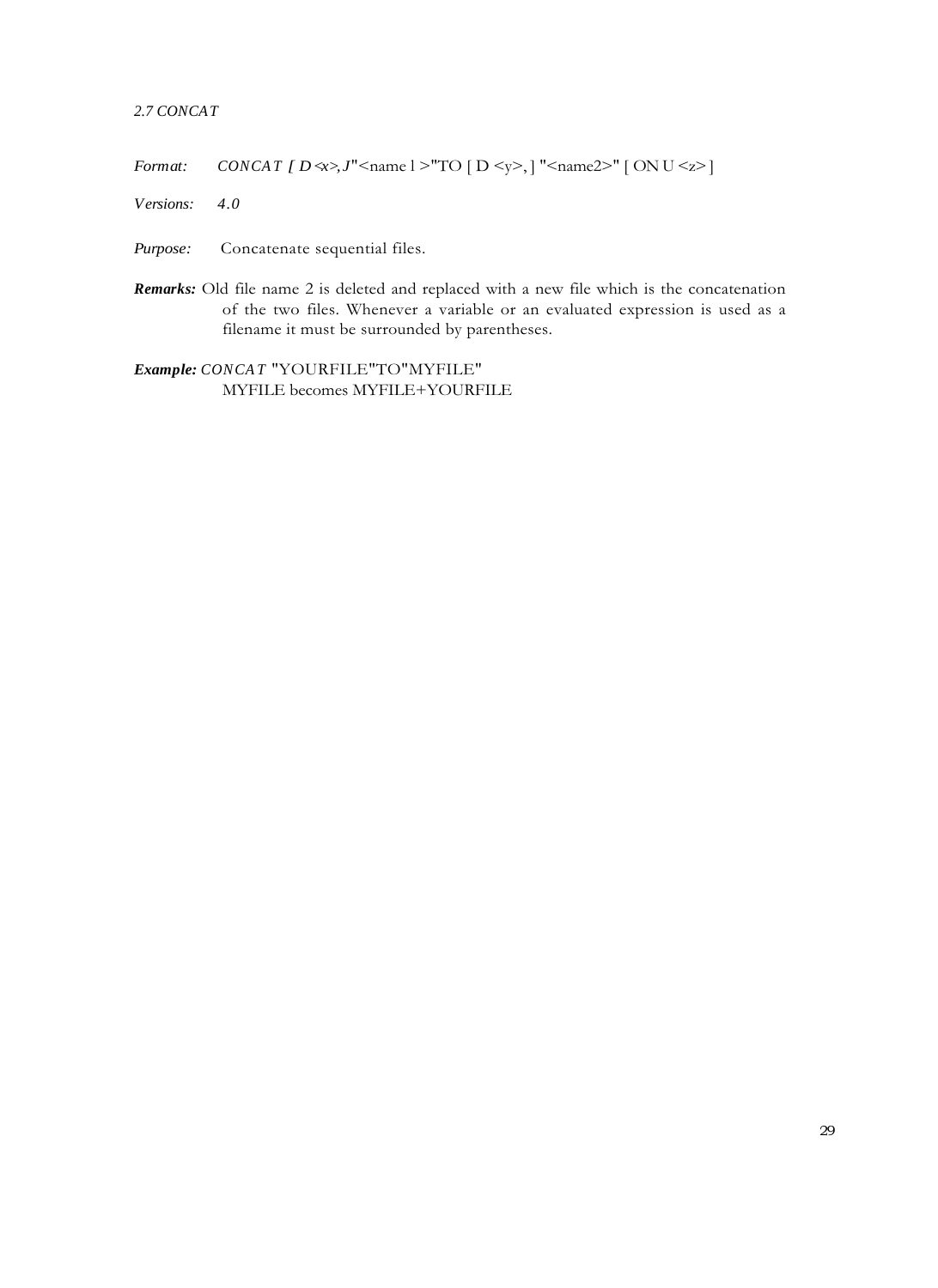#### *2.8 CONT*

#### *Format: CONT Versions:*

*1.0,2.0,3.0,4.0*

- *Purpose.* To continue program execution after the stop key has been typed, or a STOP or END statement has been executed.
- *Remarks:* Execution resumes at the point where the break occurred. If the break occurred after a prompt from an INPUT statement, execution continues with the reprinting of the prompt (? or prompt string). CONT is usually used in conjunction with STOP for debugging. When execution is stopped, intermediate values may be examined and changed using direct mode statements. Execution may be resumed with CONT or a direct mode GOTO, which resumes execution at a specified line number. CONT is invalid if the program has been edited during the break. Execution cannot be CONTinued if a direct mode error has occurred during the break.

*Example:* See example Section *2.43 STOP.*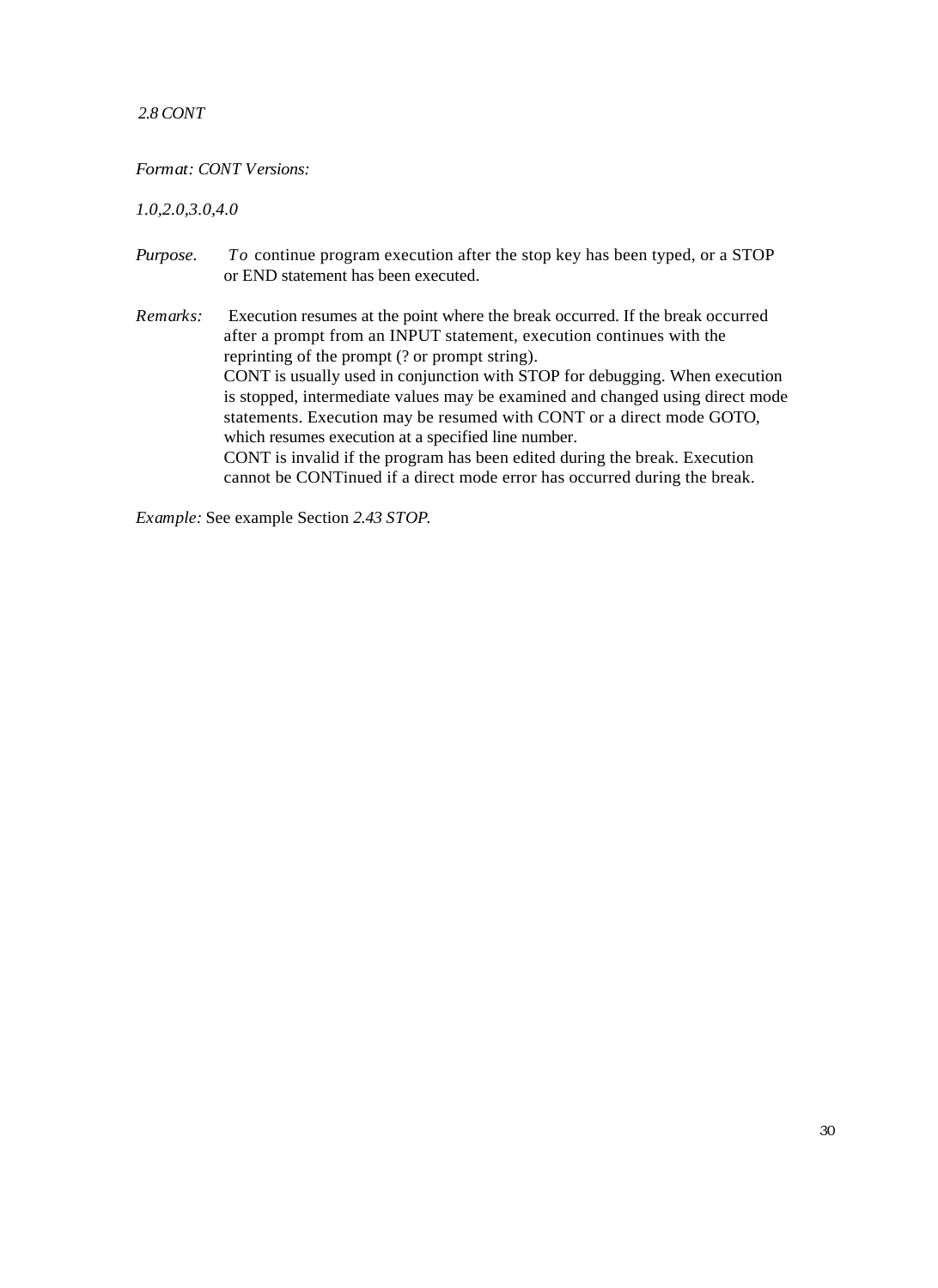#### *2.9 COPY*

| Format.              | COPY $[D \le x >]$ " <name1>"TO <math>[D \le y &gt;]</math> "<name2>"<math>[ON U \le z &gt;]</math></name2></name1>                                                             |
|----------------------|---------------------------------------------------------------------------------------------------------------------------------------------------------------------------------|
| Alternate<br>Format: | COPY $[D \le x >]$ To $[D \le y >]$                                                                                                                                             |
| Versions:            | 4.0                                                                                                                                                                             |
| <b>Purpose:</b>      | Make a copy of a file within a disk unit.                                                                                                                                       |
|                      | <b>Remarks:</b> The copy command can only function between drives or a single drive within one<br>unit. Copy without file names copies all files from Dx to Dy without altering |

files that already exist on Dy. Whenever a variable or an evaluated expression is used as a filename it must be surrounded by parentheses.

*Example: COPY* DO TO D 1 copy all files on DO to D 1 COPY D1,"TEXT" TO "BACKUP" create BACKUP on drive I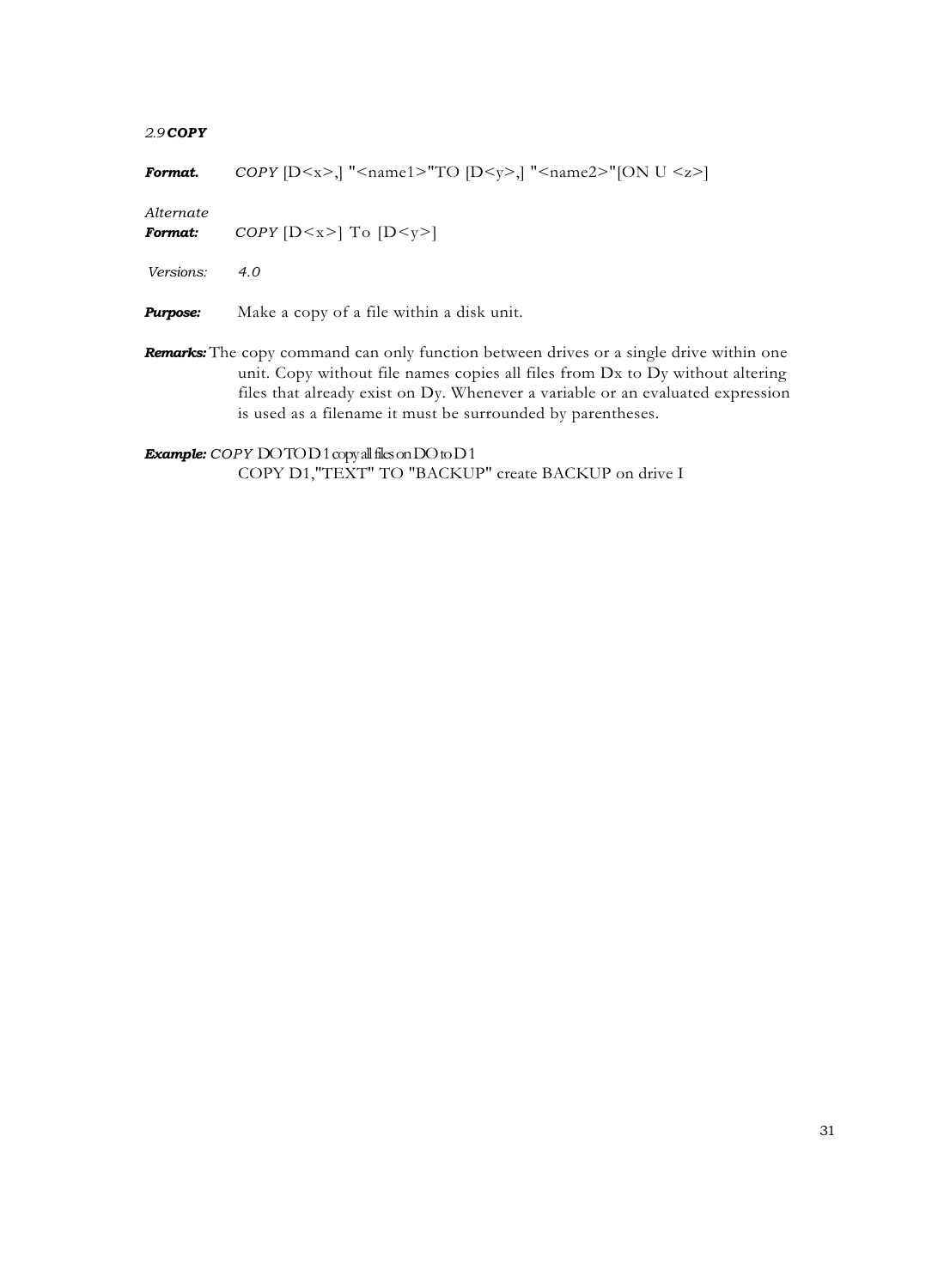#### *2.10 DATA*

| Format: | DATA list of constants> |
|---------|-------------------------|
|         |                         |

- *Versions: 1.0,2.0,3.0,4.0*
- *Purpose:* To store the numeric and string constants that are accessed by the program's READ statement(s). (See READ, Section *2.46)*
- *Remarks:* DATA statements are nonexecutable and may be placed anywhere in the program. A DATA statement may contain as many constants as will fit on a line (separated by commas), and any number of DATA statements may be used in a program. The READ statements access the DATA statements in order (by line number) and the data contained therein may be thought of as one continuous list of items, regardless of how many items are on a line or where the lines are placed in the program. list of constants> may contain numeric constants in any format, i.e., fixed point, floating point or integer. (No numeric expressions are allowed in the list.) String constants in DATA statements must be surrounded by double quotation marks only if they contain commas, colons or significant leading or trailing spaces. Otherwise, quotation marks are not needed.

The variable type (numeric or string) given in the READ statement must agree with the corresponding constant in the DATA statement.

DATA statements may be reread from the beginning by use of the RESTORE statement (Section *2.39).*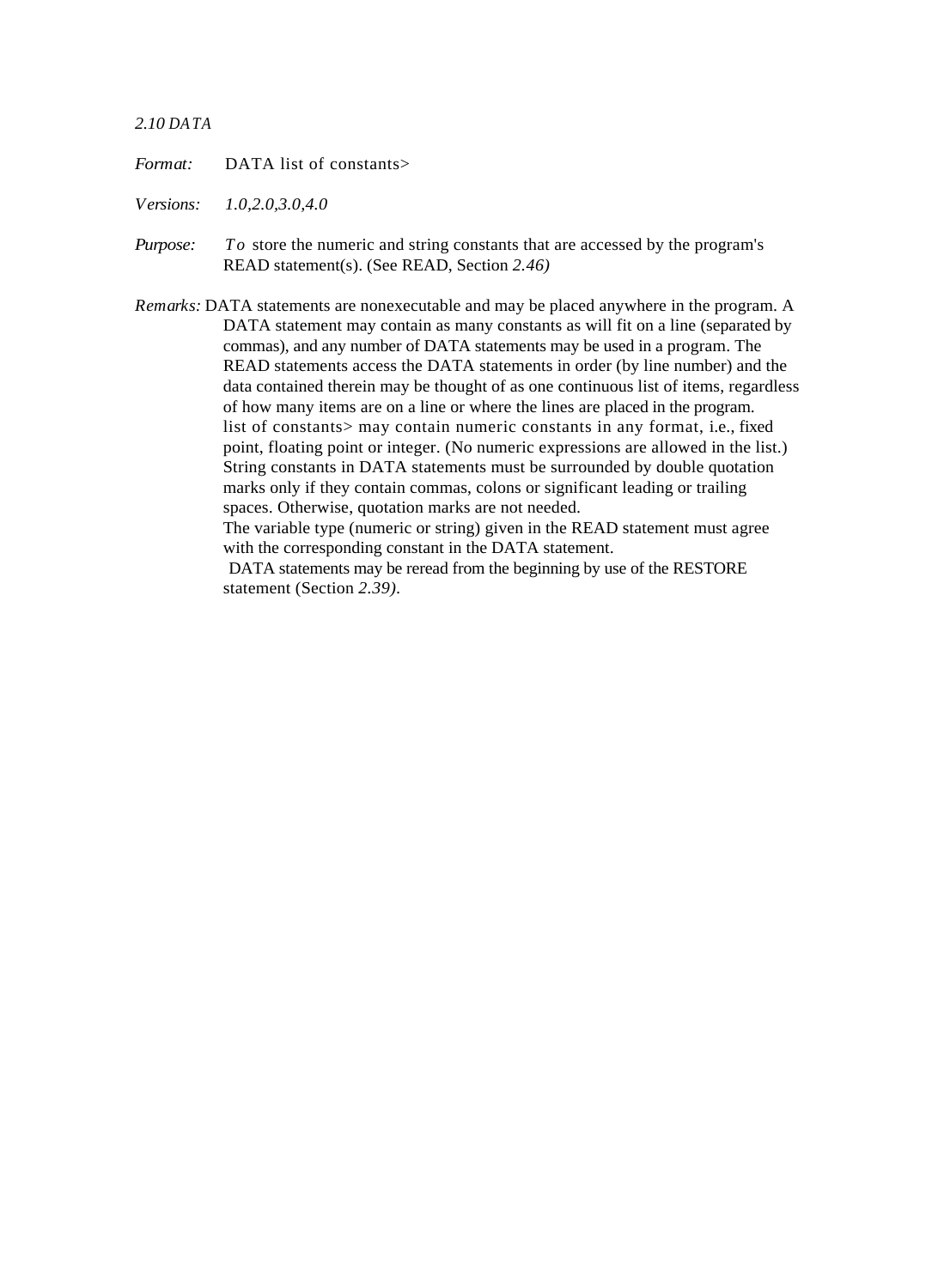#### 2.11 DCLOSE

*Format:* DCLOSE[#<1>] [ON U <x>]

*Versions: 4.0*

*Purpose:* Close disk files

*Remarks:* This command can close all files currently open on a disk unit or only the logical file specified. If no logical file number is specified, all files currently open will be closed. If both the logical file number and ON unit clauses are specified, the command still has the same effect as if only the logical file number was specified. In closing relative files, more records may be generated than were asked for, in order to fill out buffers in use.

*Example:* See also DOPEN (Section 2.16) DCLOSE DCLOSE#5 DCLOSE ON U7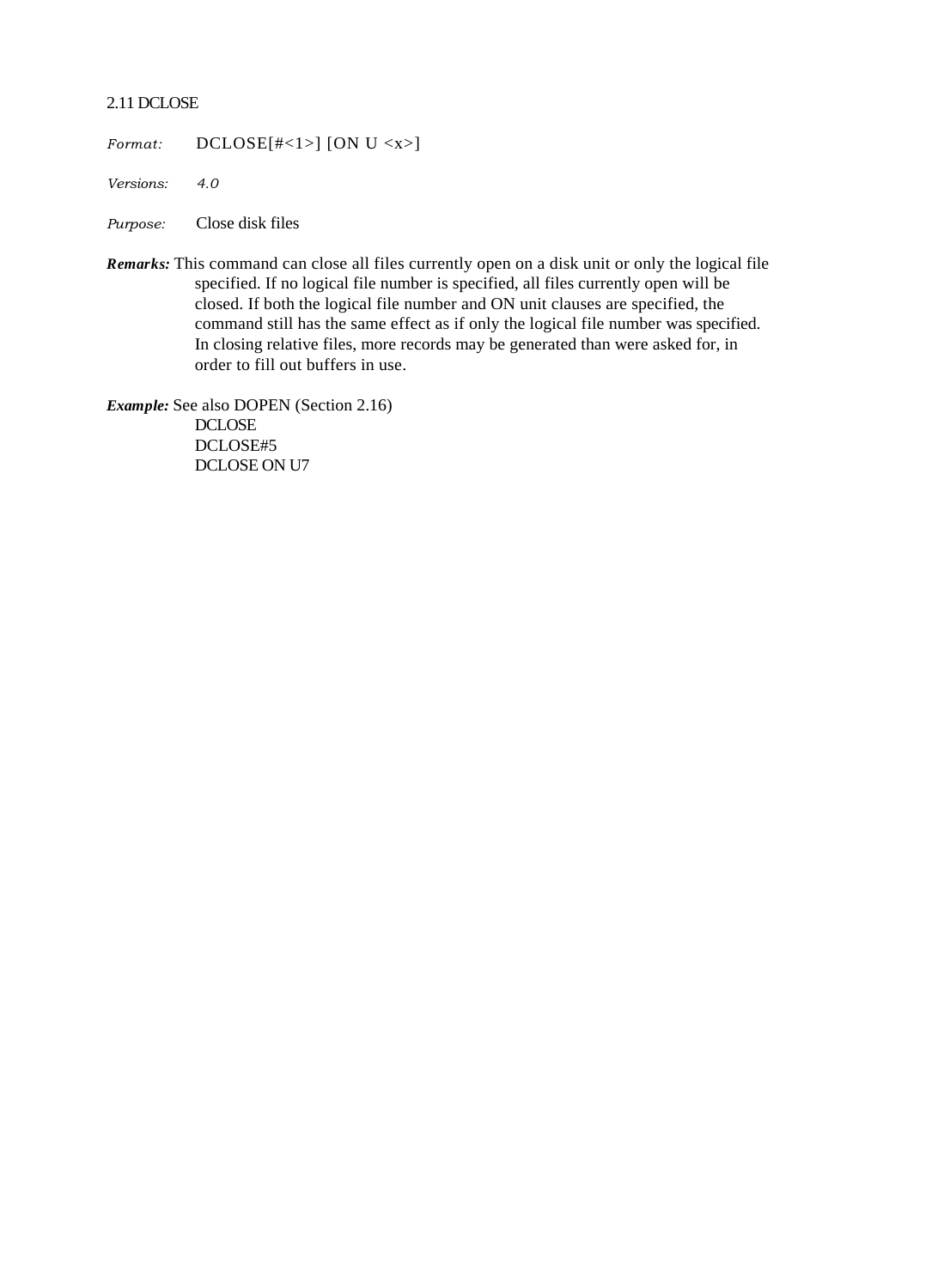#### 2.12 **DEF FN**

- *Format:* DEF FN<name>  $[(\langle$  parameter list> $]$  =  $\langle$  function definition>
- *Versions: 1.0,2.0,3.0,4.0*

*Purpose:* Define and name a function written by the user.

*Remarks:* <name> must be a legal variable name. This name, preceded by FN, becomes the name of the function. <parameter> is comprised of the variable name in the function definition to be replaced when the function is called. <function definition> is an expression that performs the operation of the function. It is limited to one line. Variable names that appear in this expression serve only to define the function; they do not affect program variables that have the same name. A variable name used in a function definition may or may not appear as a parameter. If it does, the value of the parameter is supplied when the function is called. Otherwise, the current value of the variable is used. User-defined string functions are not allowed. If a type is specified in the function name, the value of the expression is forced to that type before it is returned to the calling statement. If a type is specified in the function name and the argument type does not match, a "TYPE MISMATCH" error occurs. A DEF FN statement must be executed before the function it defines may be called. If a function is called before it has been defined, an "UNDEFINED FUNCTION" error occurs. DEF FN is illegal in the direct mode.

*Example: 410* DEF FNAB (X)=X *3/Y 2*

*420* T=FNAB (1)

Line *410* defines the function FNAB. The function is called in line 420.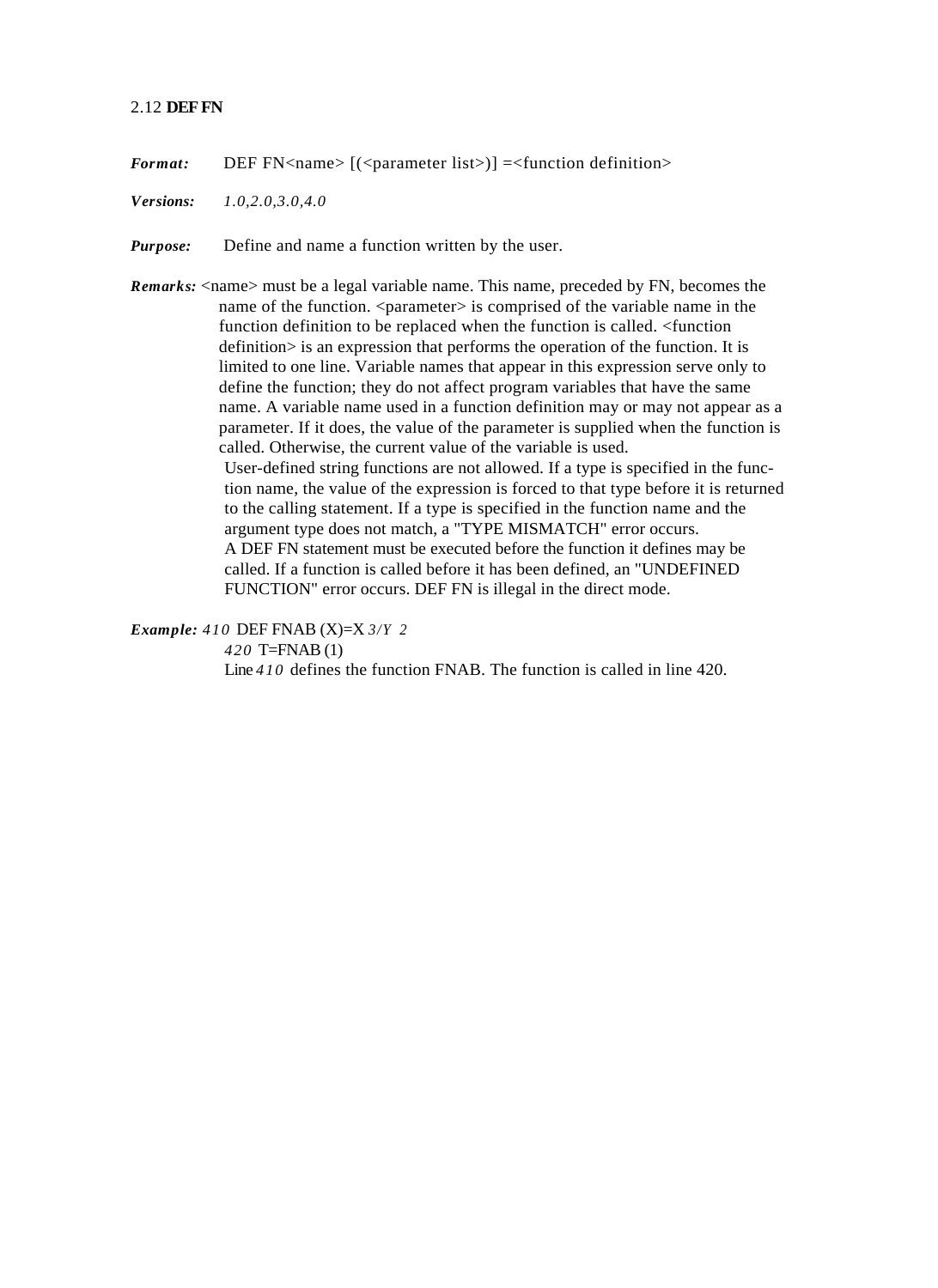#### *2.13 l)IM*

*Format:* DIM <list of subscripted variables>

*Versions:* 1.0,2.0,3.0,4.0

*Purpose: To* specify the maximum values for array variable subscripts and allocate storage accordingly.

*Remarks:* If an array variable name is used without a DIM statement, the maximum value of its subscript(s) is assumed to be 10. If a subscript is used that is greater than the maximum specified, a "BAD SUBSCRIPT" error occurs. The minimum value for a subscript is always 0.

The DIM statement sets all the elements of the specified arrays to an initial value of zero.

Matrices can have more than one dimension. Up to 255 dimensions are allowed but the size of each must be less than 32767, and the total array size is limited by the memory available.

*Example: 10* DIM A(20)

20 FOR 1=0 TO 20 30 READ A(1) 40 NEXT 50 DATA 1, 2,3.. . **10 DIM R3(5, 5)** 10 DIM D\$(2,2,2)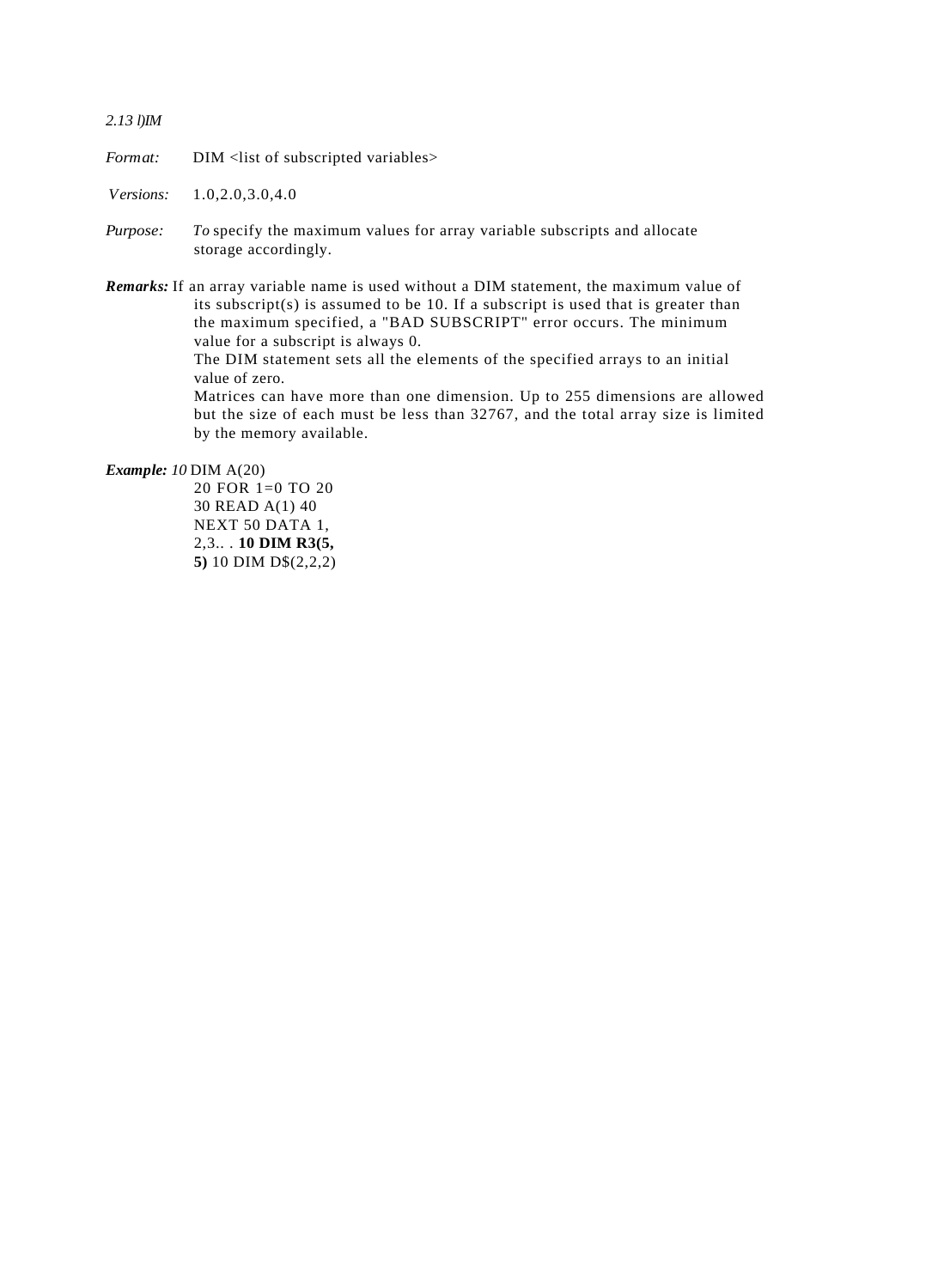#### 2.14 DIRECTORY

*Format:* DIRECTORY [D<x>] [ON U<y>]

*Versions: 4.0*

*Purpose:* Display disk directory to screen.

*Remarks:* Displays both directories for the specified unit if no drive # is specified. A printer may be addressed by CMD so that this command can produce a hardcopy directory listing. Default unit is 8.

Pressing the STOP key terminates the listing.

On the 4000 series, pressing the SPACE bar causes listing to pause, pressing another key will restart the listing.

On the 8000 series, pressing the colon (:) causes the listing to pause, while 3, 6, or 9 on the top row will restart the listing. These keys will also work when shifted.

*Example:* DIRECTORY

DIRECTORY U8 OPEN4,4:CMD4: DIRECTORY: PRINT#4:CLOSE4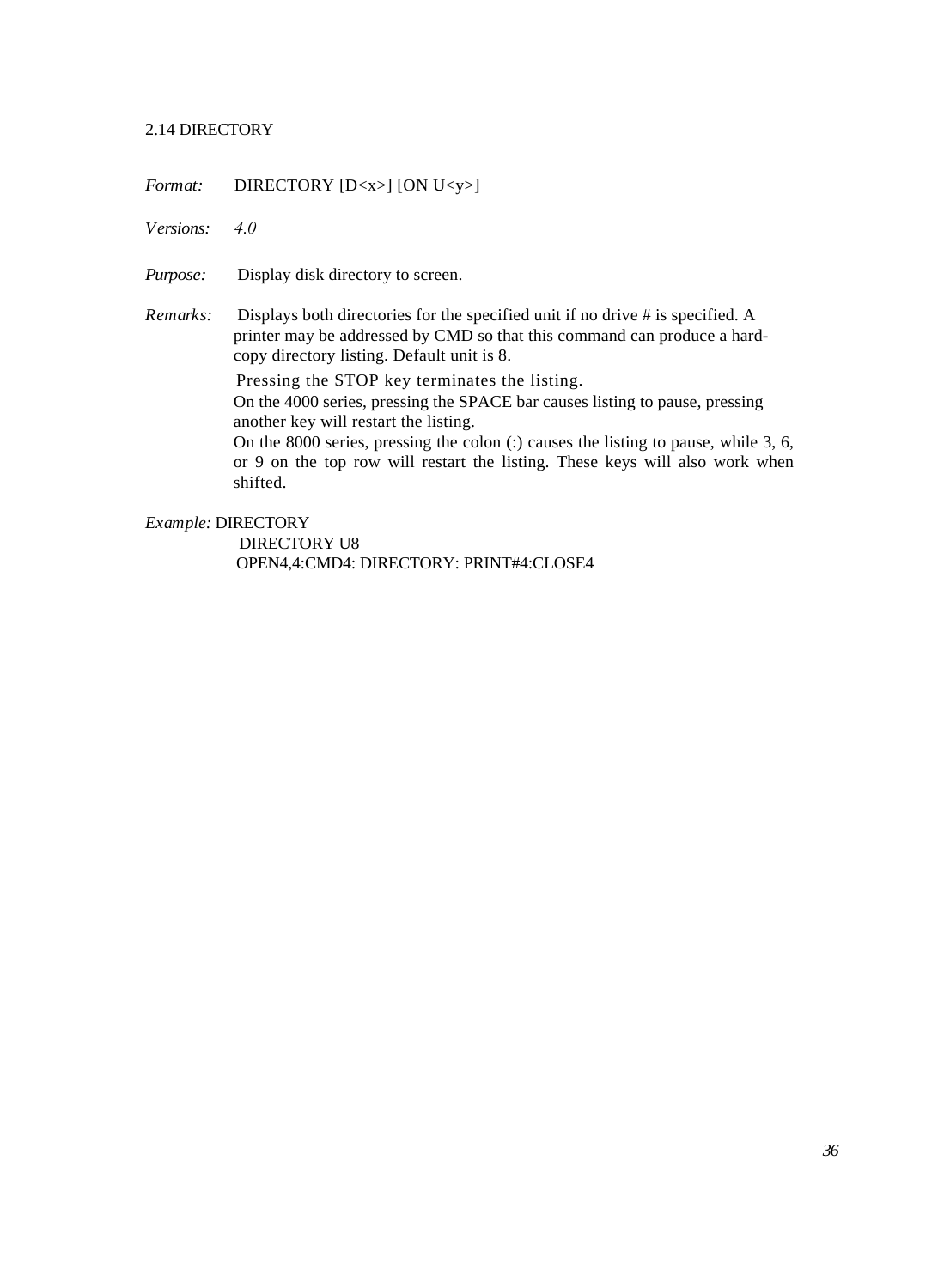# 2.15 DLOA

*Purpose:* Load BASIC program file from d

*Remarks:* Default drive is 0, default unit is 8, and the name must be a string variable or a string enclosed in quotes. Whenever a variable or an evaluated expression is used as a filename it must be surrounded by parentheses. DLOAD can be used in the body of a program to chain to other programs on the disk.

*Example:* DLOAD "MYFILE" DLOAD "MYFILE", D1 ON U9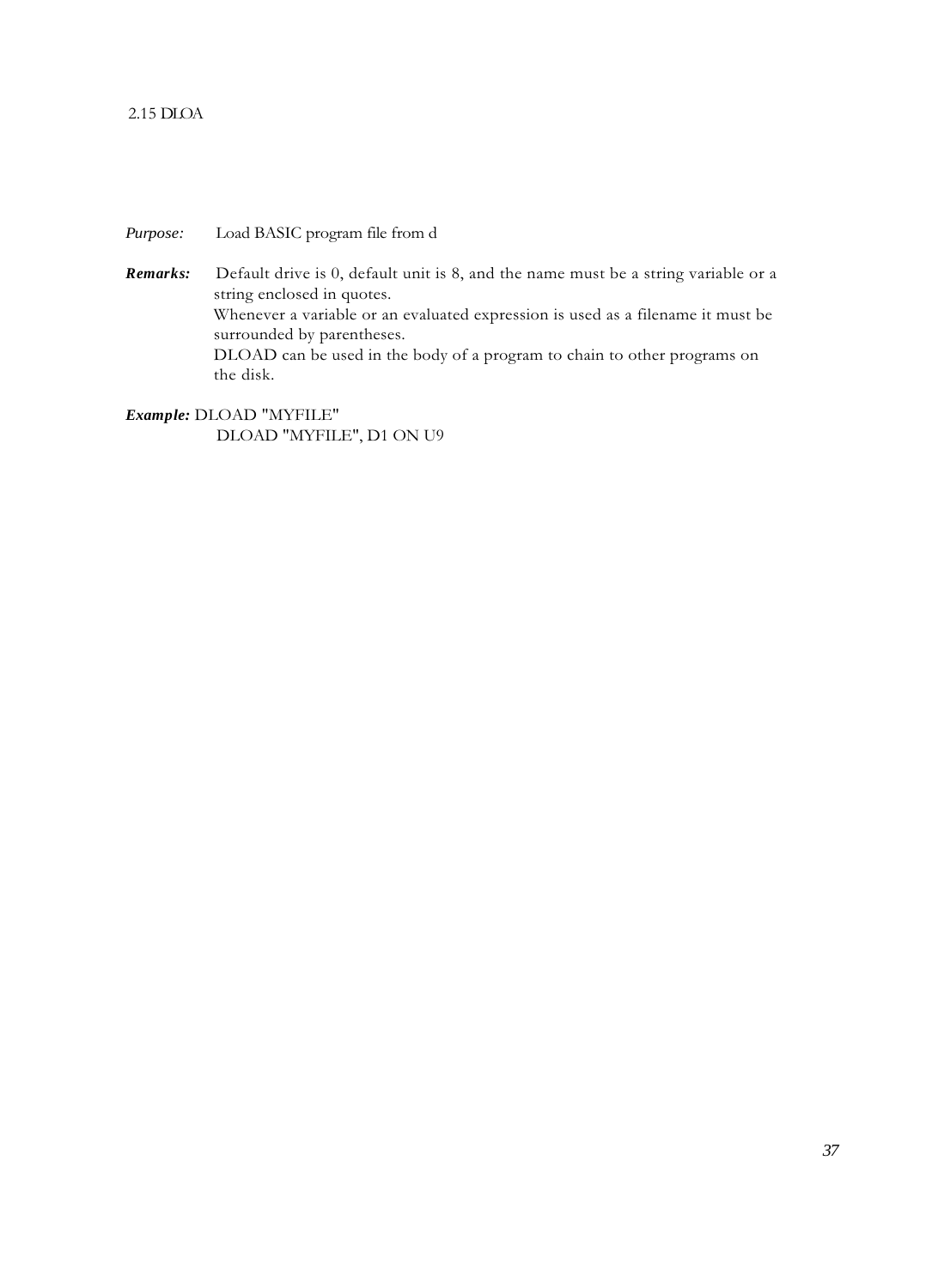# 2.16 DOPEN

| Format:   | DOPEN#<1>," <name>" [,L<y>] [,D<x>] [ON U <z>] [,W]</z></x></y></name>                                                                                                                                                                                                                                                                                                                                                                                                                                                                                                                                                                                                                                                                                                                                                                                                                                                                                                                      |
|-----------|---------------------------------------------------------------------------------------------------------------------------------------------------------------------------------------------------------------------------------------------------------------------------------------------------------------------------------------------------------------------------------------------------------------------------------------------------------------------------------------------------------------------------------------------------------------------------------------------------------------------------------------------------------------------------------------------------------------------------------------------------------------------------------------------------------------------------------------------------------------------------------------------------------------------------------------------------------------------------------------------|
| Versions: | 4.0                                                                                                                                                                                                                                                                                                                                                                                                                                                                                                                                                                                                                                                                                                                                                                                                                                                                                                                                                                                         |
| Purpose:  | Declare a sequential or random access file for read or write.                                                                                                                                                                                                                                                                                                                                                                                                                                                                                                                                                                                                                                                                                                                                                                                                                                                                                                                               |
| Remarks:  | # <i>. <i>logical</i> file number used to associate future disk operators back to<br/>this file open operation. <math>1 &lt; 1 &lt; 255</math>. Logical file numbers greater than 128<br/>cause a carriage return and line feed to be sent with each PRINT#. Logical file<br/>numbers less than 128 send only the carriage return. The carriage return can be<br/>suppressed by the use of the semi-colon.<br/>L<y>record length causes allocation of a random access file with record<br/>length y: 1&lt;=y&lt;=255. Opened for read and write, by default.<br/><math>D \leq x</math> drive number defaults to 0.<br/><math>U \le z</math> unit defaults to 8.<br/>For sequential files, Write must be specified with a W, or the file will be opened<br/>to Read. Whenever a variable or an evaluated expression is used as a filename it<br/>must be surrounded by parentheses.<br/>It is possible to replace an existing file with DOPEN, using the C?:<br/>DOPEN#2,"@FILE1",D1</y></i> |

*Example:* DOPEN#5,I AS) Where a\$ ="filename"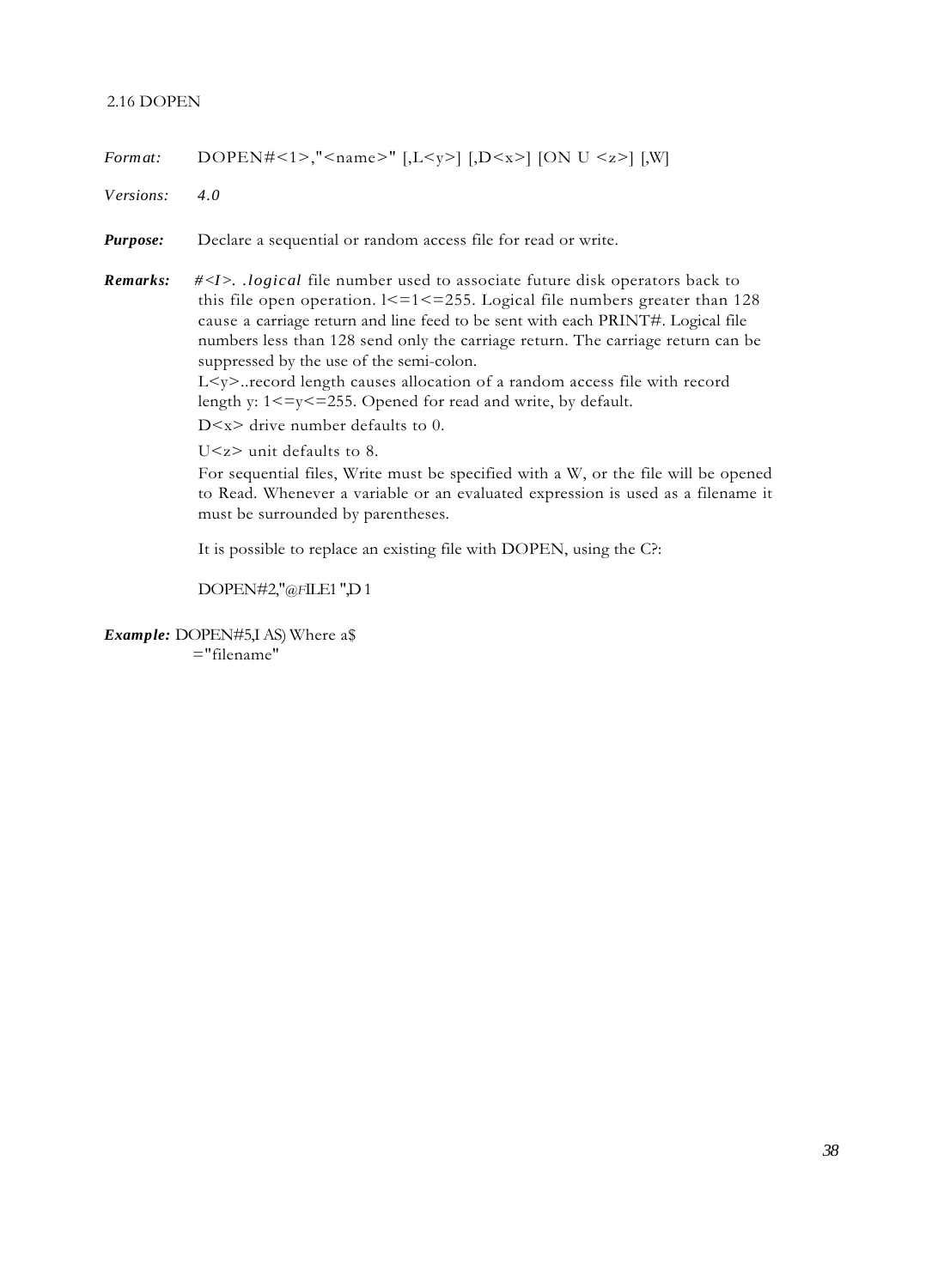# 2.17 DSAVE

*Format:* DSAVE "<name>" [,D<x>] [ON U<y>]

*Versions: 4.0*

*Purpose.* Save a BASIC program the to disk.

*Remarks:* The file name can be specified up to 16 characters. Drive defaults to 0. Unit defaults to 8. When a variable or an evaluated expression is used as a filename it must be surrounded by parentheses.

It is possible to replace an existing file with @.

*Example:* DSAVE "PROGRAM" DSAVE " 6r @PROGRAM".D1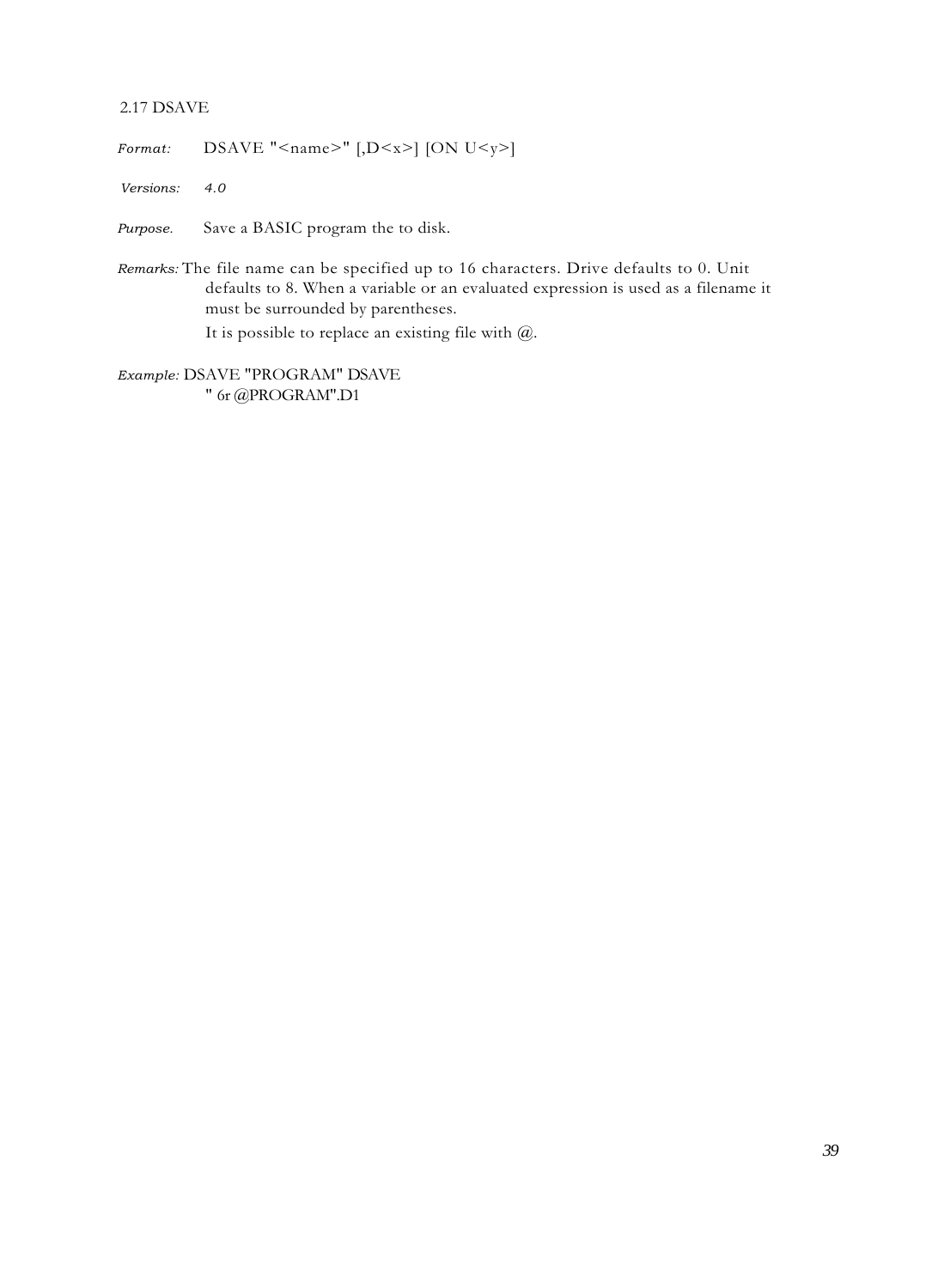## 2.18 END

Format: END

**Versions: 1.0,2.0,3.0,4.0**

- *Purpose:* To terminate program execution, and return to command level.
- *Remarks:* END statements may be placed anywhere in the program to terminate execution. Unlike the STOP statement, END does not cause a BREAK message to be printed. An END statement at the end of a program is optional. BASIC always returns to command level after an END is executed.

**Example:** 520 IF K>1000 THEN END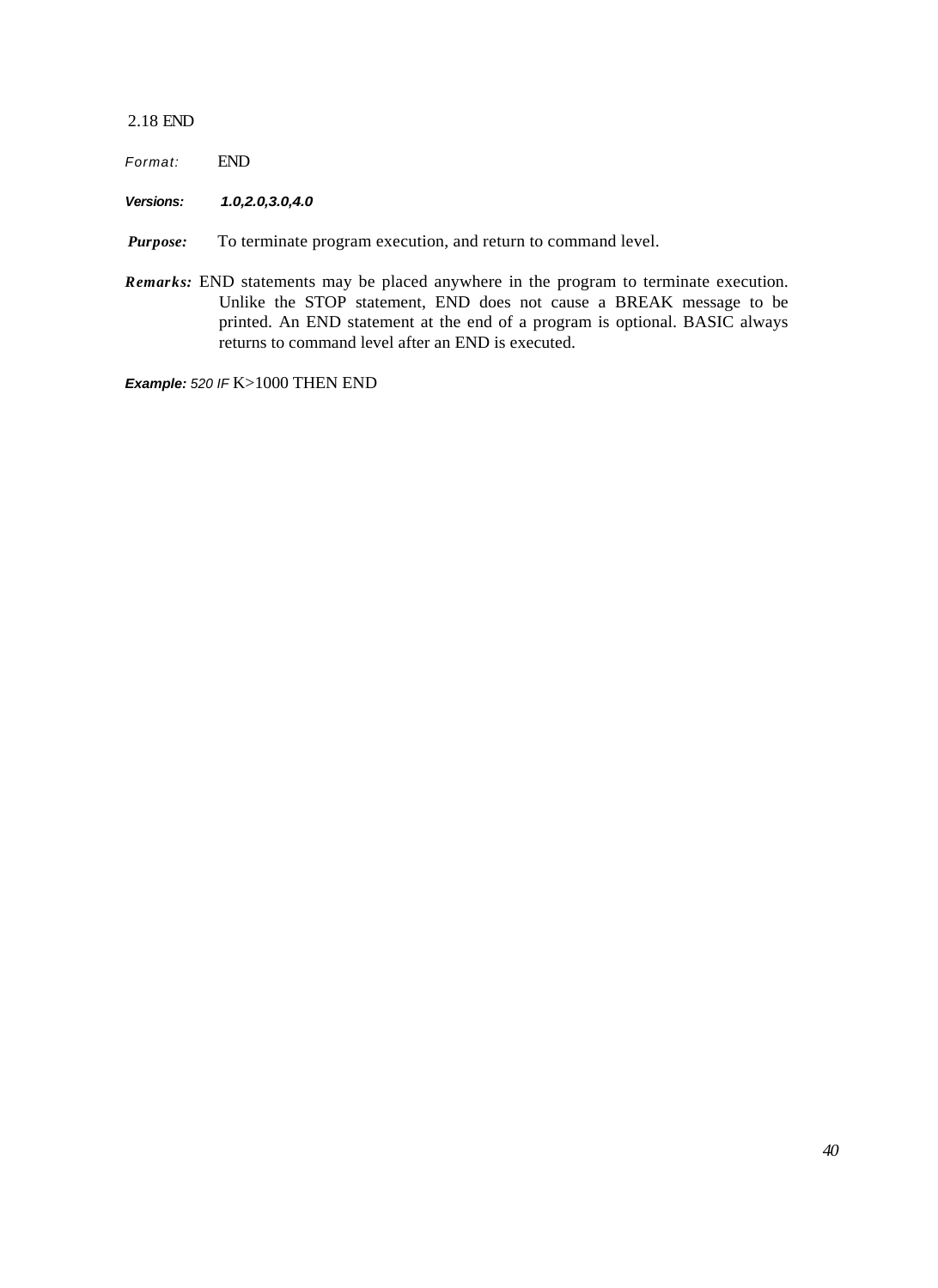OR Next

*Format:* FO

NEXT [<variable>] [,<variable>. where x, y, and z are numeric expressions.

*Versions: 1.0,2.0,3.0,4.0*

*Purpose:* To allow a series of instructions to be performed in a loop a given number of times.

*Remarks:* <variable> is used as a counter. The first numeric expression (x) is the initial value of the counter. The second numeric expression (y) is the final value of the counter. The program lines following the FOR statement are executed until the NEXT statement is encountered. Then the counter is incremented by the amount specified by STEP. A check is performed to see if the value of the counter is now greater than the final value (y). If it is not greater, BASIC branches back to the statement after the FOR statement and the process is repeated. If it is greater, execution continues with the statement following the NEXT statement, on the next line. This is a FOR. . .NEXT loop. If STEP is specified as negative, the final value of the counter is set to be less than the initial value. The counter is decremented each time through the loop, and the loop is executed until the counter is less than the final value.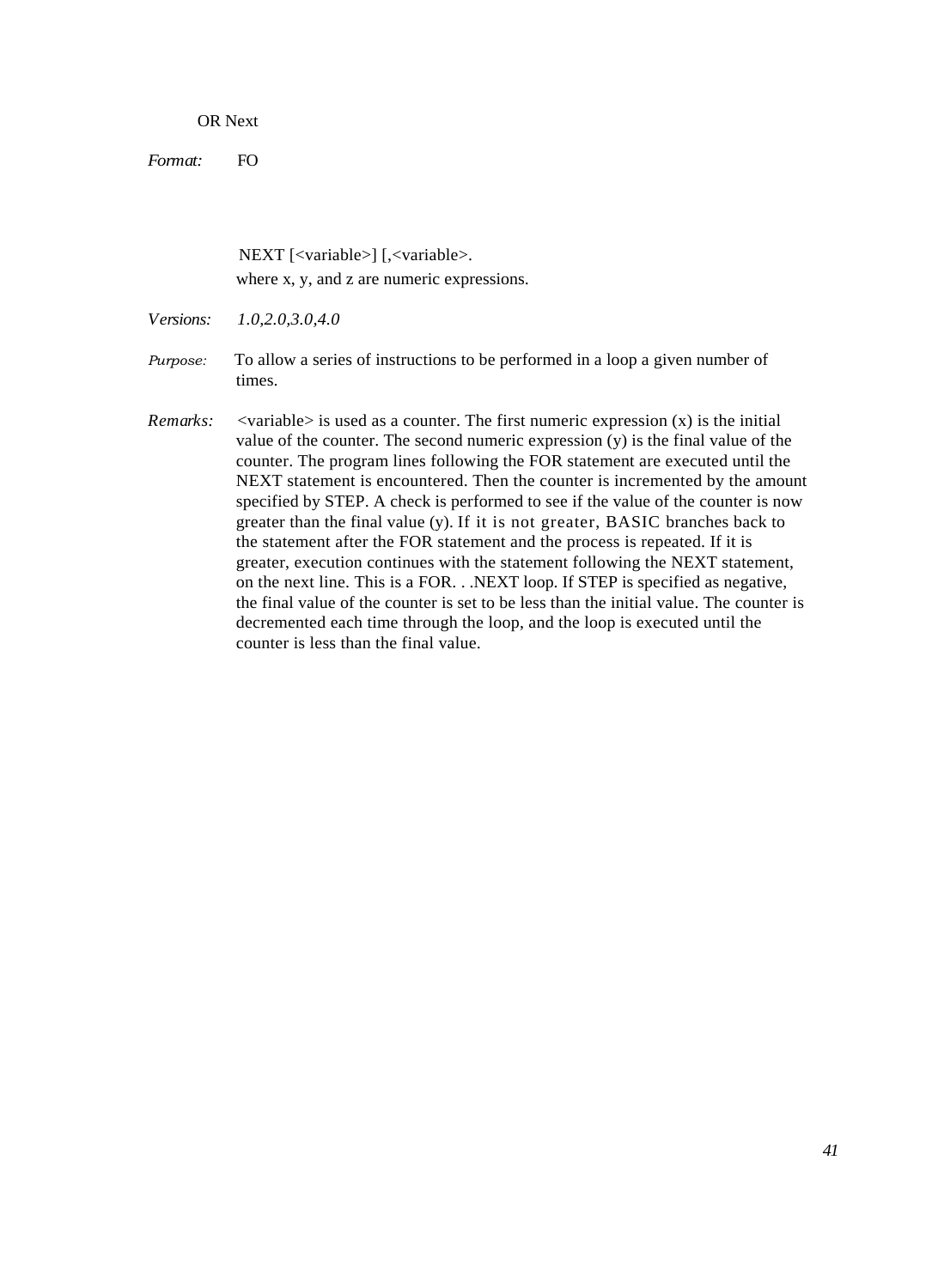## NESTED LOOPS

FOR.. .NEXT loops may be nested, that is, a FOR. . .NEXT loop may be placed within the context of another FOR. . .NEXT loop. When loops are nested, each loop must have a unique variable name as its counter. A single NEXT statement may be used for all of them, if it is followed by each variable, in order and separated by commas.

The variable(s) in the NEXT statement may be omitted, in which case the NEXT statement will match the most recent FOR statement. If a NEXT statement is encountered before its corresponding FOR statement, a "NEXT WITHOUT FOR" error message is issued and execution is terminated.

Due to stack limitations, maximum nesting is 9 FOR-NEXT loops.

#### *Example 1:* Nested Loops

10 FOR 1=1 TO 3 20 FOR J=1 TO 3 30 PRINT I;J 40 NEXTJ,I RUN 111 213 212 223 313 2

*Example 2:* Variable Changes After Loop is Set *10 K=10* 20 FOR 1=1 TO K STEP 2 30 PRINT I; 40 K=K+10 50 PRINT K 60 NEXT RUN 1 20 3 30 5 40 7 50 9 60 READY.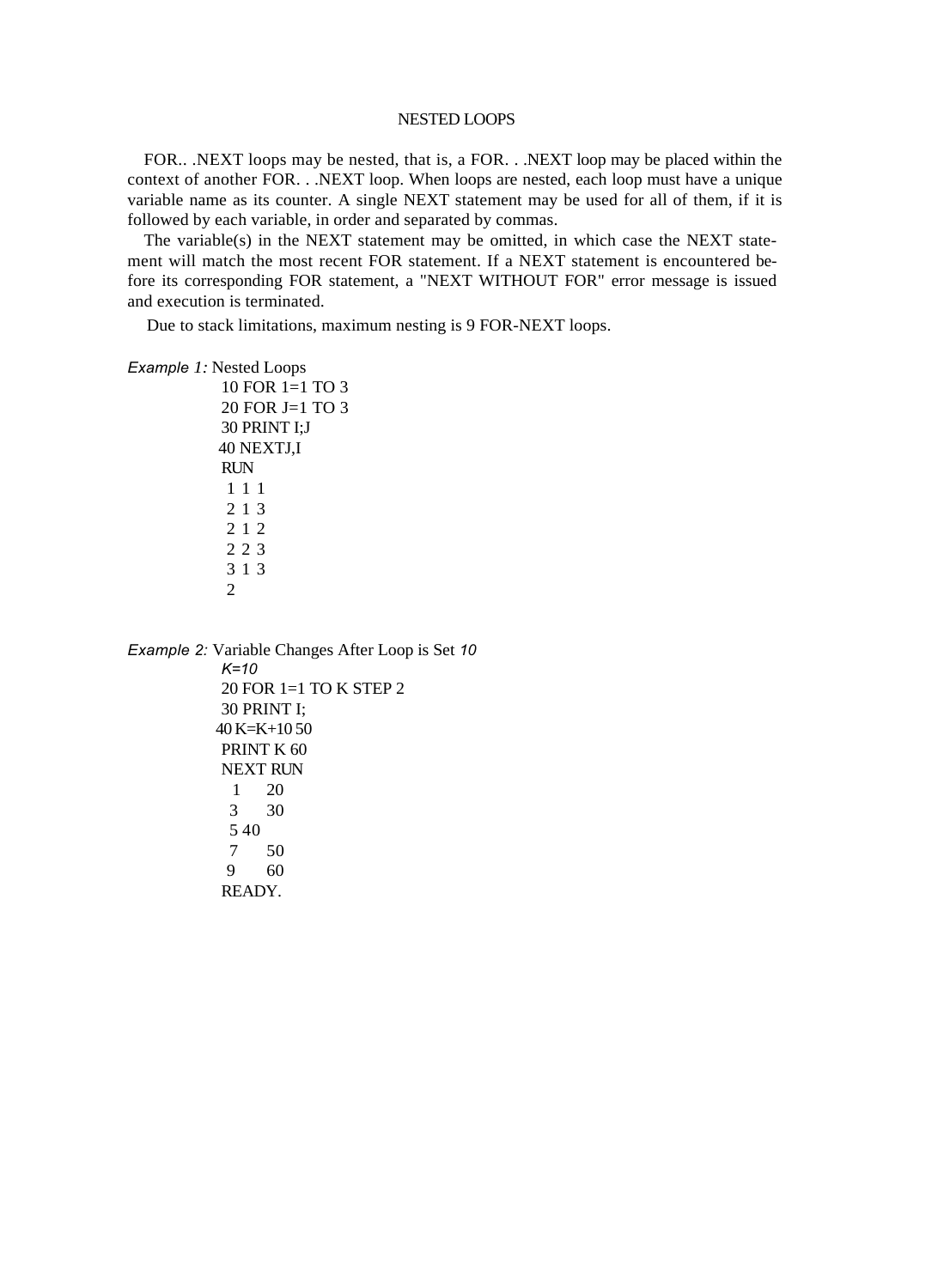*Example 3:* Second Value Less Than First *10 J=0* 20 FOR 1=1 TO *J* 30 PRINT I 40 NEXT I RUN 1

> In this example, the loop will execute once because the initial value of the loop exceeds the final value, but is not tested until the NEXT is executed.

*Example 4:* Variable Used Previously *10 I=5* 20 FOR 1=1 TO 1+5 30 PRINT l; 40 NEXT RUN 1 3 4 5 6 READY.

> In this example, the loop executes six times. The initial value of the loop variable was set before the final value.

*NOTE: Y ou* cannot use an integer variable (1%%) as the counter variable.

*Example: 10* FOR I%=1 TO 10 20 PRINT 1% 30 NEXT 1% RUN ?SYNTAX ERROR IN 10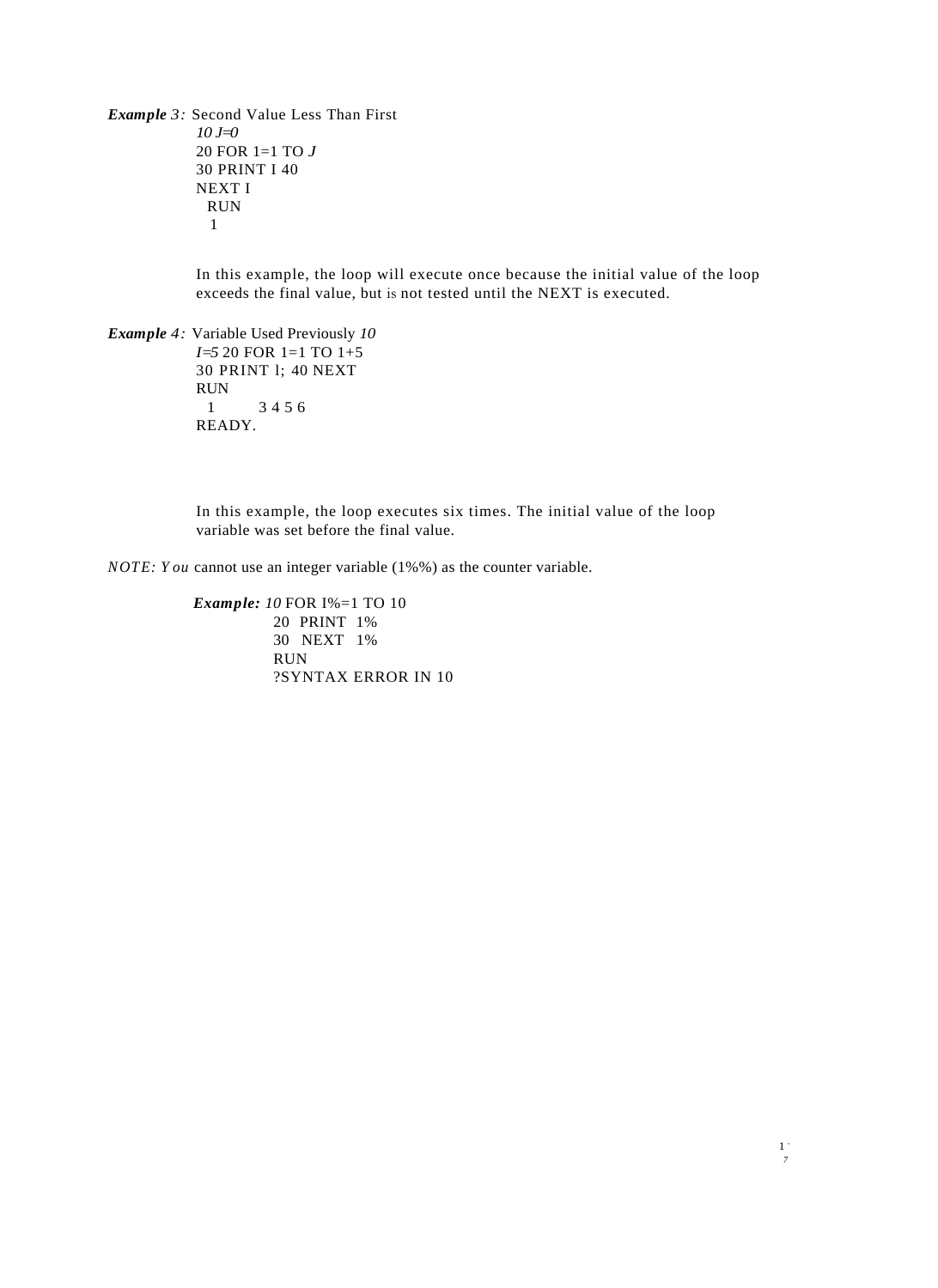# *2.20 GET*

*Format:* GET[#<logical file number>,] <variable>

*Versions: 1.0,2.0,3.0,4.0*

*Purpose:* To read a character from a file into a variable.

*Remarks:* GET without a logical file number scans the keyboard buffer and returns a value- numeric or string-if the buffer contains a keystroke. A null return for numeric variables is 0. A null return for string variables in LEN(A\$)=0. GET# reads one character from the logical file specified. If the device specified in the OPEN statement is 0 then GET# will act like GET. If it is 1 or 2 ( cassette) then GET# will yield a carriage return on end-of-file condition, which can be detected by examining ST. With timeout enables, a GET# from the IEEE sends a TALK, handshakes a byte, and sends an UNTALK. The variable ST will contain timeout and EOI data accordingly. If ST contains a timeout, then the variable will contain a carriage return.

> *Examples: 10*PRINT "HANGS UNTIL KEY PRESSED" 20 GET AS: IF A\$="" THEN 20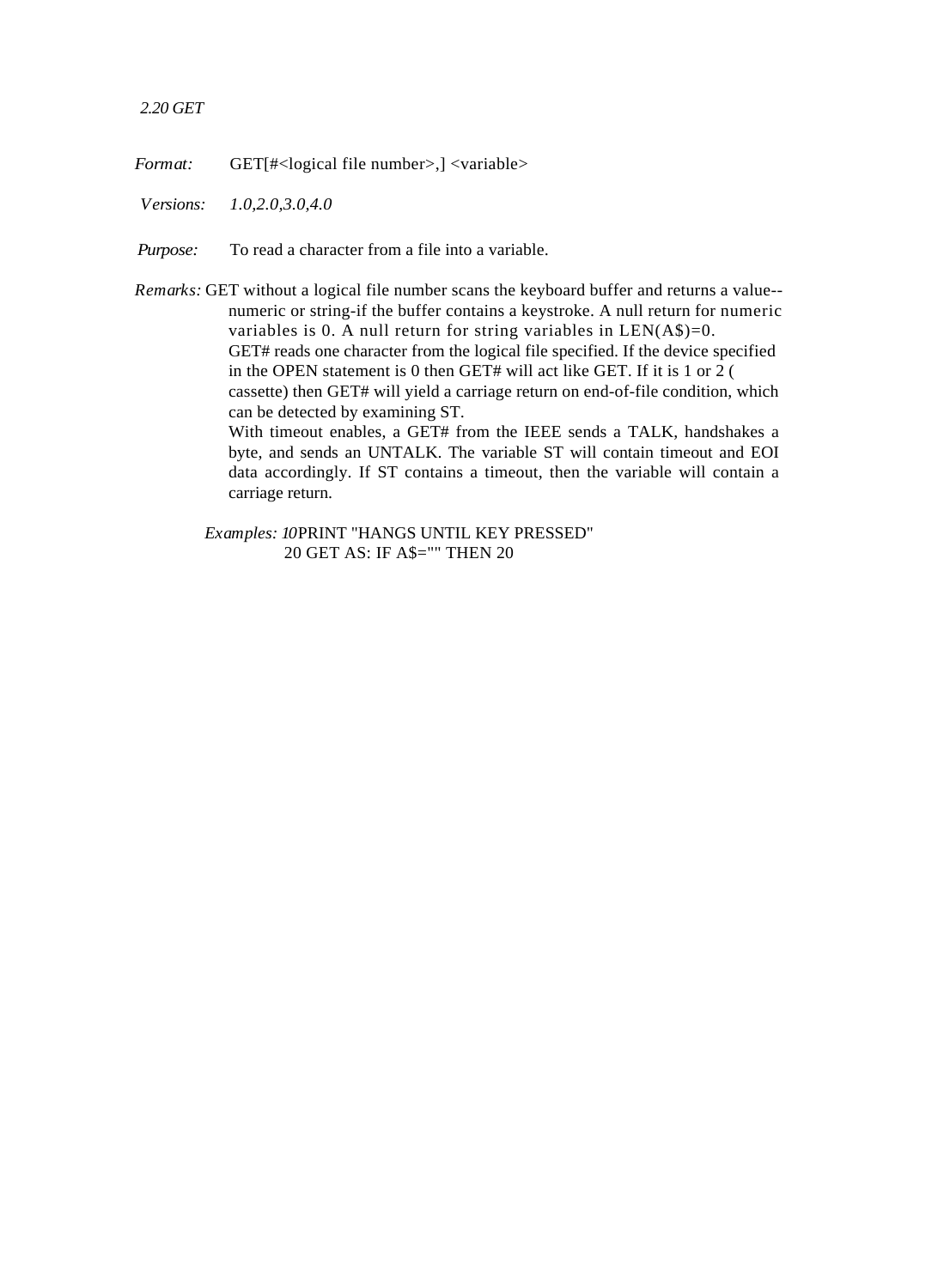## 2.21 GOSUB... RETURN

*Formal: GOSUB line* number>

# RETURN

*Versions: 1.0,2.0,3.0,4.0*

*Purpose: To* branch to and return from a subroutine.

*Remarks:* line number is the first line of the subroutine.

The RETURN statement(s) in a subroutine cause BASIC to branch back to the statement following the most recent GOSUB statement. A subroutine may contain more than one RETURN statement, should logic dictate a return at different points of the subroutine. A subroutine may appear anywhere in the program, but it is distinguishable from the main program. To prevent inadvertent entry into the subroutine, it may be preceded by a STOP, END, or GOTO statement that directs program control around the subroutine. An increase in execution speed can be observed by giving subroutines low numbers, preceding the body of the program. GOSUBs should be exited by RETURN. The use of GOTO to exit a subroutine will eventually result in an OUT OF MEMORY error as stack pointers build up. Maximum nesting is *23* GOSUBs.

*Example: 10*GOSUB *40*

20 PRINT "BACK FROM SUBROUTINE" *30* END *40* PRINT "SUBROUTINE "; 50 PRINT "IN "; 60 PRINT "PROGRESS "; 70 RETURN RUN SUBROUTINE IN PROGRESS BACK FROM SUBROUTINE READY.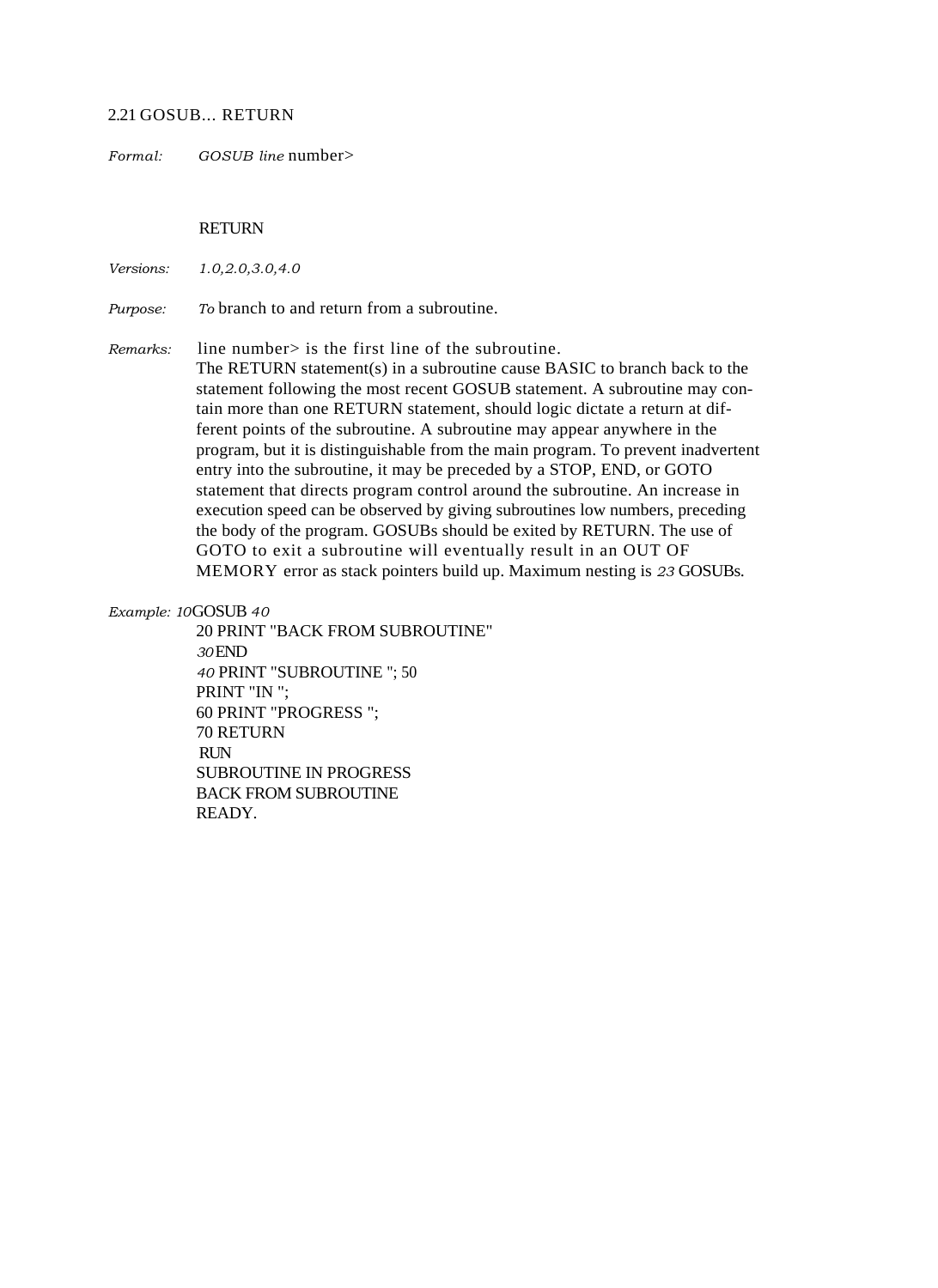# 2.22 GOTO

*Format: GOTO* <line number>

*V ersions:* 1.0,2.0,3.0,4.0

- *Purpose: To* branch unconditionally out of the normal program sequence to a specified line number.
- *Remarks:* If <line number> is an executable statement, that statement and those following are executed. If it is a non-executable statement, execution proceeds at the first executable statement encountered after <line number>.

## *Example: 10* READ R

20 PRINT " $R =$ "; $R$ ,  $30 A = 3.14*R$  | 2 40 PRINT "AREA  $=$ ";A 50 GOTO 10 60 DATA 5,7,12 RUN  $R = 5$  AREA = 78.5  $R = 7$ <br>  $R = 12$ <br>  $R = 452.16$  $AREA = 452.16$  ? OUT OF DATA ERROR IN 10 **READY**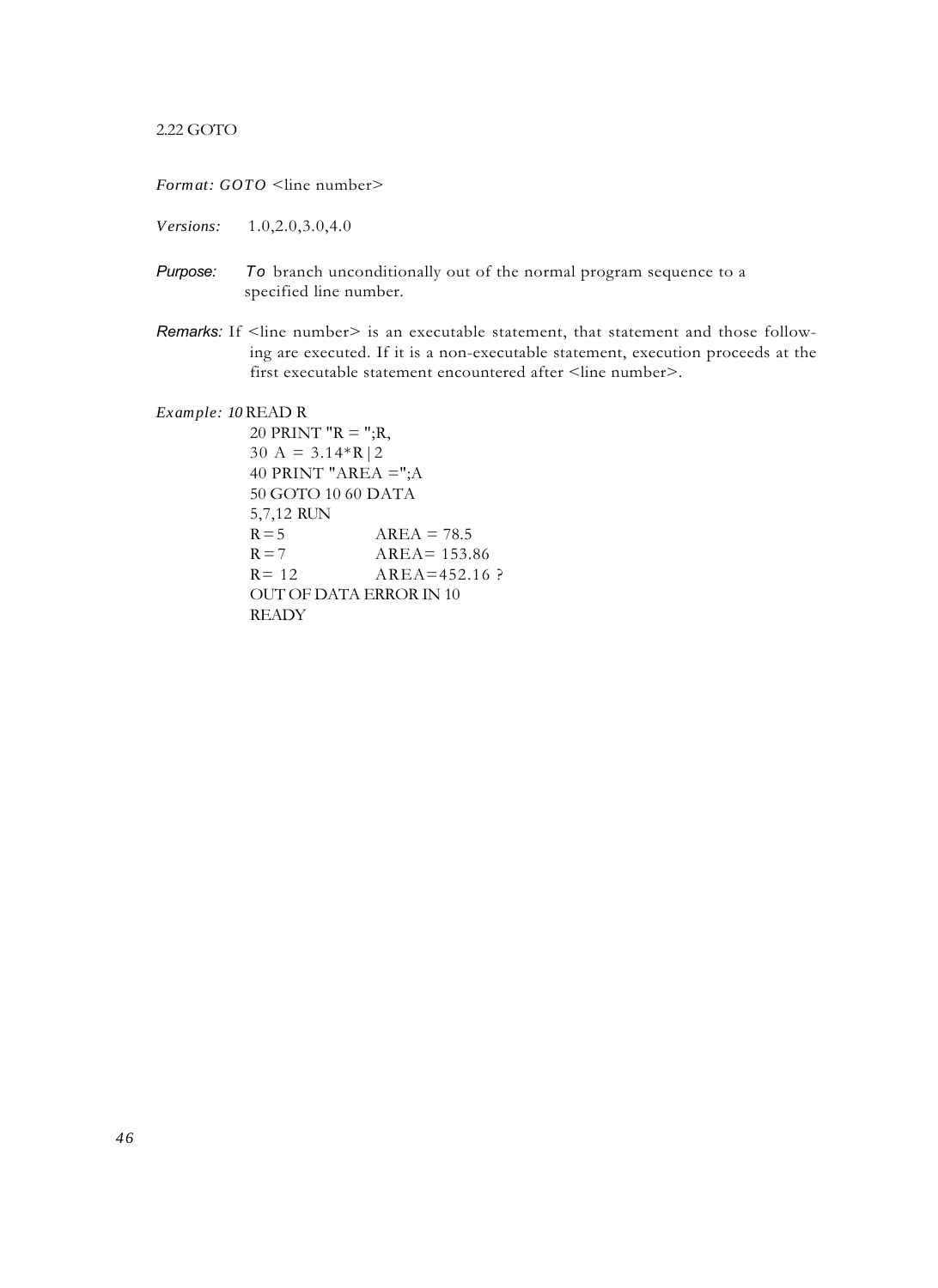## 2.23 HEADER

*Format:* HEADER "<disk name>", D<x> [,I<zz>] [ON U<y>]

*Versions. 4.0*

*Purpose: To* format a blank disk or clear an old disk.

*Remarks.* When I<zz>, a disk II) number, is specified this command formats the disk specified. Otherwise the directory is cleared and the new name assigned to the disk. This command requires caution in its use.

> A media error is possible with the HEADER command. This can be caused by a missing disk, write protect tab in place, or bad media. The HEADER command reads the disk command channel and if an error is encountered, will return the error message "?BAD DISK".

Whenever a variable or an evaluated expression is used as a disk name it must be surrounded by parentheses. The disk id (Izz) may not be specified with a variable.

*Example:* HEADER "MASTER DISK", DO, 101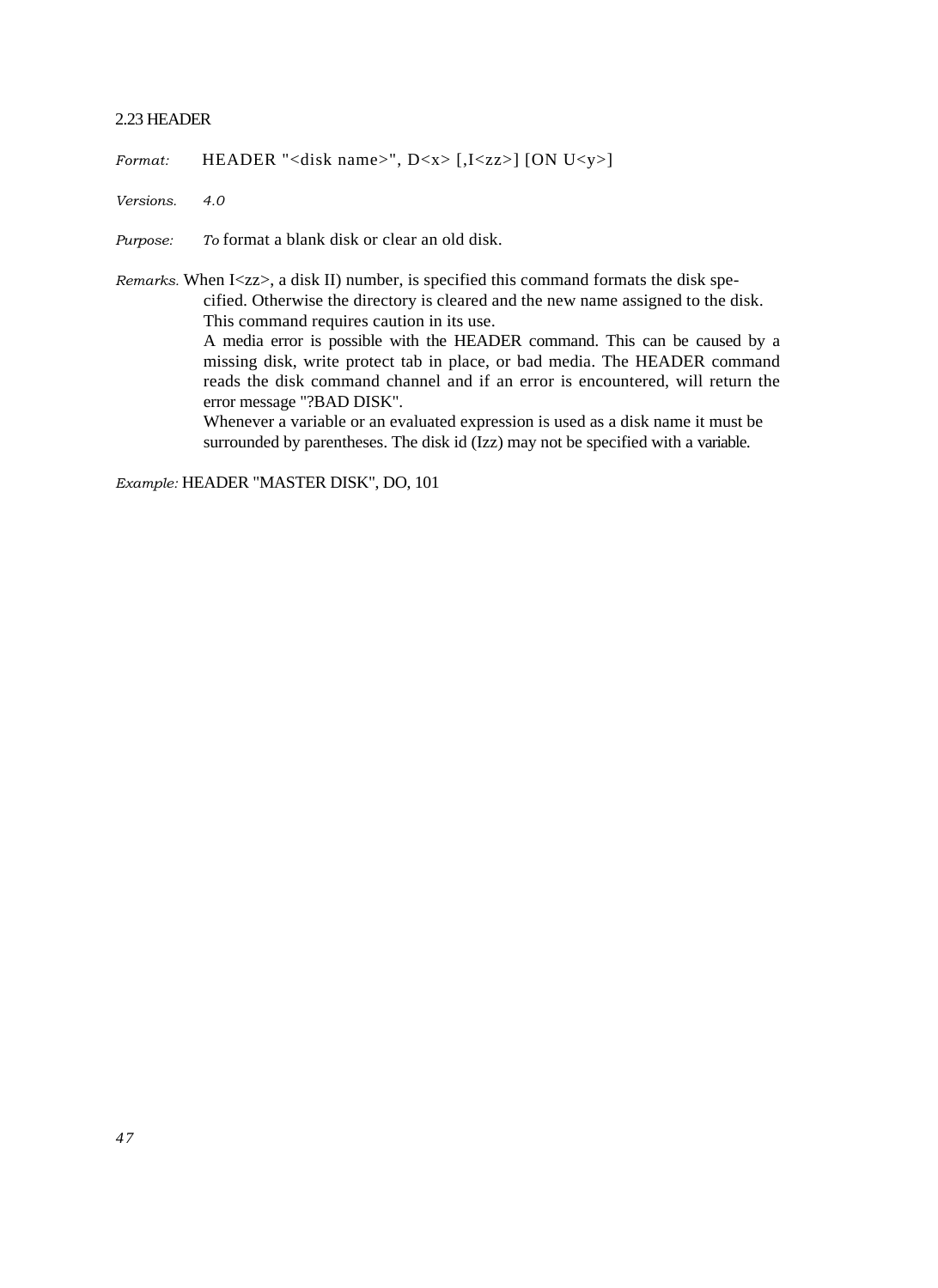## 2.24 IF...THEN and IF...GOTO

|  | Format: | $H$ <expression> THEN <statement(s)> <line number=""></line></statement(s)></expression> |
|--|---------|------------------------------------------------------------------------------------------|
|--|---------|------------------------------------------------------------------------------------------|

*Format:* IF <expression> GOTO <Line number>

*Versions: 1.0,2.0,3.0,4.0*

- *Purpose. To* make a decision regarding program flow based on the result returned by an expression.
- **Remarks:** If the result of  $\leq$ expression $\geq$  is not zero, the THEN or GOTO clause is executed. THEN may be followed by either a line number for branching or one or more statements to be executed. GOTO is always followed by a line number. *If*the result *of* <expression> is zero, the THEN or GOTO clause is ignored. Execution continues with the next executable statement on the following line. If...THEN statements may be nested. Nesting is limited only by the length of the line.

IF A=B THEN IF B=C THEN PRINT "A=C"

If an IF...THEN statement is followed by a line number in the direct mode, an " UNDEFINED STATEMENT" error results unless the resident BASIC program contains that line number.

*NOTE:* When using IF to test equality for a value that is the result of a floating point computation, remember that the internal representation of the value may not be exact. Therefore, the test should be against the range over which the accuracy of the value may vary. For example, to test a computed variable A against the value 1.0, use:

IF ABS(A-1.0)  $\leq$  1.0E-6 THEN ...

This test returns true if the value of A is 1.0 with a relative error of less than I. OE-6.

*Example 1: 200* IF I THEN GET I

This statement scans the keyboard for the number I if I is not zero.

*Example 2: 100* IF (1>10) AND (1<20) THEN DB=1979-1 :GOTO *300* 110 PRINT "OUT OF RANGE"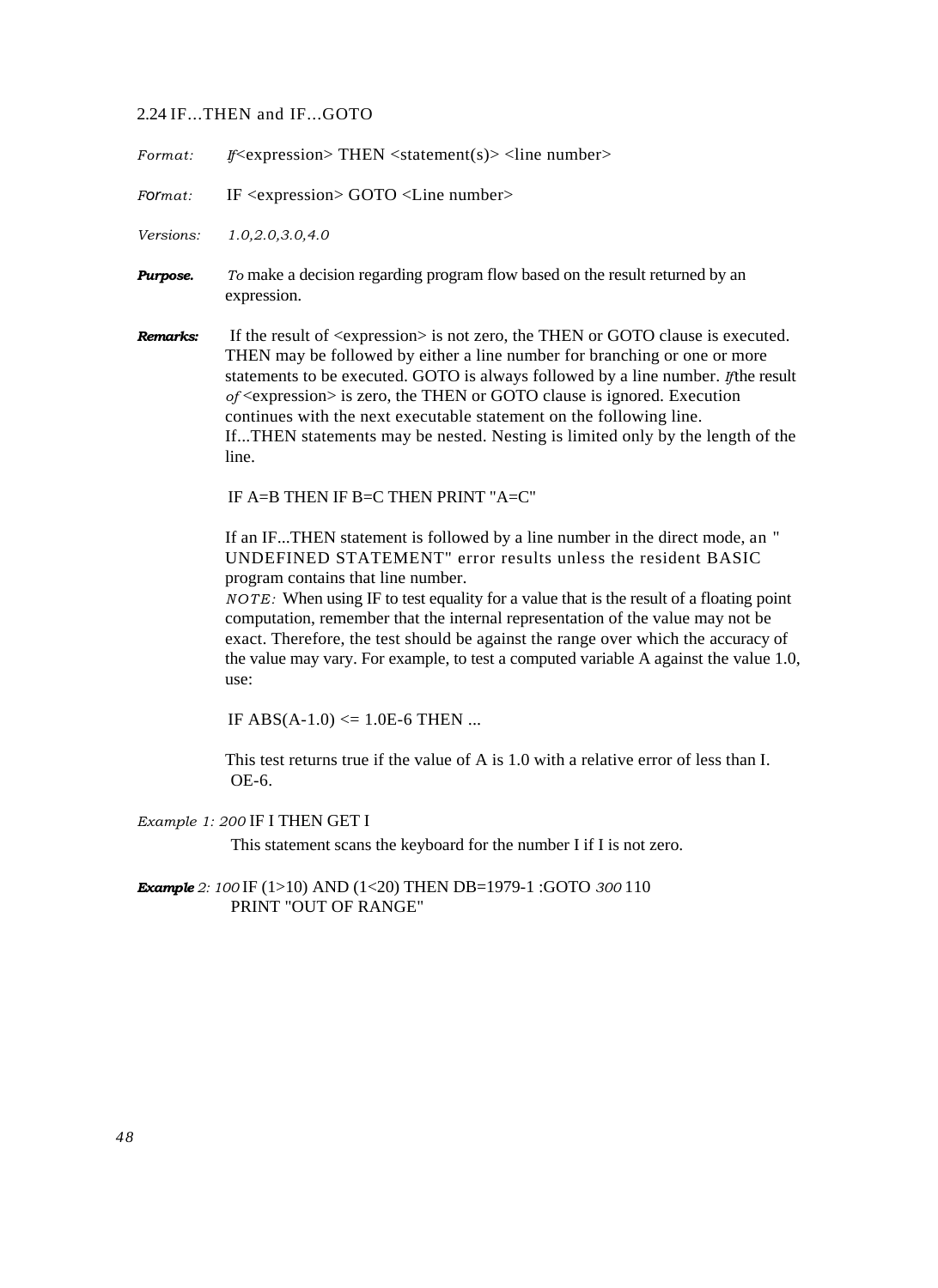# 2.25 INPUT

*Format:* INPUT ["<prompt string>";]<list of variables'-

Versions: 1.0.2.0.3.0.4.0

*Purpose:* To allow input from the keyboard during program execution.

*Remarks:* INPUT is illegal in the direct mode. When an INPUT statement is encountered, program execution pauses, a question mark is printed to indicate the program is waiting for data, and the cursor begins to blink. If  $\langle$  prompt string $\rangle$  is included, the string is printed before the question mark. The required data is then entered at the terminal.

> The data that is entered is assigned to the variable(s) given in  $\langle$  variable list $\rangle$ . The number of data items supplied must be the same as the number of variables in the list. Data items are separated by commas.

> INPUT is limited to the length of a logical screen line. Because of the prompt, this is 78 characters. If more characters are entered, the INPUT will accept the last logical screen line.

The variable names in the list may be numeric or string variable names (including subscripted variables). The type of each data item that is input must agree with the type specified by the variable name. Strings input to an INPUT statement need not be surrounded by quotation marks.

Responding to INPUT with the wrong type of value (string instead of numeric, etc.) causes the message "?REDO FROM START" to be printed. No assignment of input values is made until an acceptable response is given. Responding to INPUT with too much data causes the message "?EXTRA IGNORED". Too little data causes an additional prompt ?? to *satisfy the missive* data.

## *Examples: 10* INPUT X

20 PRINT X "SQUARED IS" X 2 30 END RUN ? 5 (The 5 was typed in by the user in response to question mark.) 5 SQUARED IS 25 READY.

#### **LIST**

10 PI=3.14159265 20 INPUT "WHAT IS THE RADIUS";R 30  $A=PI^*R|2$ 40 PRINT "THE AREA OF THE CIRCLE IS";A 50 PRINT 60 GOTO 20 READY. RUN WHAT IS RADIUS? 7.4 (User types 7.4) THE AREA OF THE CIRCLE IS 172.033614

WHAT IS THE RADIUS? etc.

*49*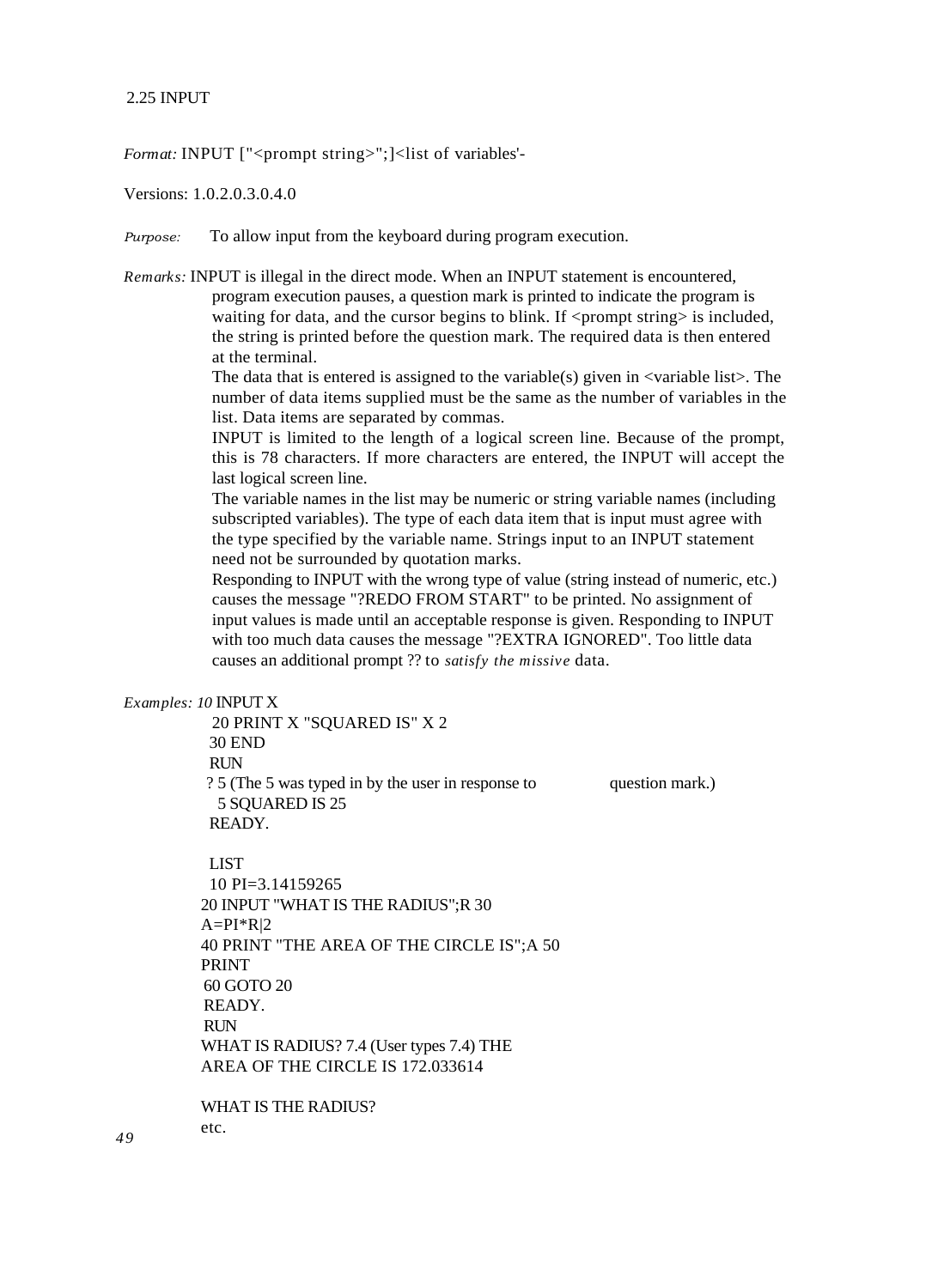## *2.26 INPUT#*

*Format:* INPUT#<file number>,<variable list>

*V ersions: 1.0,2.0,3.0,4.0*

- *Purpose: To* read items from a sequential or random disk file and assign them to program variables.
- *Remarks: <file* number> is the number that was used when the file was OPENed for input. <variable list> contains the variable names that will be assigned to the items in the file. The variable type must match the type specified by the variable name. INPUT# does not print a question mark as a prompt. The data items in the file should appear just as they would if data were being typed in response to an INPUT statement. Leading spaces, carriage returns and line feeds are ignored. The first character encountered that is not a space, carriage return or line feed is assumed to be the start of a number. The number terminates on a space, carriage return, line feed or comma. Instead of "?REDO FROM START" a "?FILE DATA ERROR" is reported. V-01 Or timeout forces an automatic carriage return on INPUT#.

INPUT# is limited to the maximum string size of 80 characters.

*Examples:* See Appendix I.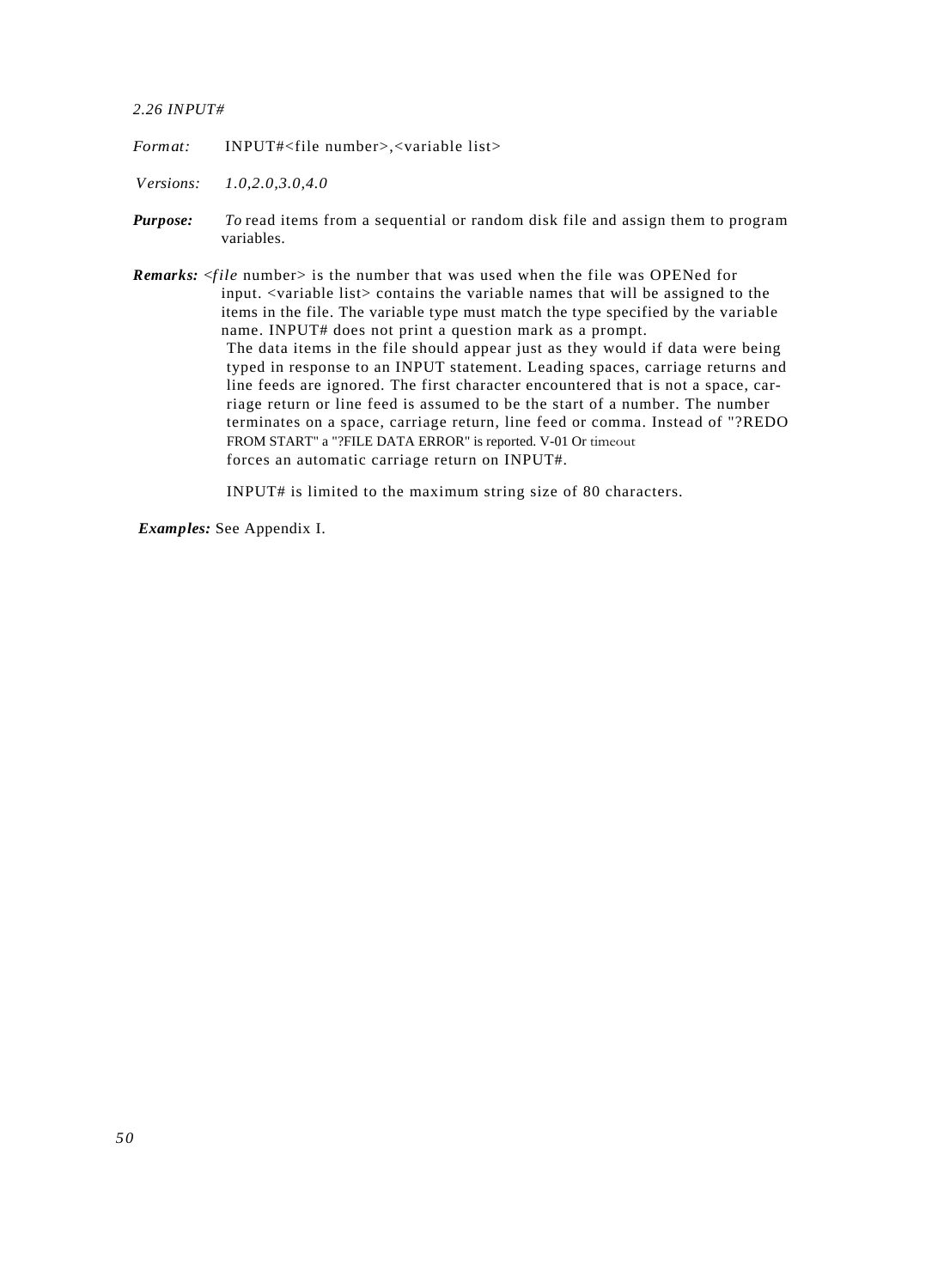# 2.27 LET

*Format:* [LET] <variable>=<expression>

*Versions:* 1.0,2.0,3.0,4.0

*Purpose:* **To** assign the value of an expression to a variable.

*Remarks:* Notice the word LET is optional, i.e., the equal sign is sufficient when assigning an expression to a variable name.

*Example:* 110 LET D=12 120 LET E=12|2 130 LET F=12 |4 140 LET SUM=D+E+F

> or 110 D=12 120 E=12|2 130 F=12|4 140 SUM=D+E+F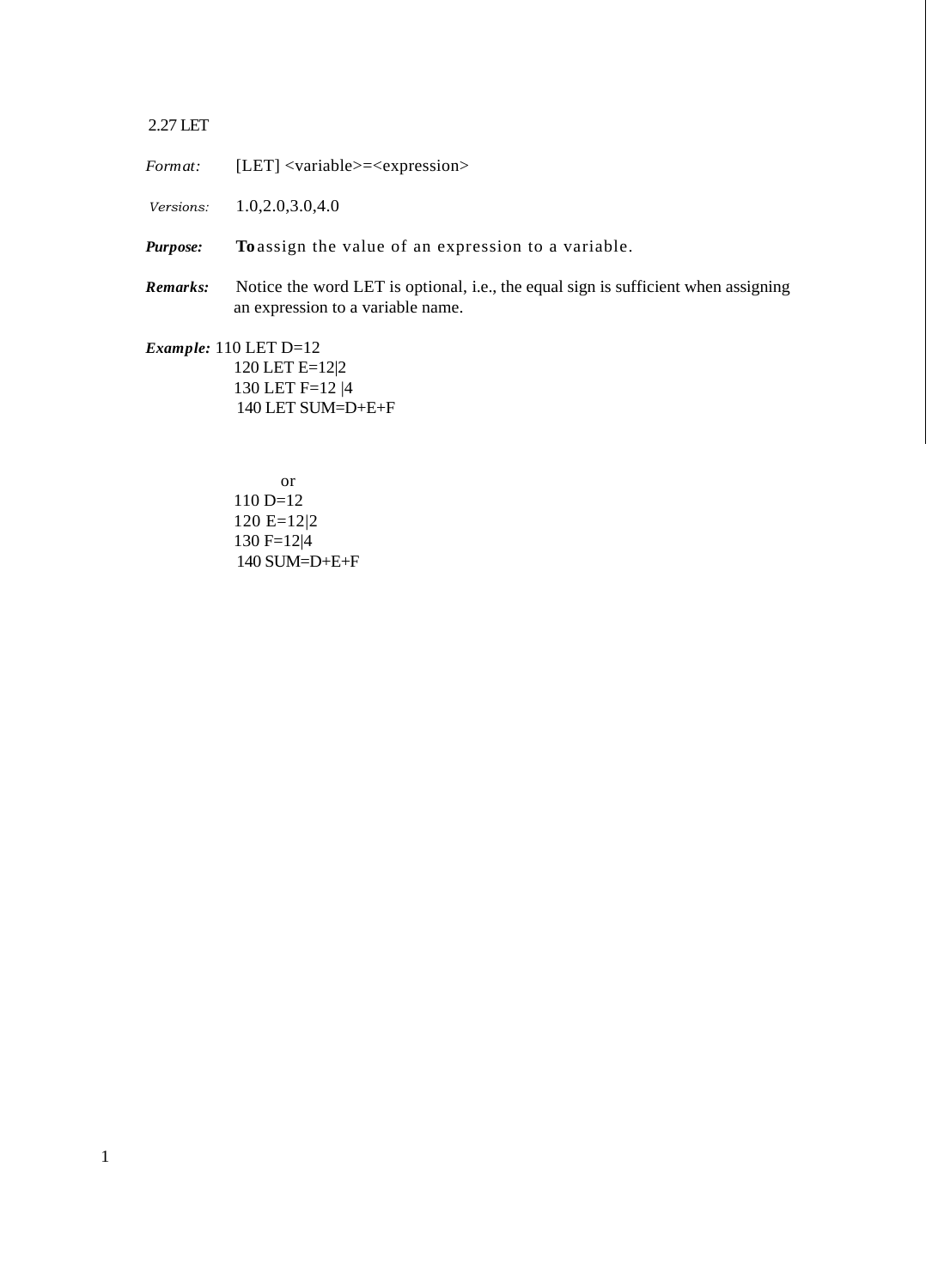## *2.26 INPUT#*

*Format.* INPUT#<file number>,<variable list>

*Versions: 1.0,2.0,3.0,4.0*

*Purpose:* To read items from a sequential or random disk file and assign them to program variables.

*Remarks:* <file number> is the number that was used when the file was OPENed for input. <variable list> contains the variable names that will be assigned to the items in the file. The variable type must match the type specified by the variable name. INPUT# does not print a question mark as a prompt. The data items in the file should appear just as they would if data were being typed in response to an INPUT statement. Leading spaces, carriage returns and line feeds are ignored. The first character encountered that is not a space, carriage return or line feed is assumed to be the start of a number. The number terminates on a space, carriage return, line feed or comma. Instead of "?REDO FROM START" a "?FILE DATA ERROR" is reported. EOI or timeout forces an automatic carriage return on INPUT#.

INPUT# is limited to the maximum string size of 80 characters.

*Examples:* See Appendix I.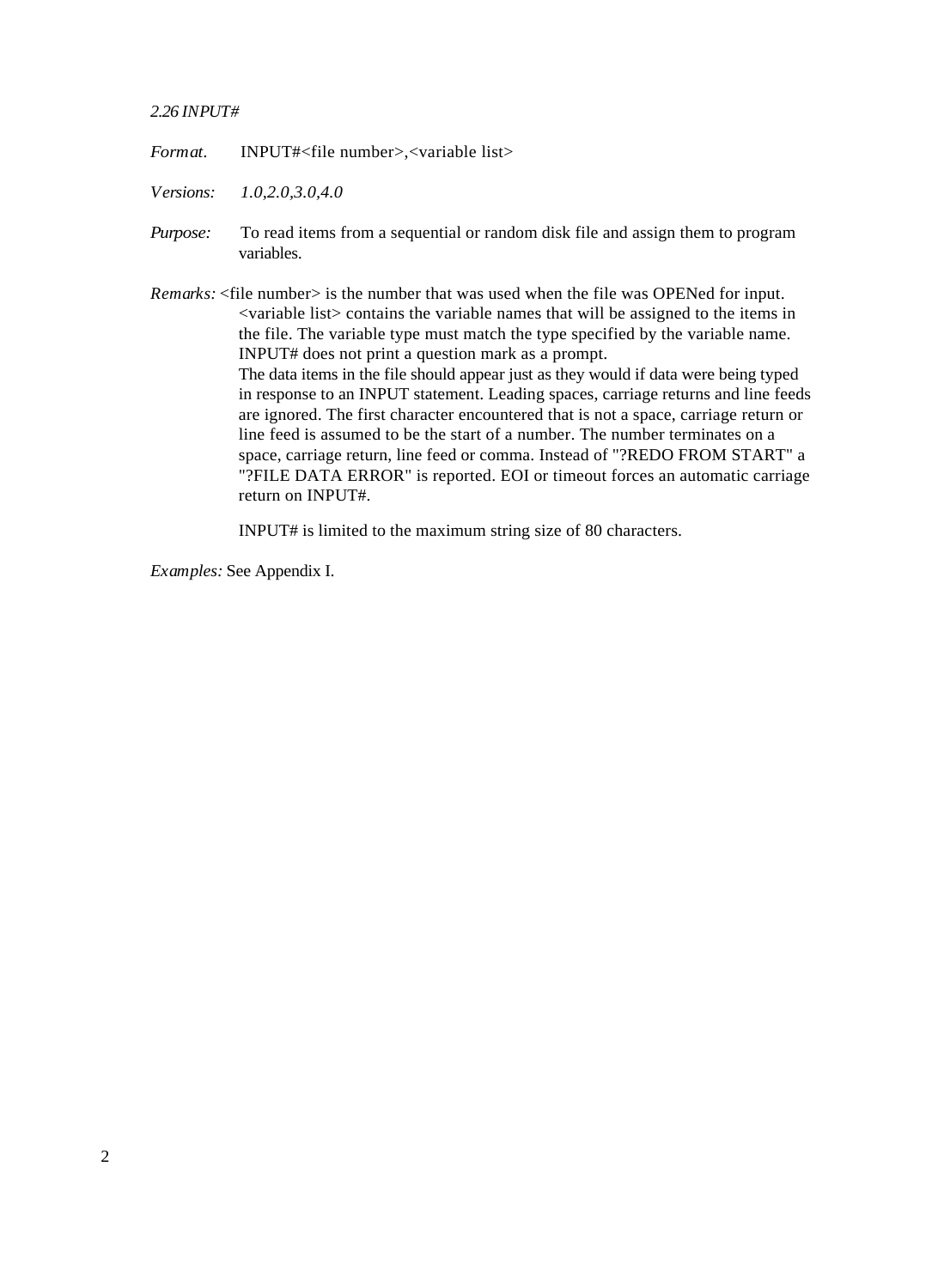# 2.27 LET

*Format:* [LET] <variable>=<expression>

*Versions:* 1.0,2.0,3.0,4.0

Purpose: To assign the value of an expression to a variable.

Remarks: Notice the word LET is optional, i.e., the equal sign is sufficient when assigning an expression to a variable name.

*Example: 110* LET D=12 120 LET E=1212 130 LET F=1214 140 LET SUM=D+E+F

> or 110 D=12 120 E=1212 130 F=1214 140 SUM=D+E+F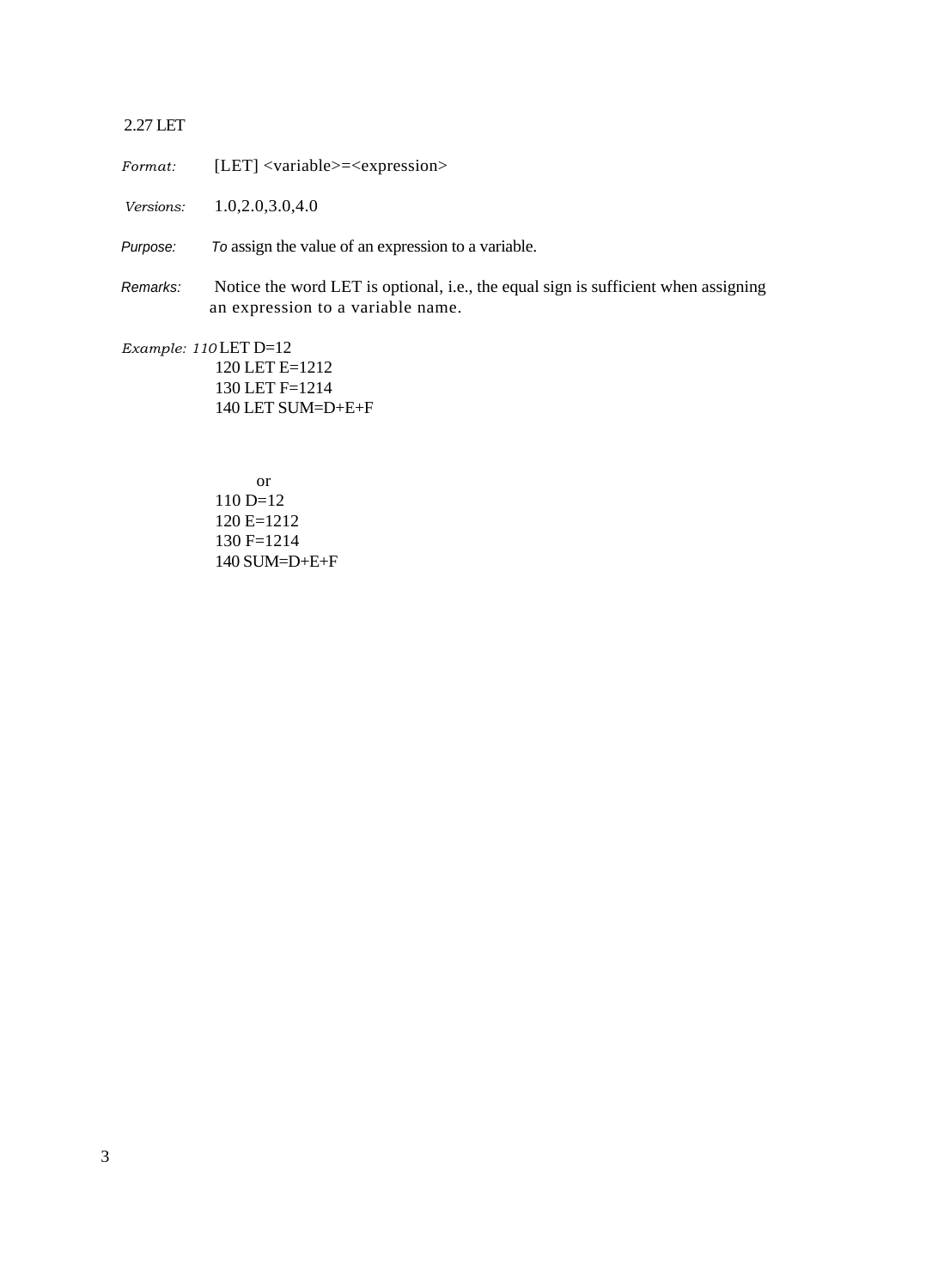# 2.28 LIST

*Format 1:* LIST [<line number>]

## *Format* 2: LIST [<line number>] -[<line number>]

*Versions:* 1.0,2.0,3.0,4.0

*Purpose:* To list all or part of the program currently in memory to the active output device.

*Remarks:* BASIC always returns to command level after a LIST is executed. *Format 1*: If  $\langle$ line number> is omitted, the program is listed beginning at the lowest line number. Listing is terminated either by the end of the program or by typing STOP. If dine number> is included, only the specified line will be listed. *Format 2:* This format allows the following options:

- 1. If only the first number is specified, that line and all higher-numbered lines are listed.
- 2. If only the second number is specified, all lines from the beginning of the program through that line are listed.
- 3. If both numbers are specified, the entire range is listed.

On the 8000 series, pressing the colon ( :) causes the listing to pause. Pressing 3, 6, or 9 on the top row restarts the listing. Any of these keys may be shifted.

# *Examples: Format 1:*

| <b>LIST</b>         | Lists the program currently in memory.                  |
|---------------------|---------------------------------------------------------|
| LIST <sub>500</sub> | Lists line 500.                                         |
| Format 2:           |                                                         |
| LIST 150-           | Lists all lines from 150 to the end.                    |
| LIST -1000          | Lists all lines from the lowest number through<br>1000. |
| LIST 150-1000       | Lists lines 150 through 1000, inclusive.                |
|                     |                                                         |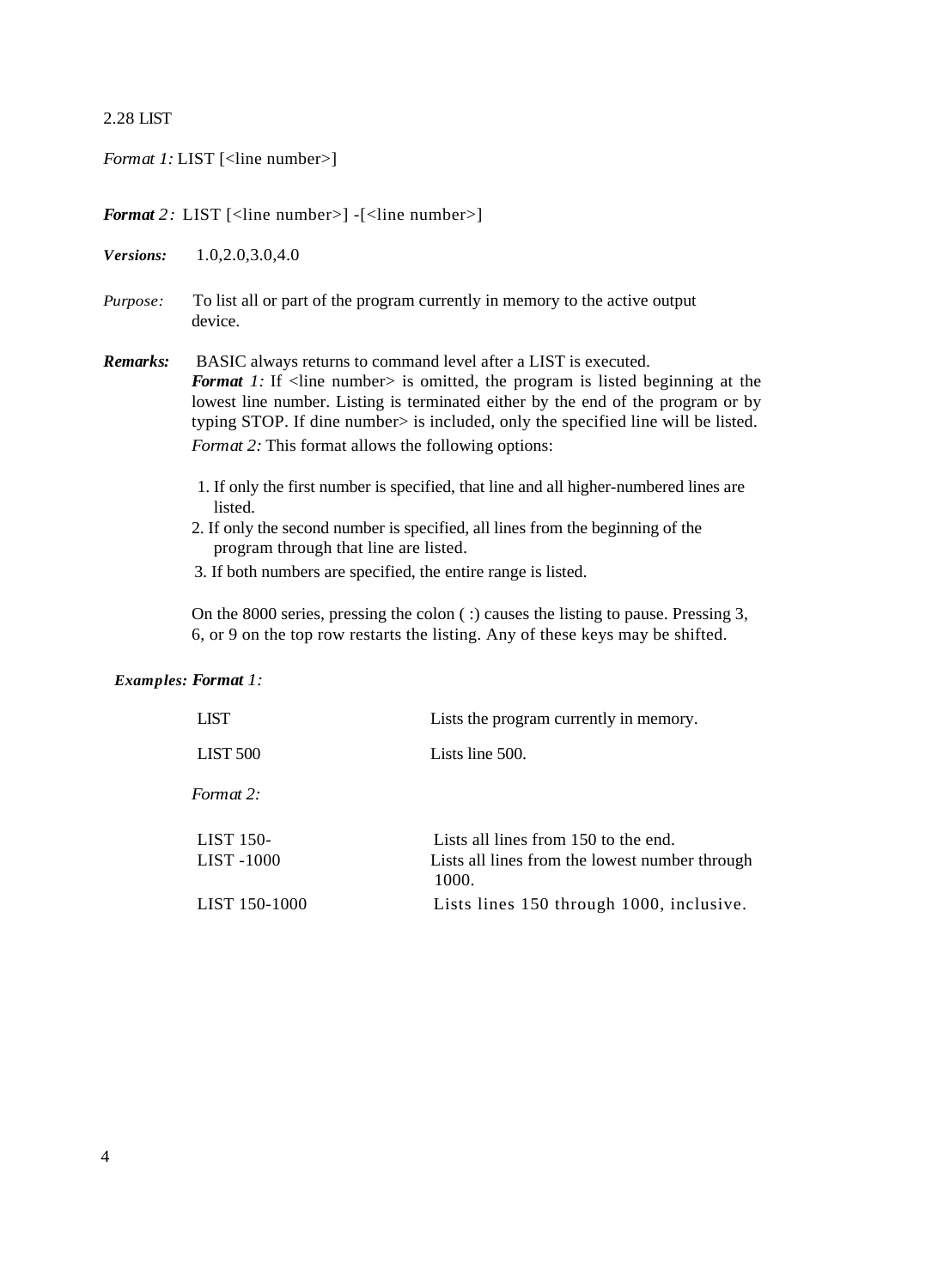#### 2.29 LOAD

*Format:* LOAD "<filenanme>" [,<device #>1

*Versions: 1.0,2.0,3.0,4.0*

*Purpose: To* load a file from external storage into memory.

*Remarks:* <filename> is the name that was used when the file was SAVEd.

LOAD closes all open files and deletes all variables and program lines currently residing in memory before it loads the designated program. If LOAD is executed from one program, the loaded program is RUN after it is LOADed, and all open data files are kept open. Thus, LOAD may be used to chain several programs (or segments of the same program). None of the variables are cleared during a chain operation.

When the disk, device 8, is specified, the filename may be preceded by a drive number and a colon (see example). If no drive number is specified, both drives are searched.

Whenever a variable or an evaluated expression is used as a filename it must be surrounded by parentheses.

*E=xample:*LOAD "O:STRTRK",8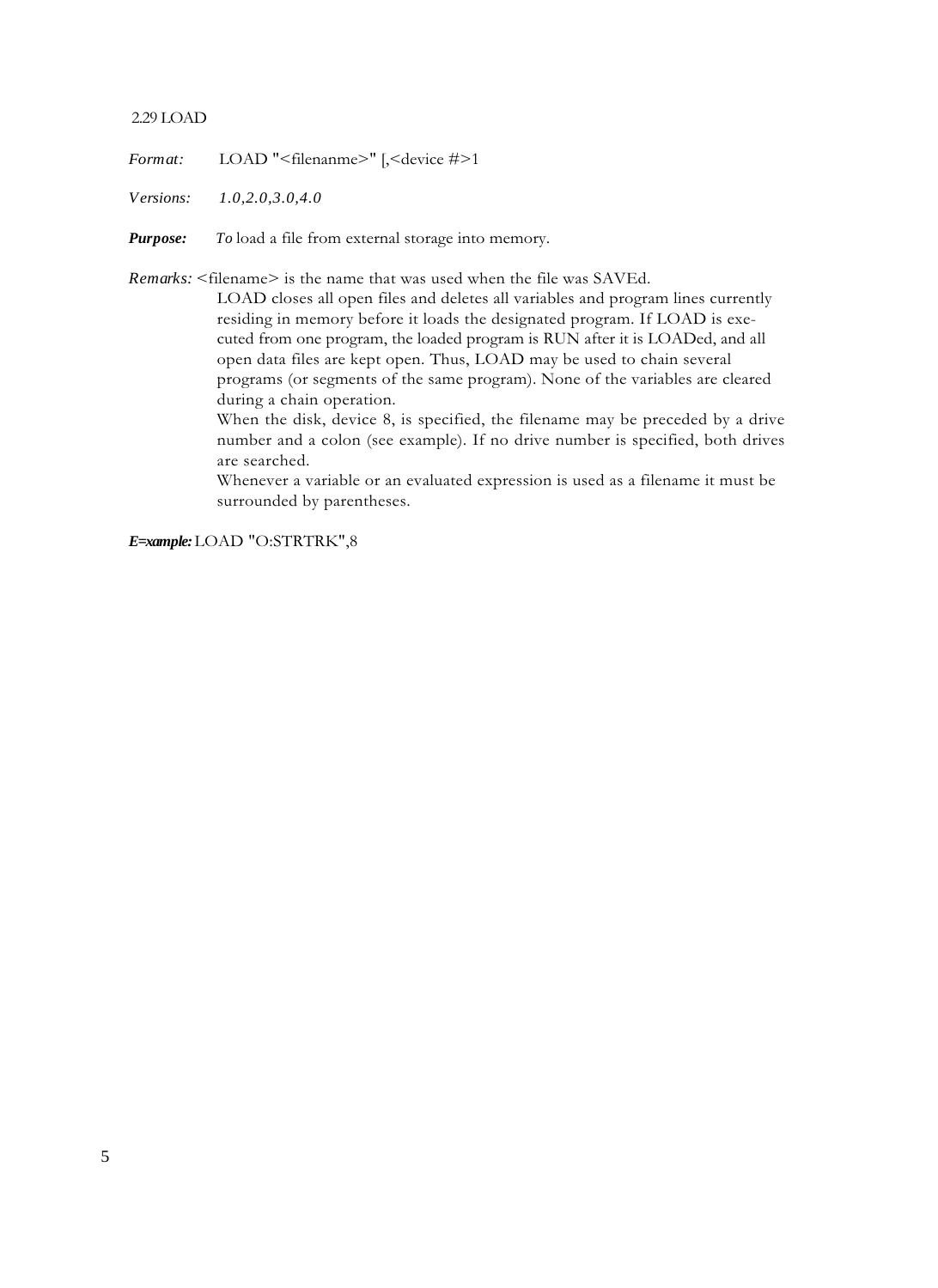### 2.30 **NEW**

*Format:* NEW Versions: 1.0,2.0,3.0,4.0

*Purpose: To* delete the program currently in memory and clear all variables.

*Remarks:* NEW is entered at command level to clear memory before entering a new program. BASIC always returns to command level after a NEW is executed.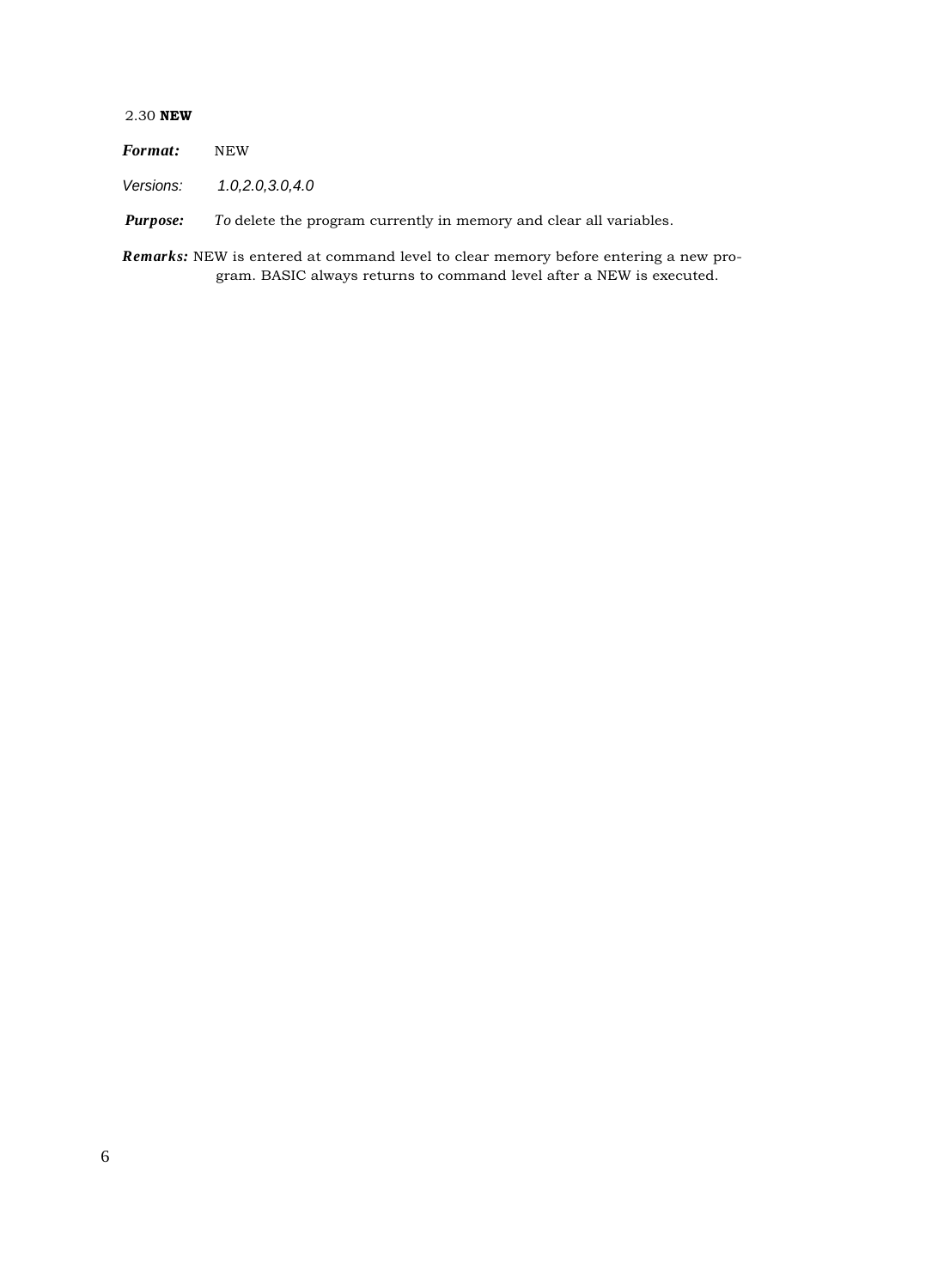2.31ON. . .GOSUB and ON...GOTO

- *Format: ON* <expression> GOTO <list of line numbers> ON <expression> GOSUB <list of line numbers>
- *Versions: 1.0,2.0,3.0,4.0*
- *Purpose: To* branch to one of several specified line numbers, depending on the value returned when an expression is evaluated.
- **Remarks:** The value of <expressions> determines which line number in the list will be used for branching. For example, if the value is three, the third line number in the list will be the destination of the branch. (If the value is a non-integer, the fractional portion is rounded down.)

In the ON. . .GOSUB statement, each line number in the list must be the first line number of a subroutine.

If the value of  $\langle$  expression $\rangle$  is negative, an "ILLEGAL QUANTITY" error occurs. If the value is zero, or greater than the number of items in the list, control passes to the statement or line following.

*Example: 100* ON L-l GOTO *150,300,320,390*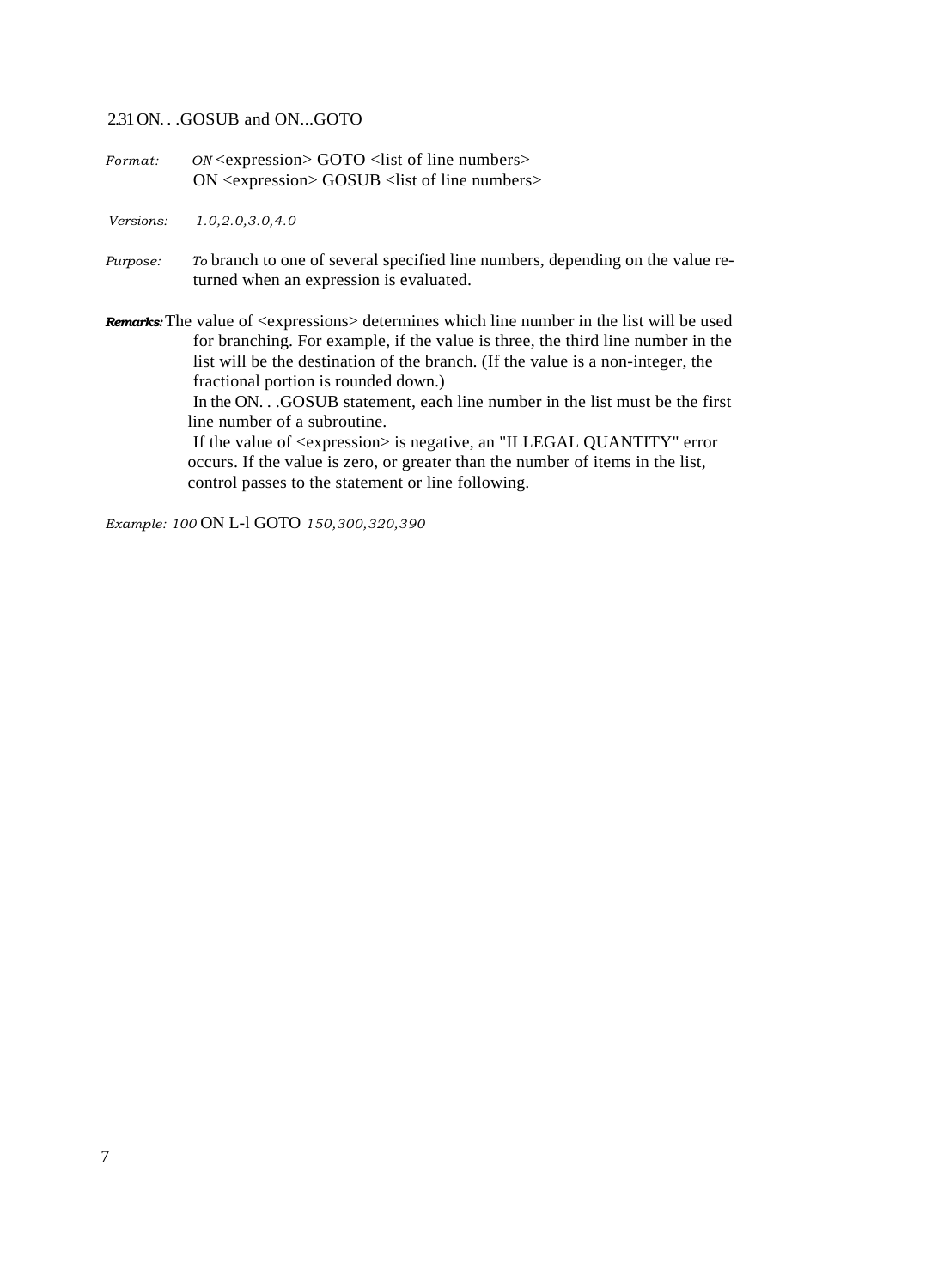## 2.32 **OPEN**

- *Format:* OPEN <Logical file number> [,<device number> [,< secondary address> [,"<file name><parameters> 11]
- *Versions: 1.0,2.0,3.0,4.0*
- *Purpose: To* establish an I/O channel over the IEEE bus or internal devices.

*Remarks:* Logical file number x must be specified such that  $1 \le x \le 255$ . Device number defaults to 1, the first cassette. Secondary address and file name default to none. On the IEEE the secondary address and the device number are sent with every GET#, INPUT#, and PRINT#.

> Logical file numbers greater than *128* send a carriage return a line feed with each PRINT#. Logical file numbers less than *128* send only the carriage return. The carriage return can be suppressed with a semi-colon.

> Type of file is Program unless S (Sequential) is specified. Sequential files are OPENed to READ unless W (Write) is specified. Drive number must be specified if the device addressed is a *2040* disk drive. For other models, drive number defaults to 0.

Files can be OPENed to tape (device I or *2),* disk (device *8),* printer (device *4),* or screen (device *3).*

*Example:* 10 OPEN 2,8,2,"0:DATAFILE,S,W" *20* FOR 1=1 TO 10 *30* A\$=CHR\$(I) *40* PRINT#1,A\$ *50* NEXT I 60 CLOSE2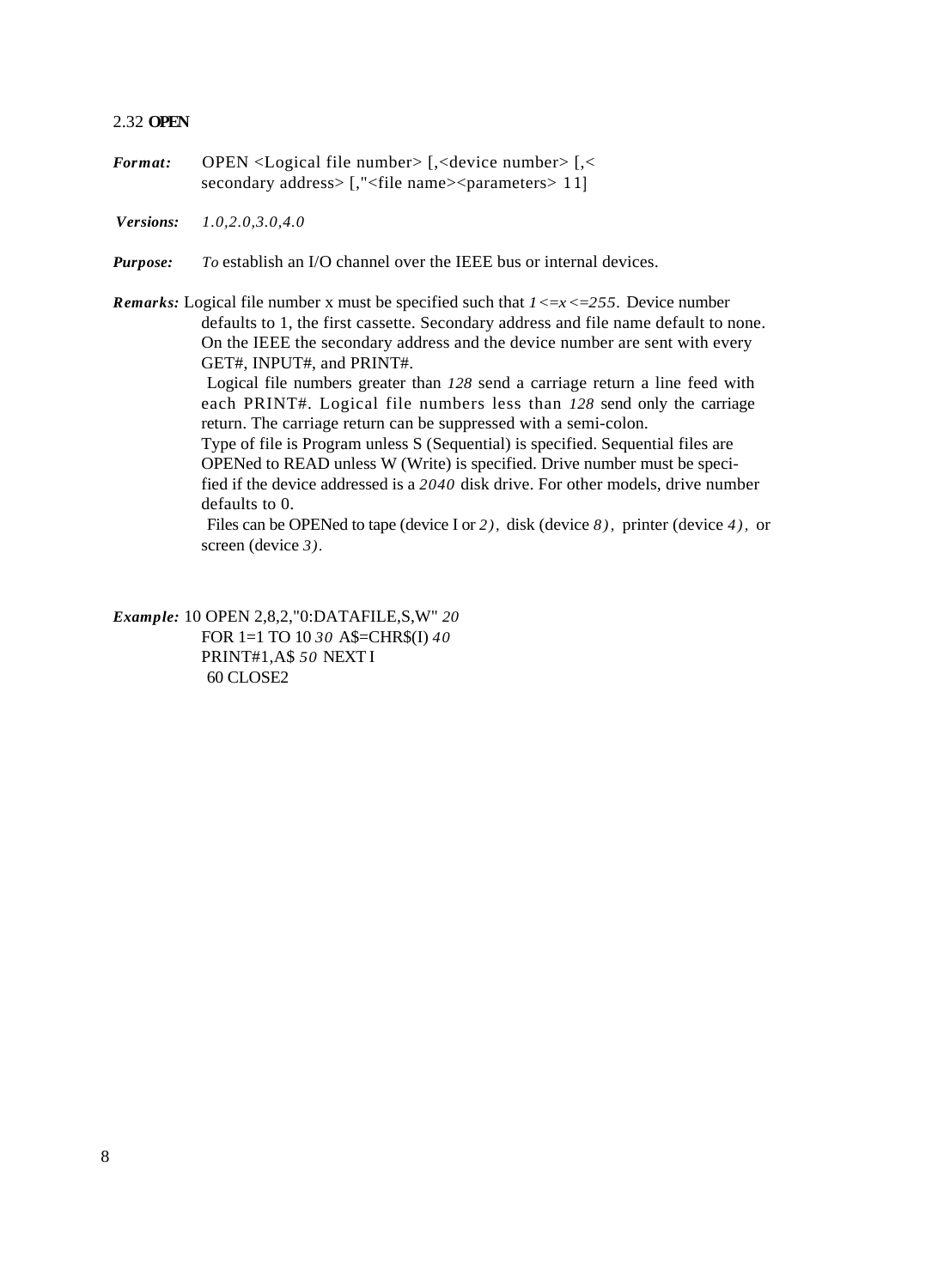# 2.33 POKE

*Format:* POKE, I,J Where I and J are integer expressions. *Versions:* 1.0,2.0,3.0,4.0

*Purpose:* To write a byte into memory location.

*Remarks:* The integer expression I is the memory location to be POKEd. The integer expression J is the data to be POKEd. J must be in the range 0 to 255, 1 must be in the range 0 to 65535. The complementary function to POKE is PEEK. The argument to PEEK is an address from which a byte is to be read. (See PEEK Section 3.15.) POKE and PEEK are useful for efficient data storage, loading assembly language subroutines, and passing arguments and results to and from assembly language subroutines.

# *Example: 10* POKE 59468,14

This sets the character set to business mode (upper/lower case). 20 POKE 59468,12 This resets the character set to graphic mode (upper case/graphic)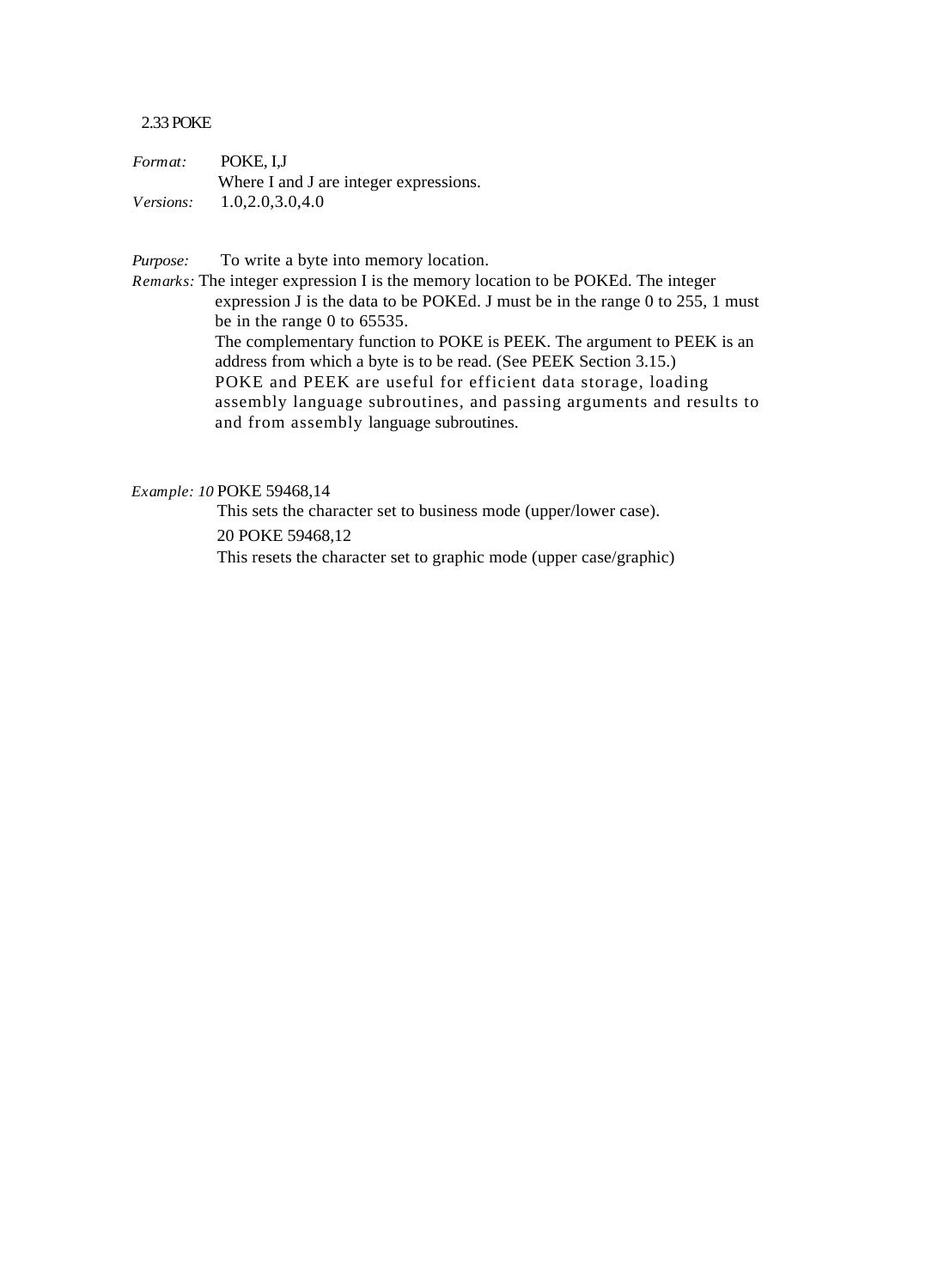### 2.34 **PRINT and PRINT#**

*Format:* PRINT[#<logical file>,] [<list of expressions>]

- *V ersions: 1.0,2.0,3.0,4.0*
- *Purpose:* To output data to screen or specified channel.
- *Remarks:* If  $\langle$ list of expressions $\rangle$  is omitted, a blank line is printed. If  $\langle$ list of expressions $\rangle$ is included, the values of the expressions are printed at the terminal. The expressions in the list may be numeric and/or string expressions. Strings must be enclosed in quotation marks.

*PRINT POSITIONS:* The position of each printed item is determined by the punctuation used to separate the items in the list. BASIC divides the line into print zones of 10 spaces each. In the list of expressions, a comma causes the next value to be printed at the beginning of the next zone. A semicolon causes the next value to be printed immediately after the last value. Typing one or more spaces between expressions has the same effect as typing a semicolon. If a comma or a semicolon terminates the list of expressions, the next PRINT statement begins on the same line, spacing accordingly. If the list of expressions terminates without a comma or a semicolon, a carriage return is printed at the end of the line. If the printed line is longer than *80* columns, the printing wraps to the next physical line.

Carriage return is also sent with each PRINT# statement. If the logical file number is greater than *128,* line feed is also sent. Both can be suppressed with a semicolon.

Printed numbers are always followed by a space. Positive numbers are preceded by a space. Negative numbers are preceded by a minus sign. Any number x such that  $0 < x < 0$  is output in exponential format. A question mark may be used in place of the word PRINT in a PRINT *Statement.*

# *Example 1: 10 X=5* 20 PRINT *X +5, X -5, X\*(-5), X |5 30* END RUN *10 0 -25 3125* READY.

In this example, the commas in the PRINT statement cause each value to be at the beginning of the next print zone.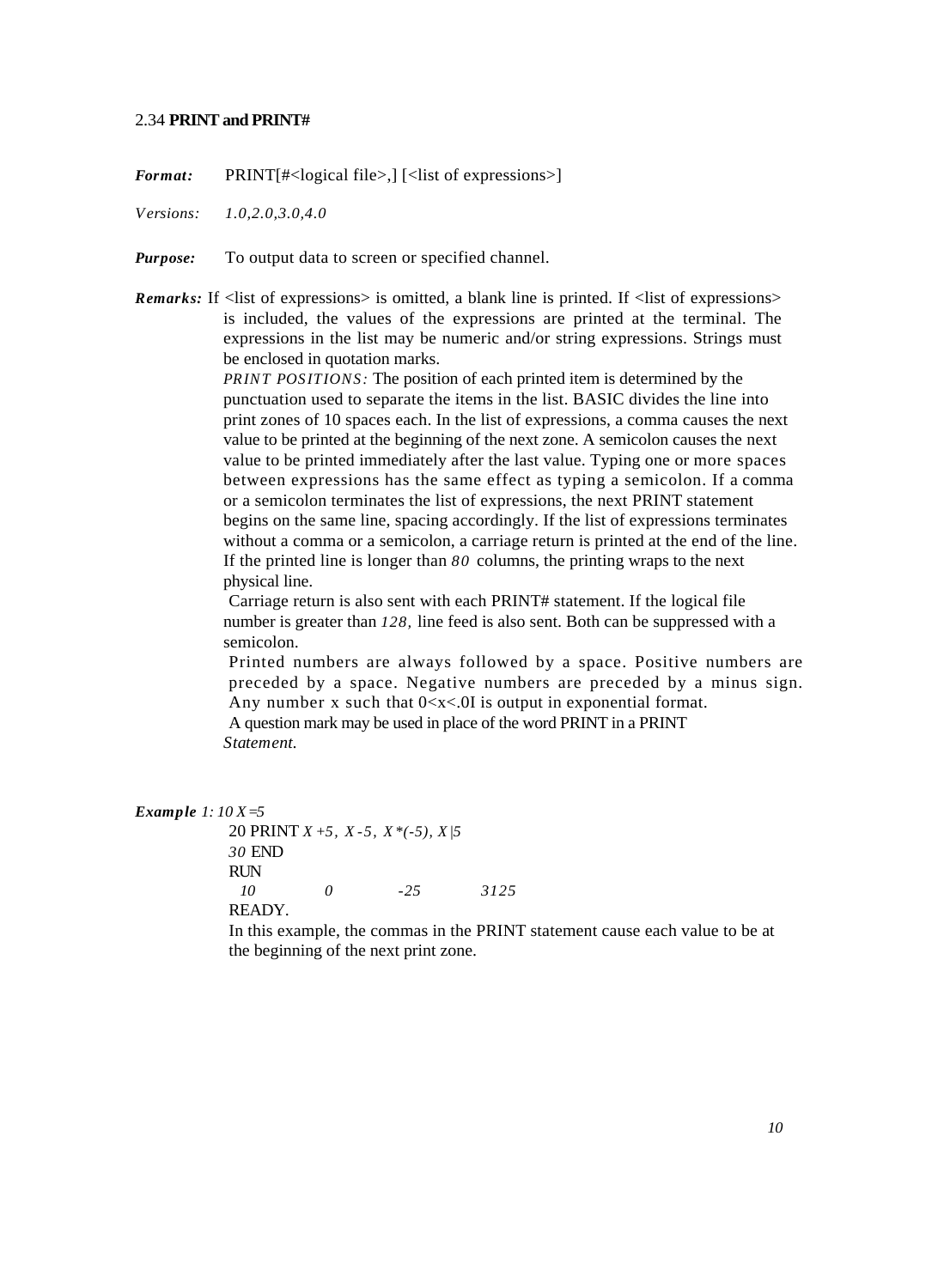*Example 2: 10* INPUT X

20 PRINT X "SQUARED IS" X|2 "AND"; 30 PRINT X"CUBED IS" X|3 40 PRINT 50 GOTO 10 RUN ? 9 9 SQUARED IS 81 AND 9 CUBED IS 729

? 21

21 SQUARED IS 441 AND 21 CUBED IS 9261

In this example, the semicolon at the end of line 20 causes both PRINT statements to be printed on the same line, and line 40 causes a blank line to be printed before the next prompt.

## *Example 3: 10* FOR X = 1 TO 5

20 J=J+5 30 K=K+ 10 40 ?J;K; 50 NEXT X RUN 5 10 10 20 15 30 20 40 25 50 READY.

In this example, the semicolons in the PRINT statement cause each value to be printed immediately after the preceding value. (Don't forget, a number is always followed by a space and positive numbers are preceded by a space.) In line 40, a question mark is used instead of the word PRINT for entry of the line. When line 40 is LISTed it will be a PRINT.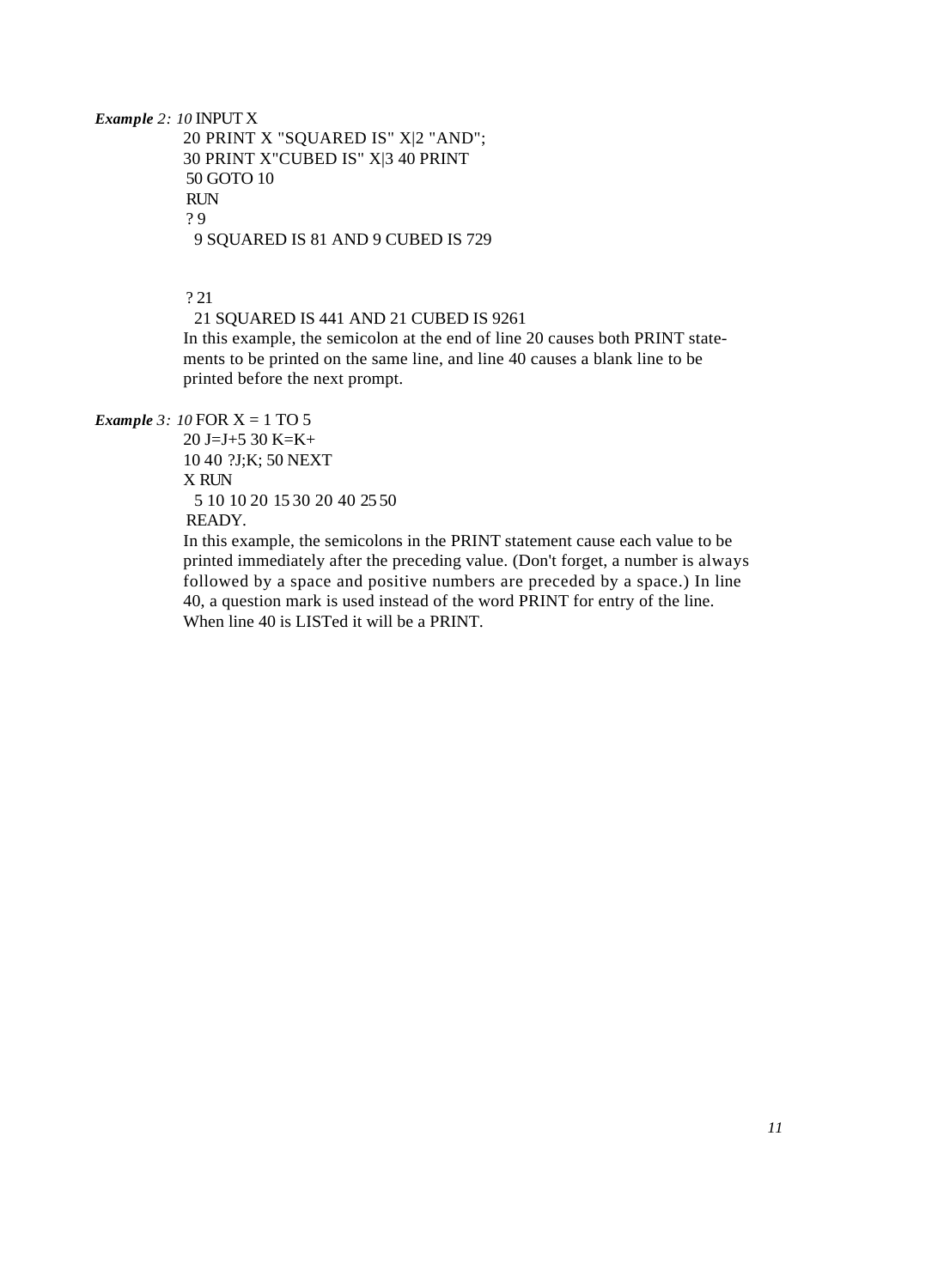#### 2.35 READ

*Format:* READ <list of variables>

*Versions:* 1.0,2.0,3.0,4.0

- *Purpose: To* read data from a DATA statement and assign it to variables. (See DATA, Section 2.10.)
- *Remarks:* A READ statement must always be used in conjunction with a DATA statement. READ statements assign variables to DATA statement values on a oneto-one basis. READ statement variables may be numeric or string, and the values read must agree with the variable types specified. If they do not agree, a "SYNTAX" error will result.

A single READ statement may access one or more DATA statements (they will be accessed in order), or several READ statements may access the same DATA statement. If the number of variables in  $\langle$  list of variables > exceeds the number of elements in the DATA statement(s), an OUT OF DATA message is printed. If the number of variables specified is fewer than the number of elements in the DATA statement(s), subsequent READ statements will begin reading data at the first unread element. If there are no subsequent READ statements, the extra data is ignored.

To reread DATA statements from the start, use the RESTORE statement (see RESTORE, Section 2.39).

*Example 1:* 80 FOR I=1 TO 10

90 READ A(I) 100 **NEXT** 110 DATA 3.08,5.19,3.12,3.98,4.24 120 DATA 5.08,5.55,4.00,3.16,3.37

This program segment READs the values from the DATA statements into the array A. After execution, the value of A(1) will be 3.08, and so on.

*Example 2: 10* PRINT "CITY","STATE","ZIP" 20

READ C\$,S\$,Z 30 DATA "DENVER","COLORADO",80211 40 PRINT C\$,S\$,Z READY. RUN CITY STATE ZIP DENVER COLORADO 80211 READY.

This program READs string and numeric data from DATA statement in line 30.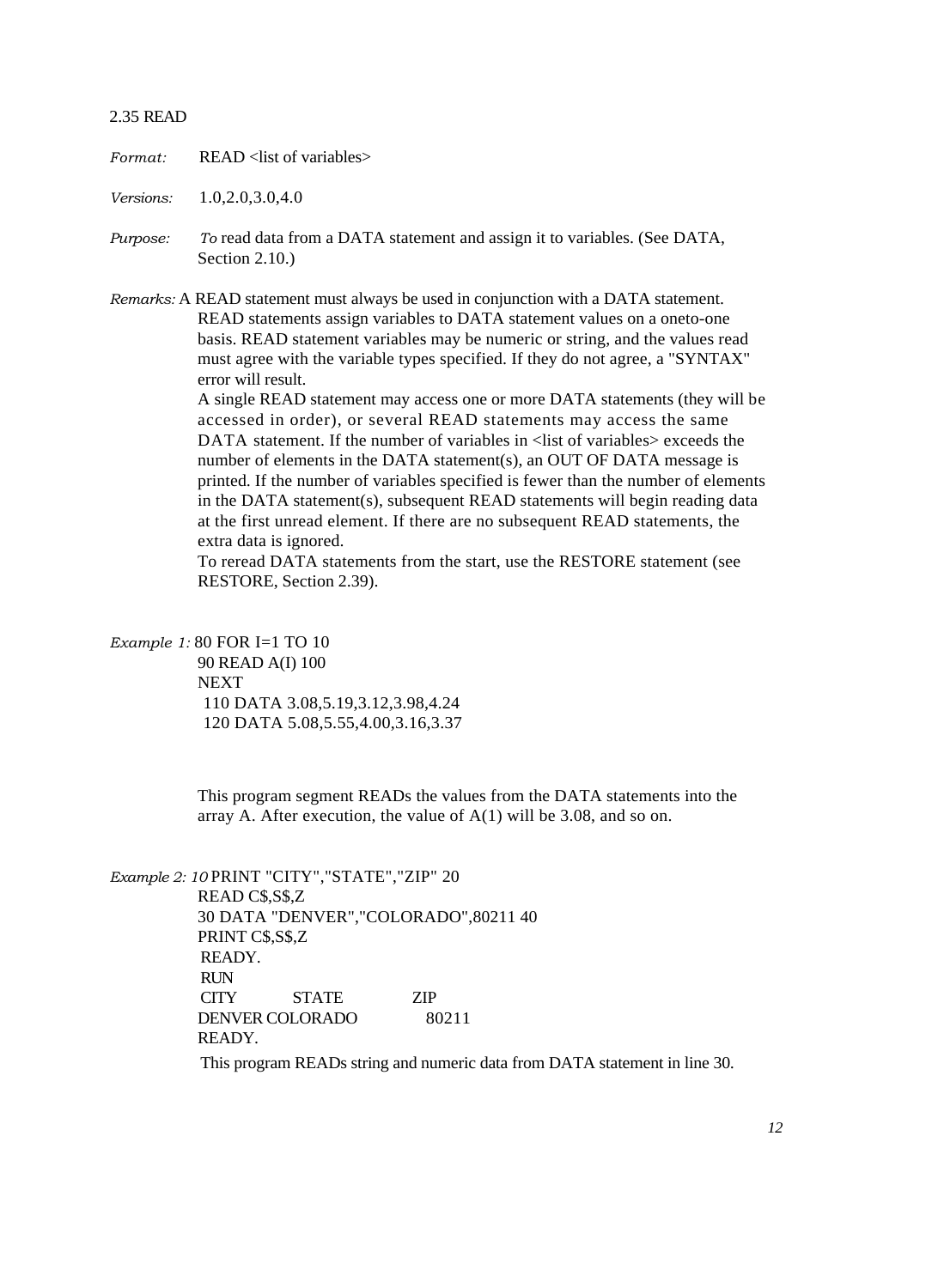## 2.36RECORD

*Format:* RECORD#<logical file>, <record>[,<br/>byte>]

*Versions: 4.0*

*Purpose: Used before (GET#,* INPUT# or PRINT# to position the record pointer in a random access file.

*Remarks:* Record number r such that  $O \lt r \lt 65535$ . Byte pointer b such that  $1 \lt l \lt 254$ . Default value is 1.

> When record pointer is set beyond last record the following conditions occur: If PRINT# is used, the appropriate number of records are generated to expand the file to the desired record. If INPUT# is used, a null line is returned with EOI in variable ST. If the record pointer is set beyond the end of the current end-of-file, DS\$ will contain "RECORD NOT PRESENT".

Whenever a variable or an evaluated expression is used as a record number it must be surrounded by parentheses.

See Appendix I.

*Example: 10*DOPEN#1,"RANDOM",L80 20 FOR 1=1 TO 10 30 RECORD#1,( I) 40 PRINT#1,"ABCDEFG" 50 NEXT 60 DCLOSE#1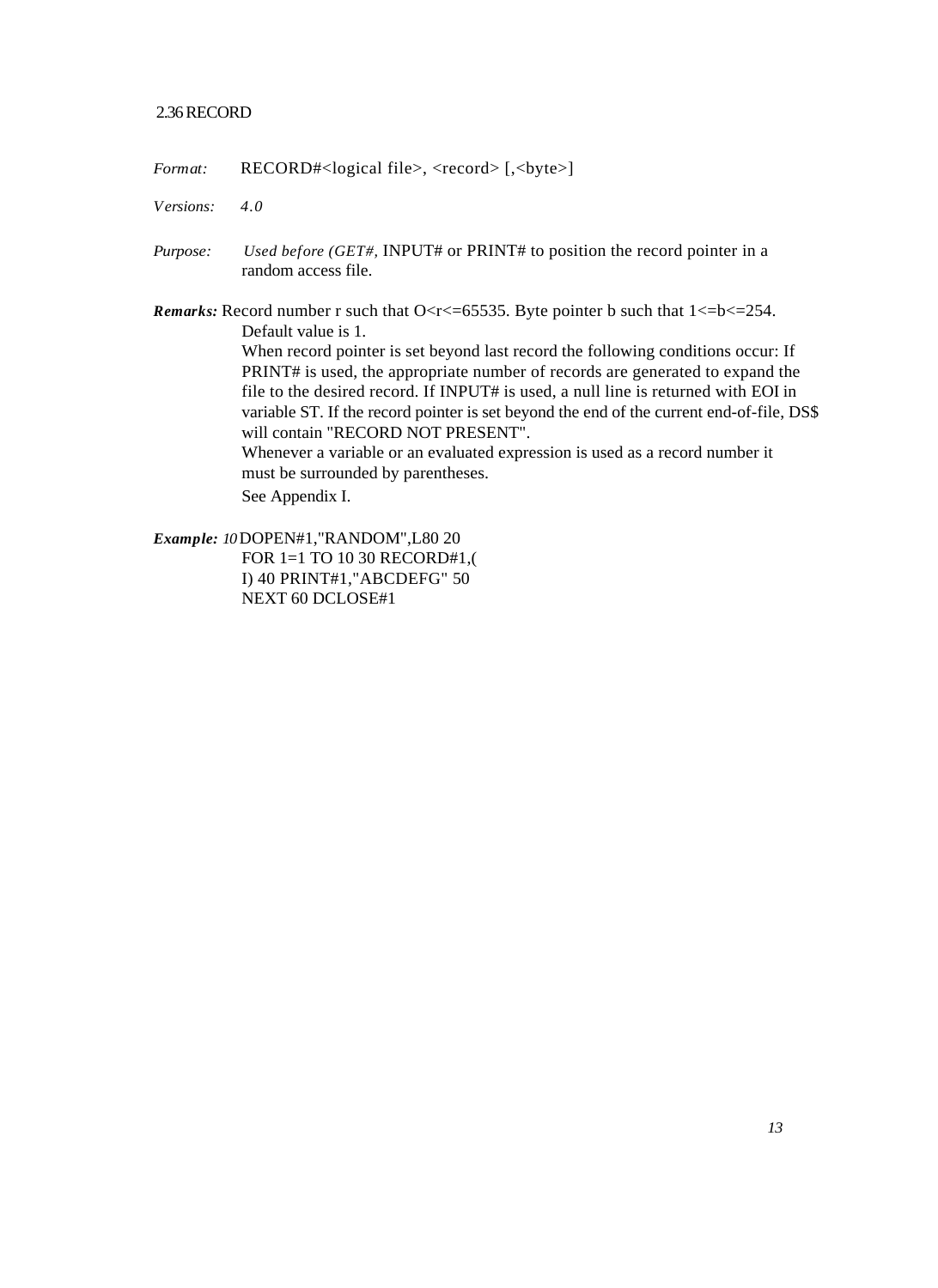# 2.37 **REM**

*Format:* REM [<remark>]

*Versions: 1.0,2.0,3.0,4.0*

*Purpose:* To allow explanatory remarks to be inserted in a program.

*Remarks:* **REM** statements are not executed but are output exactly as entered when the program is listed. REM statements may be branched into (from a GOTO or GOSUB statement), and execution will continue with the first executable statement after the REM statement. A remark may not be followed by another command on the same line, since the

separating colon will be considered part of the remark.

# *Example:*

120 REM CALCULATE AVERAGE VELOCITY *130* FOR 1=1 TO 20 *140* SUM=SUM + V(I)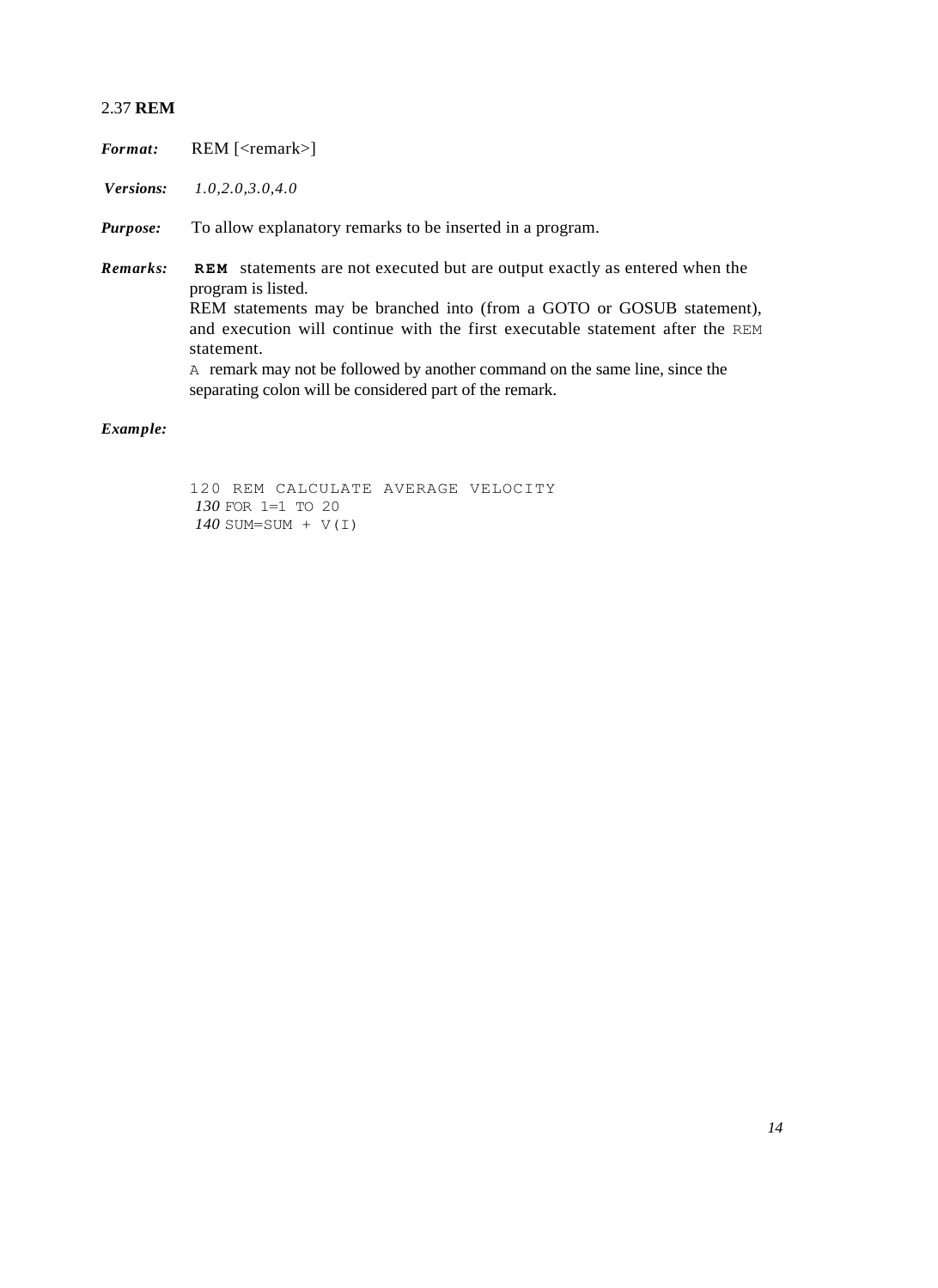## 2.38 RENAME

```
Format: RENAME [D \langle x \rangle] "<old name>" TO "<new name" [ON U \langle y \rangle]
```
*Versions: 4.0*

*Purpose:* Change the name of a disk file.

*Remarks:* The disk will not execute RENAME on any currently open file. Drive defaults to 0 and Unit defaults to 8. Whenever a variable or an evaluated expression is used as a filename it must be surrounded by parentheses.

*Example:* RENAME "MASTER" TO "BACKUP"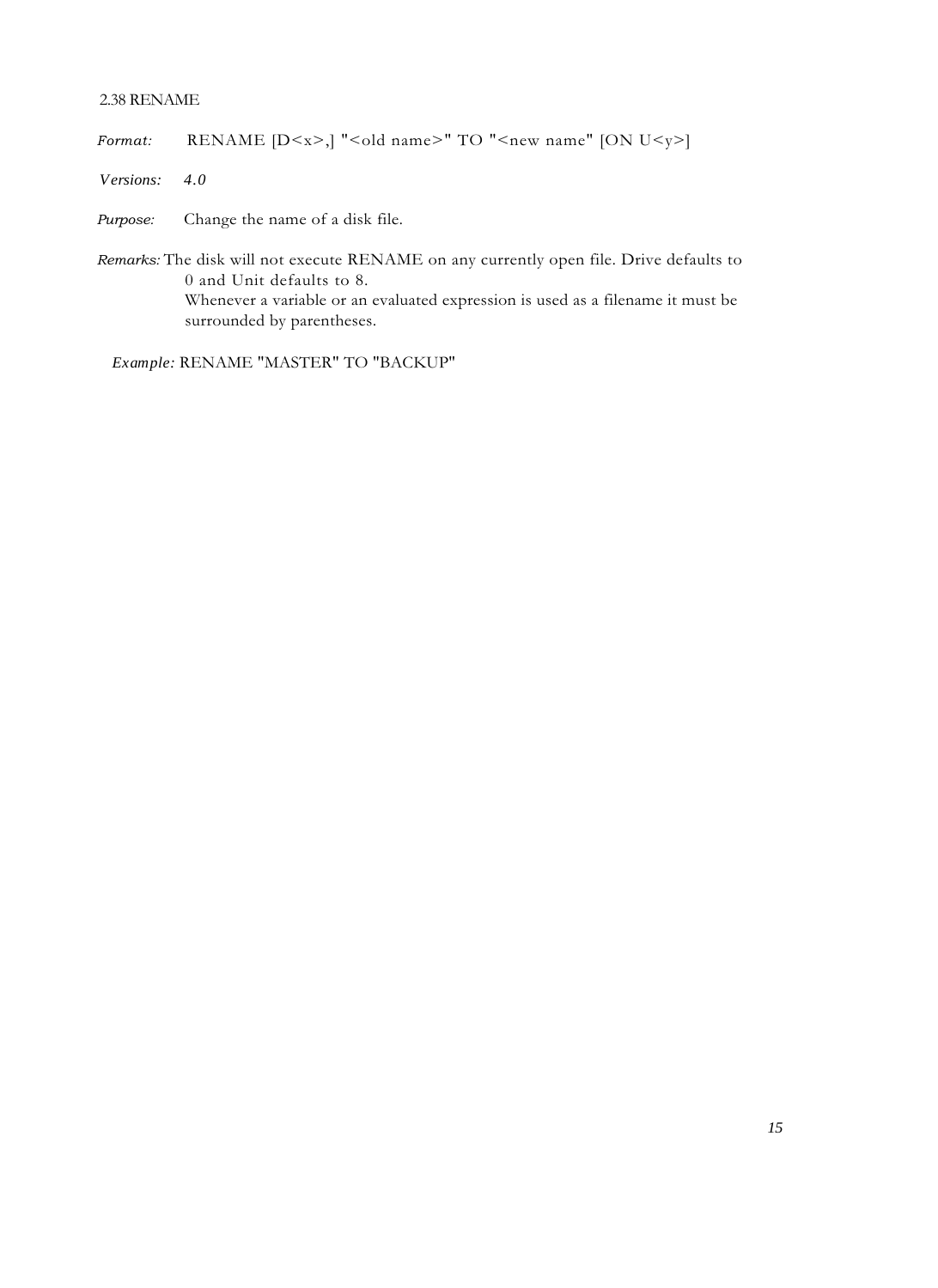# 2.39 RESTORE

| Format:          | <b>RESTORE</b>                                                                                                                        |
|------------------|---------------------------------------------------------------------------------------------------------------------------------------|
| <i>Versions:</i> | 1.0, 2.0, 3.0, 4.0                                                                                                                    |
| Purpose:         | To allow DATA statements to be reread from the beginning.                                                                             |
| Remarks.         | After a RESTORE statement is executed, the next READ statement accesses<br>the first item in the first DATA statement in the program. |
| Example:         | 10 READ A, B, C,<br>20 RESTORE 30<br>READ D,E,F<br>40 DATA 57, 68, 79                                                                 |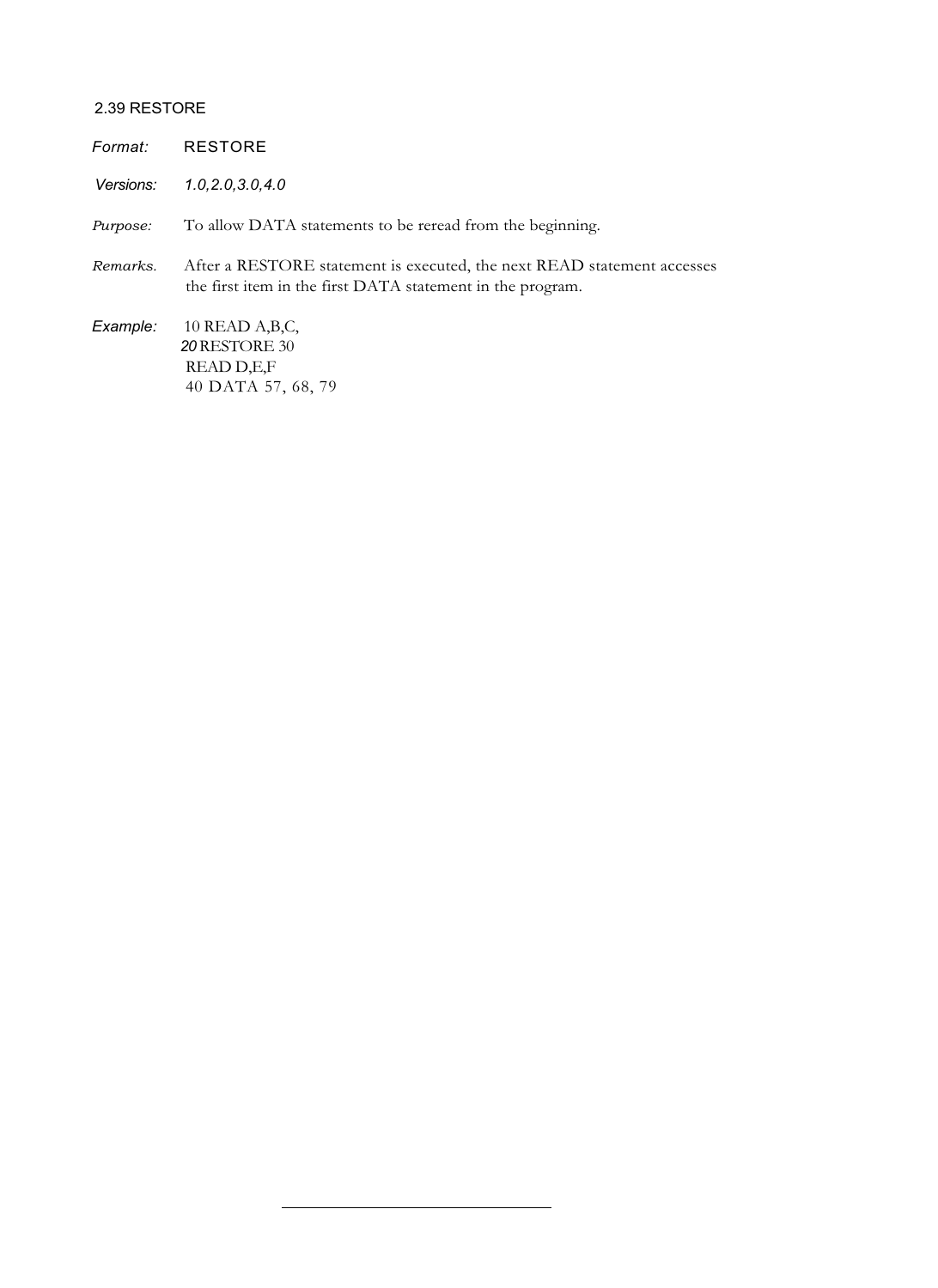## 2.40 RUN

*Format:* RUN [line number>]

*Versions: 1.0,2.0,3.0,4.0*

*Purpose:* To execute the program currently in memory.

*Remarks:* If <line number> is specified, execution begins on that line. Otherwise, execution begins at the lowest line number.

> A RUN stops and BASIC returns to command level when: --there are no more line numbers to be executed - -an END or STOP statement is executed a fatal error occurs during execution.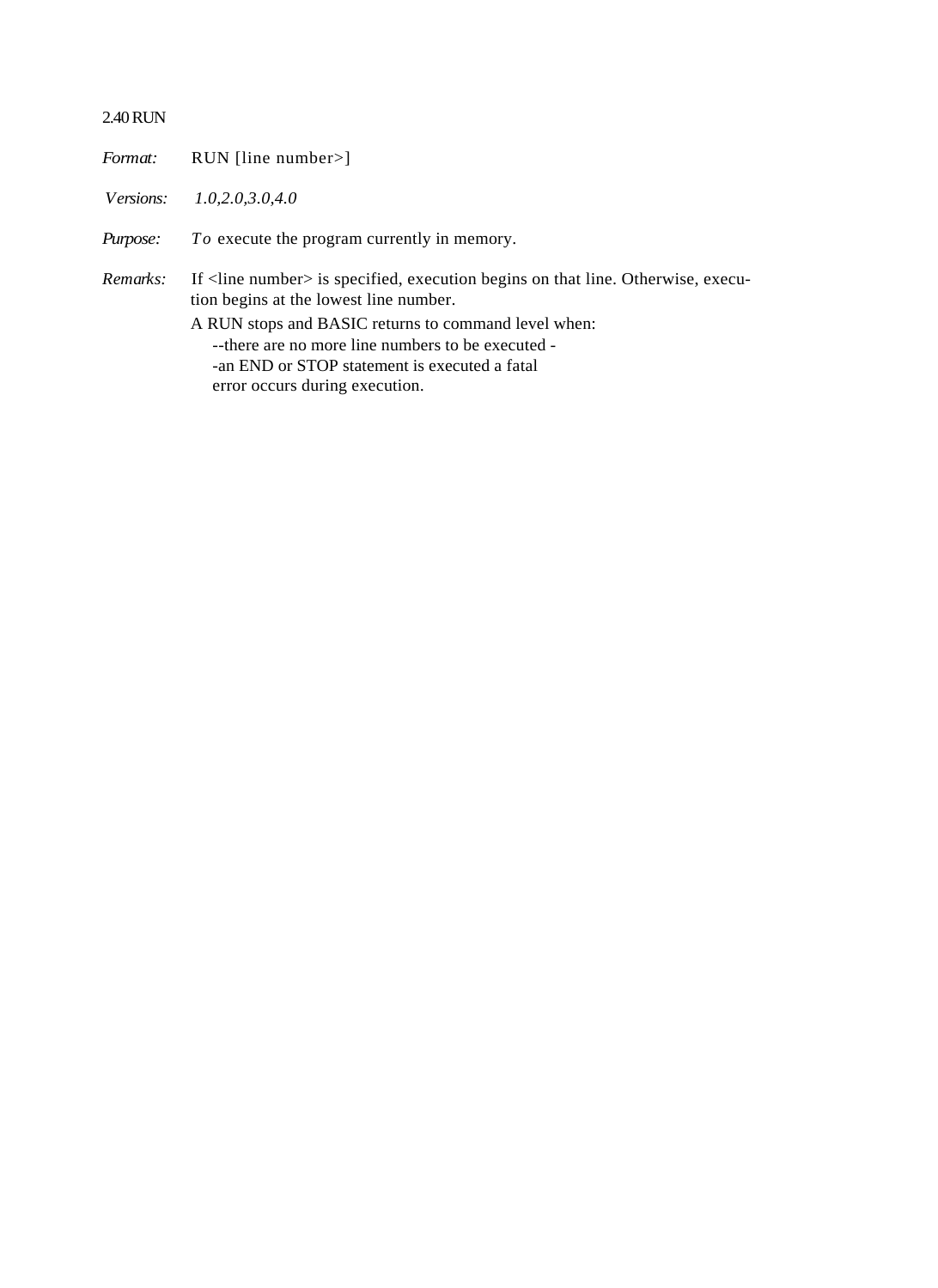# *2.41 SAVE*

Format: SAVE ["<filename>" [,<device number> [,<command>] ] ]

*Versions: 1.0,2.0,3.0,4.0*

*Purpose: To* save a BASIC program file on tape or disk.

*Remarks:* Device number defaults to cassette number 1. Command can be 0-no end of tape written after the program is saved-or non-zero-an end of tape block is written. The file name defaults to null.

Whenever a variable or an evaluated expression is used as a filename it must be surrounded by parentheses.

If the disk (device 8) is specified, <filename> may be preceded by the drive number and a colon (see example). If no drive number is specified, the file is written on the last drive accessed.

*Examples:* SAVE

SAVE "MYFILE" SAVE "",2 SAVE "1:DISKFILE",8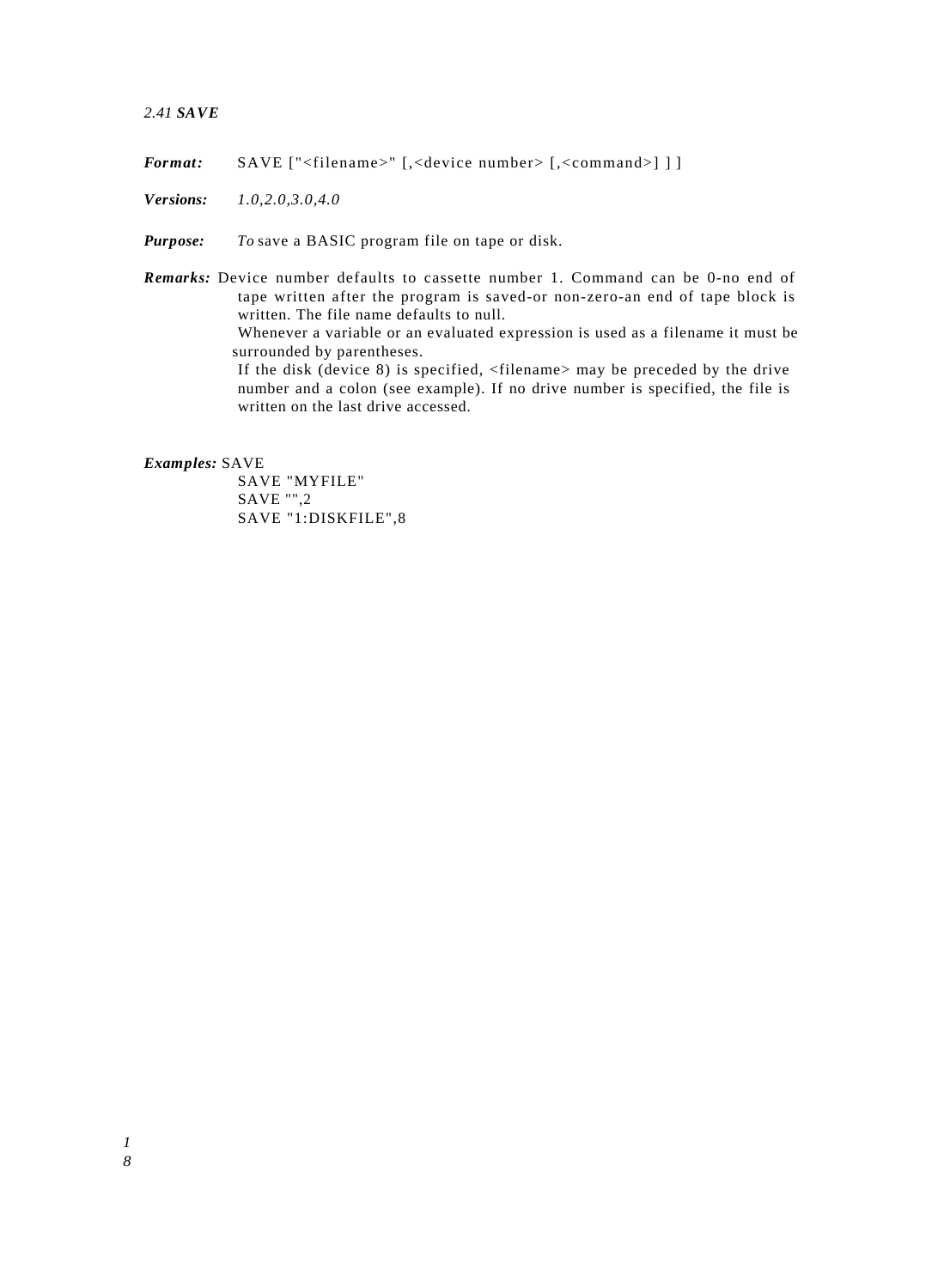# 2.42 SCRATCH

*Format:* Scratch "<name>" [,Dx] [ON U<y>]

*Versions: 4.0*

*Purpose:* Scratch a disk file.

*Remarks:* "ARE YOU SURE?" prompt is given in direct mode to which the user must respond "yes"<return> or "y"<return>. Drive defaults to 0. Unit defaults to 8. Whenever a variable or an evaluated expression is used as a filename it must be

surrounded by parentheses.

*Example:* SCRATCH "MYFILE"

ARE YOU SURE? YES 01, FILES SCRATCHED,01,00 READY.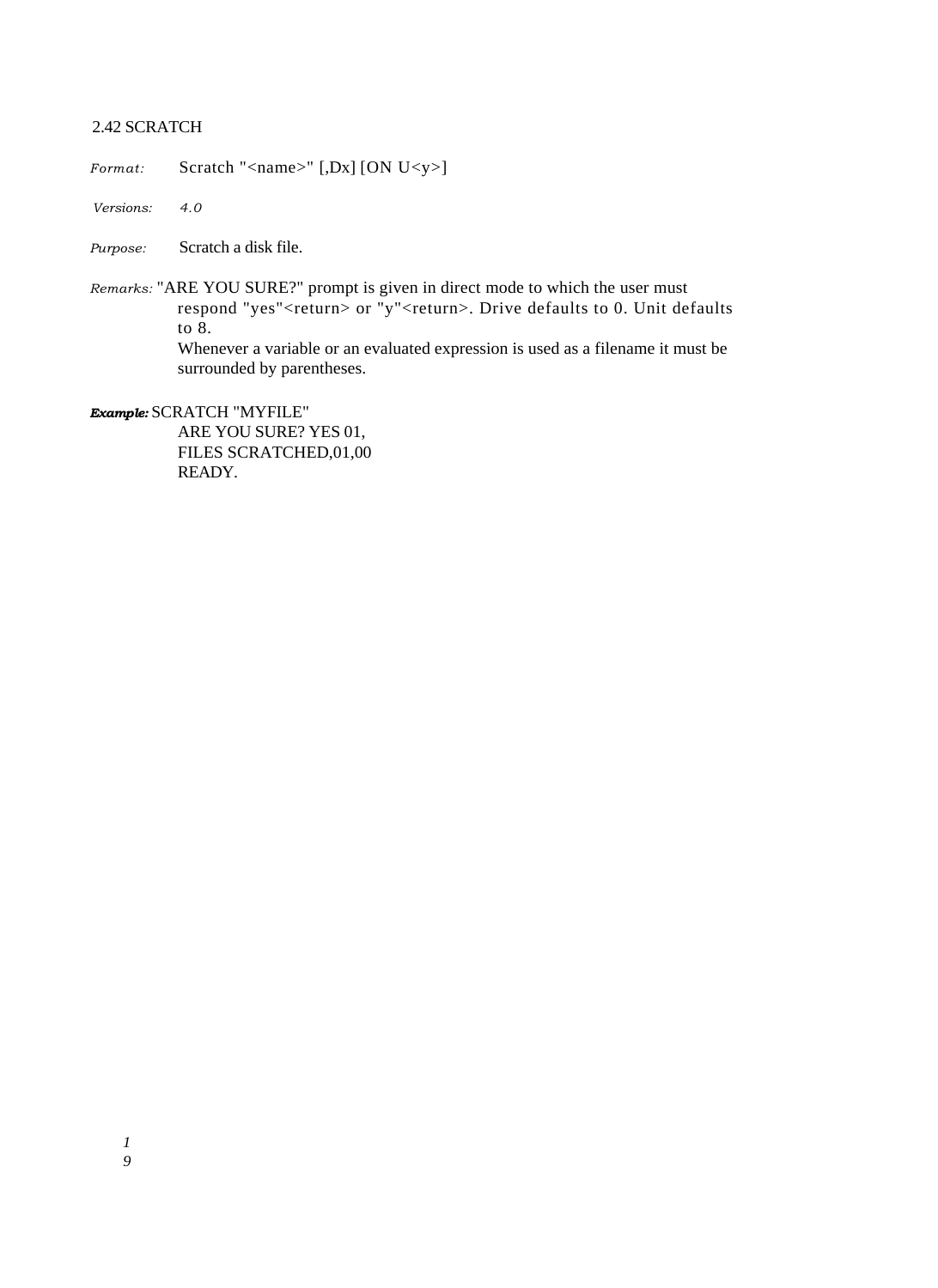## *2.43 STOP*

*Format: STOP*

*V ersions: 1.0,2.0,3.0.4,0*

*Purpose: To* terminate program execution and return to command level.

*Remarks: STOP* statements may be used anywhere in a program to terminate execution. When a STOP is encountered, the following message is printed

BREAK IN LINE nnnnn

The STOP statement does not close files. BASIC always returns to command level after a STOP is executed. Execution is resumed by issuing a CONT command (see Section 2.8).

*Example: 10 INPUT* A,B,C

 $20 K=(A+3)/2:L=B*3$ 30 STOP 40 M=C\*K+100:PRINT M RUN ?  $1,3$ BREAK IN 30 **READY** PRINT L 6 **READY** CONT 106 READY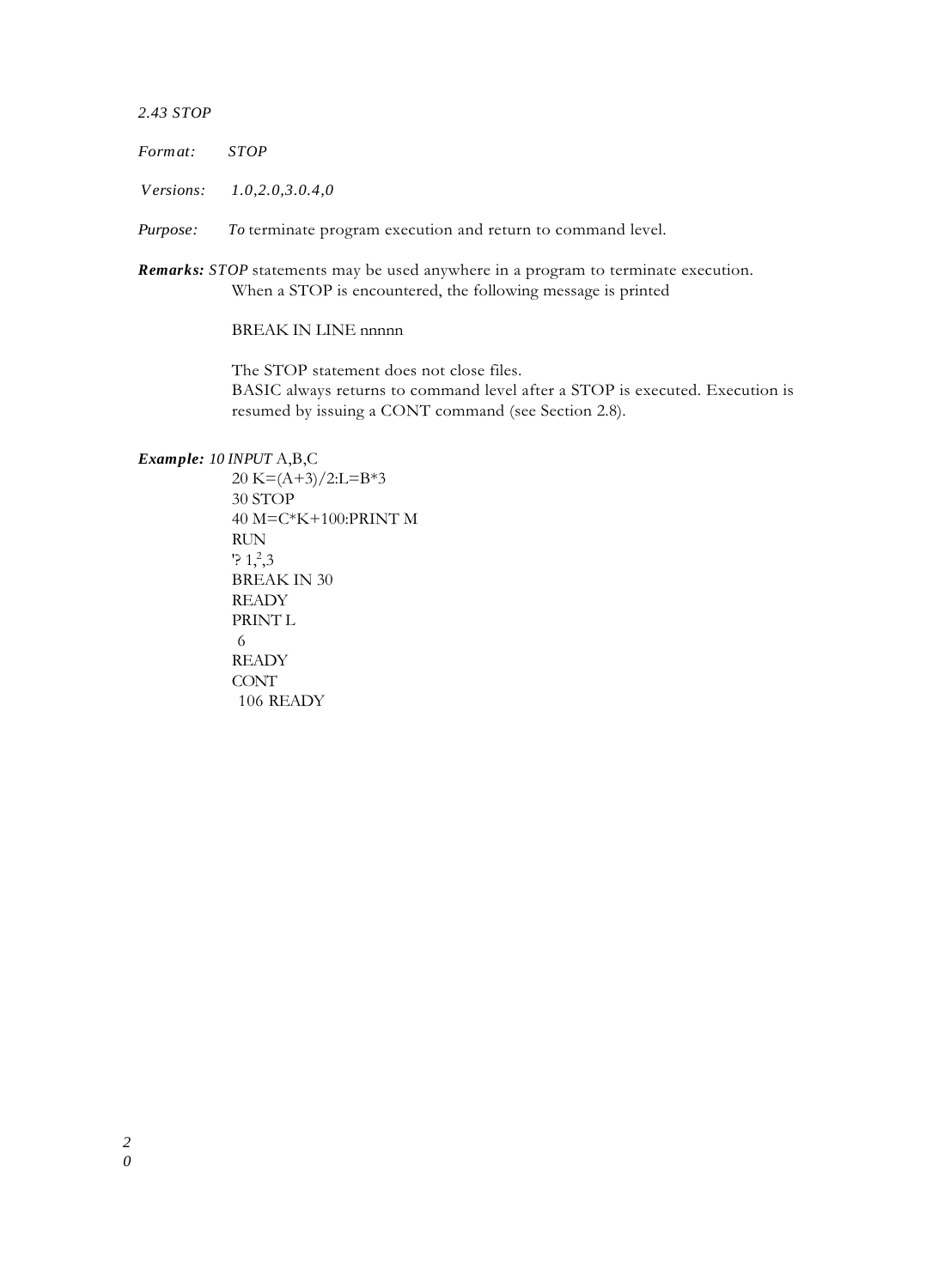| 2.44 SYS         |                                                                                           |                                                                                                                        |  |
|------------------|-------------------------------------------------------------------------------------------|------------------------------------------------------------------------------------------------------------------------|--|
| Format:          | $SYS \langle variable name \rangle$ [ $(\langle argument \; list \rangle)$ ]              |                                                                                                                        |  |
| <i>Versions:</i> | 1.0, 2.0, 3.0, 4.0                                                                        |                                                                                                                        |  |
| <i>Purpose:</i>  | To call an assembly language subroutine. (See also the USR function, Section<br>$3.29$ ). |                                                                                                                        |  |
|                  | $\langle$ variable name $\rangle$                                                         | contains an address that is the starting point<br>in memory of a subroutine.                                           |  |
|                  | $\langle$ variable name $\rangle$<br>$\langle$ argument list $\rangle$                    | may not be an array variable name.<br>contains the arguments that can be passed to<br>an assembly language subroutine. |  |

*Example:* 110 MYROUT=30200 120 SYS MYROUT (A1)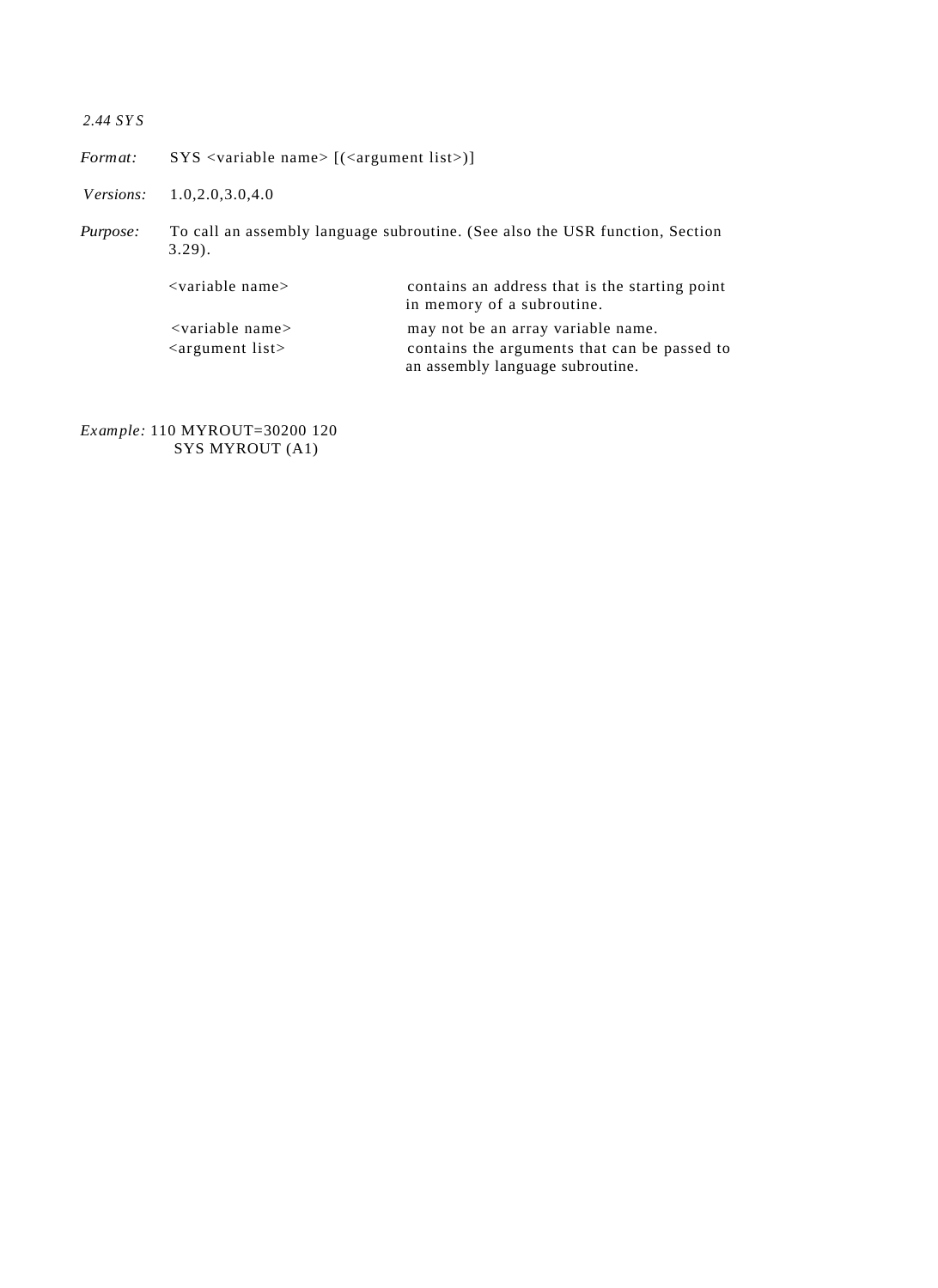# **2.45 VERIFY**

*Format:* VERIFY ["<file name >- [,<device>]

*Versions: 1.0, 2.0,3.0,4.0*

- *Purpose:* Compare contents of program in memory to file on disk or tape and report differences.
- *Remarks:* Device defaults to cassette #1. Name defaults to null. Name can only be null with tape devices.

*Example:* VERIFY"MYFILE" PRESS PLAY ON TAPE 1 OK VERIFYING VERIFY ERROR READY.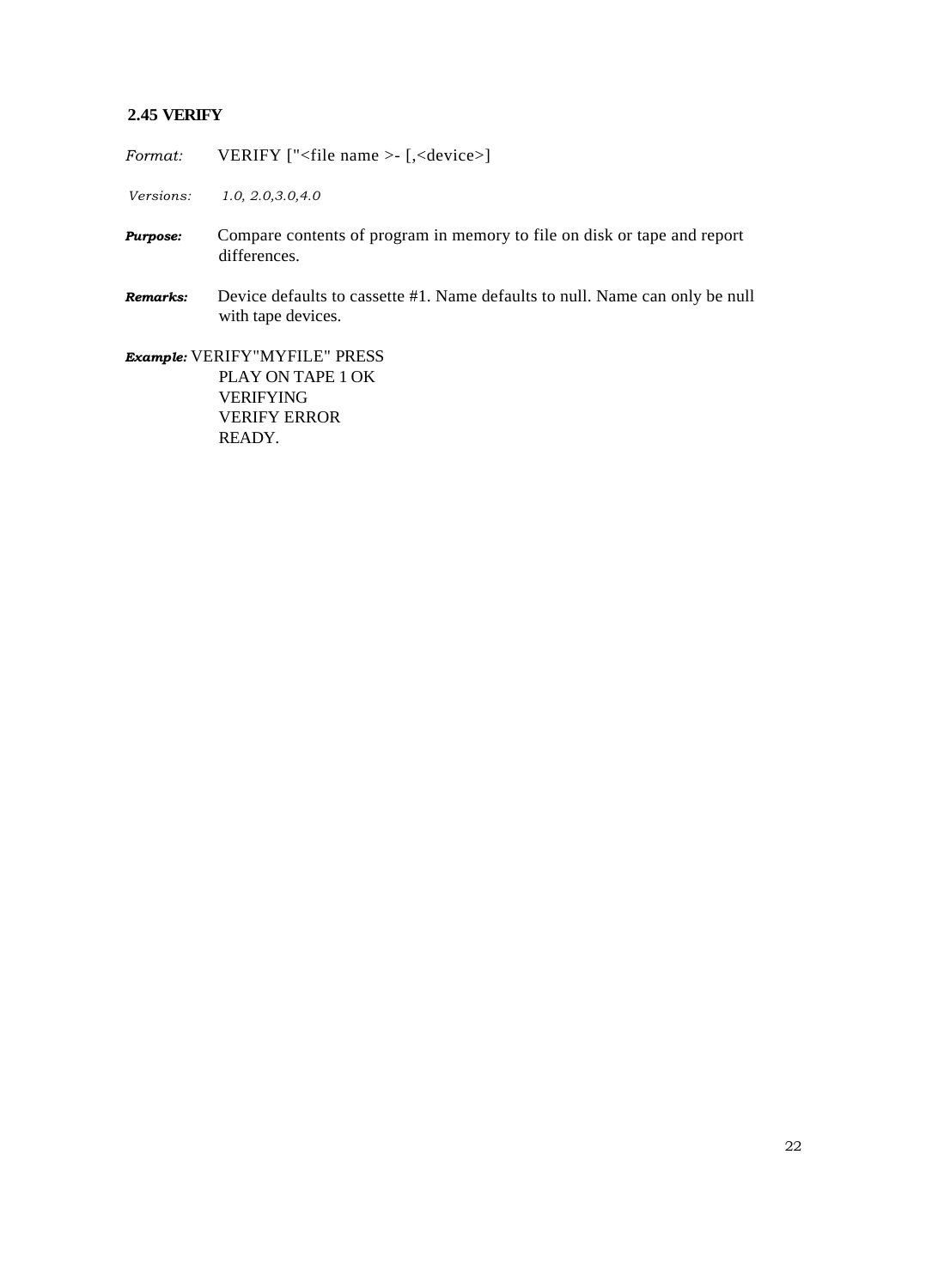#### *2.46 WAIT*

*Format. WAIT* <address>, 1[,J]

*Versions: 1.0,2.0,3.0,4.0*

- *Purpose:* To suspend program execution while monitoring the status of a machine input port.
- *Remarks:* The WAIT statement causes execution to be suspended until a specified machine address develops a specified bit pattern. The data read at the address is exclusive ORed with the integer expression J, and then ANDed with I. If the result is zero, *BASIC loops* back and reads the data at the port again. If the result is nonzero, execution continues with the next statement. If J is omitted, it is assumed to be zero.

*CAUTION:* It is possible to enter an infinite loop with the WAIT statement, in which case it will be necessary to manually restart the machine.

*Example: 100* WAIT 59411,8,8

This statement suspends execution until PLAY is pressed on the cassette unit.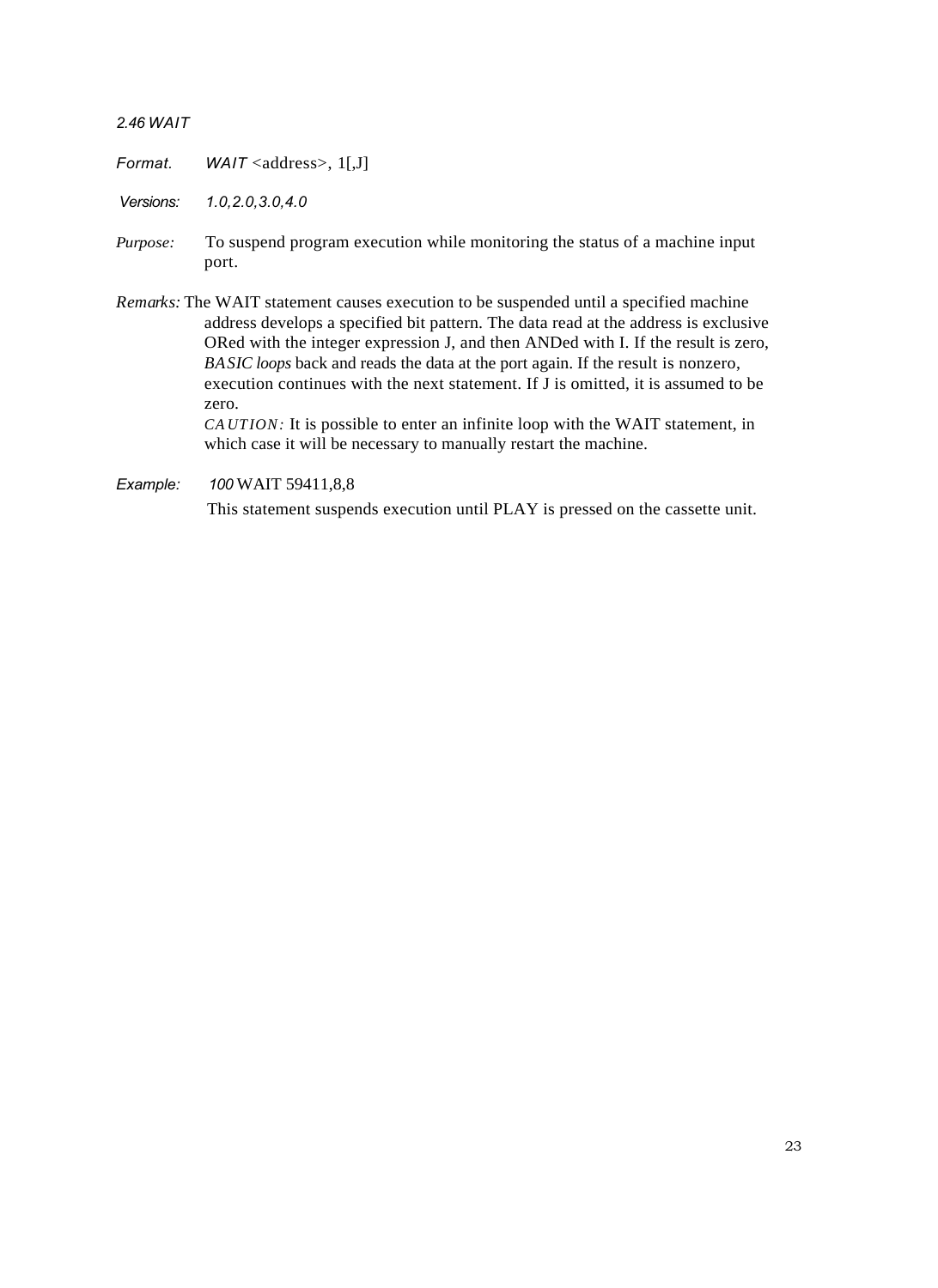# **Chapter 3**

# **Commodore BASIC Functions**

The intrinsic functions provided by BASIC are presented in this chapter. The functions may be called from any program without further definition.

Arguments to functions are always enclosed in parentheses. In the formats given for the functions in this chapter, the arguments have been abbreviated as follows:

| X and Y     | Represent any numeric expression |
|-------------|----------------------------------|
| I and J     | Represent integer expressions    |
| X\$ and Y\$ | Represent string expressions     |

If a floating point value is supplied where an integer is required, BASIC will truncate the fractional portion and use the resulting integer.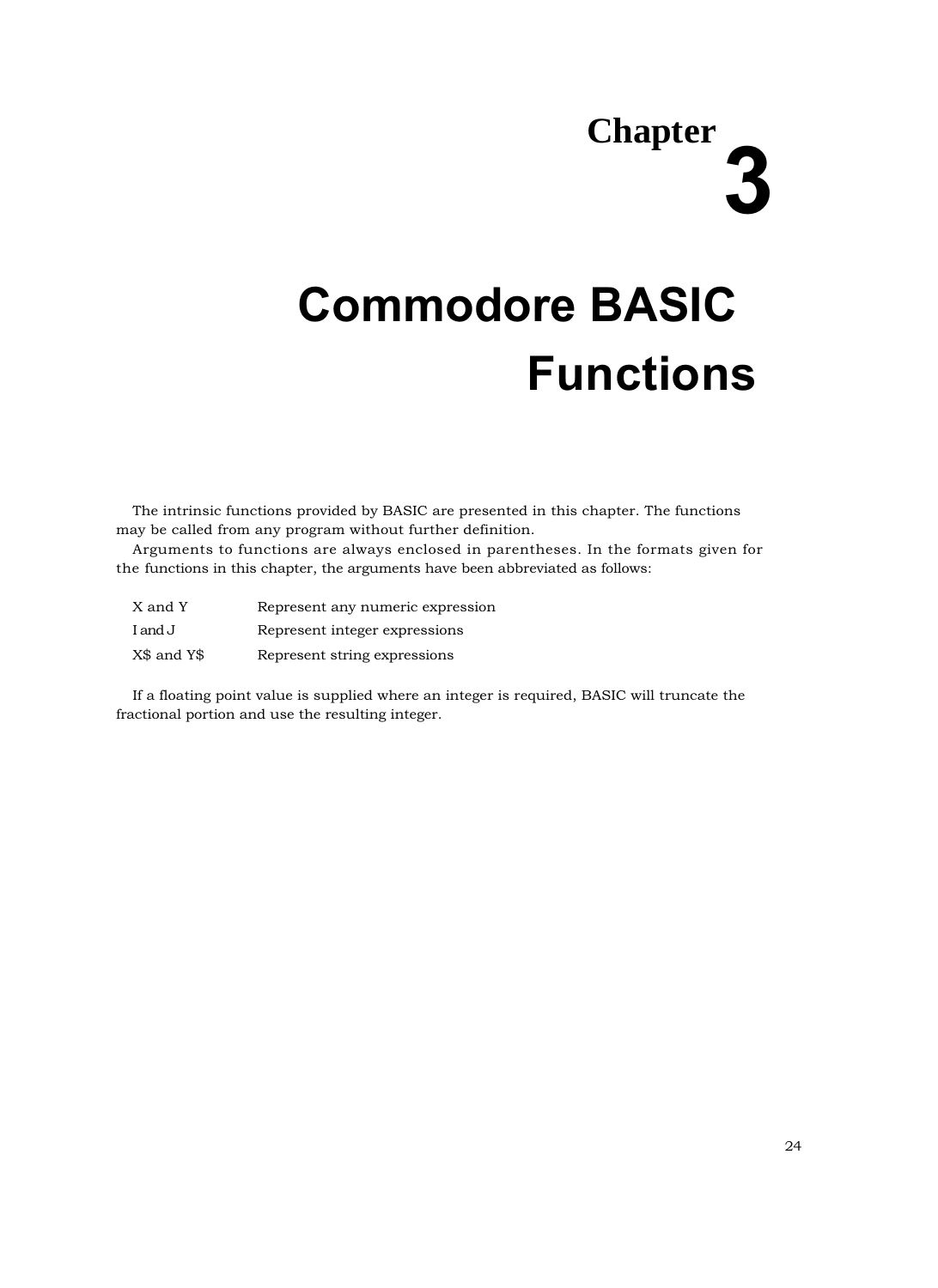| <b>FUNCTION</b>             | <b>RESULT</b> |             | <b>SECTION</b> |
|-----------------------------|---------------|-------------|----------------|
|                             | Numeric       | String      |                |
| <b>ABS</b>                  | $\mathbf X$   |             | 3.1            |
| $\boldsymbol{\mathsf{ASC}}$ | $\mathbf X$   |             | 3.2            |
| $\mathop{\rm ATN}\nolimits$ | $\mathbf X$   |             | 3.3            |
| <b>CHRS</b>                 |               | X           | 3.4            |
| $\cos$                      | X             |             | 3.5            |
| $_{\rm DS}$                 | $\mathbf X$   |             | 3.6            |
| <b>DSS</b>                  |               | X           | 3.7            |
| <b>EXP</b>                  | $\mathbf X$   |             | 3.8            |
| ERE                         | $\mathbf X$   |             | 3.9            |
| $\ensuremath{\text{INT}}$   | $\mathbf X$   |             | 3.10           |
| LEFT\$                      |               | $\mathbf X$ | 3.11           |
| $\tt LEN$                   | X             |             | 3.12           |
| LOG                         | $\mathbf X$   |             | 3.13           |
| <b>MIDS</b>                 |               | X           | 3.14           |
| <b>PEEK</b>                 | $\mathbf X$   |             | 3.15           |
| POS                         | $\mathbf X$   |             | 3.16           |
| <b>RIGHTS</b>               |               | X           | 3.17           |
| RND                         | $\mathbf X$   |             | 3.18           |
| $_{\rm SGN}$                | $\mathbf X$   |             | 3.19           |
| $\rm SIN$                   | $\mathbf X$   |             | 3.20           |
| <b>SPC</b>                  |               | $\mathbf X$ | 3.21           |
| SQR                         | $\mathbf X$   |             | 3.22           |
| <b>STATUS</b>               | $\mathbf X$   |             | 3.23           |
| <b>STRS</b>                 |               | X           | 3.24           |
| TAB                         |               | $\mathbf X$ | 3.25           |
| TAN                         | X             |             | 3.26           |
| <b>TIME</b>                 | $\mathbf X$   |             | 3.27           |
| <b>TIMES</b>                |               | $\mathbf X$ | 3.28           |
| <b>USR</b>                  | $\mathbf X$   |             | 3.29           |
| <b>VAL</b>                  | $\mathbf X$   |             | 3.30           |
|                             |               |             |                |
|                             |               |             |                |

#### *TA BLE OF COMMODORE BA SIC' FUNCTIONS*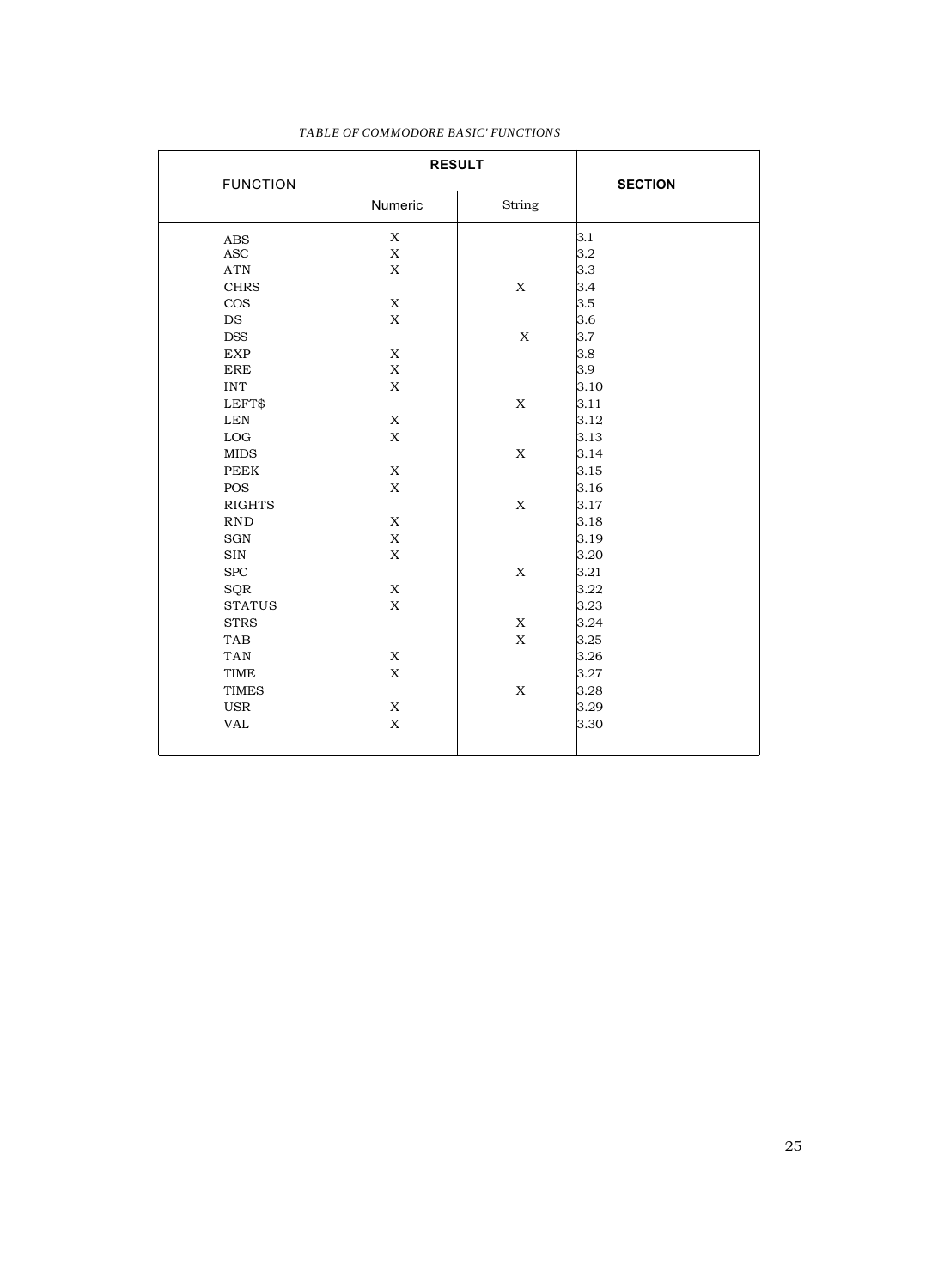*3.1 ABS*

*Format: ABS(X)*

*Versions: 1.0,2.0,3.0,4.0*

*Action:* Returns the absolute value of the expression X.

*Example:* **PRINT ABS(7\*(-5))** *35* READY.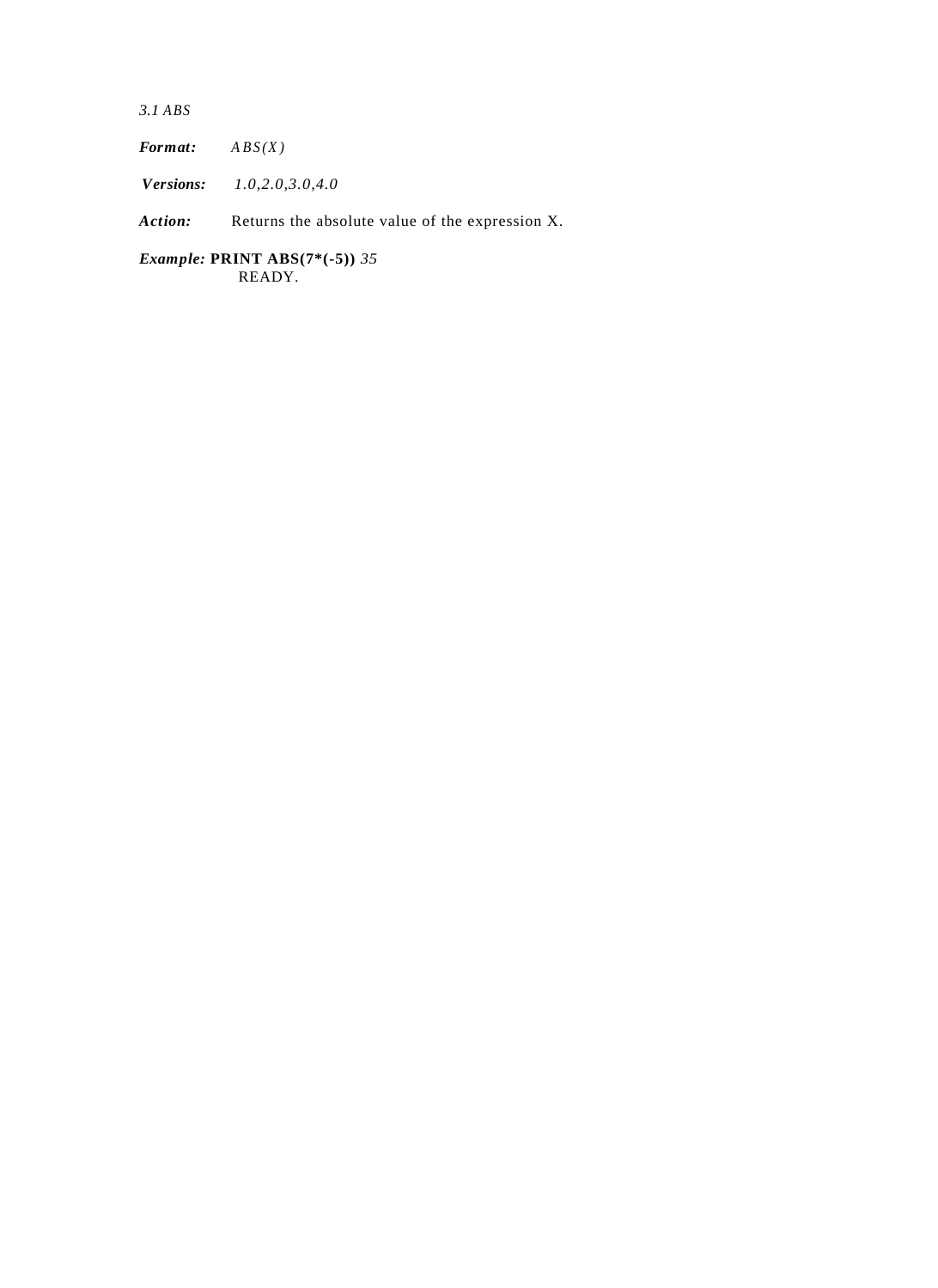*3.2 ASC*

*Format:* ASC(X\$)

*Versions: 1.0,2.0,3.0,4.0*

*Action:* Returns a numerical value that is the ASCII code of the first character of the string X\$. (See Appendix D for ASCII codes.) If X\$ is null, an "ILLEGAL QUANTITY" error is returned.

*Example: 10 X \$ = "TEST" 20* PRINT ASC(X\$) RUN *84* READY. See the CHRS function for ASCII-to-string conversion.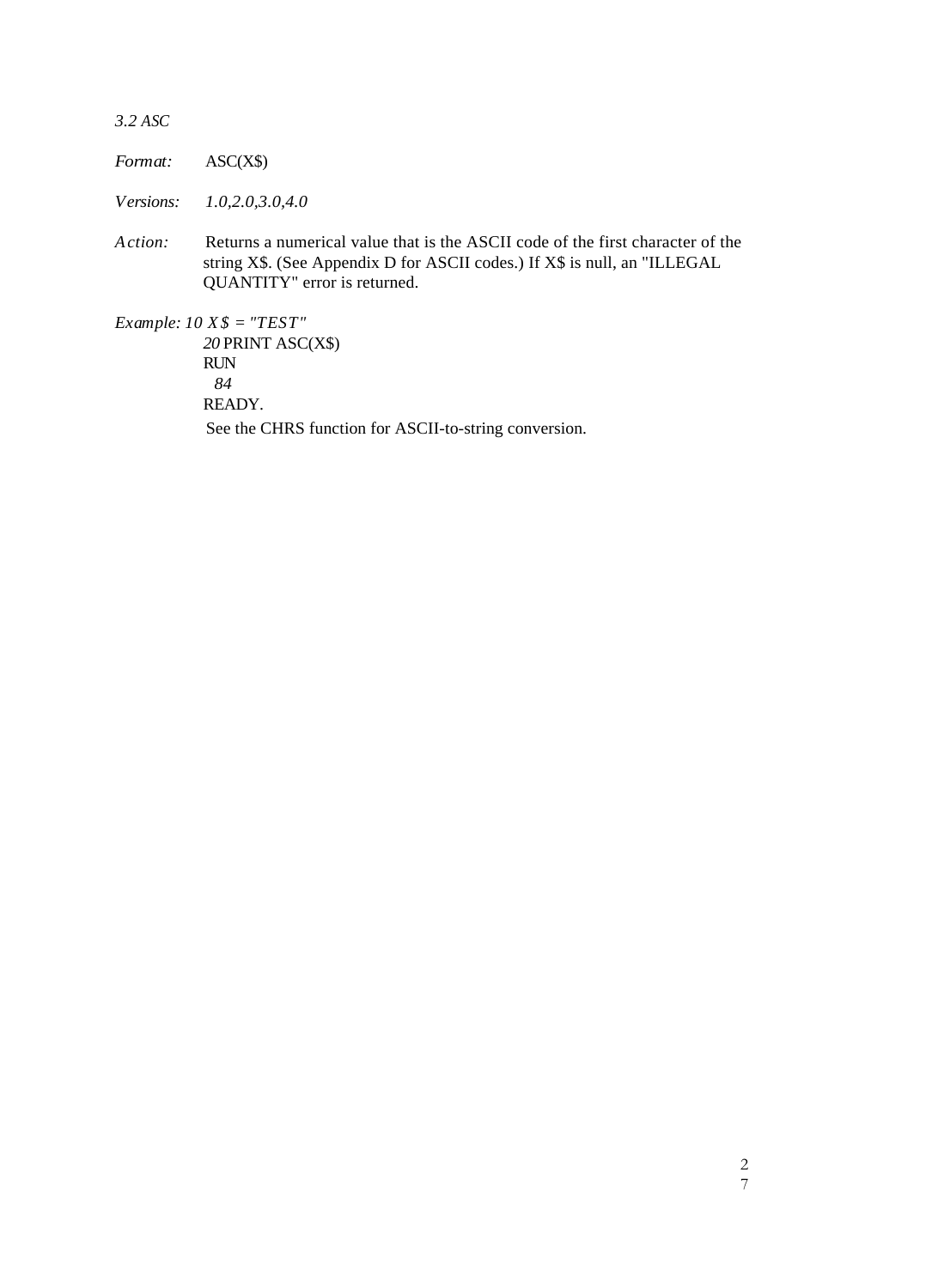*Versions:* 1.0,2.0,3.0,4

*Action:* Returns the arctangent of X in radians. Result is in the range -pi/2 to pi/2. 7 expression X may be any numeric type, but the evaluation of ATN is always performed in floating point binary.

*Example:* 10 INPUT X

20 PRINT ATN(X) RUN ?3 1.24904577 READY.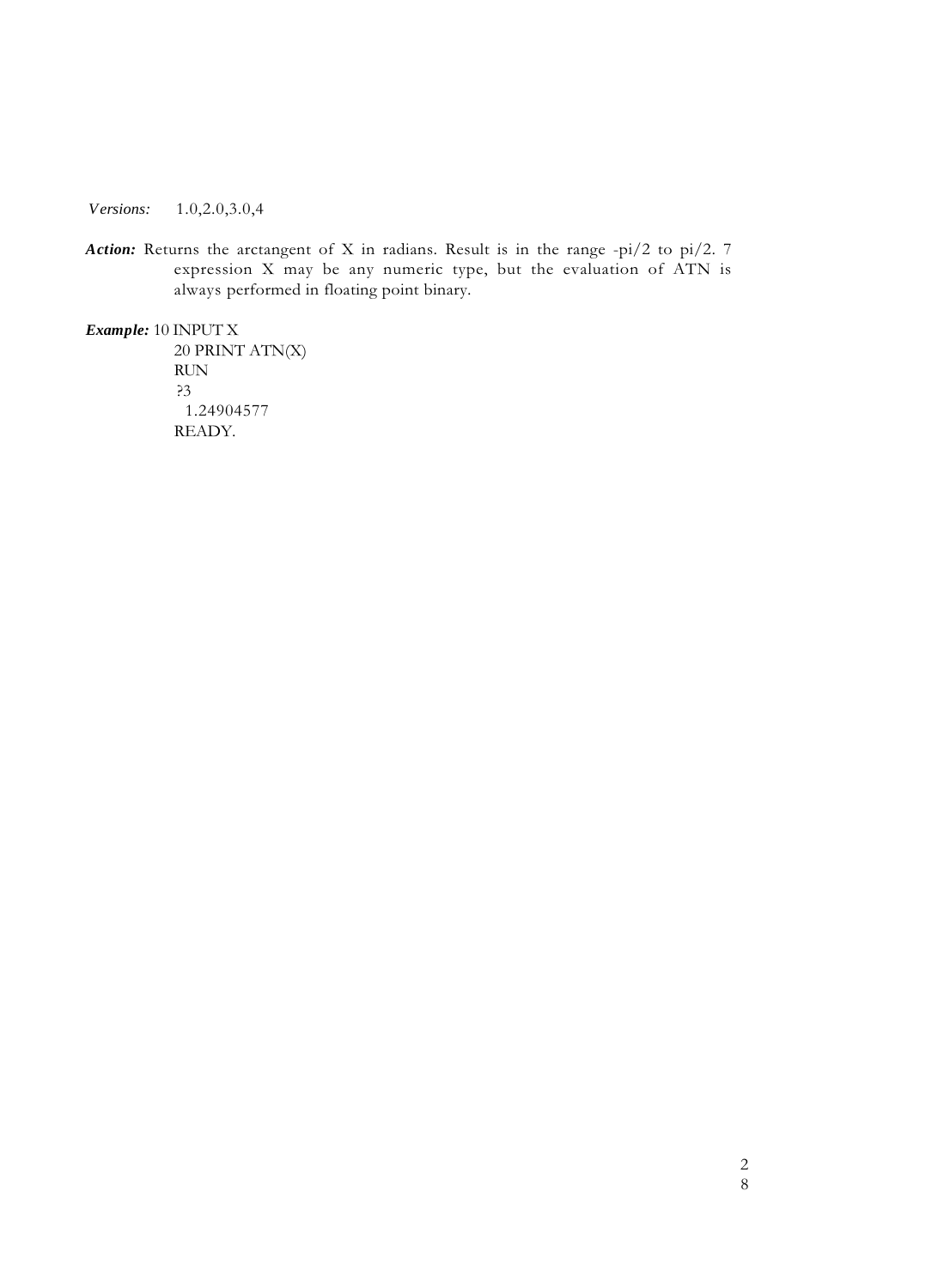#### **3.4 CHRS**

| format: | CHR\$(I)     |  |
|---------|--------------|--|
|         | . <i>. .</i> |  |

*Versions:* **1.0,2.0,3.0,4.0**

*Action:* Returns a string whose one element has ASCII code l. (ASCII codes are listed in Appendix D.) CI IRS is commonly used to send a special character to the terminal. For instance, a screen clear could be sent (CIIR\$(147)) to clear the CRT screen and return the cursor to the home position, as a preface to an error message.

#### *Example:* PRINT CHR\$(66)

*B* READY. See the ASC function (Section 3.2) for ASCII-to-numeric conversion.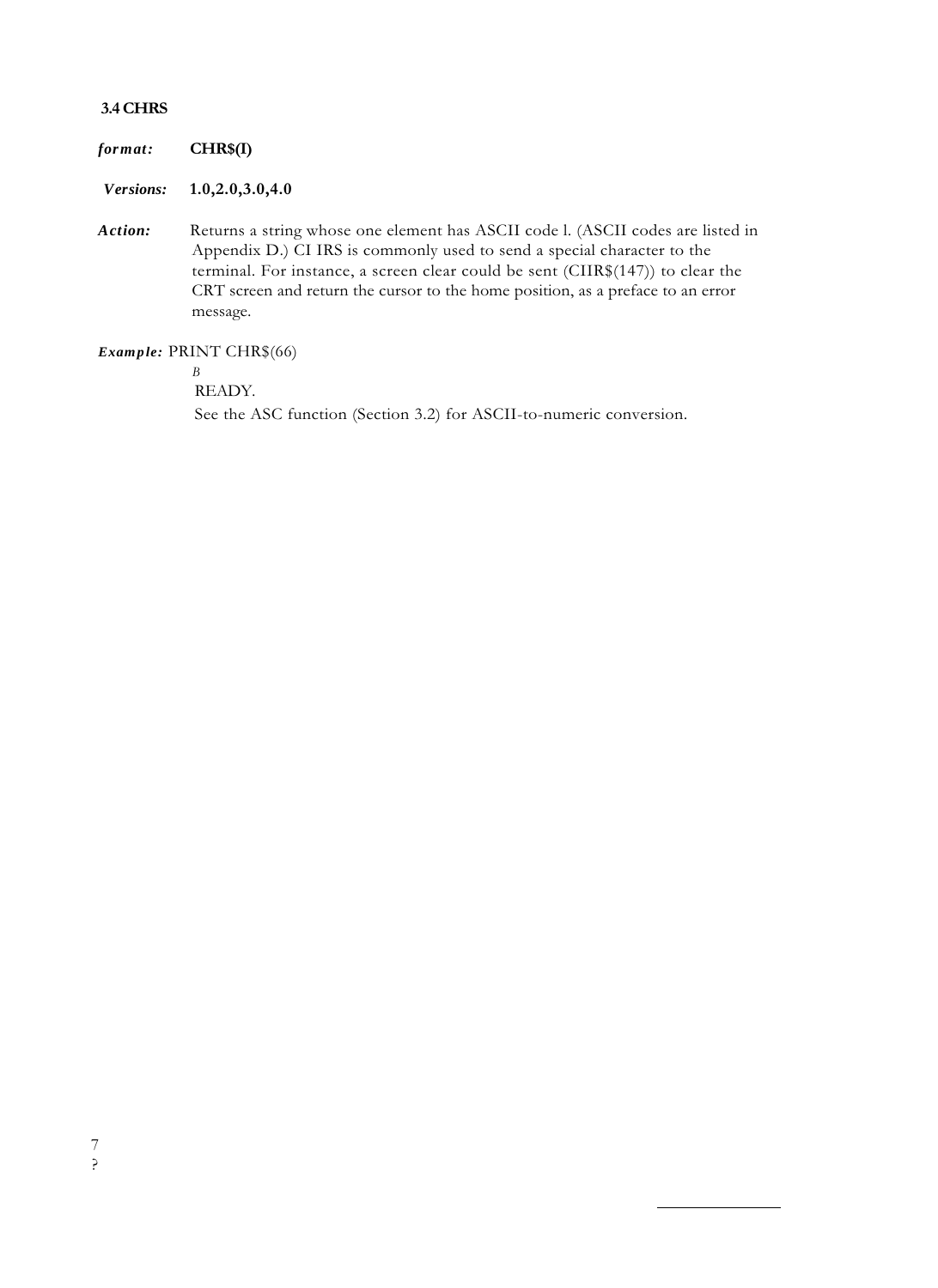*3.5 COS*

*Format: COS(X)*

*Versions: 1.0,2.0,3.0,4.0*

*Action:* Returns the cosine of X in radians. The calculation of COS(X) is performed in floating point binary.

*Example: 10 X =2\*COS(.4)* 20 PRINT X RUN *1.84212199* READY.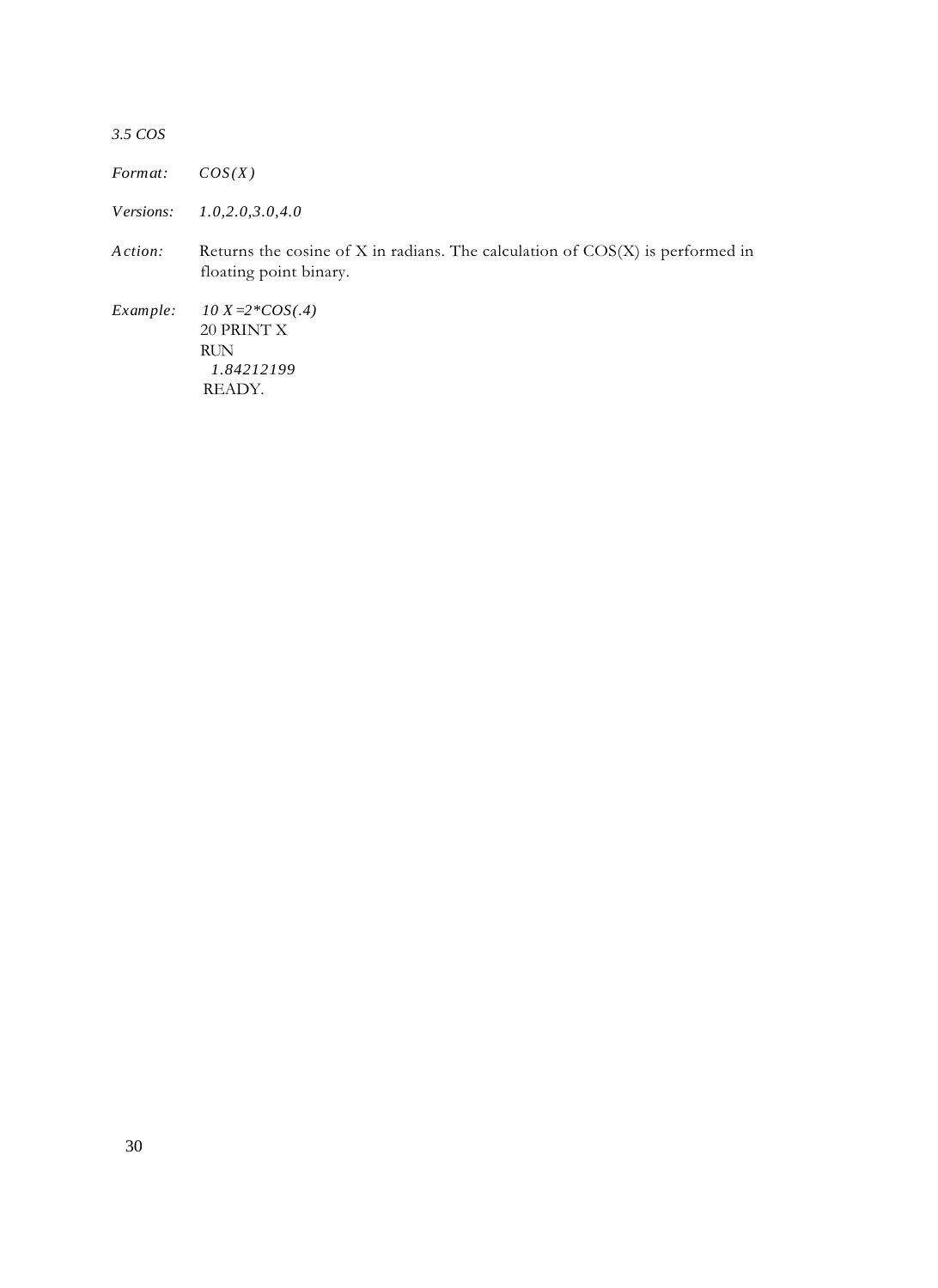| 3.6 DS               |                                                                                                                                                                                                     |
|----------------------|-----------------------------------------------------------------------------------------------------------------------------------------------------------------------------------------------------|
| Format:              | DS.                                                                                                                                                                                                 |
| <i>Versions:</i> 4.0 |                                                                                                                                                                                                     |
| Action:              | Returns the error code corresponding, to the last CBM disk operation. See CBM<br>DOS manual for error codes and definitions.<br>If no device responds to DS, the value returned is $0 < =DS < 20$ . |

*Example: 10*DOPEN#2,"MASTER FILE" 20 IF DS >= 20 THEN PRINT "ERROR":STOP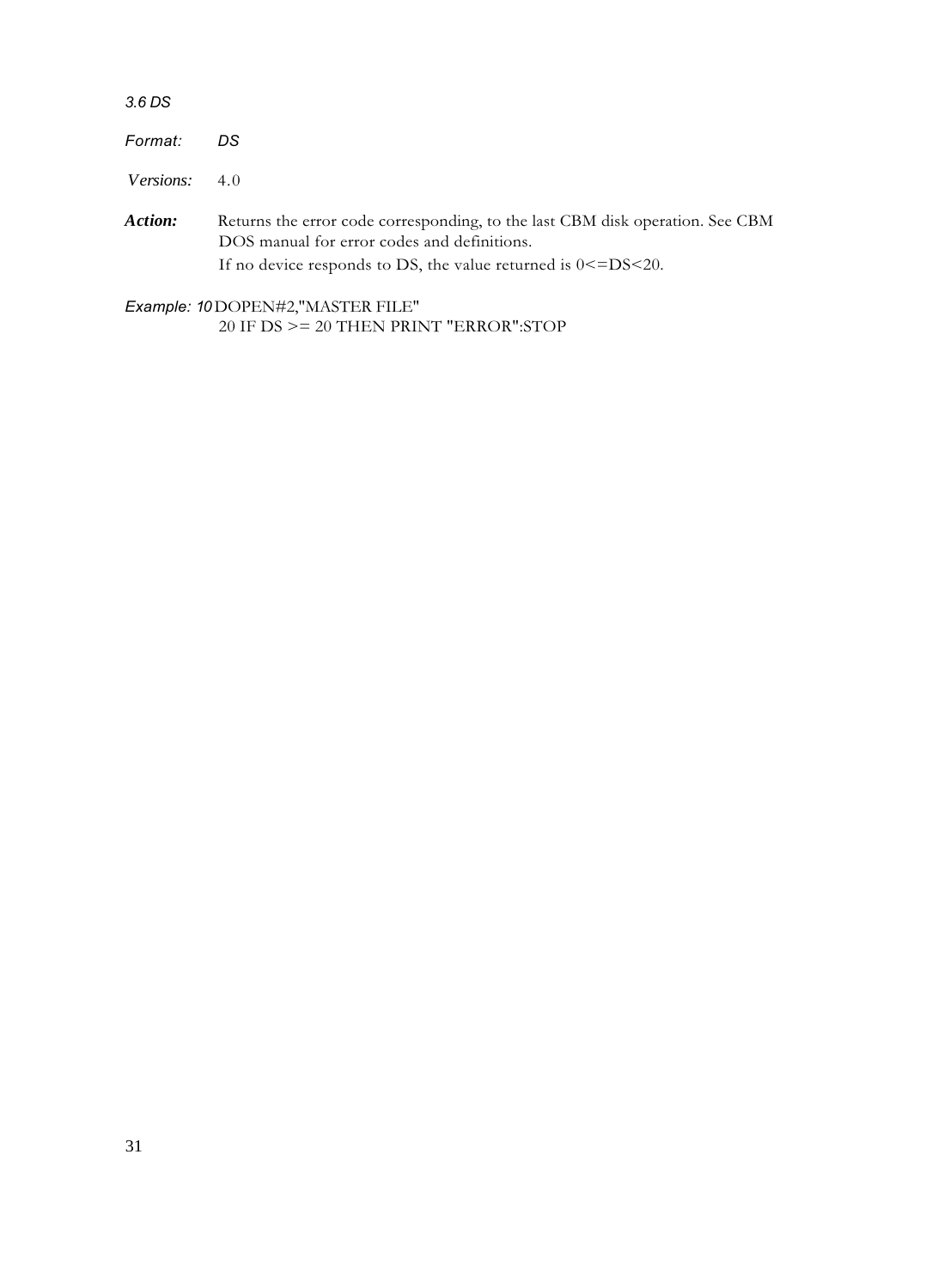|--|--|--|--|

#### *Format: DS\$*

*Versions: 4.0*

*action:* Returns the disk status string corresponding to the last operation on a CBM disk. The string consists of an error code, message, track and sector. Fields are separated by commas. See CBM DOS manual for error codes, messages and definitions.

If the disk device is not present, LEN(DS\$)=0.

#### *Example:* PRINT DS\$

*00,OK,00,00*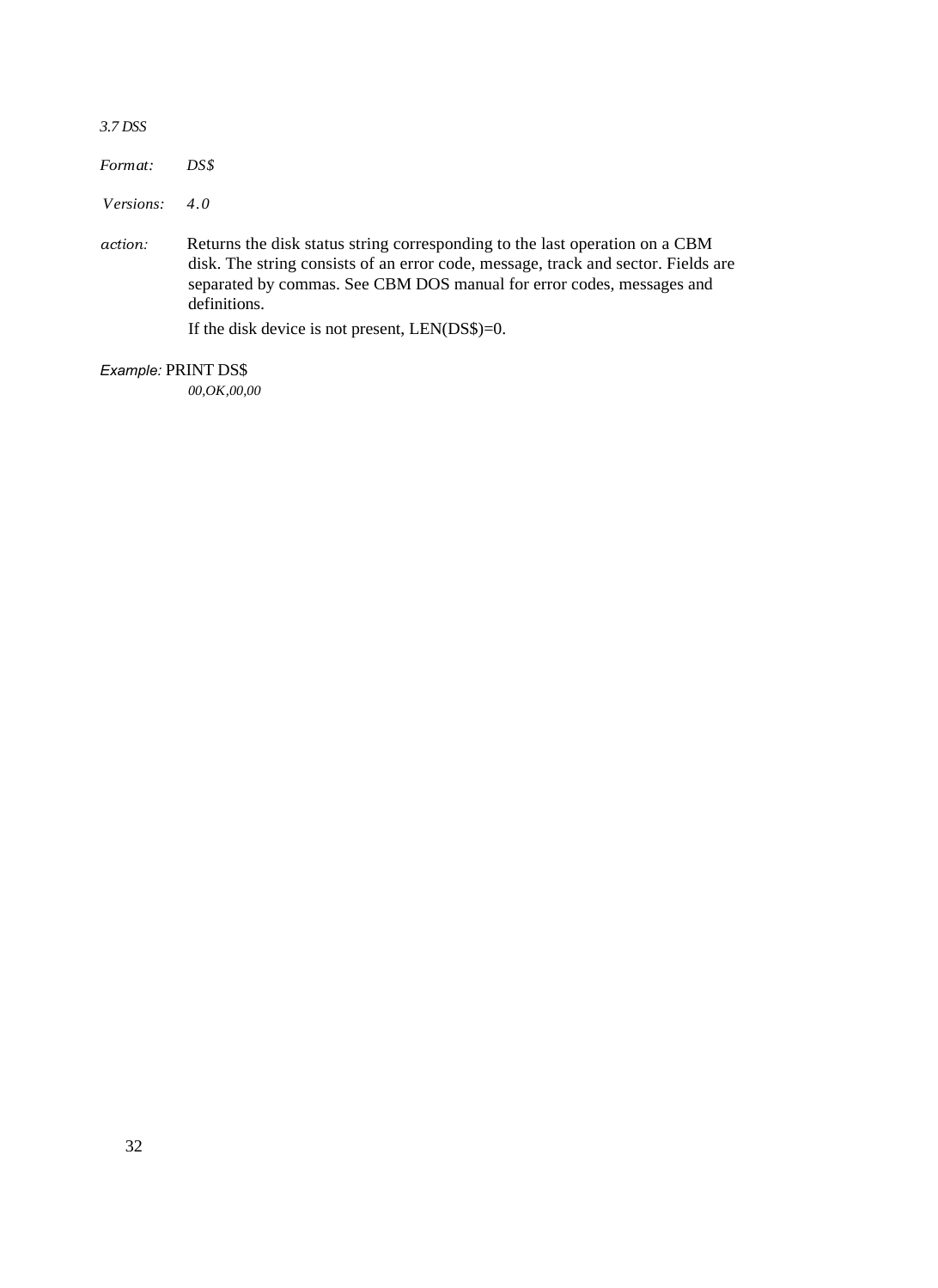#### 3.8 EXP

*Format: EXP(X)*

*Versions:* 1.0,2.0,3.0,4.0

*Action:* Returns e to the power of X. X must be <= 88.0296919 1. If EXP overflows, the "OVERFLOW' error message is displayed.

*Example: 10 X=5*

20 PRINT EXP (X-1) RUN 54.5981501 READY.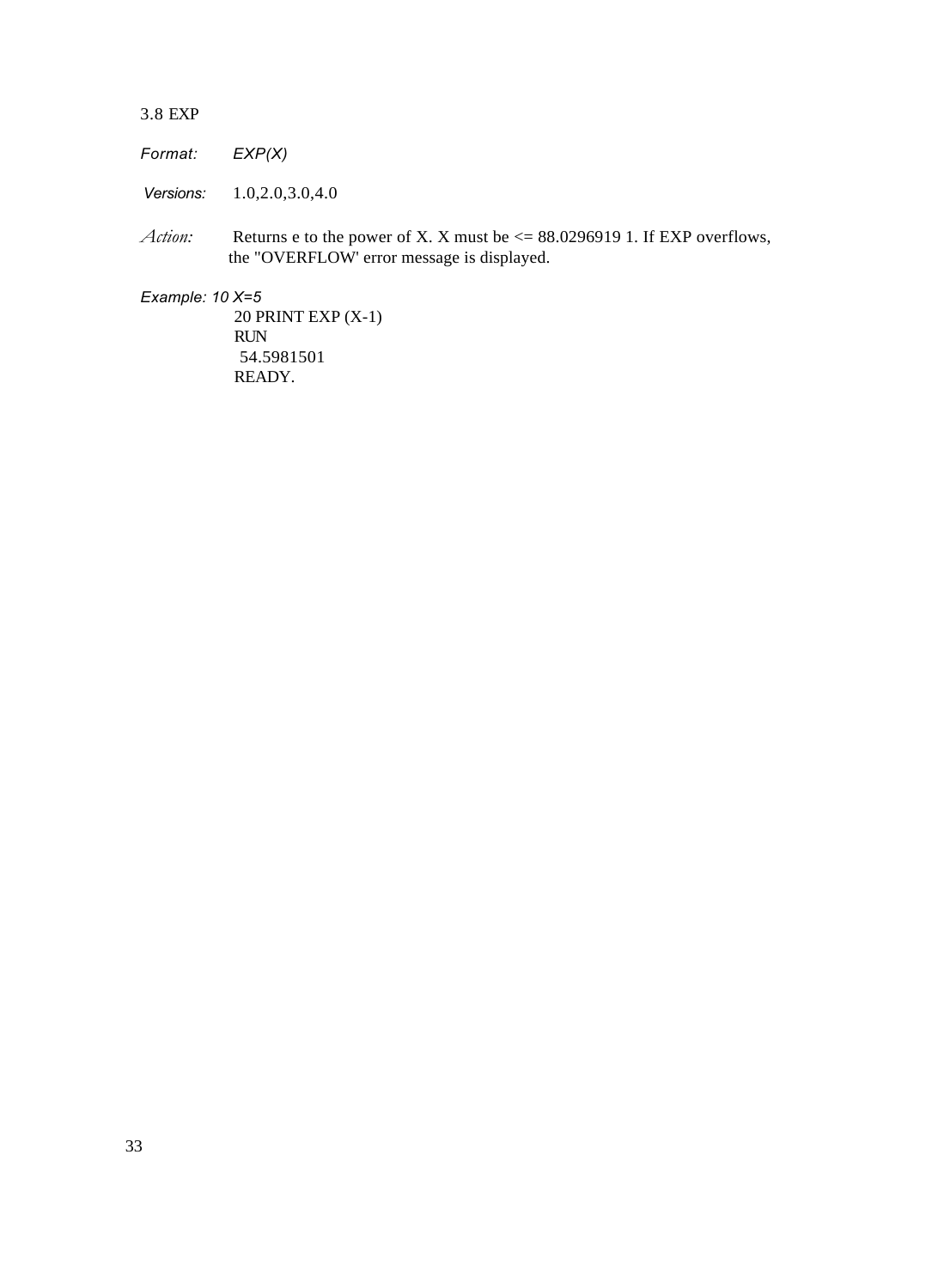#### 3.9 FRE

*Format:* FRE(X)

*Versions: 1.0,2.0,3.0,4.0*

*Action:* Arguments to FRE are dummy arguments. FRE returns the number of bytes in memory not being used by BASIC. The FRE function forces a string garbage collection.

*Example:* PRINT FRE(0) *14542* READY.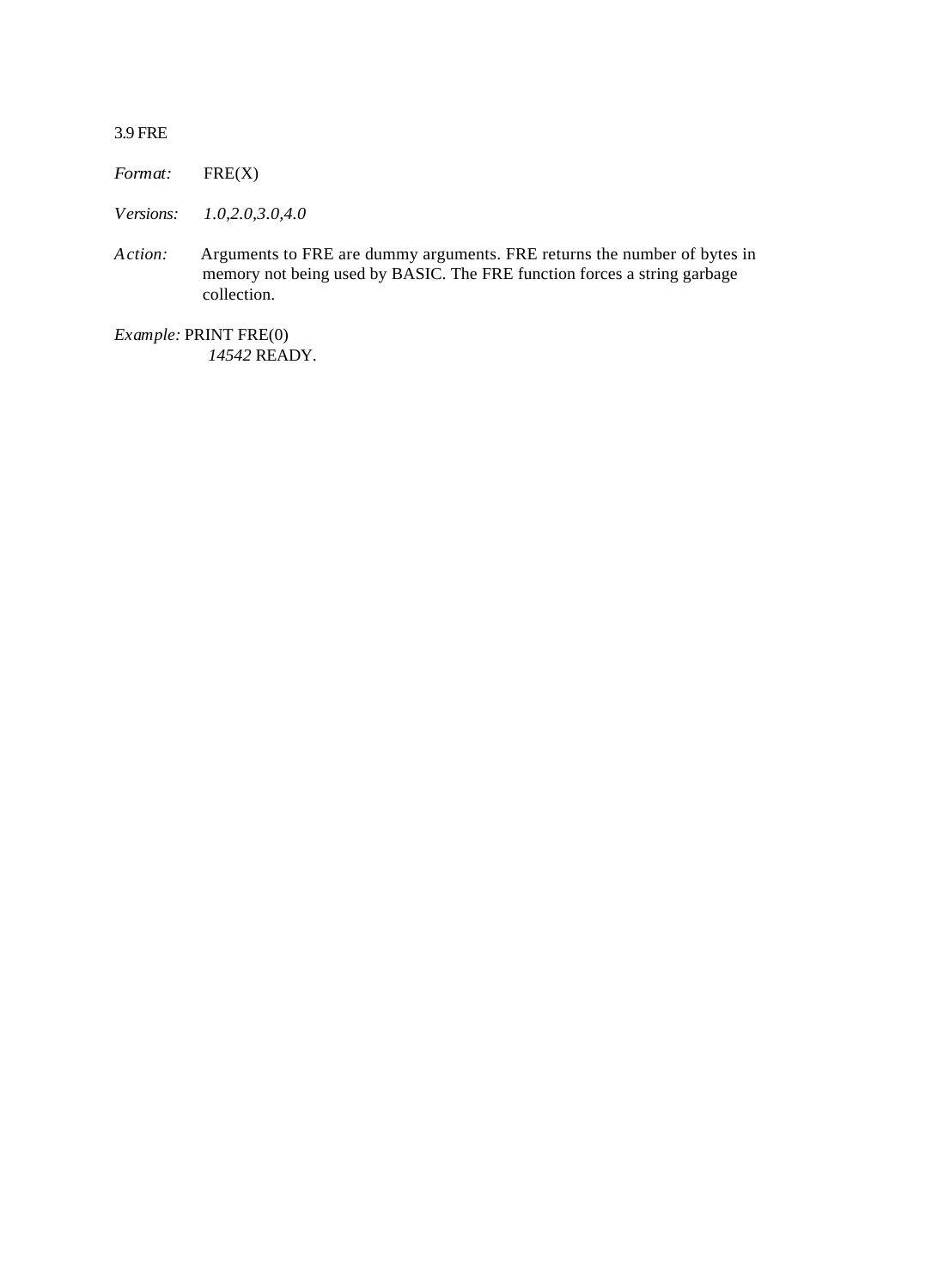*3.10 INT*

*Format: INT(X)*

*Versions: 1.0,2.0,3.0,4.0*

*Action:* Returns the largest integer  $\leq X$ .

*Examples:* PRINT INT(99.89) 99 READY.

> PRINT INT(-12.11) -13 READY.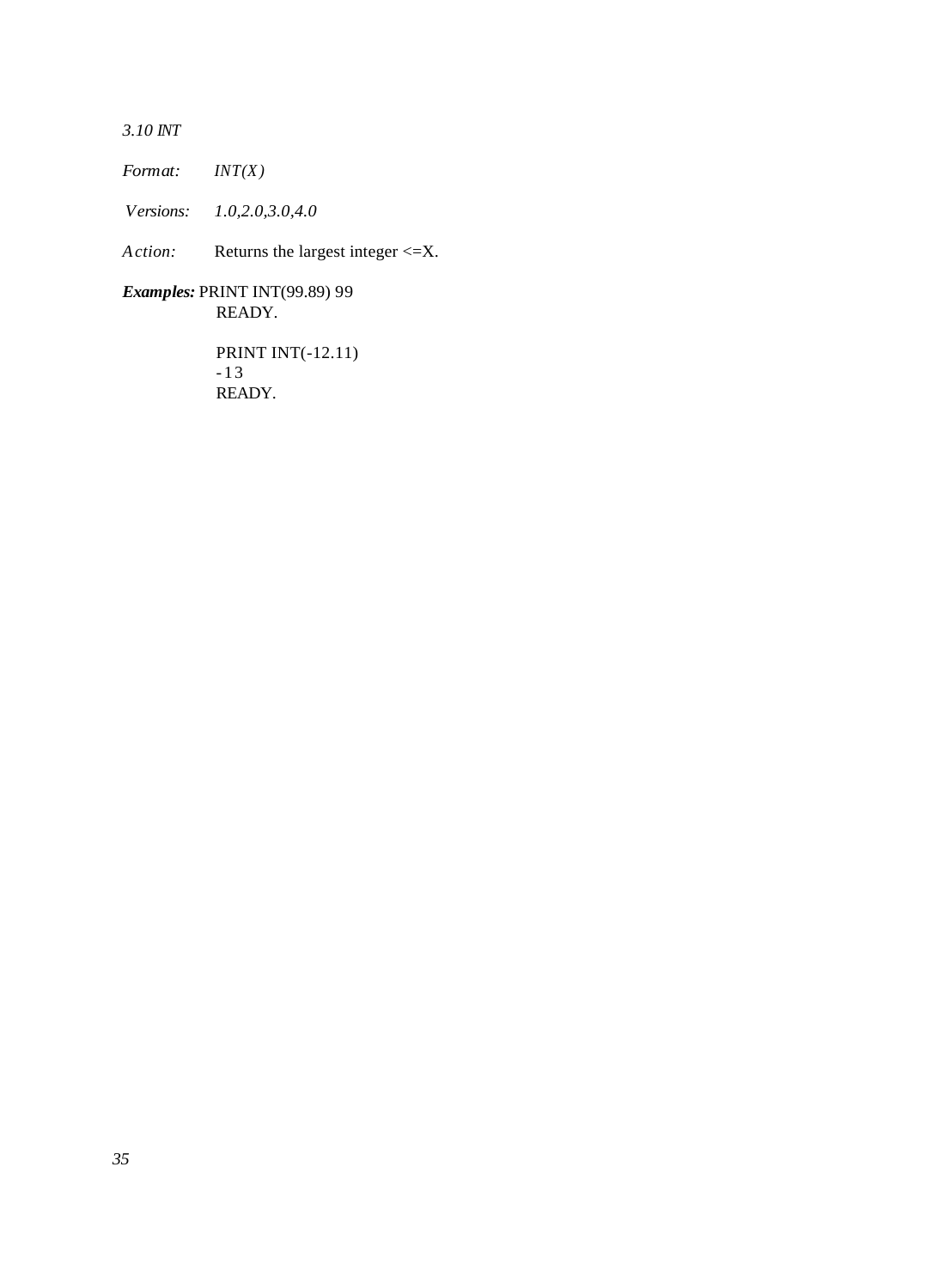#### 3.11 LEFT\$

#### *Format:* LEFT\$

 $Versions:$ *.0.3.0.4.0*

*Action:* Returns a string comprised of the leftmost I characters of X\$. I must be in t range 0 to 255. If I is greater than LEN(X\$), the entire string (X\$) will be re turned. If  $1=0$ , the null string (length zero) is returned.

*Example: 10*A\$ = "COMMODORE BASIC" 20  $B$ \$ = LEFT\$(A\$,9) 30 PRINT B\$ COMMODORE READY.

Also see the MID\$ and RIGHTS functions.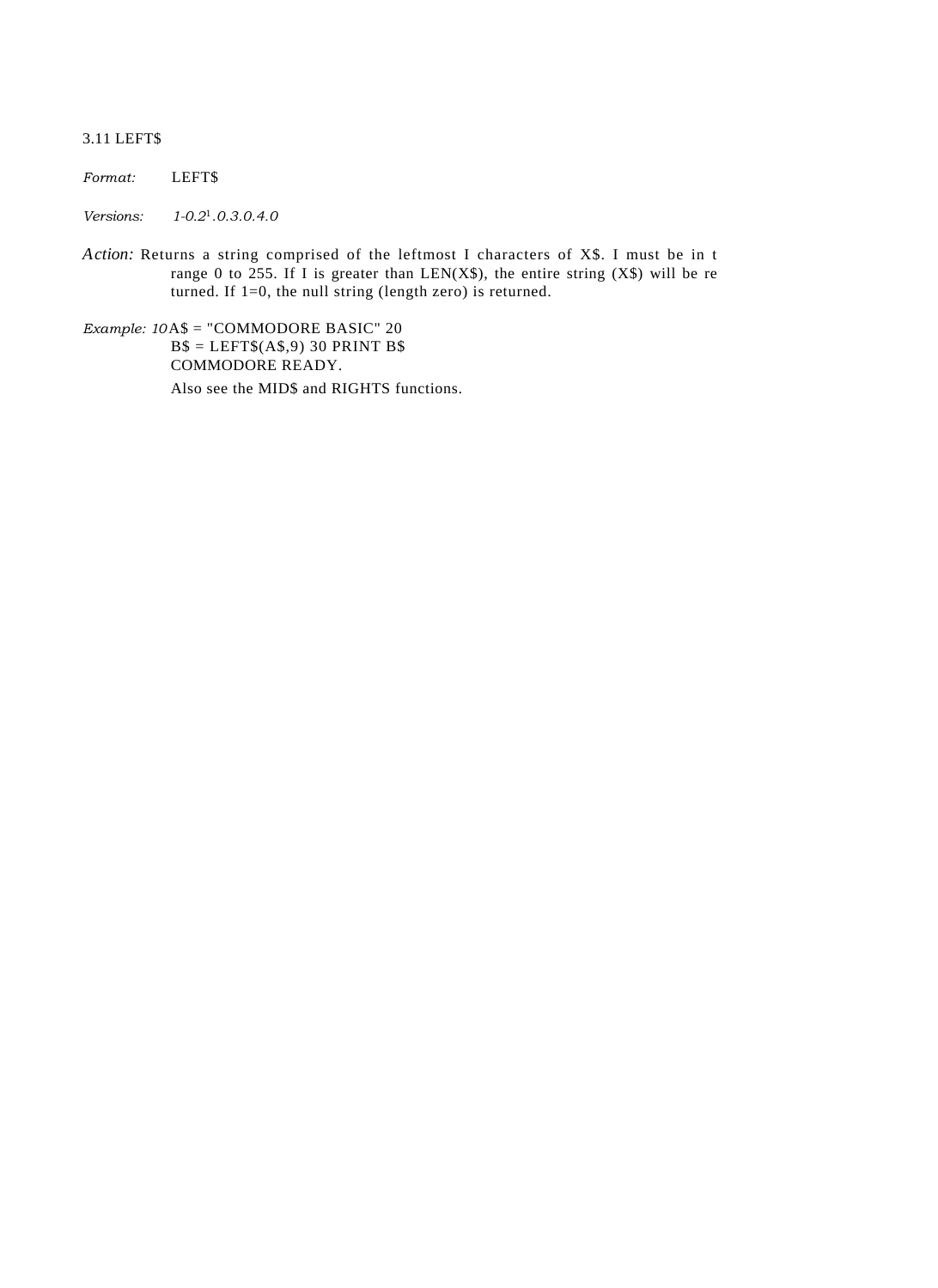#### 3.12 LEN

#### *Format:* LEN(X\$)

*Versions:* 1.0,2.0,3.0,4.0

*Action:* Returns the number of characters in X\$. Non-printing characters and blanks are counted.

*Example: 10 X\$ =* "SANTA CLARA, CALIFORNIA" 20 PRINT LEN(X\$) 23 READY.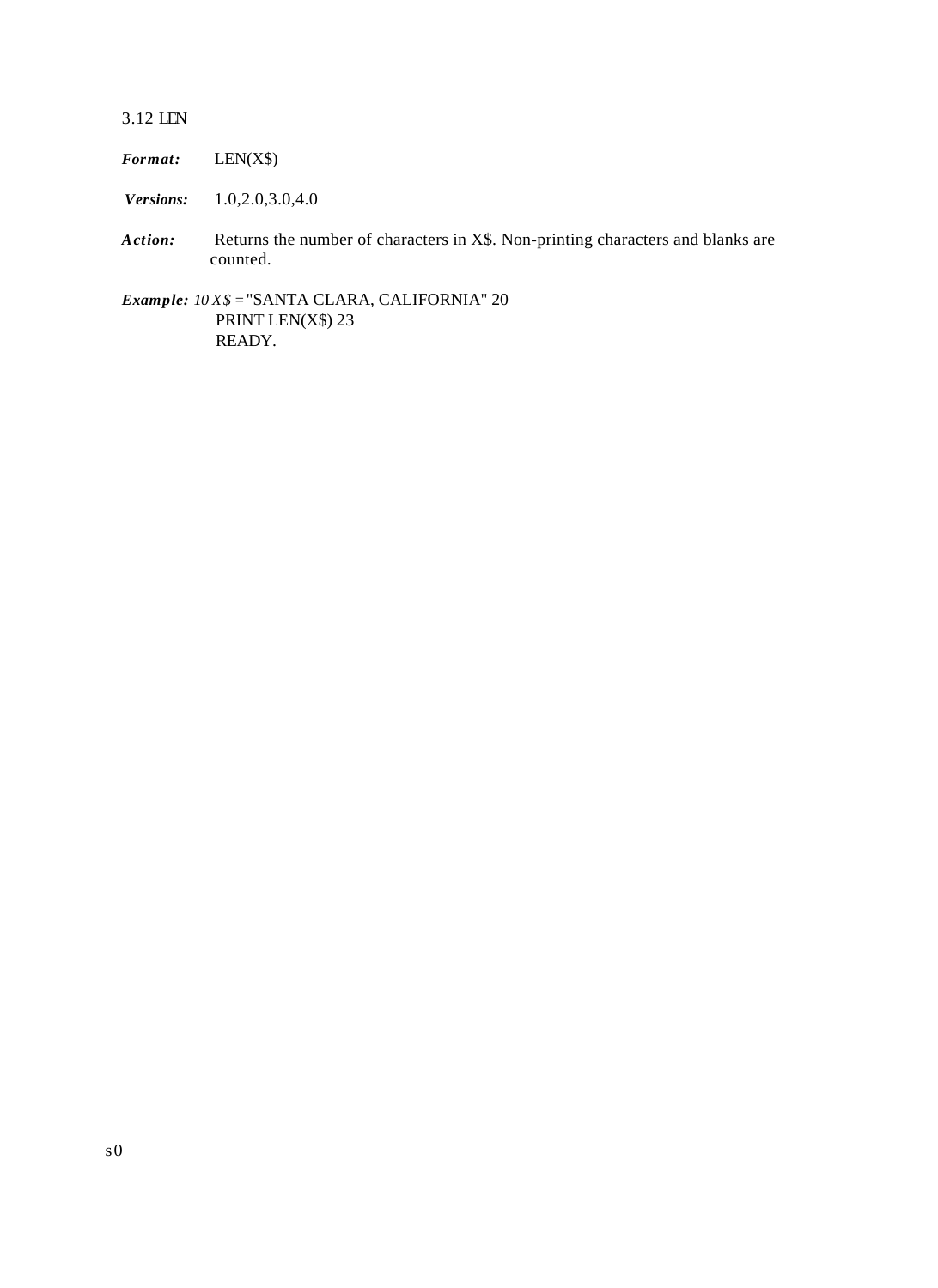#### 3.13 LOG

*Format:* LOG(X)

*Versions: 1.0,2.0,3.0,4.0*

*Action:* Returns the natural logarithm of X. X must be greater than zero.

*Example:* PRINT *LOG(45/7) 1. 86075234* READY.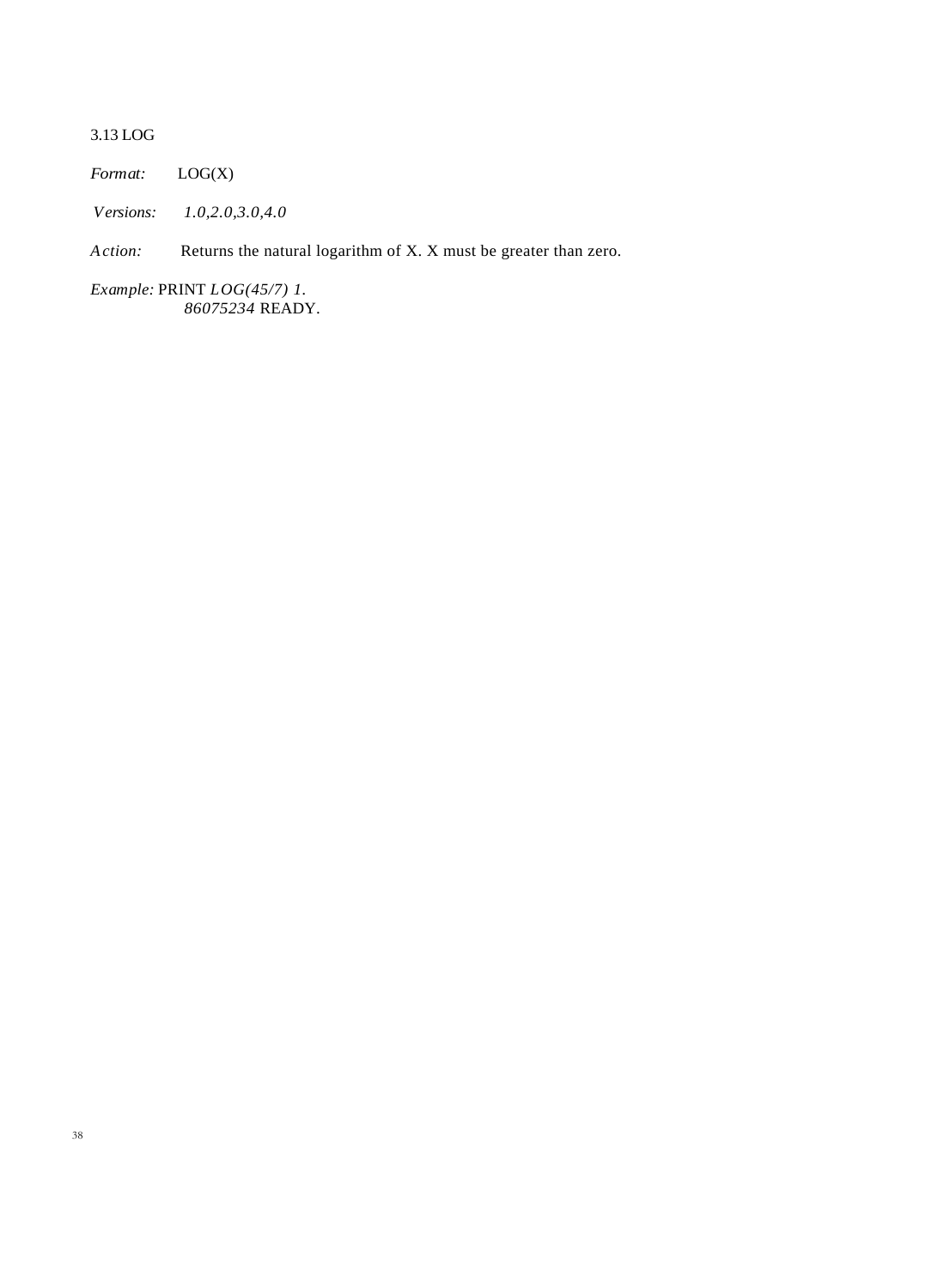#### 3.14 MID\$

*Format:* MID\$(X\$,I[,J] )

*Versions: 1.0,2.0,3.0,4.0*

*Action:* Returns a string of length J characters from XS beginning with the Ith character. I and J must be in the range 0 to *255.* If J is omitted or if there are fewer than J characters to the right of the Ith character, all rightmost characters beginning with the Ith character are returned. If I>LEN(X\$), MID\$ returns a null string.

#### *Example:* LIST

10 A\$="GOOD" 20 B\$="MORNING EVENING AFTERNOON" 30 PRINT A\$;MID\$(B\$,9,7) RUN GOOD EVENING READY. Also see the LEFT\$ and RIGHT\$ functions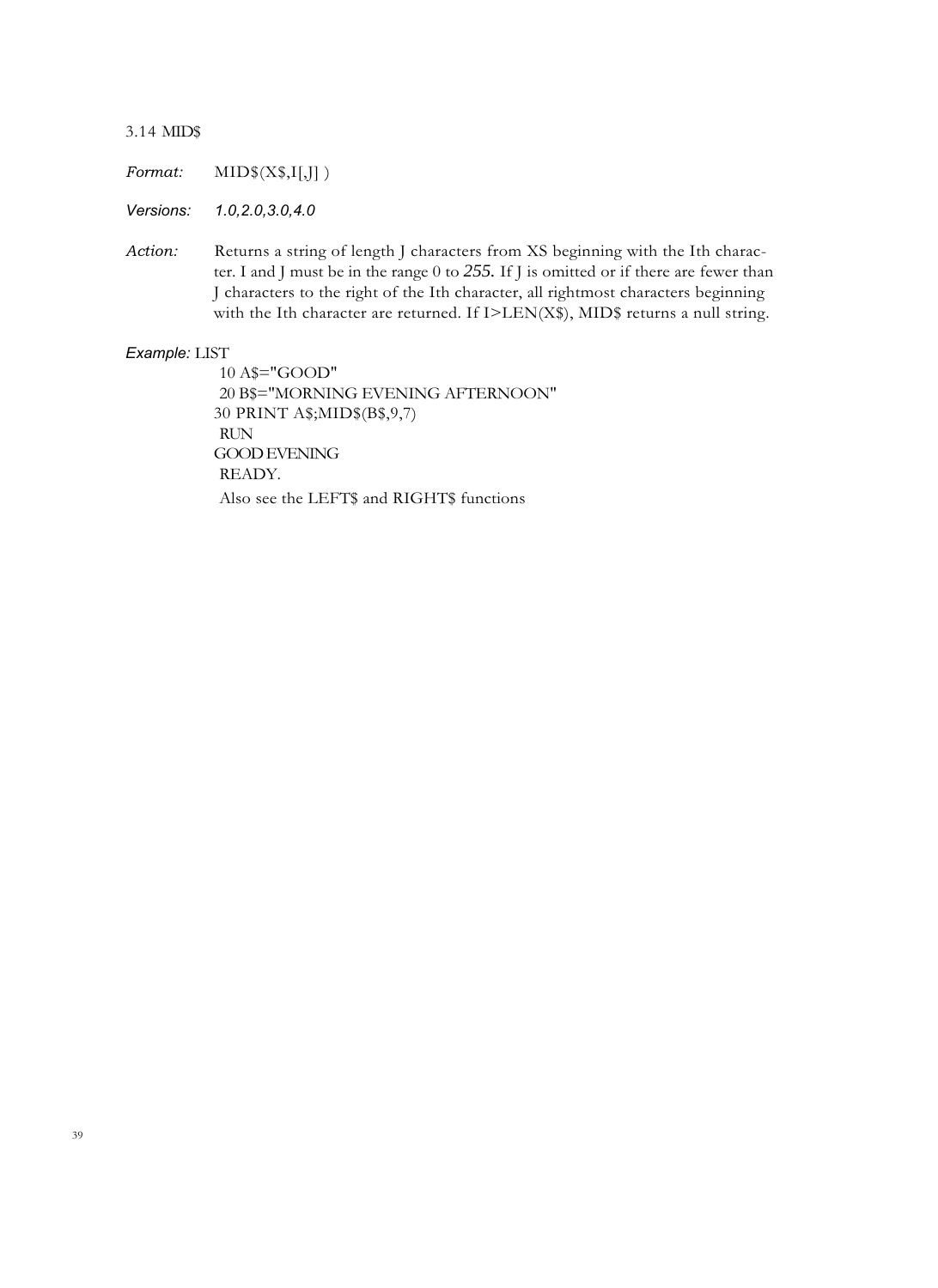#### 3.15 PEEK

#### *Format: PEEK(I) Versions:*

1.0,2.0,3.0,4.0

*Action:* Returns the byte (decimal integer in the range 0 to 255) read from memory location 1. I must be in the range 0 to 65535. PEEK is the complementary function to the POKE statement. In version 2.0 (the original 8k PET) if you PEEK a BASIC area a value of zero is returned.

*Example:* A=PEEK(59468)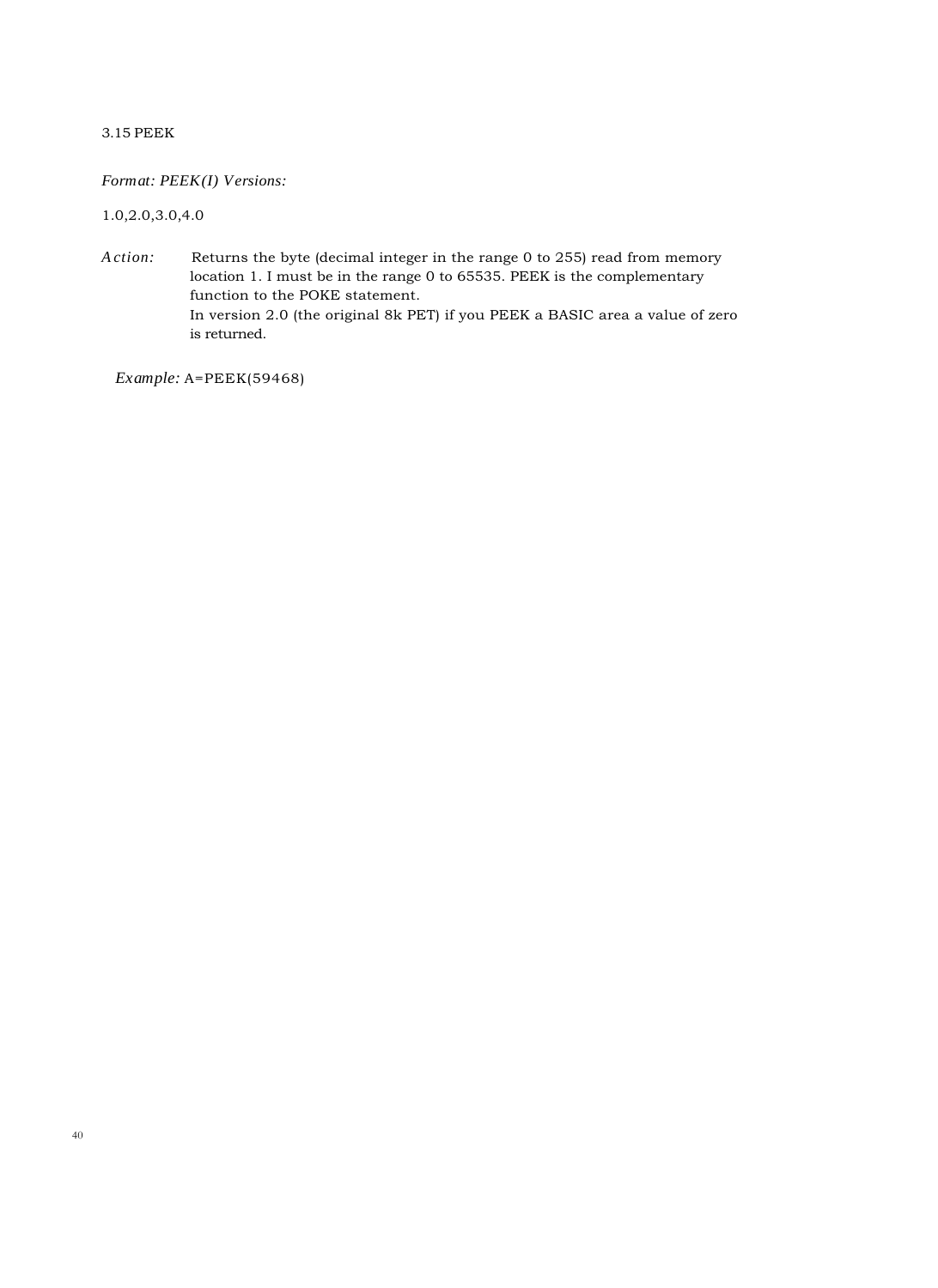*3.16 POS*

*Format: POS(X)*

*Versions:* 1.0,2.0,3.0,4.0

*Action:* Returns the current cursor position. The leftmost position is 0. X is a dummy argument.

*Example: IF POS(X)>60 THEN* PRINT CHR\$(13)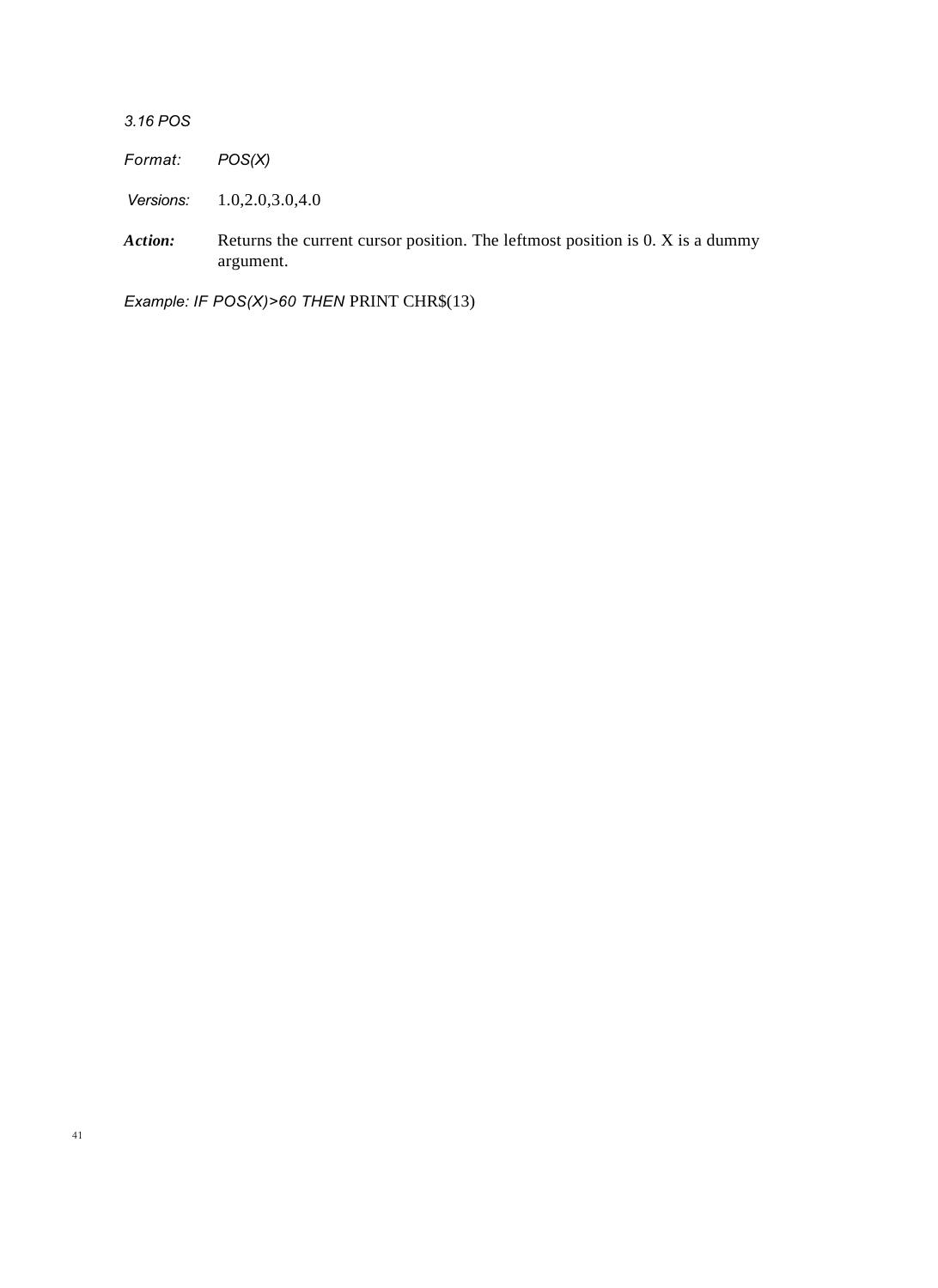#### **3.17 RIGHTS**

I

*Format:* RI(GHT\$(X\$,I)

*Versions: 1.0,2.0,3.0,4.0*

Action: Returns the rightmost I characters of string X\$. If I=LEN(X\$), returns X\$. If 1= 0, the null string (length zero) is returned.

*Example: 10* A\$="COMMODORE BASIC" 20 PRINT RIGHT\$(A\$,5) RUN BASIC READY.

Also see the MID\$ and LEFT\$ functions.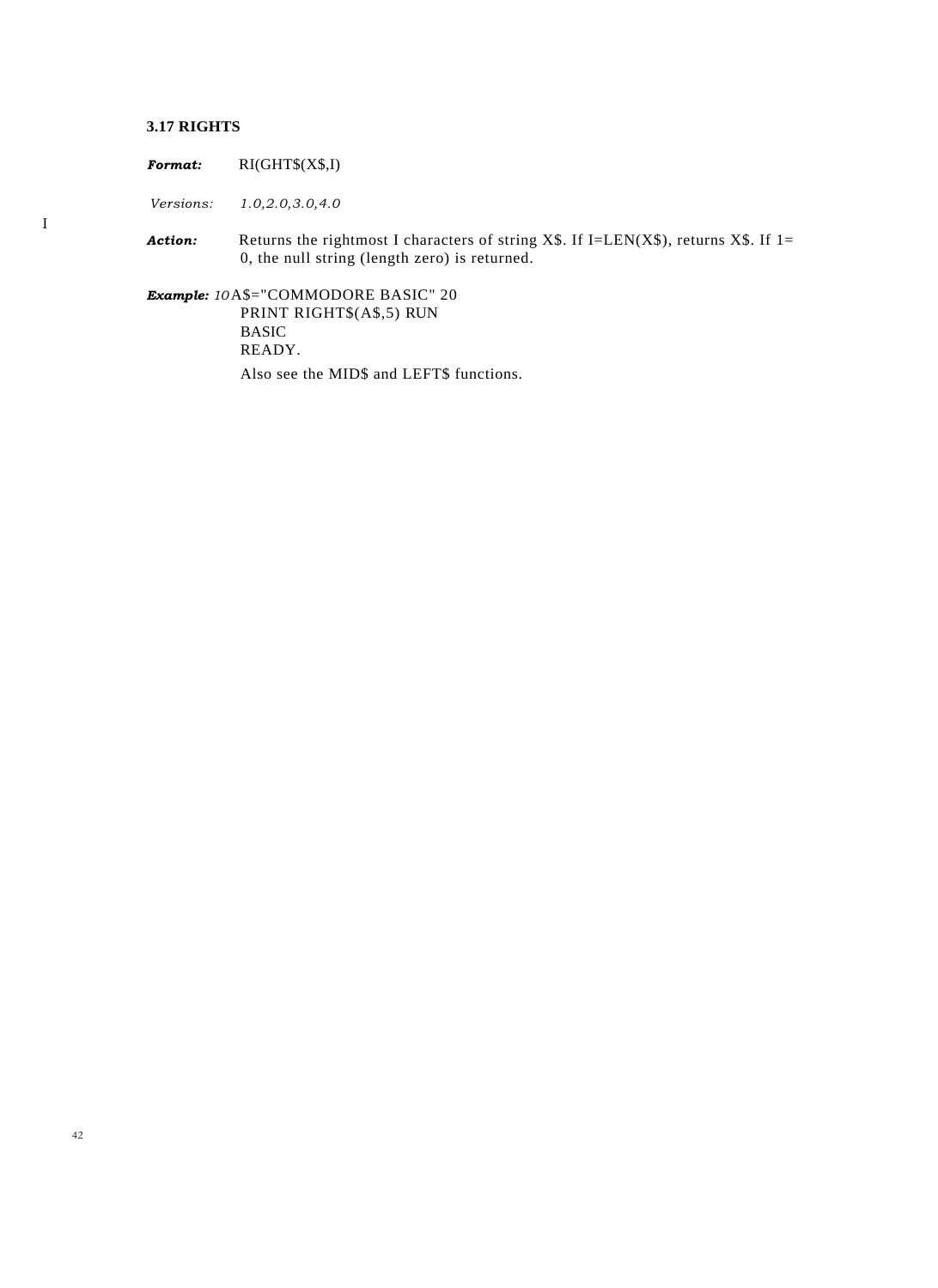#### 3.18 RND

| Format: | RND(X) |
|---------|--------|
|---------|--------|

*Versions:* 1.0,2.0,3.0,4.0

*Action:* Returns a random number between 0 and 1. X>0 returns the same pseudorandom number sequence for any random number seed. X<0 re-seeds the sequence, each x producing a different seed. The sequence is seeded at random on power-up.

X=0 generates a random number from a free running clock. This feature is not available in version 2.0, original 8k PET.

#### *Example: 10*FOR 1=1 TO 5

20 PRINT INT(RND(X)\* 100); 30 NEXT RUN 24 30 31 51 5 READY.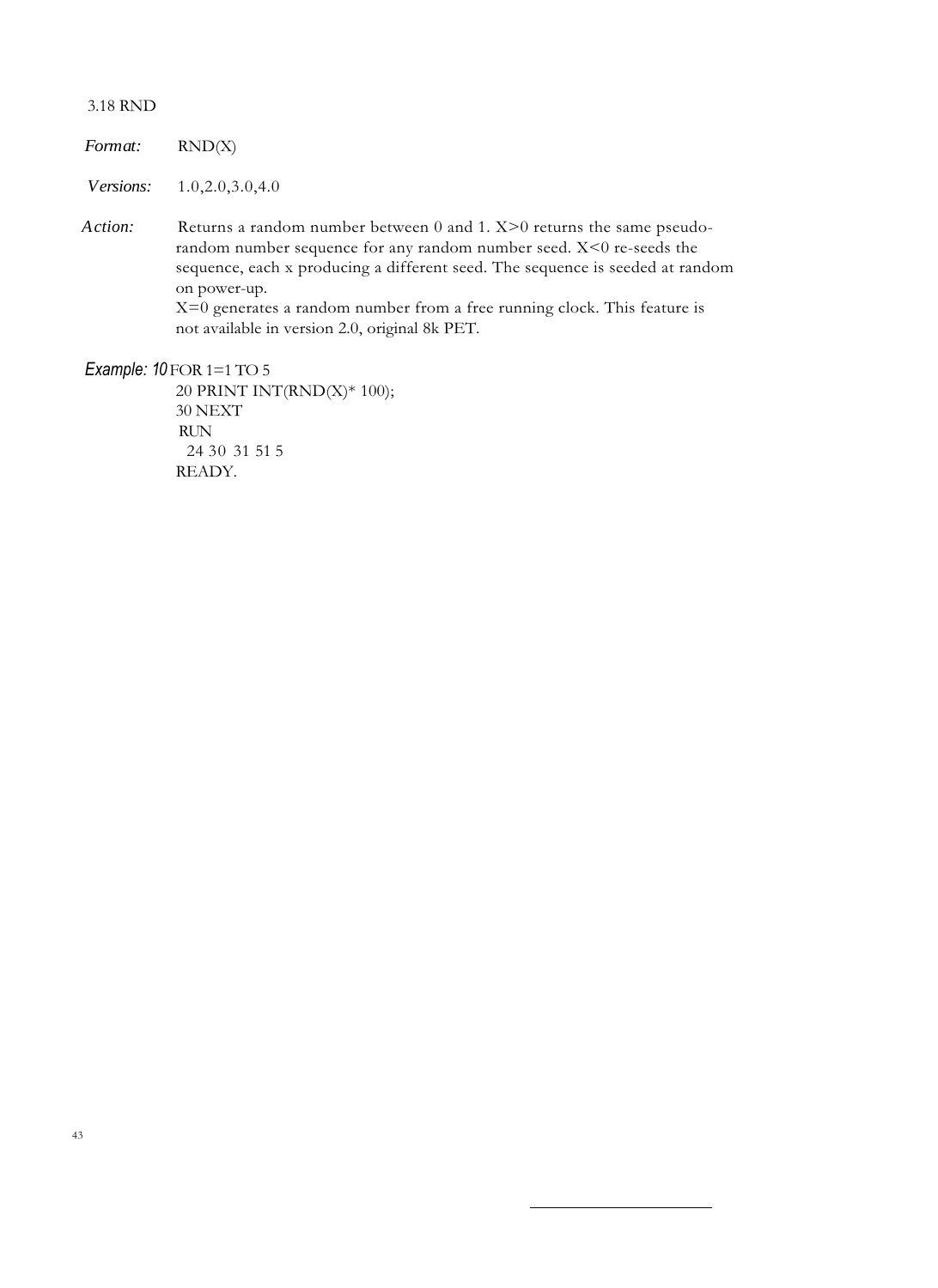3.19 SGN *Format:* SGN(X)<br>*Versions:* 1.0,2.0,3 *Versions:* 1.0,2.0,3.0,4.0

*Action:* IF X>0, SGN(X) returns 1. IF X= O, SGN(X) returns 0. IF X<0, SGN(X) returns -1. *Example:* ON  $SGN(X) + 2$  GOTO 100,200,300 branches to 100 if X is negative, 200 if X is 0 and 300 if X is positive.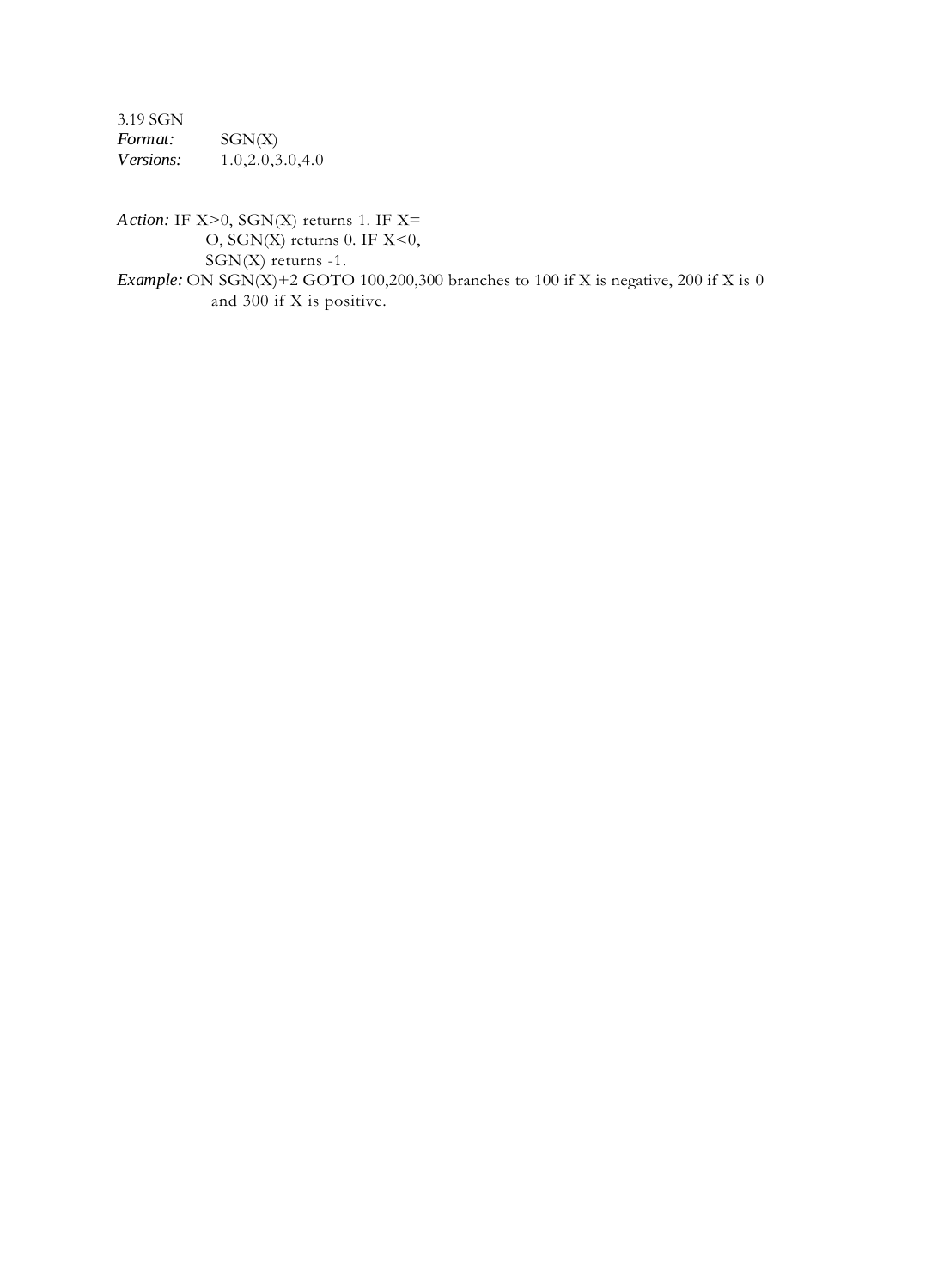*3.19 SGN*

*Format:* SGN(X)

*Versions: 1.0,2.0,3.0,4.0*

*Action:* IF X>0, SGN(X) returns 1. IF OX, SGN(X) returns 0. IF  $X<0$ ,  $SGN(X)$  returns -1.

*Example:* ON SGN(X)+2 GOTO 100,200,300 branches to 100 if X is is negative, 200 if X 0 and *300* if X is positive.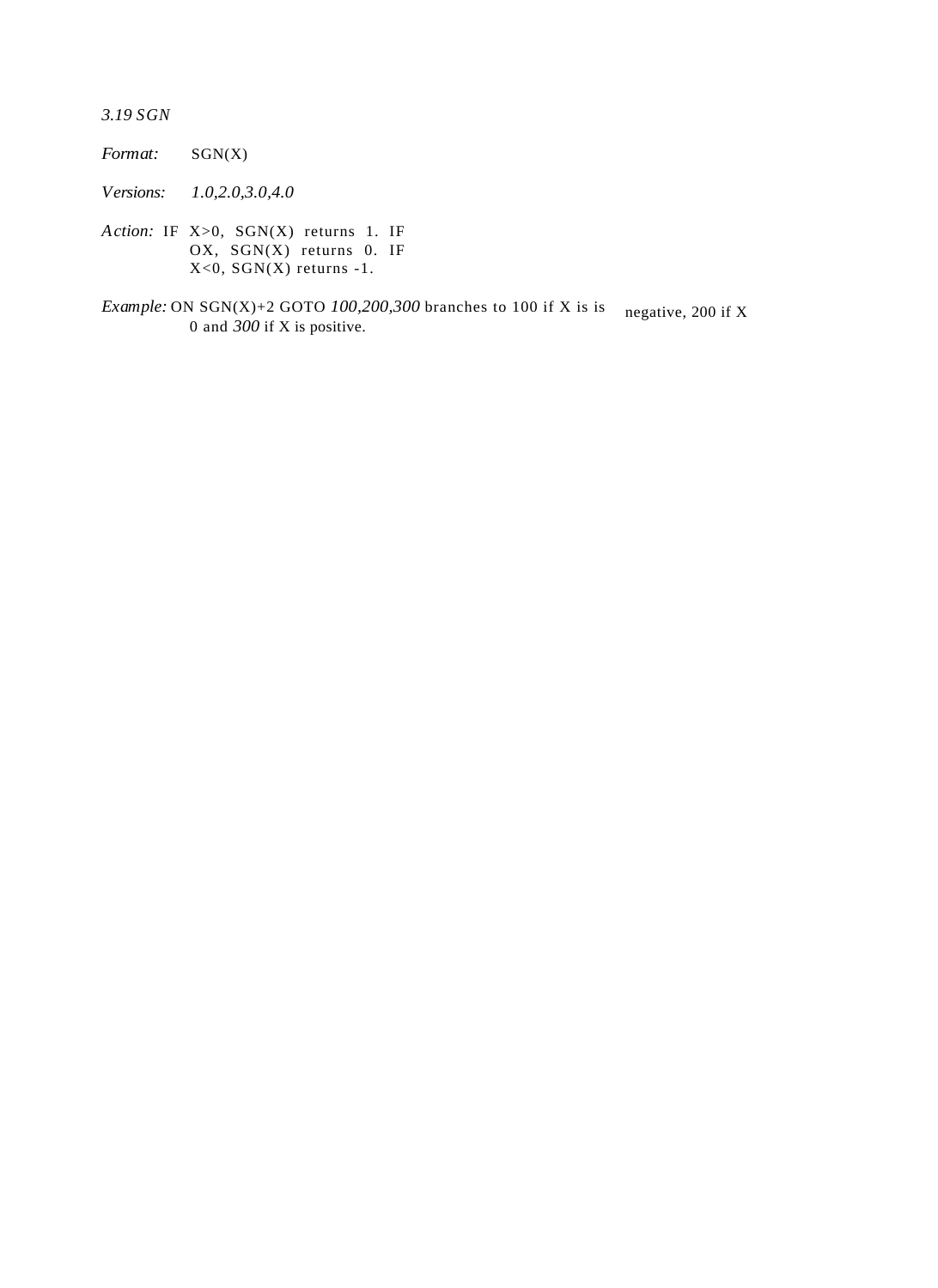3.20 SIN

*Format:* SIN(X)

*V ersions:* 1.0,2.0,3.0,4.0

*Action:* Returns the sine of X in radians. SIN(X) is calculated in floating point binary. COS(X)=SIN(X+3.14159265/2)

*Example:* PRINT SIN(1.5) *. 997494987* READY.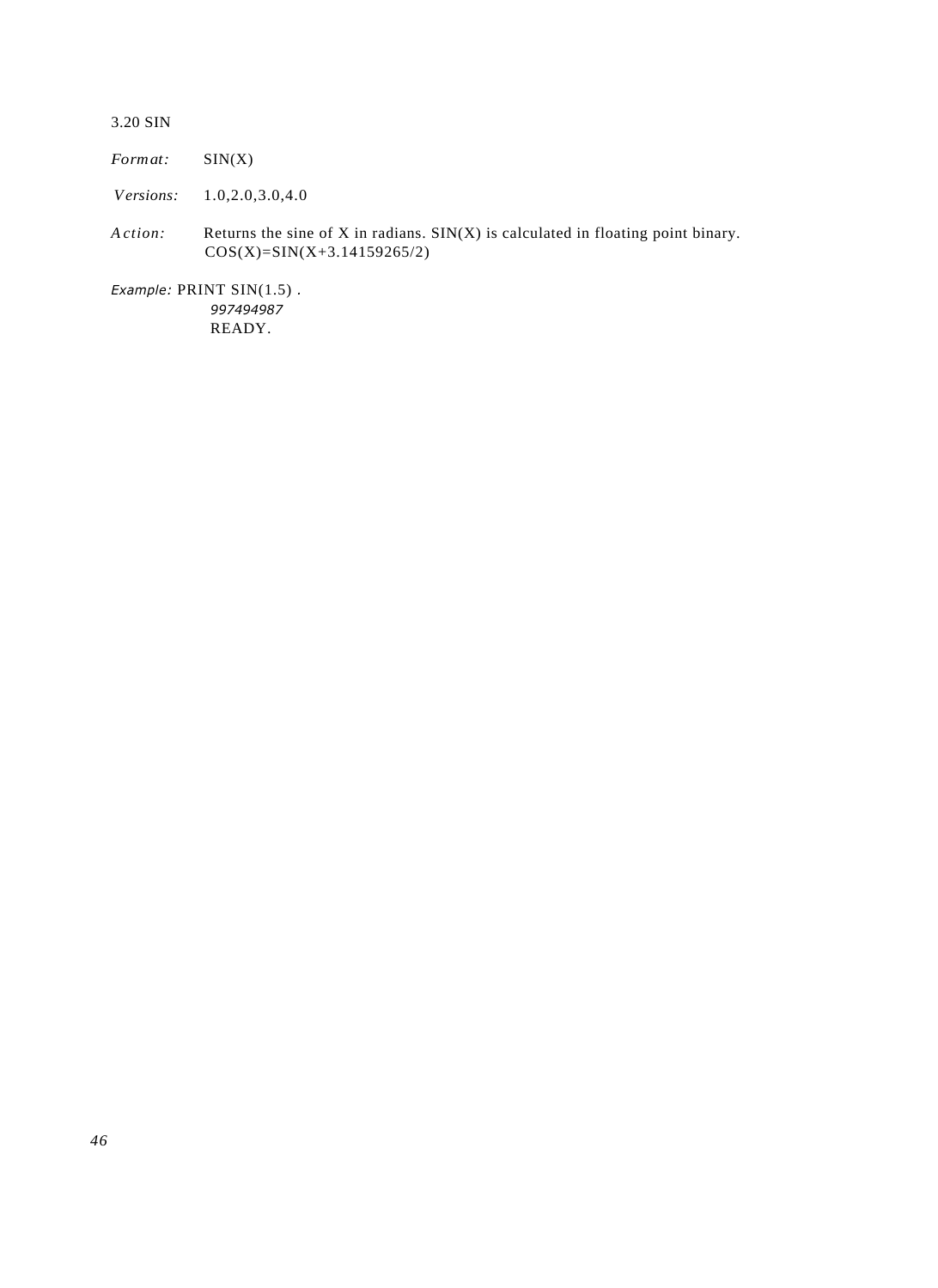#### *3.21 SPC*

*Format: SPC(I)*

*Versions: 1.0,2.0,3.0,4.0*

*Action:* Print I blanks on the terminal, starting at the cursor position. SPC may only be used with PRINT. I must be in the range 0 to 255.

*Example:* PRINT "OVER" SPC(15) "THERE"<br>OVER THERE: THERE: READY.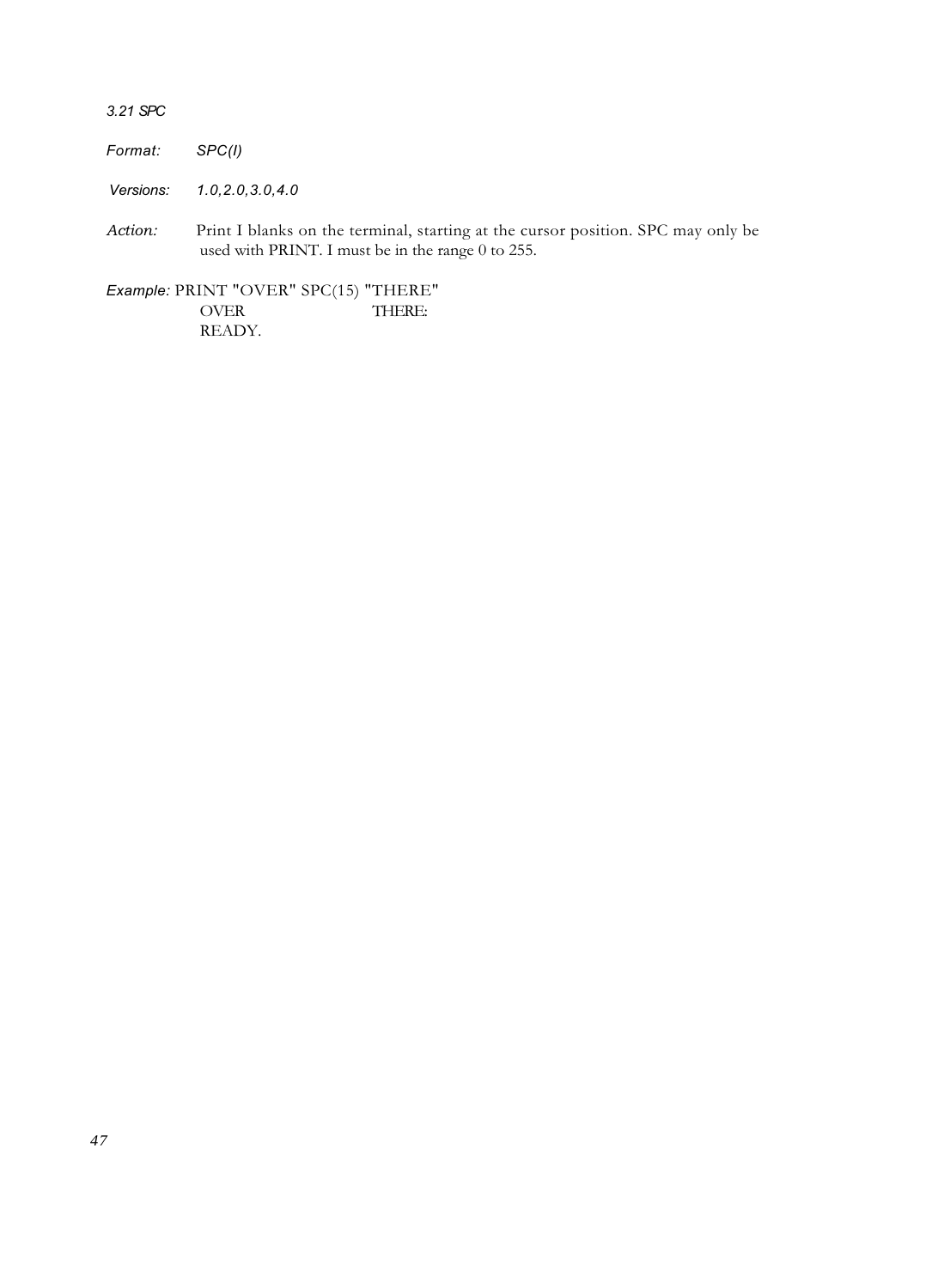| 3.22 SQR         |                                                                                                 |                                                 |
|------------------|-------------------------------------------------------------------------------------------------|-------------------------------------------------|
| Format:          | SQR(X)                                                                                          |                                                 |
| <i>Versions:</i> | 1.0, 2.0, 3.0, 4.0                                                                              |                                                 |
| A ction:         |                                                                                                 | Returns the square root of X. X must be $>=0$ . |
| Example:         | 10 FOR $X = 10$ TO 25 STEP 5<br>20 PRINT X, $SOR(X)$<br>30 NEXT<br><b>RUN</b><br>10<br>15<br>20 | 3.16227766<br>3.87298335<br>4.47213595          |
|                  | 25<br>$READY$ .                                                                                 | .5                                              |

*48*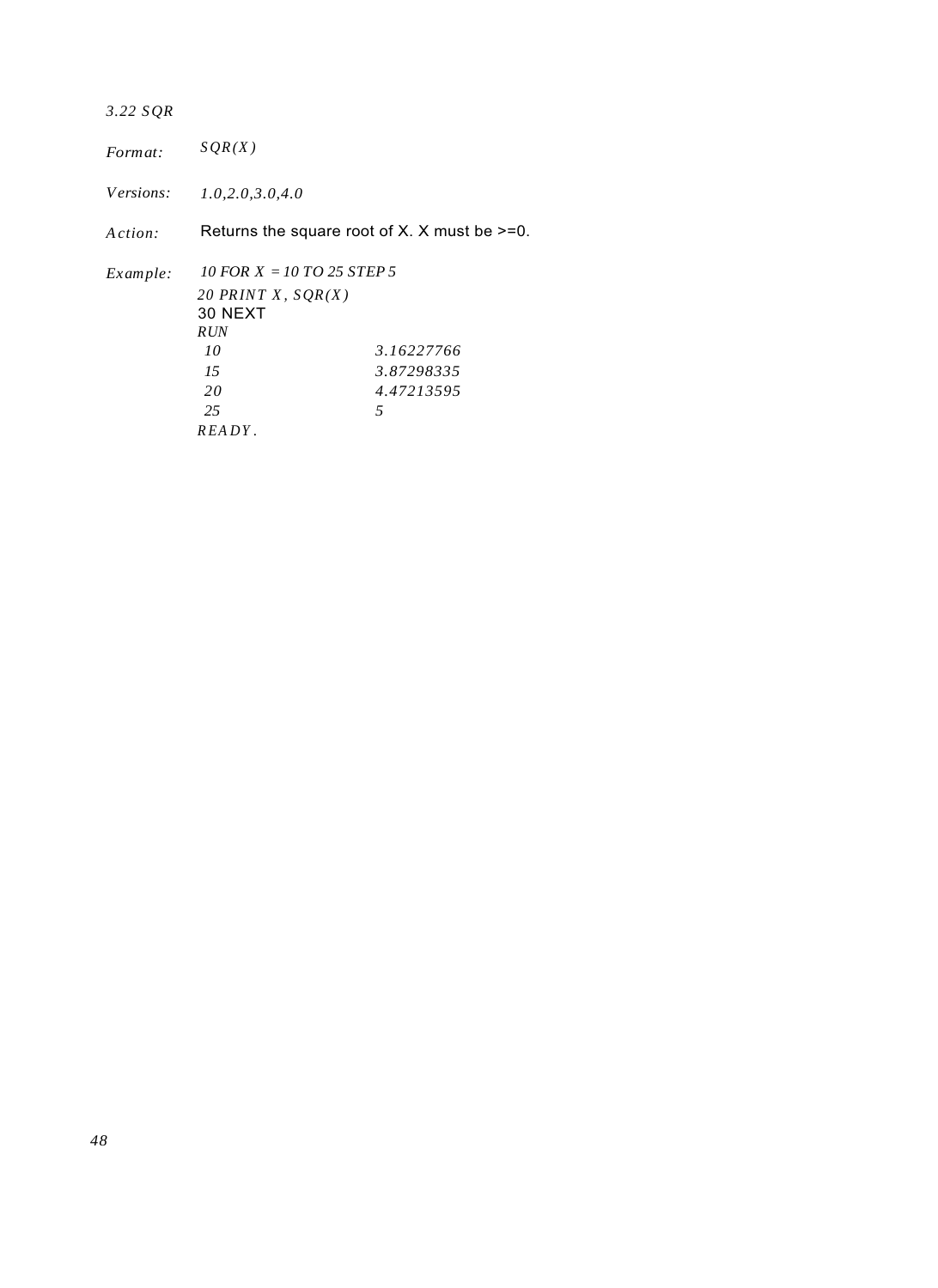#### 3.23 STATUS

*Format:* STATUS

*Versions:* 1.0,2.0,3.0,4.0

*Action:* Returns the CBM status corresponding to the last I/O operation, whether over cassette, screen, keyboard or IEEE.

| <b>ST</b><br>bit position | ST <sup>.</sup><br>numeric value | <b>Cassette</b><br><b>Read</b>                           | <b>TEEE</b><br>R/W               | <b>Tape</b><br>verify $+$ lo ml           |
|---------------------------|----------------------------------|----------------------------------------------------------|----------------------------------|-------------------------------------------|
| $\theta$                  |                                  |                                                          | time out write                   |                                           |
| $\overline{2}$<br>3<br>4  | 2<br>4<br>8<br>16                | short block<br>long block<br>unrecoverable<br>read error | time out read                    | short block<br>long block<br>any mismatch |
| 5<br>6<br>7               | 32<br>64<br>$-128$               | checksum error<br>end of file<br>end of tape             | <b>EOI</b><br>device not present | checksum e r<br>end of tape               |

*Example: 10* DOPEN#2, "MASTER FILE" 12

GET#2,A\$ 14 IF STATUS AND 64 THEN 20 16 ?A\$ 18 GOTO 12 20 ?A\$: DCLOSE#2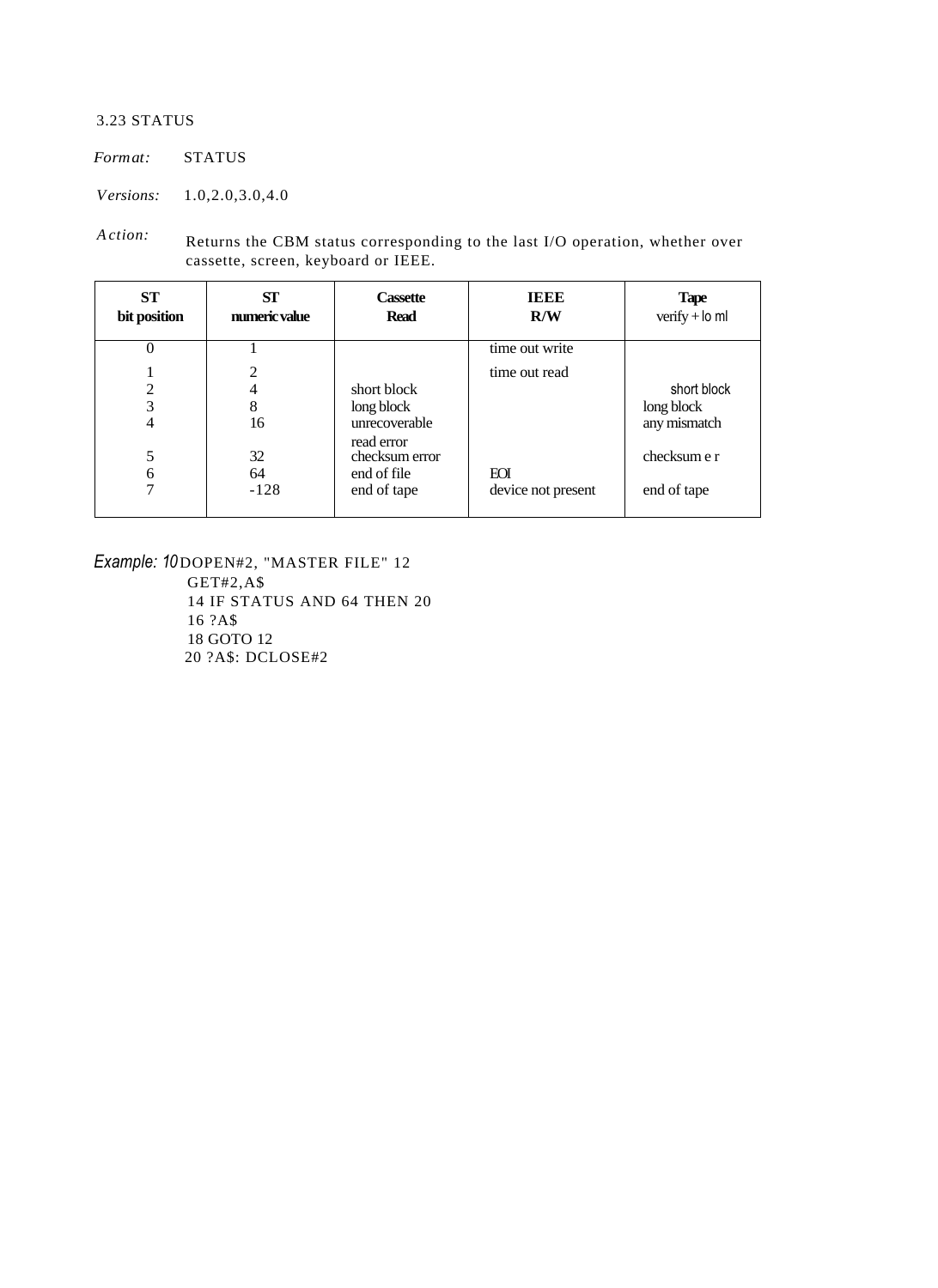#### *3.24 STRS*

*Format: STR\$(X)*

*Versions: 1.0,2.0,3.0,4.0*

*Action:* Returns a string representation of value of X.

*Example: 5* REM ARITHMETIC FOR KIDS 10 INPUT "TYPE A NUMBER";N 20 ON LEN(STR\$(N)) GOSUB *30,100,200,300,400,500*

Also see the VAL function.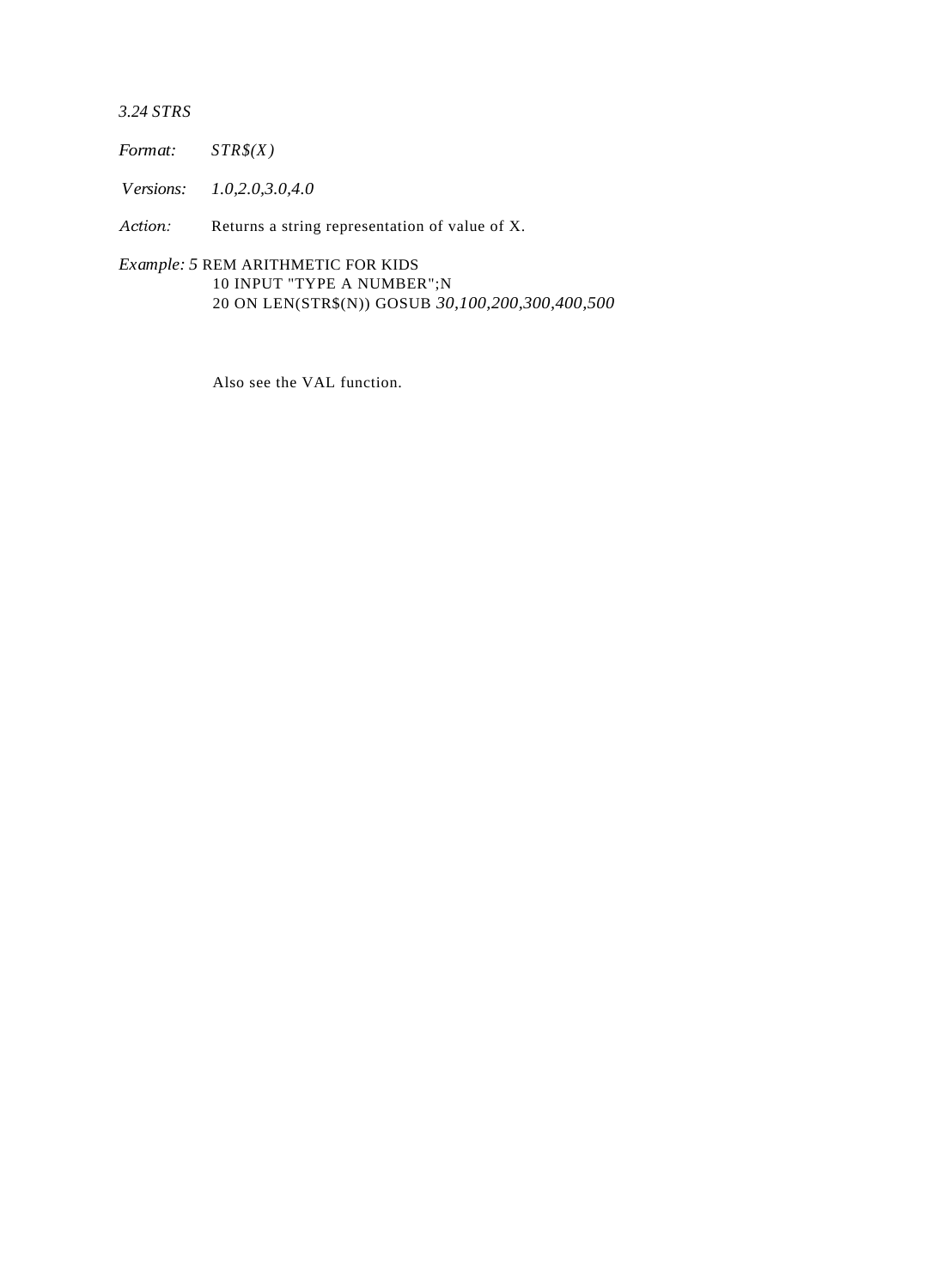#### *3.25 TAB*

| <i>Format:</i> | TAB(I) |
|----------------|--------|
|----------------|--------|

*Versions: 1.0,2.0,3.0,4.0*

*Action:* Spaces to position I on the terminal. If the current print position is already beyond space I, TAB goes to that position on the next line. Space 0 is the left most position, and the rightmost position is the width minus one. I must be in the range 0 to 255. TAB may only be used in PRINT.

*Example: 10* PRINT "NAME" TAB(25) "AMOUNT" : PRINT*20* READ AS, B\$ 30 PRINT A\$ TAB(25)B\$ *40* DATA"G.T. JONES","\$25.00" RUN NAME AMOUNT G.T. JONES \$25.00 **READY**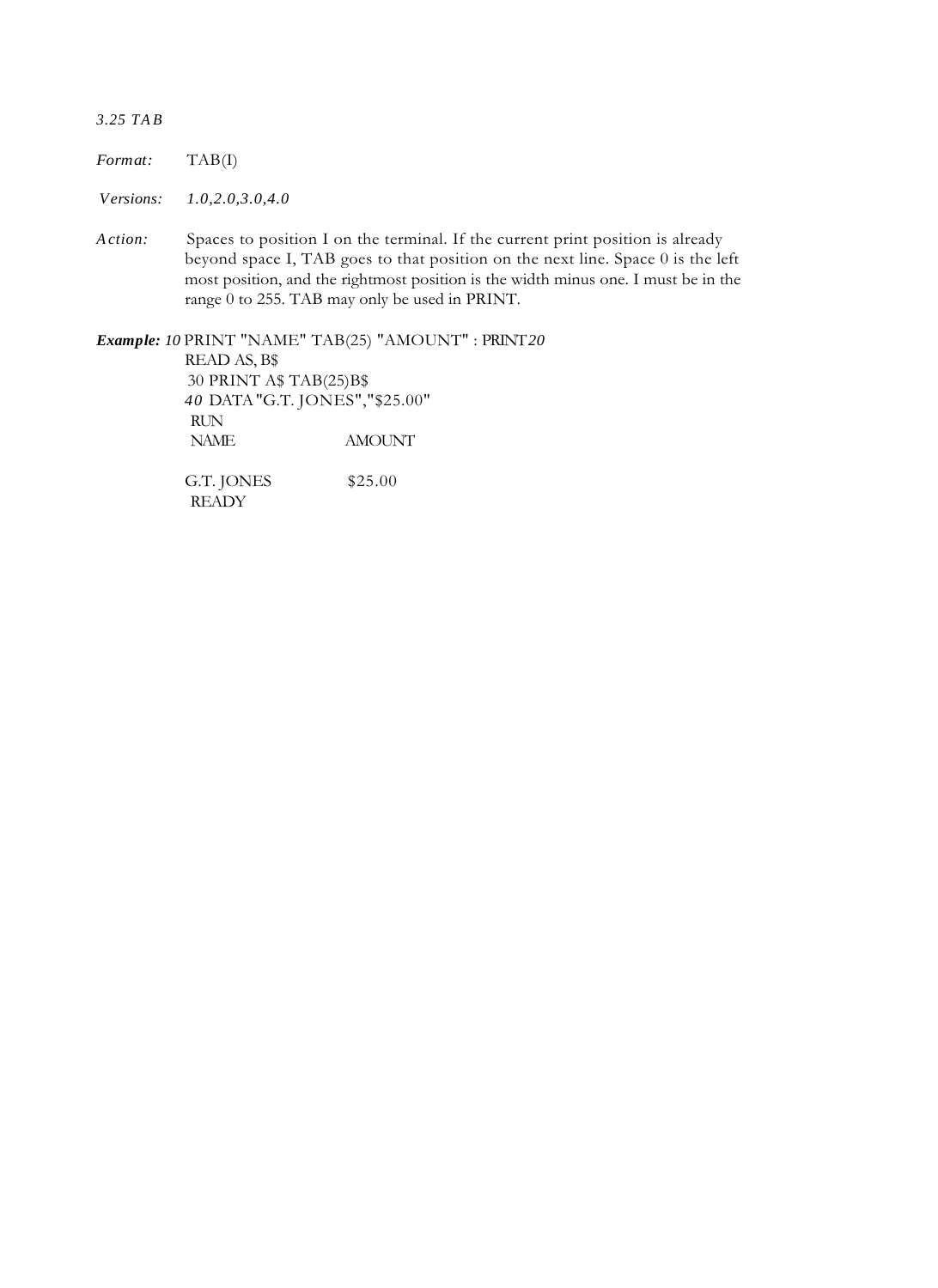*3.26 TAN*

| <i>Format:</i> | TAN(X) |
|----------------|--------|
|----------------|--------|

*V ersions: 1.0,2.0,3.0,4.0*

*Action:* Returns the tangent of X in radians. TAN(X) is calculated in binary. If TAN overflows, the "OVERFLOW" error message is displayed.

*Example: 10 X = .785398163*  $20 Y = TAN(X)$ *30* PRINT Y RUN 1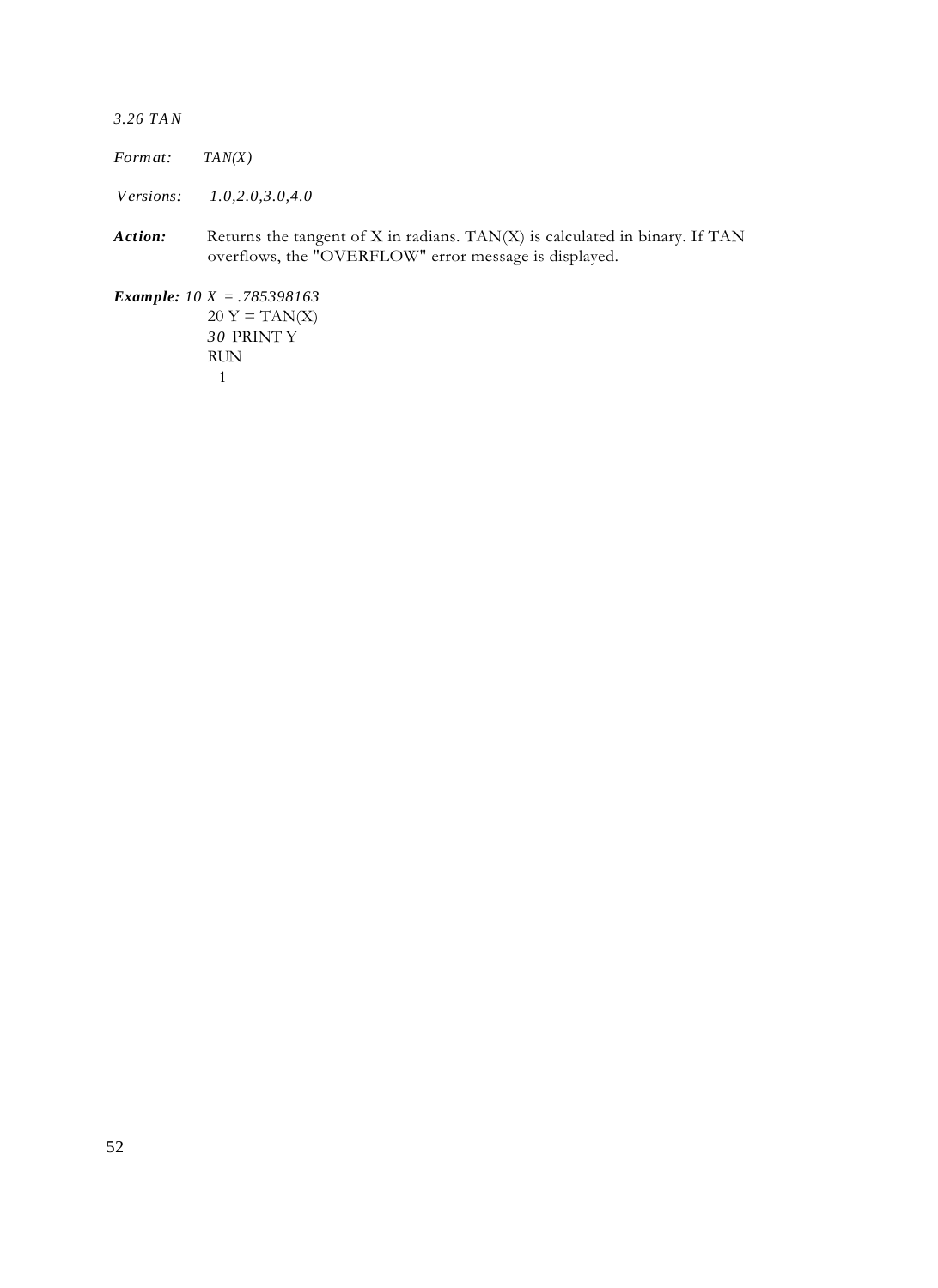#### 3.27 TIME

*Format: TI*

*Versions: 1.0,2.0,3.0,4.0*

*Action:* Used to read the internal clock and return a value in 1 /60ths of a second ( jiffies).

*Example: 10 ON TI GOTO 100,200,300*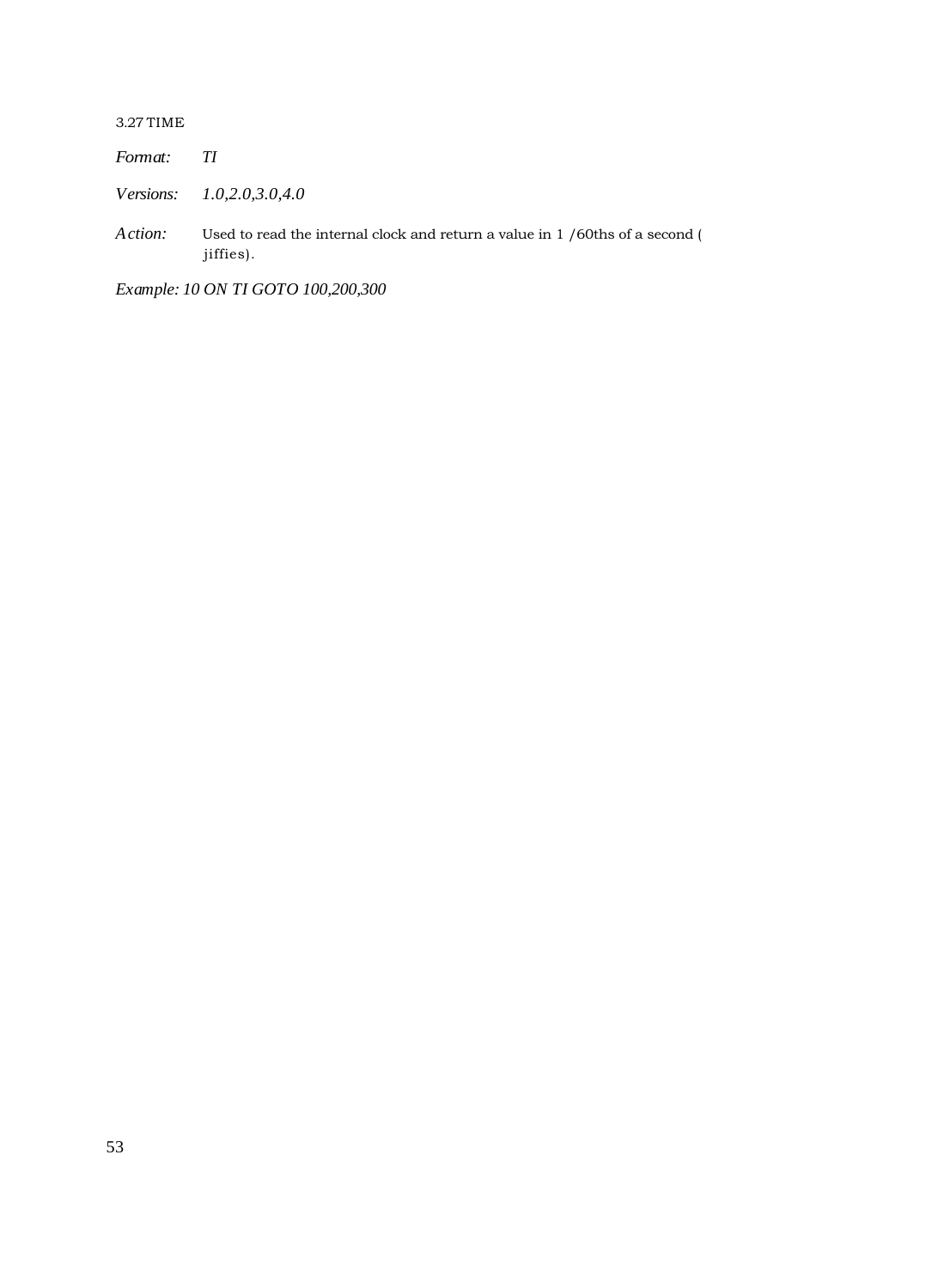#### 3.28 TIME\$

*Format: TI\$*

*Versions: 1.0,2.0,3.0,4.0*

*Action:* Used to read the internal clock and return a string of 6 characters in hours, minutes, seconds. May be used in an input statement or on the left hand side of an expression to set the time of day.

*Example: 10 TI\$="000000"*

20 FOR 1=1 TO 10000: NEXT 30 PRINT TI\$ RUN 000011 READY.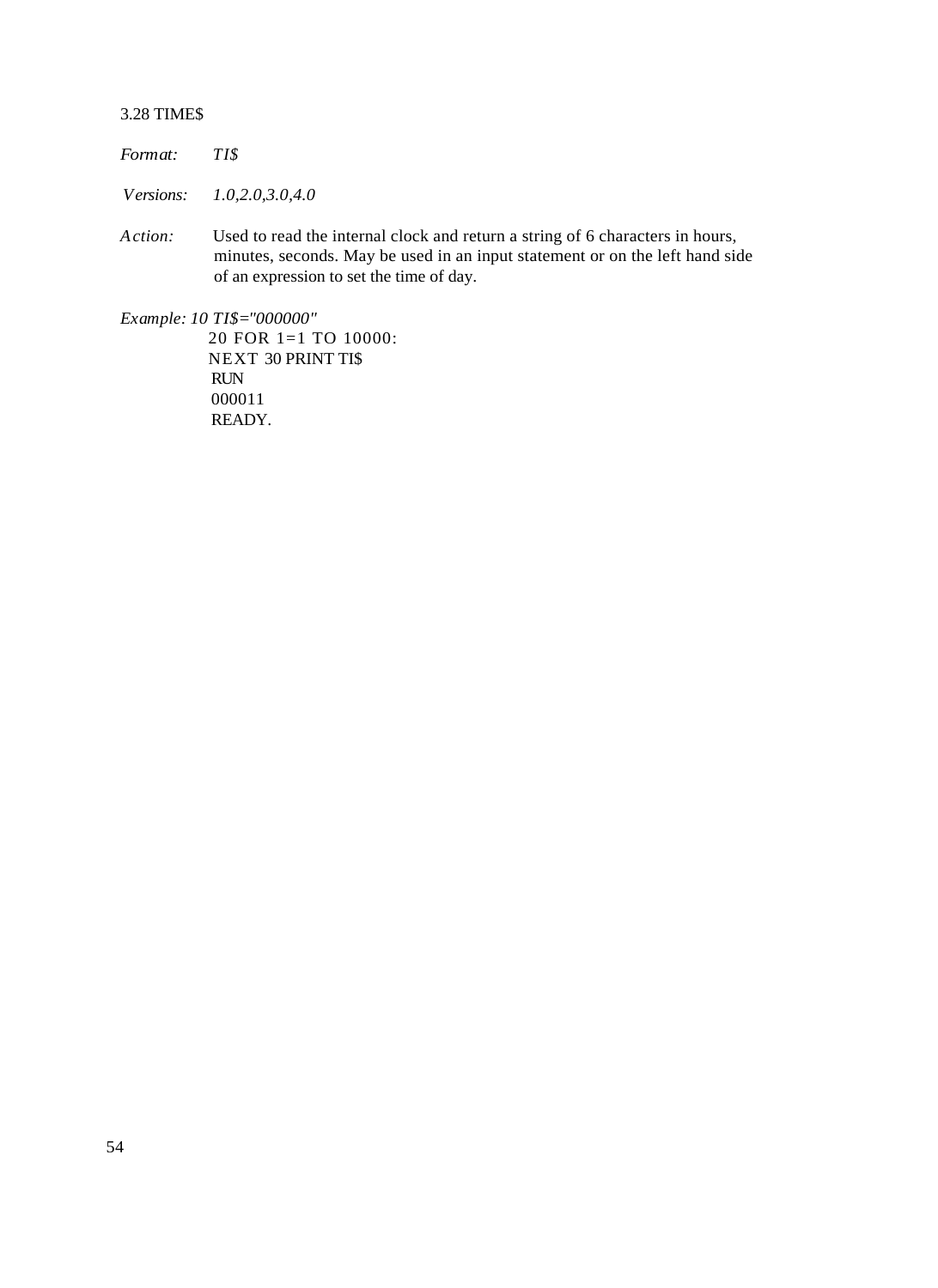#### 3.29 USR

| Format: | USR(X) |
|---------|--------|
|---------|--------|

*Versions:* 1.0,2.0,3.0,4.0

*Action: Calls* the user's assembly language subroutine with the argument X. See Appendix for example.

*Example:* 40 B =  $T*SIN(Y)$  50  $C = \text{USR}(B/2)$  60  $D = \text{USR}(B/3)$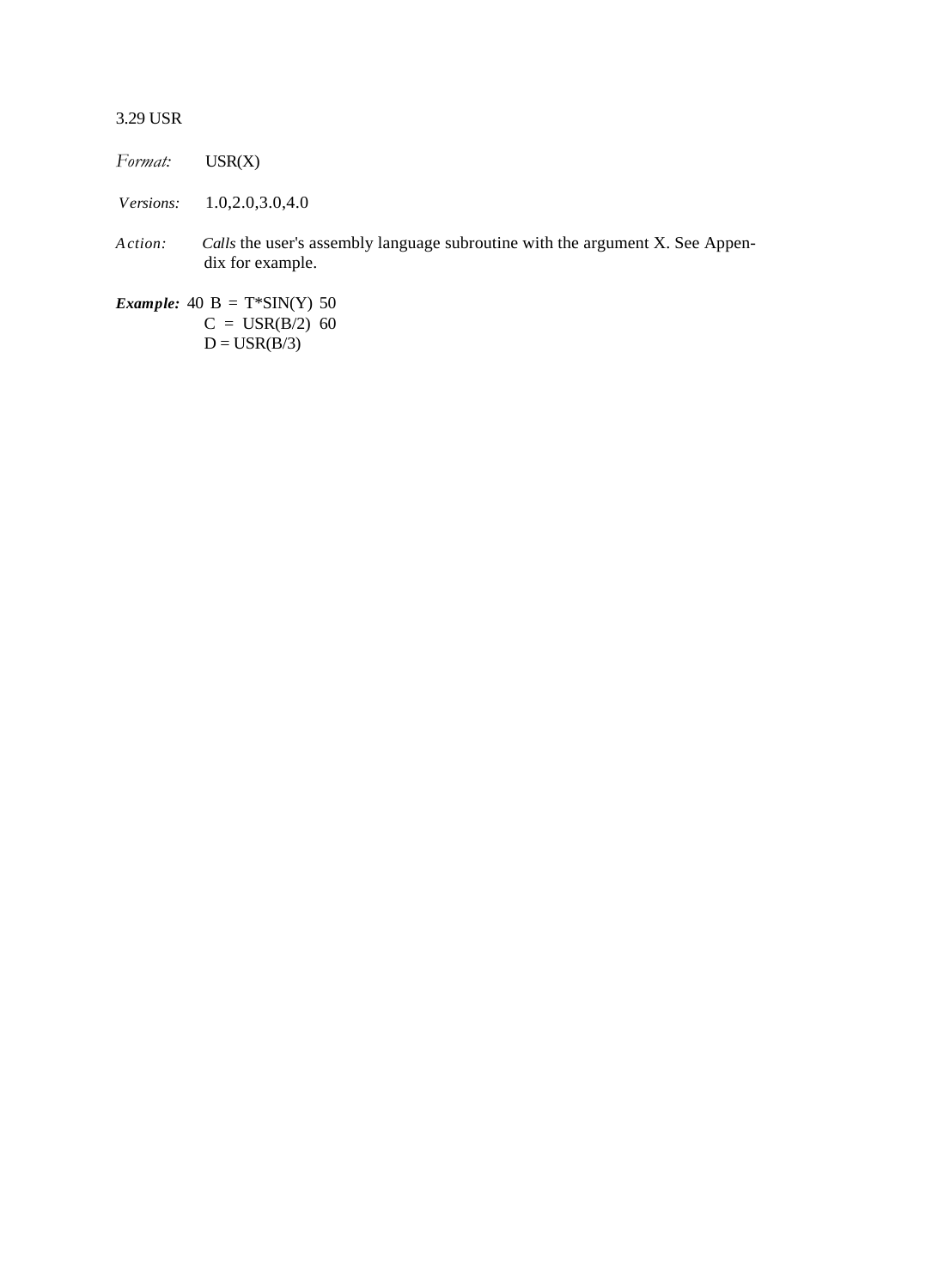#### 3.30 VAL

#### *Format:* VAL(X\$)

*Versions: 1.0,2.0,3.0,4.0*

*Action:* Returns the numerical value of string X\$. If the first character of X\$ is not +,  $-$ , \$, or a digit, VAL $(X\$ =0.

#### *Example: 10*READ NAME\$, CITY\$, STATE\$, ZIP\$ *20 IF* VAL(ZIP\$)<9000 OR VAL(ZIP\$)>96699 THEN PRINT NAME\$ TAB(25) "OUT OF STATE" 30 IF VAL (ZIP\$)>=90801 AND VAL(ZIP\$)<=90815 THEN PRINT NAME\$ TAB(25) "LONG BEACH"

See the STRS function for numeric to string conversion.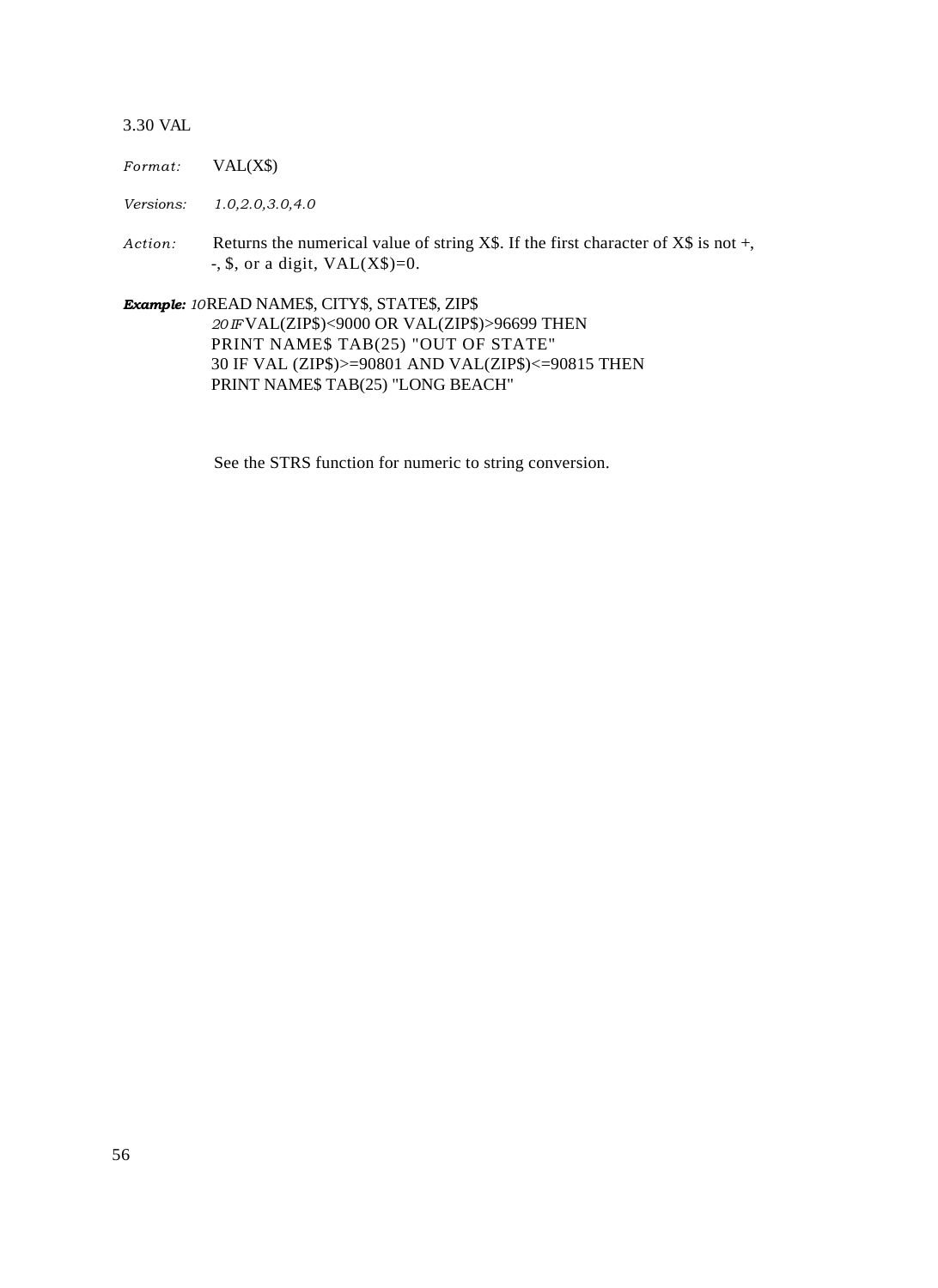### **Appendix**

# **Commodore BASIC Compatibility**

#### A. 1 COMMODORE BASIC UPWARD COMPATIBILITY

All versions of Commodore BASIC are upward compatible with regard to structure and statement syntax. To conserve user space, BASIC keywords are translated to 1 character tokens. Versions l-4 have maintained the same values for tokens of keywords common between the versions. The token values are shown by the following table.

| <b>TOKEN</b> | <b>VERSION 1-3</b><br><b>KEYWORD</b> | VERSION 4<br>KEYWORD |
|--------------|--------------------------------------|----------------------|
| 128          | END                                  |                      |
| 129          | <b>FOR</b>                           |                      |
| 130          | <b>NEXT</b>                          |                      |
| 131          | DATA                                 |                      |
| 132          | INPUT#                               |                      |
| 133          | INPUT                                |                      |
| 134          | DIM                                  |                      |
| 135          | <b>READ</b>                          |                      |
| 136          | LET                                  |                      |
| 137          | <b>GOTO</b>                          |                      |
| 138          | <b>RUN</b>                           |                      |
| 139          | IF                                   |                      |
| 140          | <b>RESTORE</b>                       |                      |
| 141          | <b>GOSUB</b>                         |                      |
| 142          | <b>RETURN</b>                        |                      |
| 143          | REM                                  |                      |
| 144          | STOP                                 |                      |
| 145          | 0 <sub>N</sub>                       |                      |
| 146          | WAIT                                 |                      |
| 147          | LOAD                                 |                      |
| 148          | <b>SAVE</b>                          |                      |
| 149          | <b>VERIFY</b>                        |                      |

TOKEN TABLE FOR COMMODORE BASIC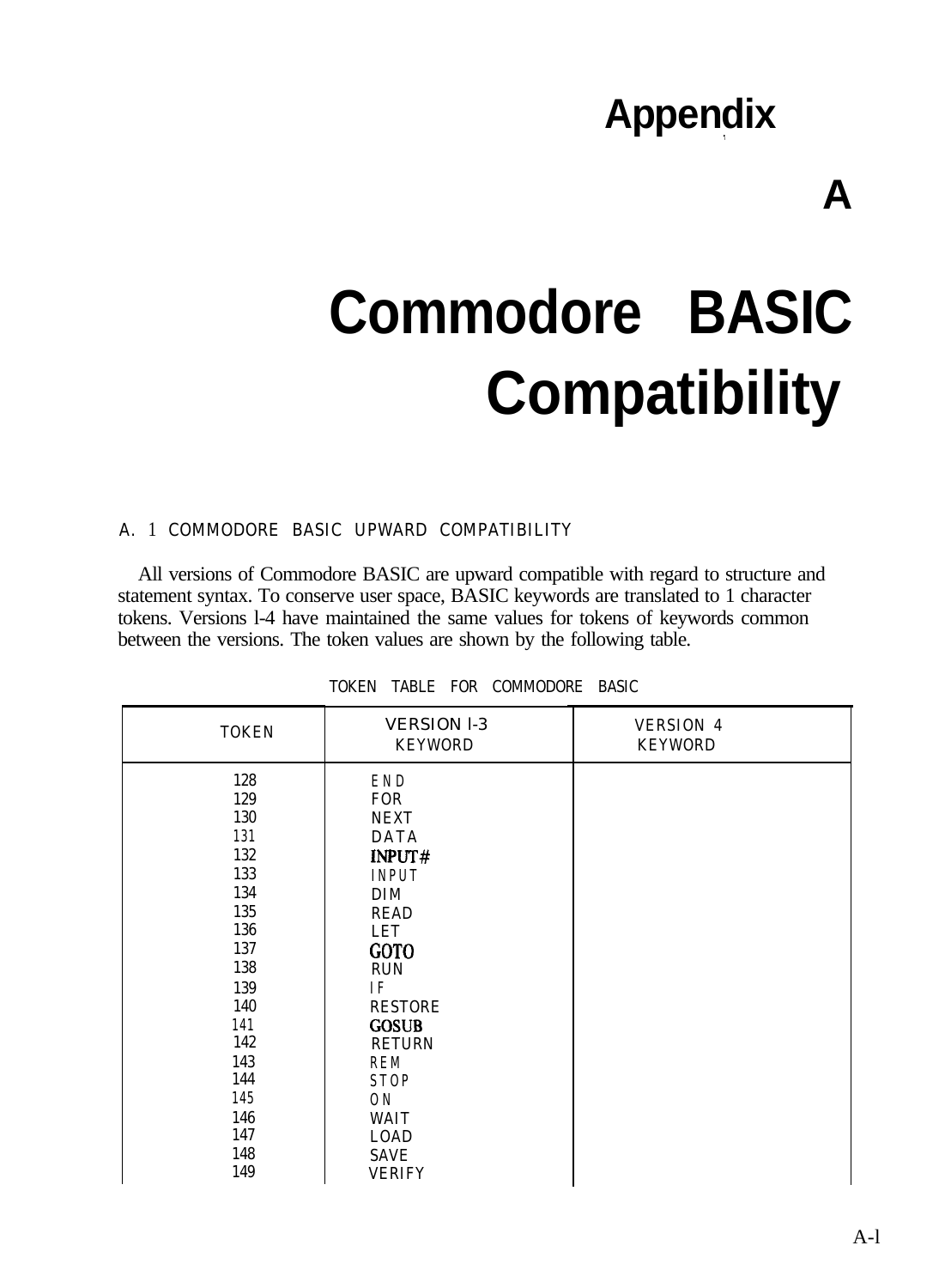TOKEN TABLE FOR COMMODORE BASIC (cont.)

| <b>TOKEN</b> | <b>VERSION 1-3</b><br><b>KEYWORD</b>   | <b>VERSION 4</b><br><b>KEYWORD</b> |
|--------------|----------------------------------------|------------------------------------|
| 150          | <b>DEF</b>                             |                                    |
| 151          | <b>POKE</b>                            |                                    |
| 152          | PRINT#                                 |                                    |
| 153          | <b>PRINT</b>                           |                                    |
| 154          | <b>CONT</b>                            |                                    |
| 155          | <b>LIST</b>                            |                                    |
| 156          | CLR                                    |                                    |
| 157          | $\mathop{\mathrm{CMD}}$                |                                    |
| 158          | SYS                                    |                                    |
| 159          | <b>OPEN</b>                            |                                    |
| 160          | <b>CLOSE</b>                           |                                    |
| 161          | <b>GET</b>                             |                                    |
| 162          | ${\sf NEW}$                            |                                    |
| 163          | <b>TAB</b>                             |                                    |
| 164          | TO                                     |                                    |
| 165          | $\rm F$ N                              |                                    |
| 166          | ${\rm SPC}$                            |                                    |
| 167          | <b>THEN</b>                            |                                    |
| 168          | $\operatorname{NOT}$                   |                                    |
| 169          | <b>STEP</b>                            |                                    |
| 170          |                                        |                                    |
| 171          | $\frac{1}{2}$                          |                                    |
| 172          | $^+$                                   |                                    |
| 173          | $\sqrt{2}$                             |                                    |
| 174          | $\mathbf t$                            |                                    |
| 175          | $\operatorname{AND}$                   |                                    |
| 176          | <b>OR</b>                              |                                    |
| 177          | $\,>$                                  |                                    |
| 178          | $\equiv$                               |                                    |
| 179          | $\,<$                                  |                                    |
| 180<br>181   | $\rm SGN$<br>$\ensuremath{\text{INT}}$ |                                    |
| 182          | $\mathbf{ABS}$                         |                                    |
| 183          | <b>USR</b>                             |                                    |
| 184          | ${\rm FRE}$                            |                                    |
| 185          | POS                                    |                                    |
| 186          | SQR                                    |                                    |
| 187          | RND                                    |                                    |
| 188          | LOG                                    |                                    |
| 189          | <b>EXP</b>                             |                                    |
| 190          | COS                                    |                                    |
| 191          | $\rm SIN$                              |                                    |
| 192          | <b>TAN</b>                             |                                    |
| 193          | $\operatorname{ATN}$                   |                                    |
| 194          | <b>PEEK</b>                            |                                    |
| 195          | <b>LEN</b>                             |                                    |
| 196          | <b>STRS</b>                            |                                    |
| 197          | <b>VAL</b>                             |                                    |
| 198          | $\operatorname{ASC}$                   |                                    |
| 199          | <b>CHRS</b>                            |                                    |
| 200          | LEFT\$                                 |                                    |
| 201          | <b>RIGHTS</b>                          |                                    |
| 202          | $MIDS$                                 |                                    |
| 203          | $\rm GO$                               |                                    |
| 204          | (1) ?SYNTAX ERROR                      | <b>CONCAT</b>                      |
| 205          |                                        | <b>DOPEN</b>                       |
| 206          |                                        | <b>DCLOSE</b>                      |
| 207          |                                        | <b>RECORD</b>                      |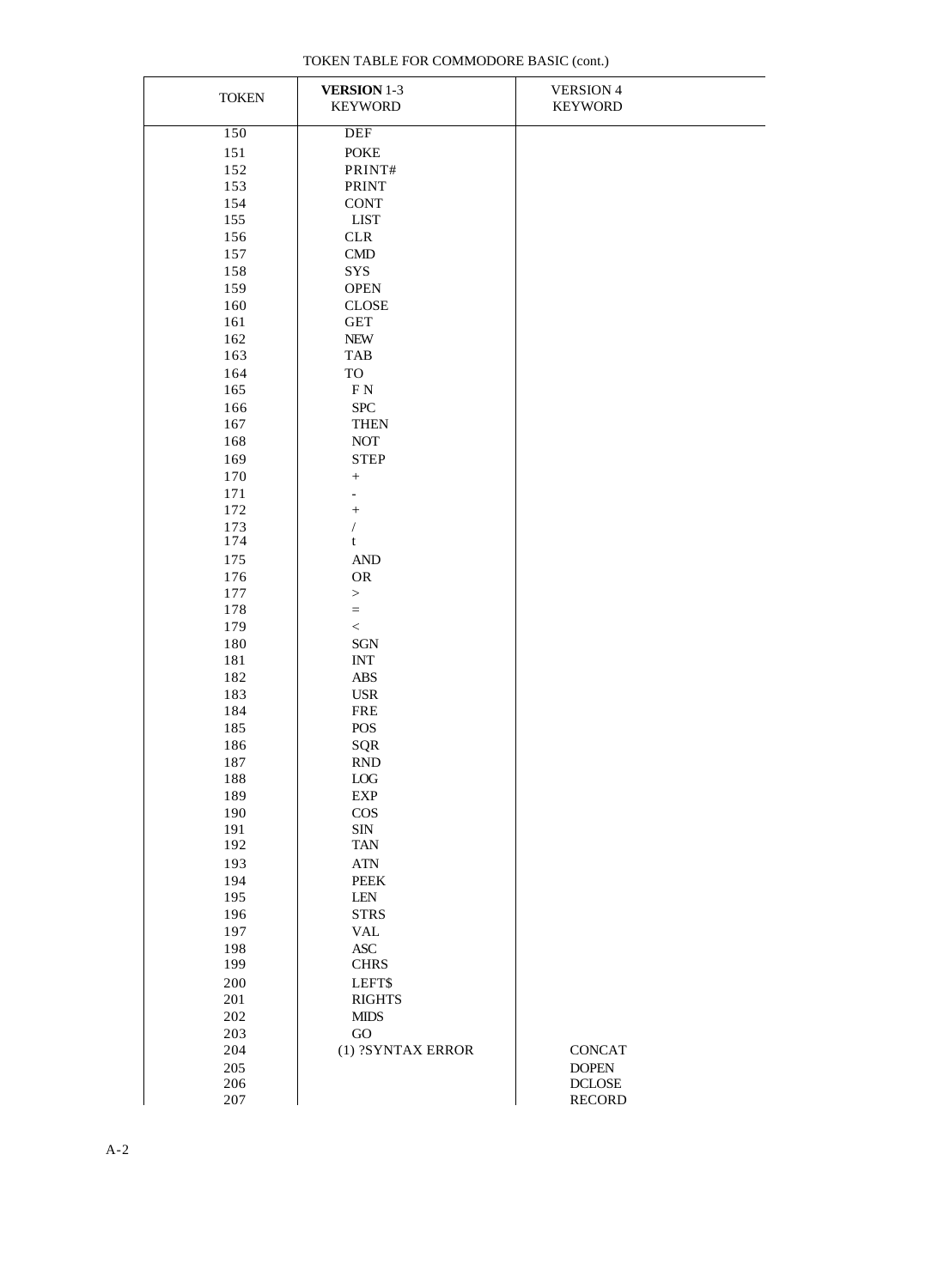| TOKEN TABLE FOR COMMODORE BASIC (cont.) |                    |                                                 |  |  |
|-----------------------------------------|--------------------|-------------------------------------------------|--|--|
| <b>TOKEN</b>                            | <b>VERSION 1-3</b> | <b>VERSION4</b>                                 |  |  |
|                                         | <b>KEYWORD</b>     | <b>KEYWORD</b>                                  |  |  |
| 208                                     |                    | <b>HEADER</b>                                   |  |  |
| 209                                     |                    | <b>COLLECT</b>                                  |  |  |
| 210                                     |                    | <b>BACKUP</b>                                   |  |  |
| 211                                     |                    | <b>COPY</b>                                     |  |  |
| 212                                     |                    | <b>APPEND</b>                                   |  |  |
| 213                                     |                    | <b>DSAVE</b>                                    |  |  |
| 215                                     |                    | <b>CATALOG</b>                                  |  |  |
| 216                                     |                    | <b>RENAME</b>                                   |  |  |
| 217                                     |                    | <b>SCRATCH</b>                                  |  |  |
| 218                                     |                    | <b>DIRECTORY</b>                                |  |  |
| 219                                     |                    | (1) ?SYNTAX ERROR                               |  |  |
|                                         |                    | Note $(1)$ : Further tokens produce this error. |  |  |

### **A.2 CONVERTING OTHER PROGRAMS TO COMMODORE BASIC**

If you have programs written in a BASIC other than Commodore BASIC, some minor adjustments may be necessary before running them with Commodore BASIC. Here are some specific things to look for when converting BASIC programs.

### \.2.1 String Dimensions

Delete all statements that are used to declare the length of strings. A statement such as DIM A\$(I,J), which dimensions a string array for J elements of length I, should be converted to the Commodore BASIC statement DIM A\$(J).

Some BASICS use a comma or ampersand for string concatenation. Each of these must be changed to a plus sign, which is the operator for Commodore BASIC string concatenation. In Commodore BASIC, the MID\$, RIGHT\$, and LEFT\$ functions are used to take substrings of strings. Forms such as  $A\$(I)$  to access the Ith character in  $A\$(I, J)$  to take a substring of A\$ from position I to position J, must be changed as follows:

| Other BASIC    | Commodore BASIC                        |
|----------------|----------------------------------------|
| $A\$(I)=X\$$   | $A$=LEFT$(A$,I-1)+X$+MID$(A$,I+1)$     |
| $A\$(I,J)=X\$$ | $A$=LEFT$(A$, I-1) + X$+MID$(A$, J+1)$ |

A.2.2 Multiple Assignments

Some BASIC's allow statements of the form:

### 10 LET B=C=O

to set B and C equal to zero. Commodore BASIC would interpret the second equal sign as a logical operator and set B equal to -1 if C equaled 0. Instead, convert this statement to two assignment statements:

10 C=O: B=0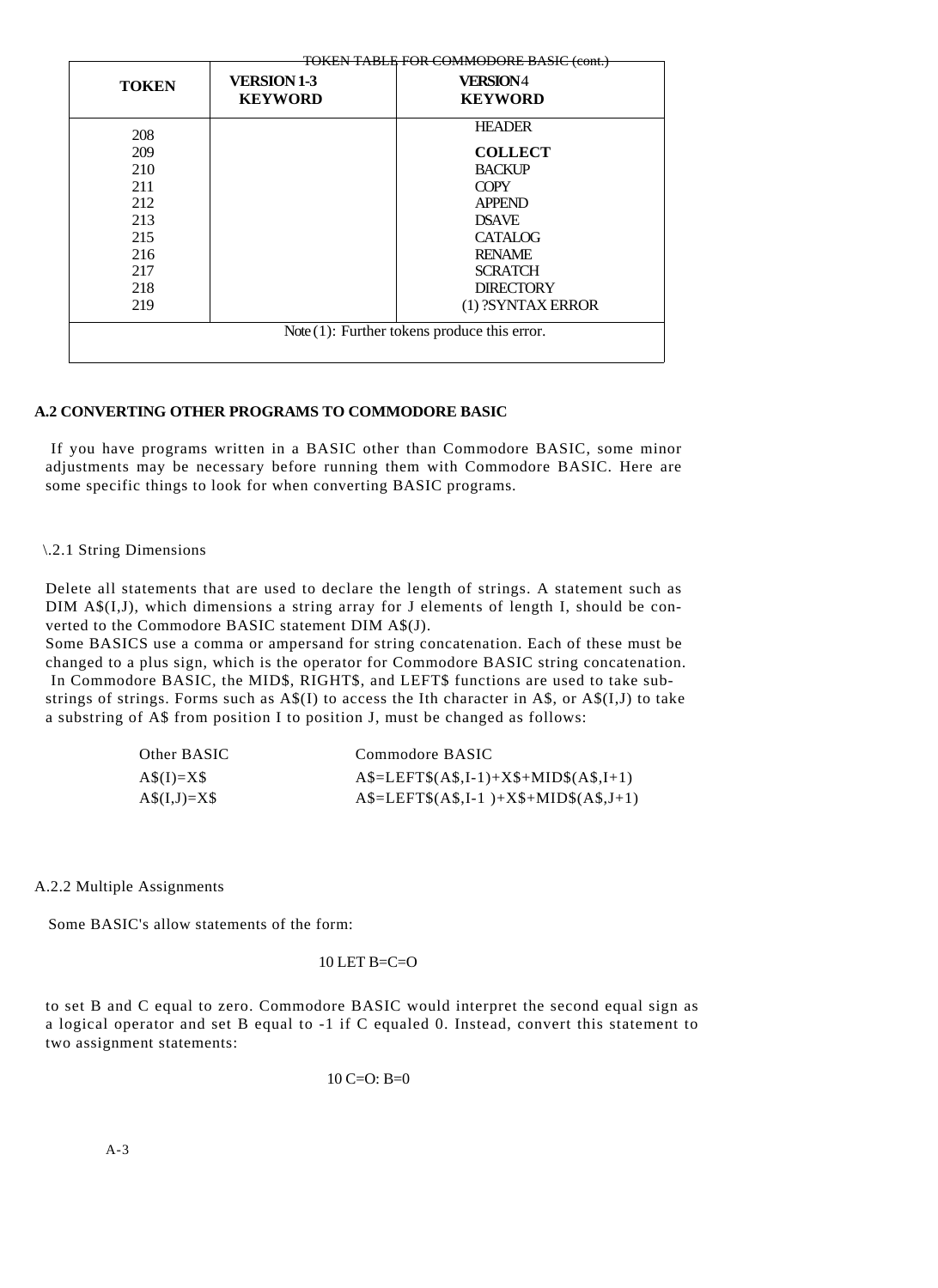### A.2.3 **Multiple Statements**

Some BASICs use a backslash (\) to separate multiple statements on a line. With Commodore BASIC, be sure all statements on a line are separated by a colon (:).

### A.2.4 MAT Functions

Programs using the MAT functions available in some BASICs must be rewritten using FOR.. .NEXT loops to execute properly.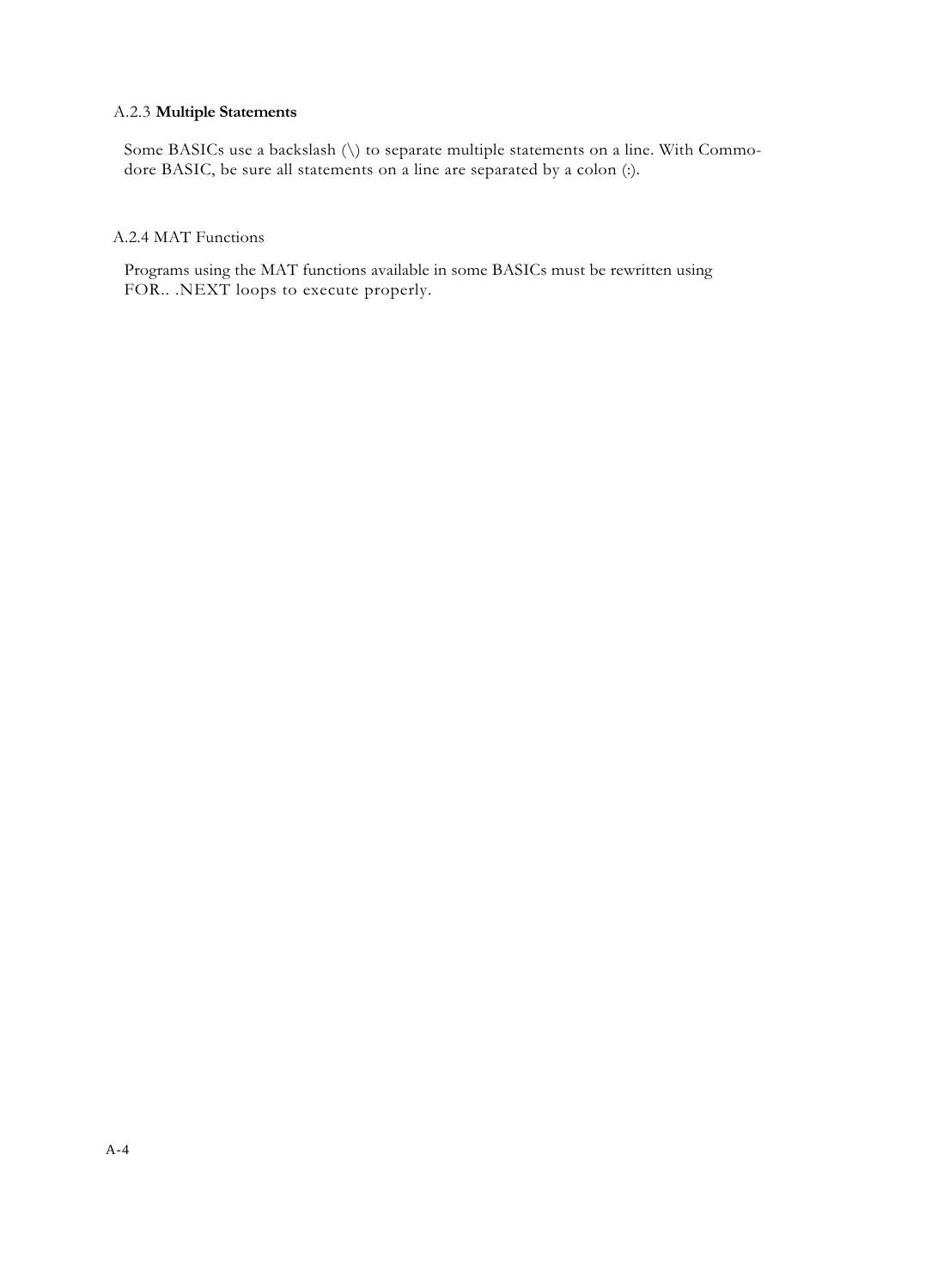## **Appendix B**

## **Summary of Error Messages**

| <b>BASIC ERRORS</b>                                                                                                                                                                                                                                                                                                                                                                                                                         | <b>OS ERRORS</b>                                                                                                                                                                                          |
|---------------------------------------------------------------------------------------------------------------------------------------------------------------------------------------------------------------------------------------------------------------------------------------------------------------------------------------------------------------------------------------------------------------------------------------------|-----------------------------------------------------------------------------------------------------------------------------------------------------------------------------------------------------------|
| <b>BAD SUBSCRIPT</b><br><b>CAN'T CONTINUE</b><br>DIVISION BY ZERO<br><b>FILE DATA</b><br>FORMULA TOO COMPLEX<br><b>ILLEGAL DIRECT</b><br><b>ILLEGAL QUANTITY</b><br><b>NEXT WITHOUT FOR</b><br>OUT OF DATA<br><b>OUT OF MEMORY</b><br><b>OVERFLOW</b><br><b>REDIM'D ARRAY</b><br><b>REDO FROM START</b><br><b>RETURN WITHOUT GOSUB</b><br><b>STRING TOO LONG</b><br><b>SYNTAX</b><br>TYPE MISMATCH<br>UNDEF'D FUNCTION<br>UNDEF'D STATEMENT | <b>BAD DATA</b><br><b>BAD DISK</b><br>DEVICE NOT PRESENT<br><b>FILE NOT FOUND</b><br><b>FILE NOT OPEN</b><br><b>FILE OPEN</b><br><b>LOAD</b><br><b>NOT INPUT FILE</b><br>NOT OUTPUT FILE<br><b>VERIFY</b> |

Resumption of execution is not permitted with a CONT command. Variables within the statement or program retain their values so they may be scrutinized to determine a cause of error, if necessary. GOSUB and FOR entries on the stack at the time of error are cleared so resumption of execution is not possible by RETURN or NEXT.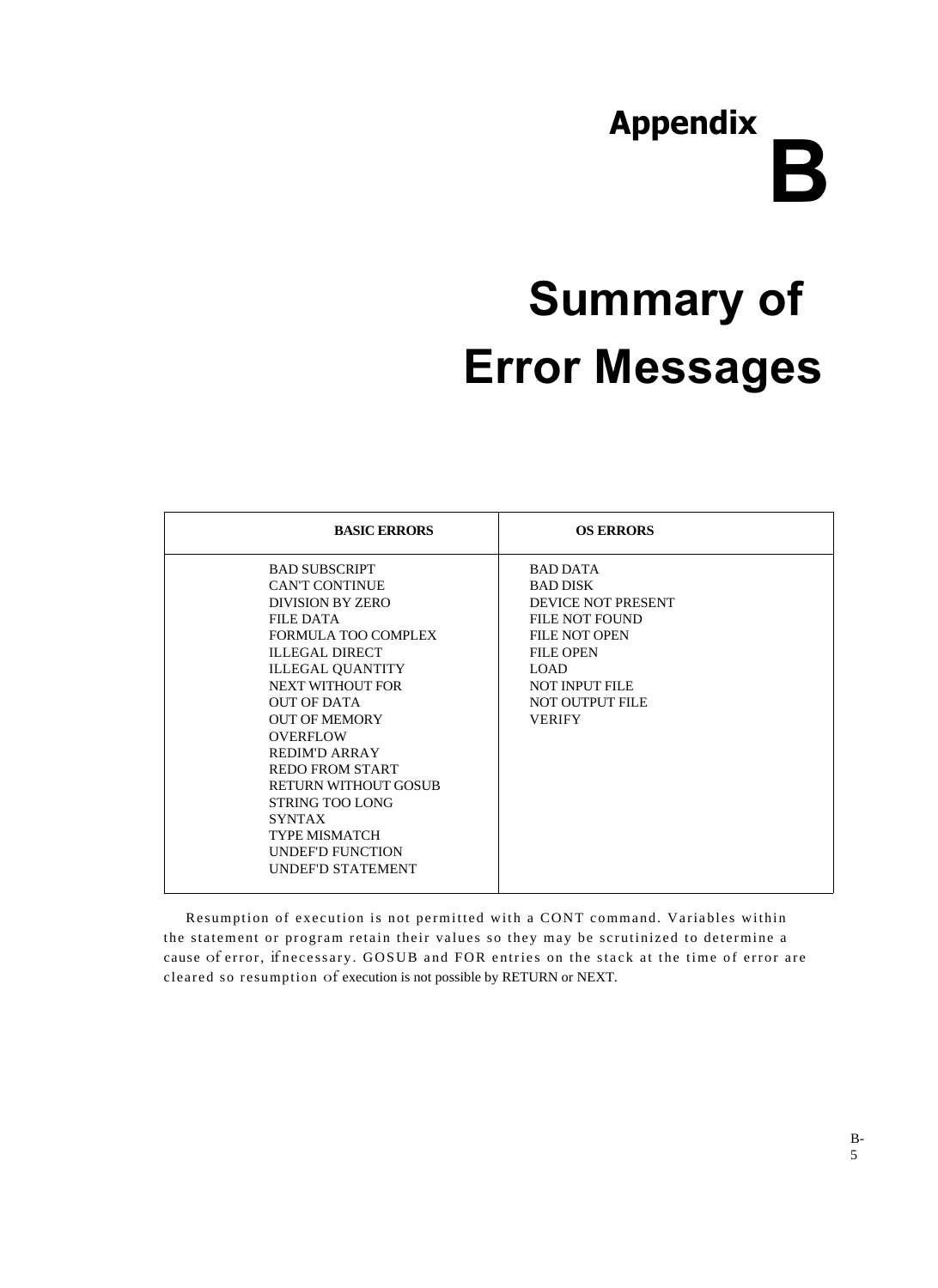### **Possible BASIC Messages and Meanings**

BAD SUBSCRIPT-An attempt was made to reference a matrix element which is outside the dimensions of the matrix. This may happen by specifying the wrong number of dimensions or a subscript larger than specified in the original dimension.

> **DIM A(2,2) A(1,1,1)=2 ?BAD SUBSCRIPT ERROR READY. A(10,10)=2 ?BAD SUBSCRIPT ERROR READY.**

CAN'T CONTINUE-Program execution cannot be resumed via a CONT command in four cases:

> 1) no program exists. 2) a new line was just typed in. 3) the program has not recently been run. 4) an error just occurred.

### **10A\$="HELLO" CONT ?CAN'T CONTINUE ERROR READY.**

DIVISION BY ZERO- Zero as a divisor would result in numeric overflow-thus it is not allowed. When this message appears, it is most expedient to list the statement and look for division operators.

> **?DIVISION BY ZERO ERROR IN 10** LIST 10 **10 A=B/C ?UNDEF'D FUNCTION ERROR READY.**

FILE DATA--Occurs when an INPUT# statement finds a string while attempting to read a numeric value.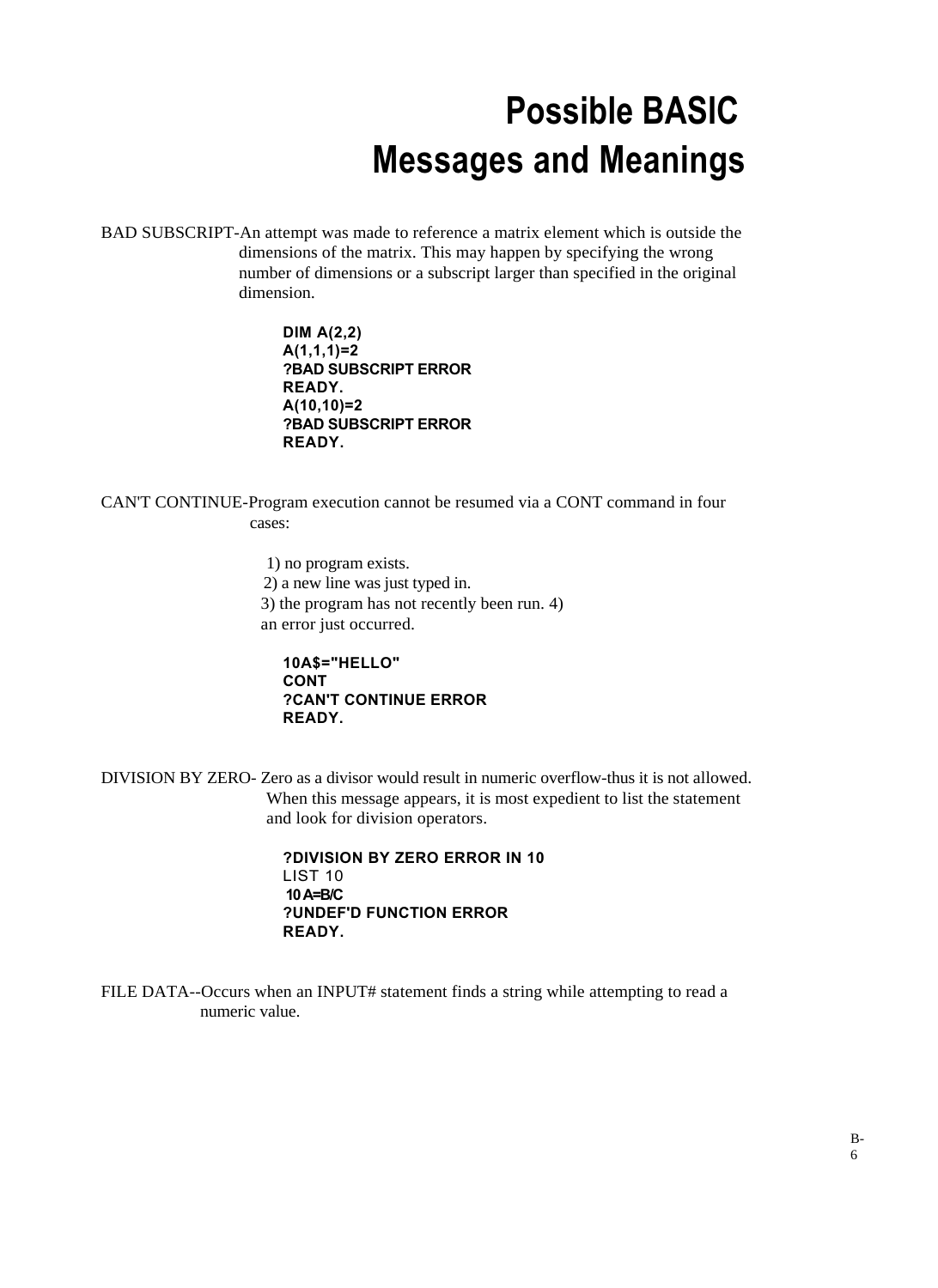FORMULA TOO COMPLEX-This indicates that BASIC has run out of string temporary pointers to keep track of substrings in evaluating a string

expression.

### **?FORMULA TOO COMPLEX ERROR**

**READY.**

Break the string expression into two smaller parts to cure the problem.

ILLEGAL DIRECT -A single 80 column buffer area is used by BASIC to process incoming characters. This same buffer is used to hold a statement that is being interpreted in direct mode. INPUT will not work because incoming characters would overwrite the variable list following INPUT to be processed.

> DEF cannot be used in direct mode for a different but similar reason. The name of a function is stored in the BASIC variable area with pointers to the string of characters which define the function. Since the function exists only in the input buffer, it would be wiped out the first time a new command is typed in.

### **INPUT A ?ILLEGAL DIRECT ERROR READY.**

ILLEGAL QUANTITY--Occurs when a function is accessed with a parameter out of range caused by:

- I. A matrix subscript out of range  $(0 < X <$ 32767) X(-1)=Y ?ILLEGAL QUANTITY ERROR
- 2. LOG (negative or zero argument)
- 3. SQR (negative argument)
- 4. A B where A=0 and B not integer.

?(-5) 2.3 is illegal because it would give a complex result.

- 5. Call of USR before machine language subroutine has been patched in.
- 6. Use of string functions MID\$, LEFT\$, RIGHTS, with length parameters out of range  $(I \le X \le 255)$ .
- 7. Index on ...GOTO out of range.
- 8. Addresses specified for PEEK, POKE, WAIT, and SYS out of range  $(O < X < 65535)$ .
- 9. Byte parameters of WAIT, POKE, TAB and SPC out of range. (  $0 < X < 255$ ).

**POKE 32768,1000 ?ILLEGAL QUANTITY ERROR READY.**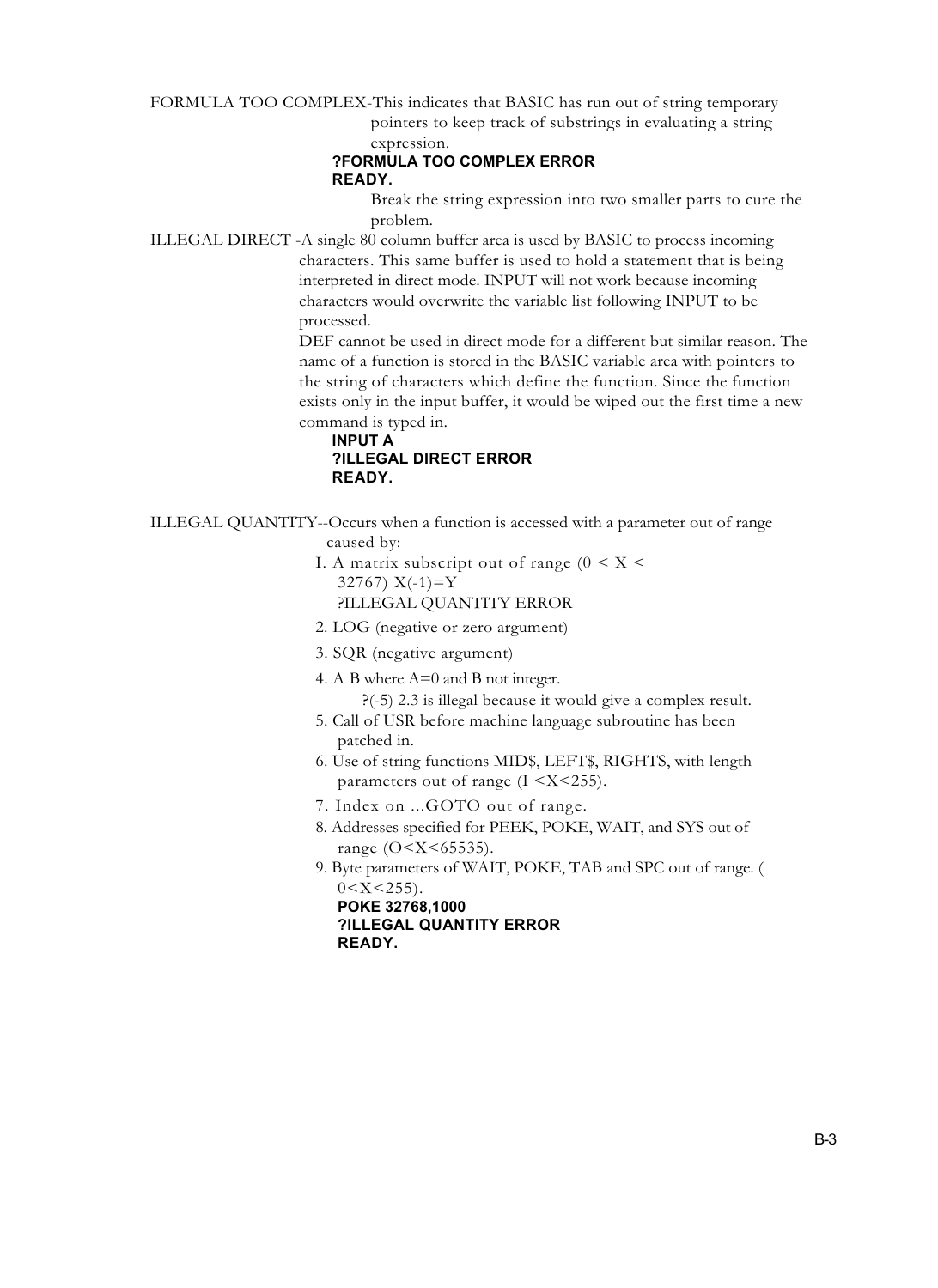### NEXT WITHOUT FOR-Either a NEXT is improperly nested or the variable in a NEXT statement corresponds to no previously executed FOR statement.

FOR 1=1 TO 10: NEXT:NEXT ? NEXT WITHOUT FOR ERROR READY. FOR 1=1 TO 10: NEXT J ?NEXT WITHOUT FOR ERROR READY.

OUT 01: DATA-A READ statement was executed but all of the data statements in the pro gram have been read. The program tried to read too much data, or insufficient data was included in the program. Carriage returning through a line READY on the CBM TV display, sometimes yields this error because the message is interpreted as READ Y.

> READY. ?OUT OF DATA ERROR READY.

OUT OF MEMORY--May appear while entering or editing a program as the text completely fills memory. At run time, assignment and creation of variables may also fill all variable memory. Array available declarations consume large areas of memory even though a program may be rather short. The maximum number of FOR loops and simultaneous GOSUBs are dependent on each other. This context is stored on the 6502 hardware stack whose capacity may be exceeded. To determine the type of memory error, print FRE(O). If there are a large number of bytes available, it is most likely a FOR-NEXT or GOSUB problem.

### **10GOSUB1**

**0**

RUN ?OUT OF MEMORY ERROR IN 10 READY. ?FRE( 0) 31732

A subroutine which terminates in GOTO rather than RETURN will eventually cause an OUT OF MEMORY error as stack pointers build up.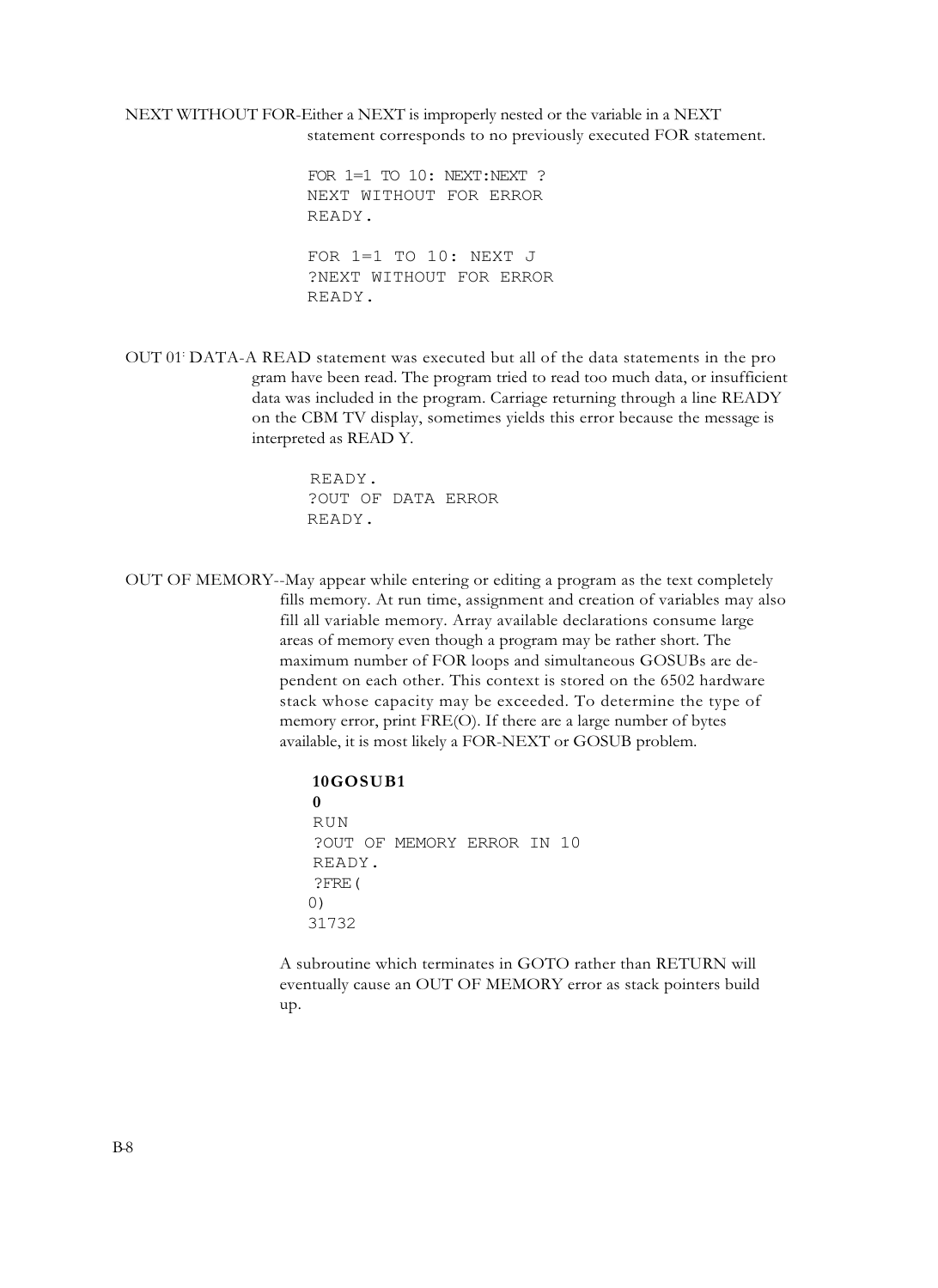OVERFLOW Numbers resulting from computations or input that are larger than binary 1. 70141 184 E+38 cannot be represented in BASIC's number format. Underflow is not a detectable error but numbers less than binary 2.93873587 E-39 are indistinguishable from zero.

> **?1E40 ?OVERFLOW ERROR READY.**

REDIM'D ARRAY-After an array was dimensioned, another dimension statement for the same array was encountered. For example, an array variable is defined by default when it is first used, and later a DIM statement is encountered.

> **A(5)=6 DIM A(10,10) ?REDIM'D ARRAY ERROR READY.**

REDO FROM START-is not actually a fatal error printed in the standard format but is a diagnostic printed when data in response to INPUT is alpha when a numeric quantity is required.

> **10 INPUT A RUN ? ABC ?REDO FROM START**

The INPUT continues to function until acceptable data has been received.

**10 INPUT A,B,C RUN ?1 ??2 ? ?3 READY.**

RETURN WITHOUT GOSUB-A RETURN statement was encountered without a previous GOSUB statement being executed.

> **CLR RETURN ?RETURN WITHOUT GOSUB ERROR**

> > **B-**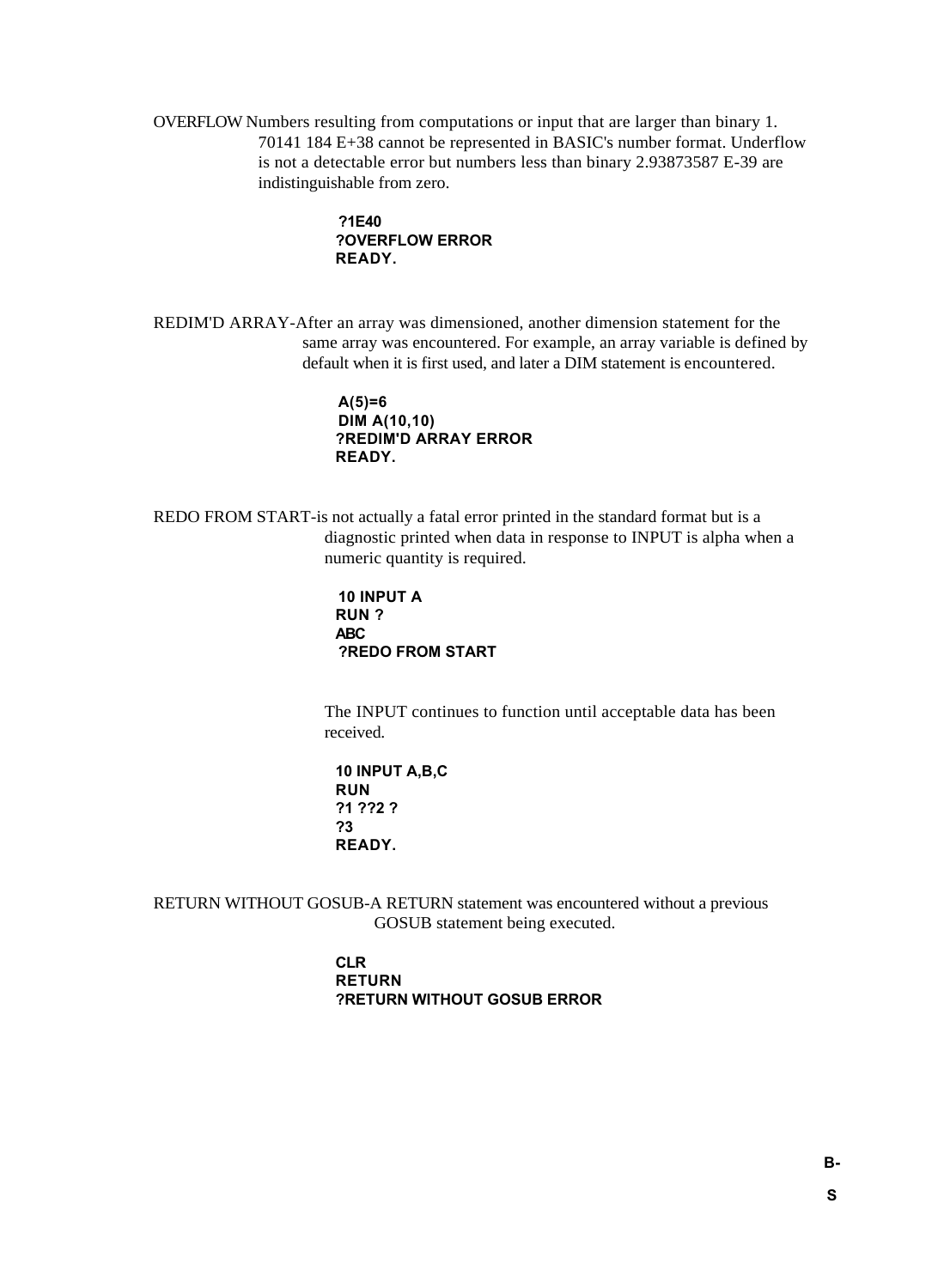STRING TOO LONG Attempt by use of the concatenation operator to create a string more than 255 characters long.

### **A** = **A FOR 1=1 TO 10:A\$=A\$+A\$:NEXT ? STRING TOO LONG ERROR READY.**

SYNTAX BASIC cannot recognize the statement you have typed. Caused by such things as missing parenthesis, illegal characters, incorrect punctuation, misspelled keyword.

### **RUIN ?SYNTAX ERROR READY.**

TYPE MISMATCH-The left-handed side of an assignment statement was a numeric variable and the right-hand side was a string, or vice versa; or a function which expected a string argument was given a numeric one, or vice versa.

### $A$=5$ **?TYPE MISMATCH ERROR READY.**

UNDEF'D STATEMENT An attempt was made to GOTO,GOSUB, or THEN to a statement which does not exist.

### **GOTO A ?UNDEF'D STATEMENT ERROR READY.**

UNDEF'D FUNCTION Reference was made to a user defined function which had never been defined.

> **X=FNA(3) ?UNDEF'D FUNCTION ERROR READY.**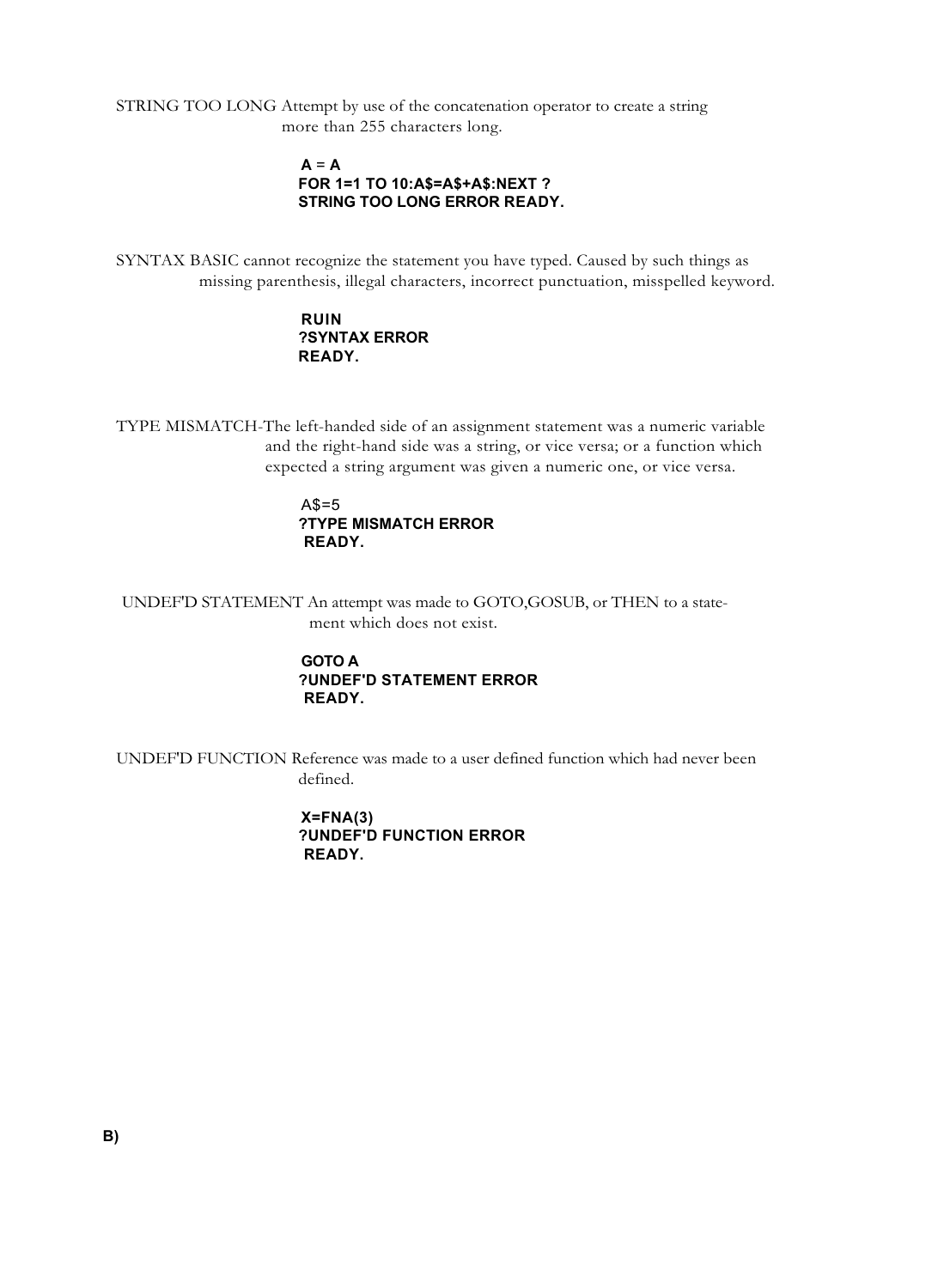### **Operating System Messages and Meanings**

BAD DATA Numeric data was expected but alpha data was received when inputing from a special device.

BAD DISK Media failure on a HEADER command.

DEVICE NOT PRESENT-No device on the IEEE was present to handshake an attention sequence. Status will have a value of 2 which corresponds to a time out. May happen on OPEN, CLOSE, CMD, INPUT#, GET#, PRINT#. If a filename is not specified with OPEN, this error will not occur.

### **OPEN 5,4,3, "FILE" ?DEVICE NOT PRESENT ERROR READY.**

FILE NOT FOUND-The named file specified in OPEN or LOAD was not found on the device specified. In the case of tape I/O, an end of tape mark was encountered.

FILE NOT OPEN-- The operating system must have device number and command information provided by the OPEN statement. If an attempt is made to read or write a file without having done this previously, then this message appears:

> **CLR INPUT#10,A ?FILE NOT OPEN ERROR READY.**

FILE OPEN-An attempt to redefine file parameter information by repeating an OPEN command on the same file twice.

> **OPEN 1,4,1 OPEN 1,4,1 ?FILE OPEN ERROR READY.**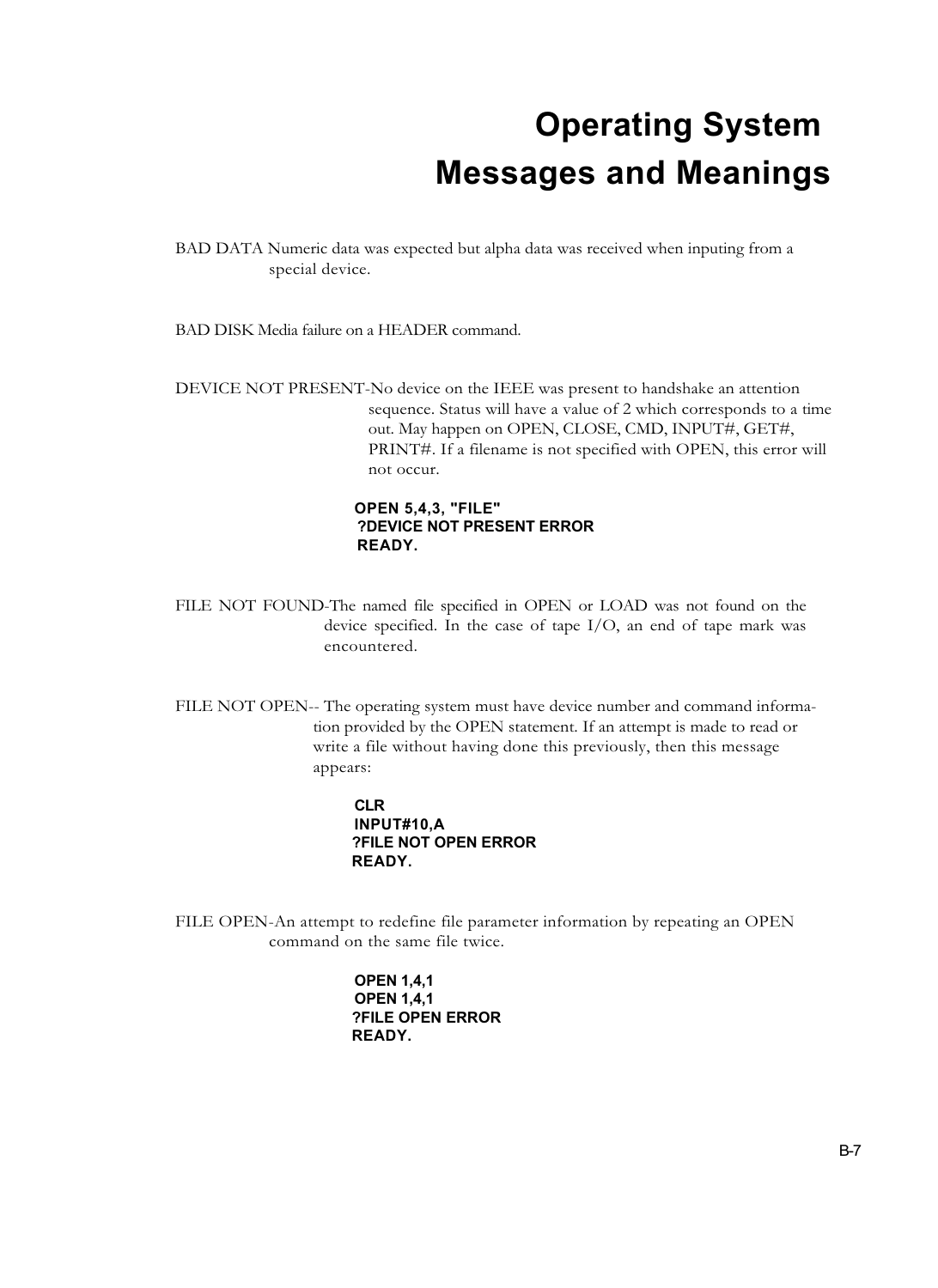LOADOnly occurs when loading a program from cassette tape. This means that there were more than 3 1 errors in the first tape block or that there were errors in exactly the same corresponding positions of both blocks.

NOT INPUT FILL--Tape files, once opened for writing, cannot be read without first CLOSEing, rewinding tape and OPENing for INPUT. This message appears when an attempt is made to read an output file:

### **10 OPEN 1,1,1 20 INPUT =+1,A ?NOT INPUT FILE ERROR READY.**

NOT OUTPUT Fl LL-Tape tiles cannot he read and updated in place. Device 0 is the keyhoard and it cannot he written to:

> **10 OPEN 1,0 20 PRINT** -t1 **?NOT OUTPUT FILE ERROR** READY.

VERIFY -The contents of memory and a specified file do not compare.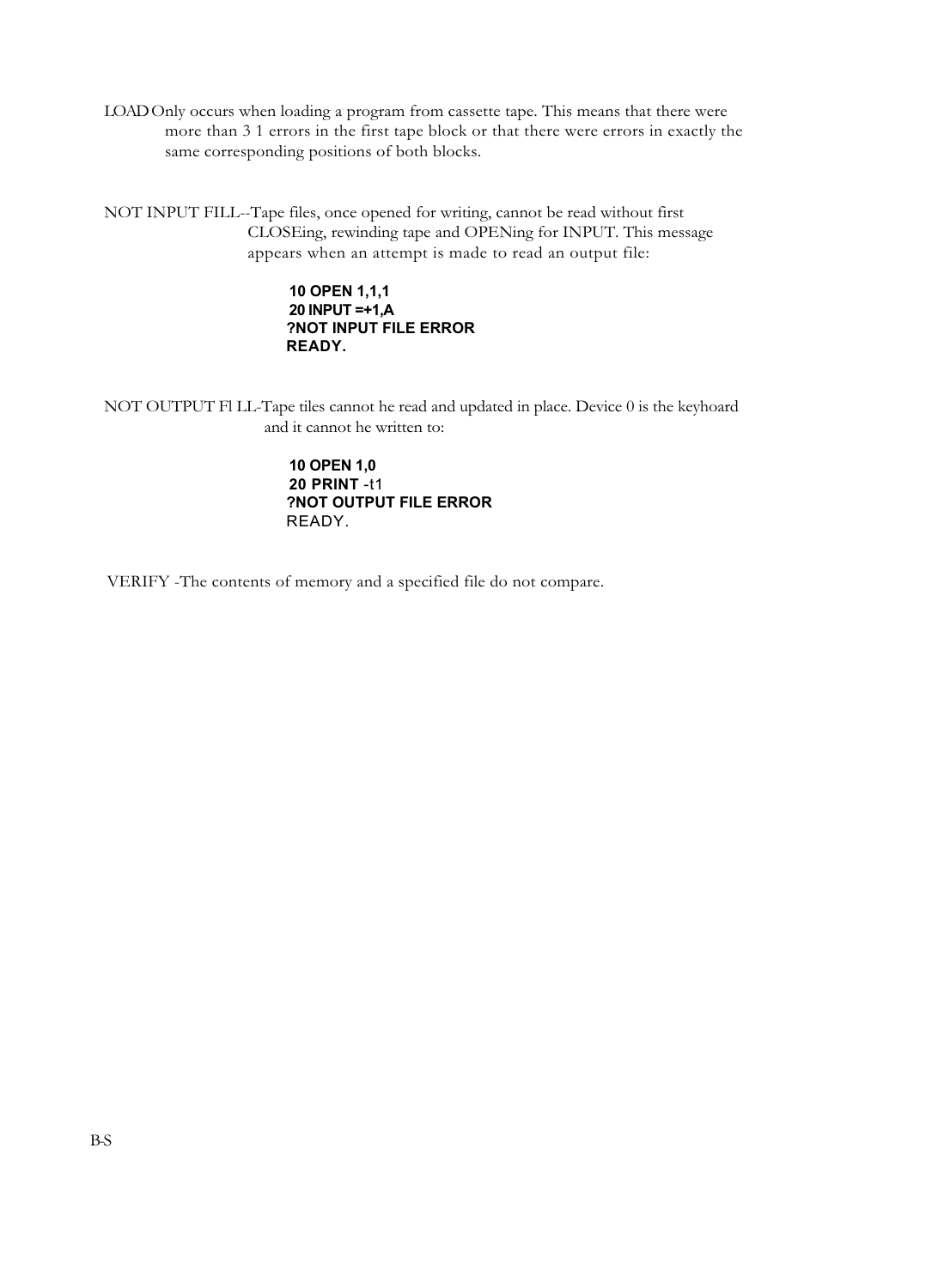### **Appendix**

# **C**

### **Mathematical Functions**

DERIVED FUNCTIONS

Functions that are not intrinsic to Commodore BASIC may be calculated as follows:

| <b>FUNCTION</b>                     | PET BASIC EQUIVALENT                     |
|-------------------------------------|------------------------------------------|
| <b>SECANT</b>                       | $SEC(X)=I/COS(X)$                        |
| <b>COSECANT</b>                     | $CSC(X)=I/SIN(X)$                        |
| <b>COTANGENT</b>                    | $COT(X)=I/TAN(X)$                        |
| <b>INVERSE SINE</b>                 | $ARCSIN(X)=ATN(X/SQR(-X*X+1))$           |
| <b>INVERSE COSINE</b>               | $ARCCOS(X) = ATN (X/SQR(-X*X+1)) + pi/2$ |
| <b>INVERSE SECANT</b>               | ARCS $EC(X)=ATN(X/SQR(X*X-1))$           |
| <b>INVERSE COSECANT</b>             | $ARCCSC(X)=ATN(X/SQR(X*X-1))$            |
|                                     | $+(SGN(X)-1)*pi/2$                       |
| <b>INVERSE COTANGENT</b>            | $ARCOT(X)=ATN(X)+pi/2$                   |
| <b>HYPERBOLIC SINE</b>              | $SINE(X)=(EXP(X)-EXP(-X))/2$             |
| <b>HYPERBOLIC COSINE</b>            | $COSH(X)=(EXP(X)+EXP(-X))/2$             |
| <b>HYPERBOLIC TANGENT</b>           | $FAN II(X)=EXP(-X)/EXP(X)+EXP(-X))^*2+1$ |
| <b>HYPERBOLIC SECANT</b>            | $SECH(X)=2/(EXP(X)+EXP(-X))$             |
| <b>HYPERBOLIC COSECANT</b>          | $CSCH(X)=2/(EXP(X)-EXP(-X))$             |
| <b>HYPERBOLIC COTANGENT</b>         | $COTH(X)=FXP(-X)/(EXP(X)-EXP(-X)*2+1$    |
| <b>INVERSE HYPERBOLIC SINE</b>      | $ARCSINI(X)=LOG(X+SOR(X*X+1))$           |
| <b>INVERSE HYPERBOLIC COSINE</b>    | $ARCCOSH(X)=LOG(X+SOR(X*X-1))$           |
| <b>INVERSE HYPERBOLIC TANGENT</b>   | $ARCTANH(X)=LOG((1+X)/(1-X))/2$          |
| <b>INVERSE HYPERBOLIC SECANT</b>    | $ARCSECH(X)=LOG((SOR(-X*X+1)+1)/X)$      |
| <b>INVERSE HYPERBOLIC COSECANT</b>  | $ARCCSCH(X)=LOG((SGN(X)*SQR(X*X+1)/X$    |
| <b>INVERSE HYPERBOLIC COTANGENT</b> | $ARCCOTH(X)=LOG((X+1)/(X-1))/2$          |
|                                     |                                          |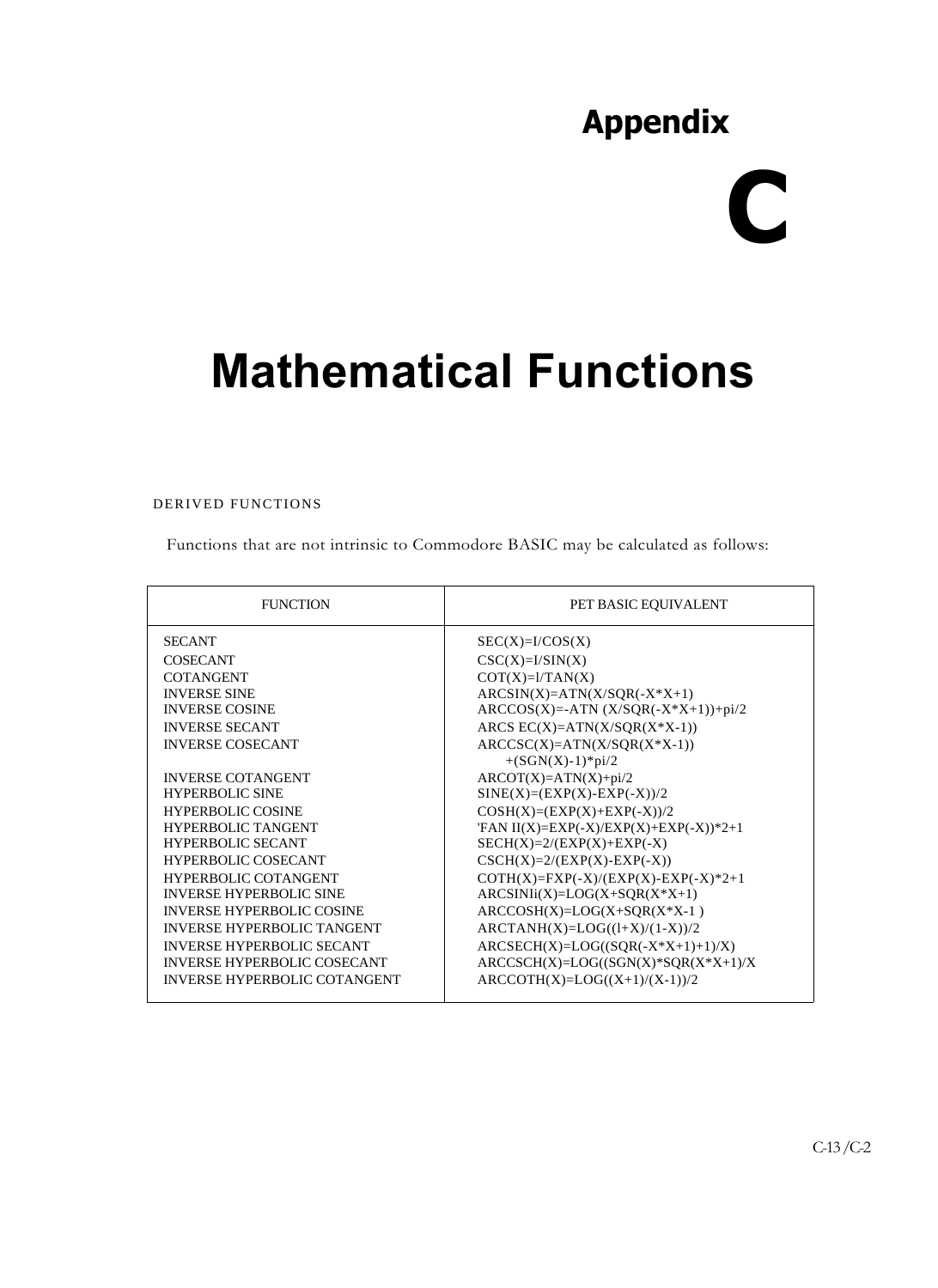## **Appendix D**

## **ASCII Character Codes**

| <b>ASCII</b><br>CODE | <b>CHARACTER</b>    | <b>ASCII</b><br>CODE | <b>CHARACTER</b>         | <b>ASCII</b><br>CODE | <b>CHARACTER</b>                                      |
|----------------------|---------------------|----------------------|--------------------------|----------------------|-------------------------------------------------------|
| 000                  | <b>NULL</b>         | 043                  | $+$                      | 086                  | V                                                     |
| 001                  | SOH                 | 044                  |                          | 087                  | W                                                     |
| 002                  | <b>STX</b>          | 045                  |                          | 088                  | X                                                     |
| 003                  | ETX                 | 046                  |                          | 089                  | Y                                                     |
| 004                  | <b>EOT</b>          | 047                  | $\sqrt{2}$               | 090                  | Z                                                     |
| 005                  | <b>ENQ</b>          | 048                  | $\boldsymbol{0}$         | 091                  | $\mathbf{1}$                                          |
| 006                  | ${\rm ACK}$         | 049                  | $\mathbf{1}$             | 092                  | bkslash                                               |
| 007                  | <b>BEL</b>          | 050                  | $\overline{c}$           | 093                  | $\mathbf{1}$                                          |
| 008                  | <b>BS</b>           | 051                  | 3                        | 094                  | $\mathbf{t}$                                          |
| 009                  | HT                  | 052                  | $\overline{4}$           | 095                  | back arr                                              |
| 010                  | LF                  | 053                  | 5                        | 096                  | space                                                 |
| 011                  | <b>VT</b>           | 054                  | 6                        | 097                  | a                                                     |
| 012                  | FF                  | 055                  | $\boldsymbol{7}$         | 098                  | $\mathbf b$                                           |
| 013                  | ${\sf CR}$          | 056                  | $\,8\,$                  | 099                  | $\mathbf c$                                           |
| 014                  | SO <sub>1</sub>     | 057                  | 9                        | 100                  | $\mathbf d$                                           |
| 015                  | SI                  | 058                  |                          | 101                  | $\rm e$                                               |
| 016                  | <b>DLE</b>          | 059                  |                          | 102                  | f                                                     |
| 017                  | DCl                 | 060                  | $\,<$                    | 103                  | g                                                     |
| 018                  | DC2                 | 061                  | $=$                      | 104                  | h                                                     |
| 019                  | DC <sub>3</sub>     | 062                  | $\geq$                   | 105                  | $\mathbf{i}$                                          |
| 020                  | DC4                 | 063                  | $\overline{\mathcal{C}}$ | 106                  | j                                                     |
| 021                  | <b>NAK</b>          | 064                  | (u                       | 107                  | $\bf k$                                               |
| 022                  | <b>SYN</b>          | 065                  | A                        | 108                  | $\mathbf{1}$                                          |
| 023                  | <b>ETB</b>          | 066                  | B                        | 109                  | $\mathbf m$                                           |
| 024                  | CAN                 | 067                  | $\mathsf{C}$             | 110                  | $\mathbf n$                                           |
| 025                  | EM                  | 068                  | D                        | 111                  | $\mathbf{O}$                                          |
| 026                  | <b>SUB</b>          | 069                  | $\mathbf E$              | 112                  | p                                                     |
| 027                  | <b>ESCAPE</b>       | 070                  | ${\bf F}$                | 113                  | $\mathbf{q}$                                          |
| 028                  | $_{\rm FS}$         | 071                  | ${\bf G}$                | 114                  | $\mathbf r$                                           |
| 029                  | $\operatorname{GS}$ | 072                  | H                        | 115                  | $\mathbf{s}$                                          |
| 030                  | RS                  | 073                  | $\mathbf{1}$             | 116                  | t                                                     |
| 031                  | <b>US</b>           | 074                  | $\mathbf{1}$             | 117                  | u                                                     |
| 032                  | <b>SPACE</b>        | 075                  | K                        | 118                  | $\mathbf{V}$                                          |
| 033                  | Ţ                   | 076                  | L                        | 119                  | W                                                     |
| 034                  |                     | 077                  | M                        | 120                  | $\mathbf x$                                           |
| 035                  | $\#$                | 078                  | ${\bf N}$                | 121                  | $\mathbf y$                                           |
| 036                  | \$                  | 079                  | $\mathbf{0}$             | 122                  | $\mathbf{Z}% ^{T}=\mathbf{Z}^{T}\times\mathbf{Z}^{T}$ |
| 037                  | $\%$                | 080                  | $\mathbf{P}$             | 123                  |                                                       |
| 038                  | &                   | 081                  | $\mathbf Q$              | 124                  | $\,<$                                                 |
| 039                  |                     | 082                  | $\mathbb{R}$             | 125                  | $=$                                                   |
| 040                  |                     | 083                  | ${\bf S}$<br>T           | 126                  | >                                                     |
| 041<br>042           | $\ast$              | 084                  | U                        | 127                  | DEL                                                   |
|                      |                     | 085                  |                          |                      |                                                       |

ASCII codes are in decimal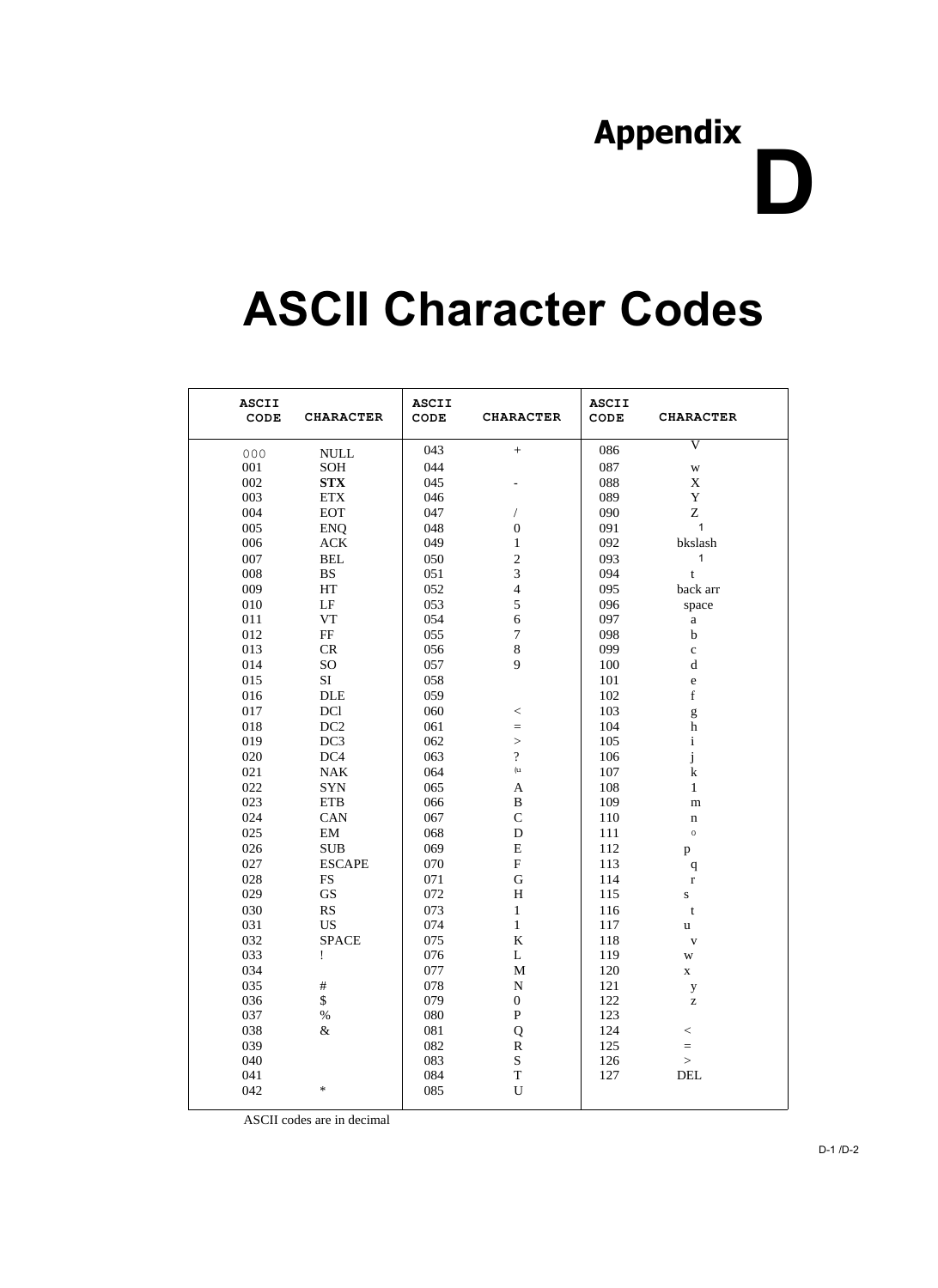## **Appendix** E

## **CBM Display Character Codes**

### DEFINITION OF TERMS

CBM Program Code-Character codes as they are stored in BASIC e.g., PRINT statements. Very close to standard ASCII.

CBM Display Code-Character codes for TV display circuitry. Basically uses 6 bits to describe 64 characters, Bit 6 for alternate character set, and Bit 7 for reverse field.

Conversion Between Codes

Display code- -A Program code-- - -B- - - ASCII

It is possible to write simple logic formulas to convert between all three codes for the 64 ASCII upper case symbols and the 32 ASCII lower case symbols. The only symbols which have no ASCII symbol equivalent are the graphics characters.

Because there are two character generator versions for CBM and two character sets in each generator, the user will have to decide which pair of formulas will be required to accomplish the conversions shown in the figure above.

1. To translate to standard ASCII from CBM program code given character code X:

IF \$41<=X<=\$5A THEN X=X.OR.\$20

ELSE IF \$C1<=X<=\$DA THEN X=X.AND.\$7F

Now all characters  $X > $7B$  are CBM characters with no ASCII equivalent.

2. To translate to standard ASCII from Graphics CBM program code:

No translation needed for character codes  $\leq$  \$5F. All other characters have no ASCII equivalent.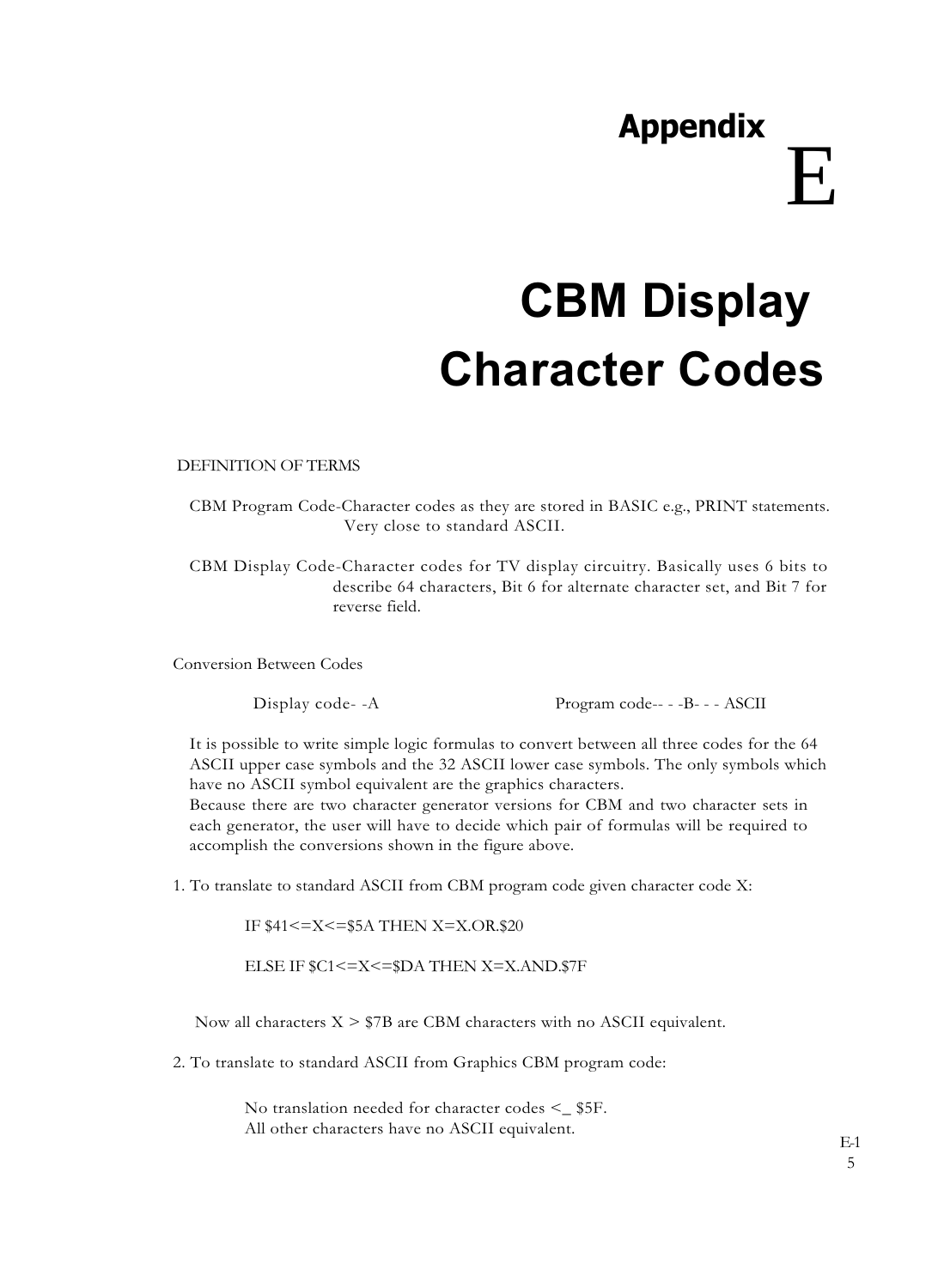3. To translate to standard ASCII from old PET TV ROM business program code:

IF  $C1 <= X <= SDA$  THEN  $X = (X.AND. $7F).OR.S20$ 

Now all characters X> \$7B are CBM characters with no ASCII equivalent.

### ALGORITHM 1

T 1 CMP #'A BCC DONE CMP #\$5B<br>BCS T2 **BCS** ORA #\$20 BNE DONE T2 CMP #\$CI BCC DONE CMP #\$DB BCS DONE AND # \$7F

### DON<sub>L</sub>.

ALGORITHM 2

no code required

### ALGORITHM 3

T1 CMP #\$CI BCC DONE CMP #\$DB BCS DONE AND #\$7F ORA #\$20

DONE

4. To translate from CBM display code to CBM program code

save bit 6 X=X.AND.\$3F If  $X < $20$  then  $X = X.OR$ .\$20 If bit  $6=1$  then  $X=X.OR.S80$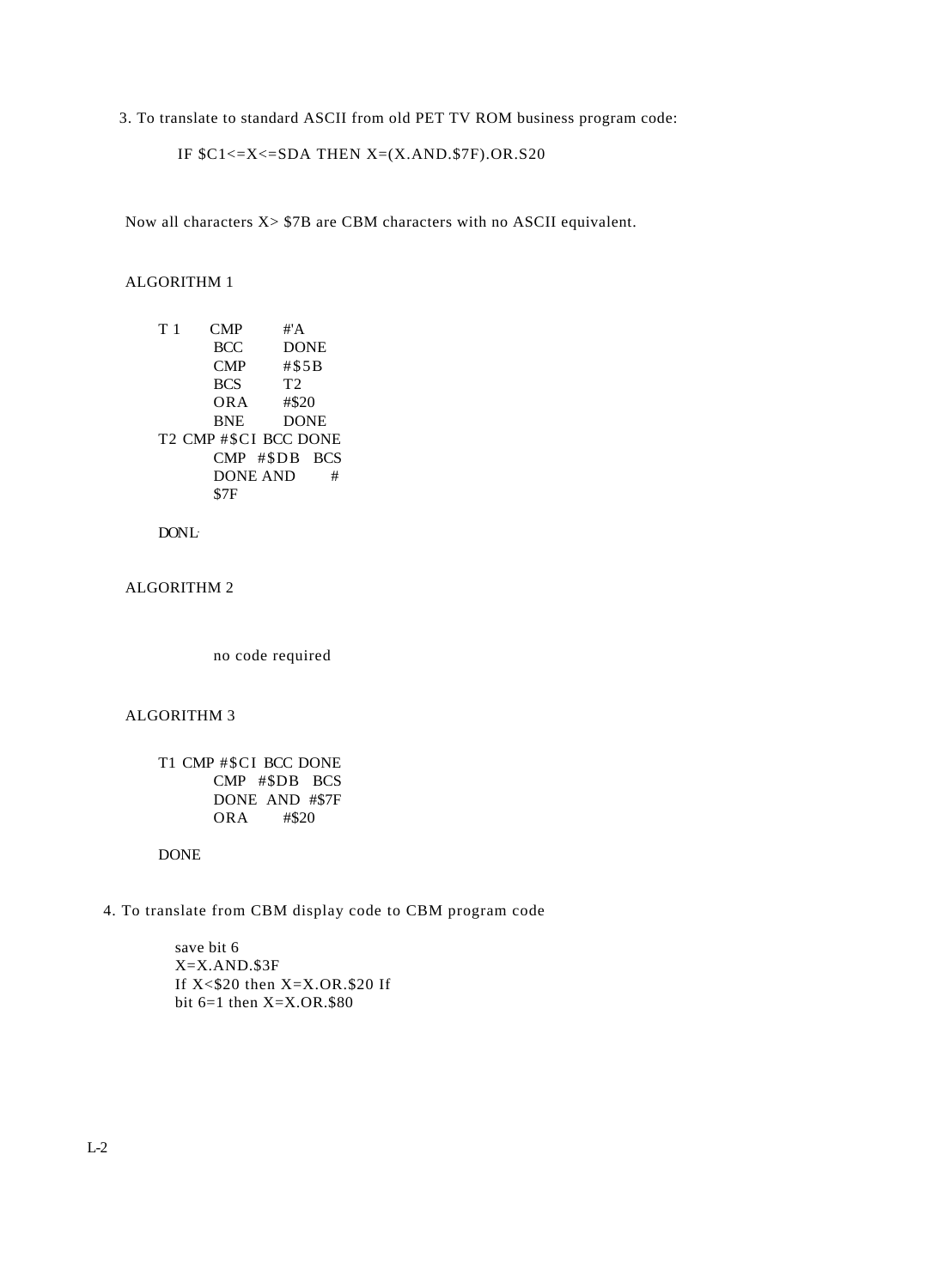5. To translate from CBM program code to CBM display code

save bit 7 X=X.AND.\$3F if bit  $7 = I$  then  $X=X.OR.S40$ 

### ALGORITHM 4

| L1 | <b>PHA</b> |             |
|----|------------|-------------|
|    | ASL A      |             |
|    | ASL A      |             |
|    | PLA        |             |
|    | <b>PHP</b> |             |
|    | <b>AND</b> | #\$3F       |
|    | <b>CMP</b> | # \$20      |
|    | <b>BCS</b> | L2          |
|    | OR A       | #\$40       |
| L2 | <b>PLP</b> |             |
|    | <b>BCC</b> | <b>DONE</b> |
|    | OR A       | #\$80       |
|    |            |             |

DONE

### ALGORITHM 5

| L <sub>1</sub> | <b>PHA</b> |             |
|----------------|------------|-------------|
|                | ASL A      |             |
|                | PLA        |             |
|                | <b>AND</b> | #\$3F       |
|                | <b>BCC</b> | <b>DONE</b> |
|                | OR A       | #\$40       |

### DONE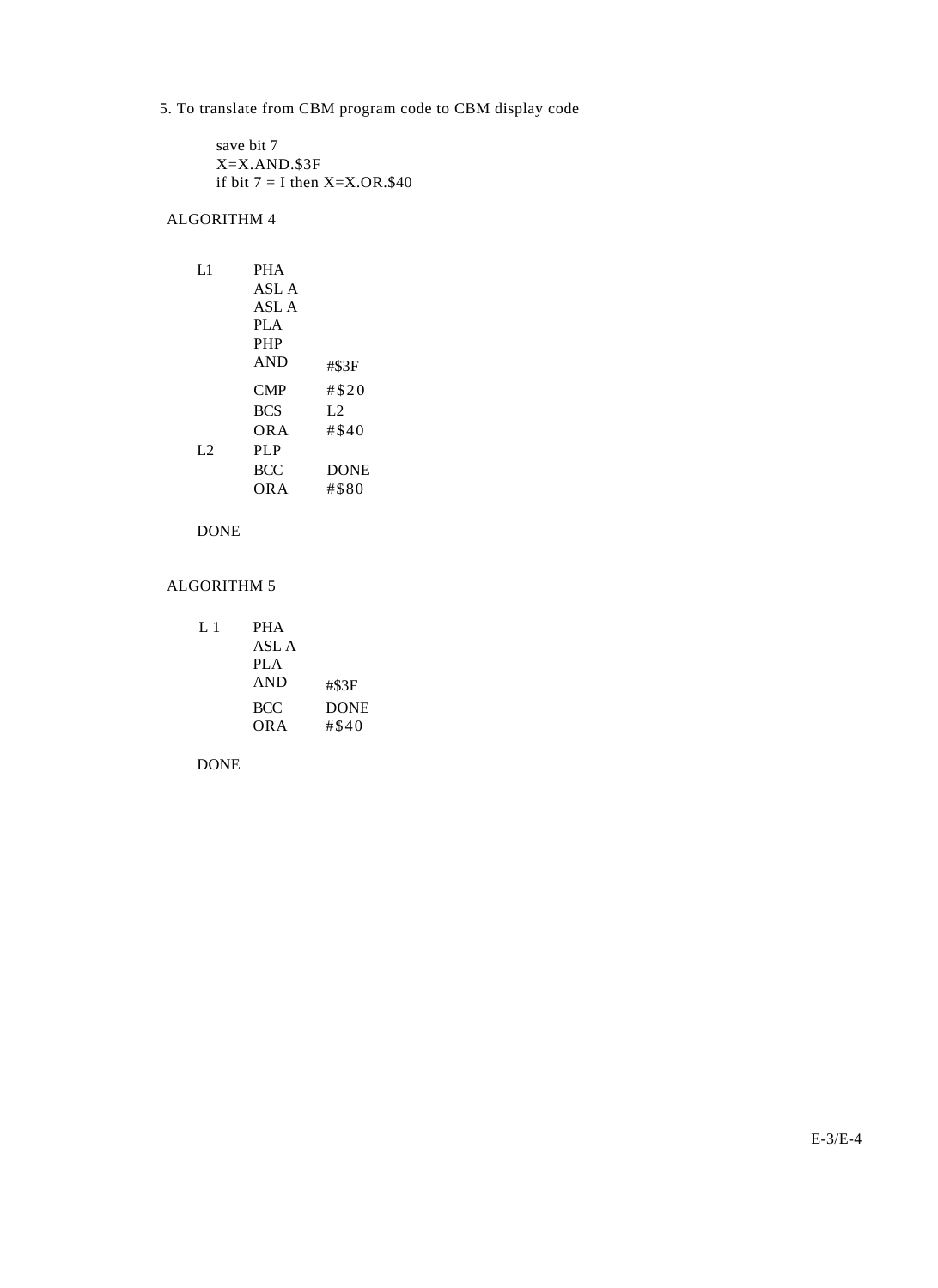## **Appendix F**

## **IEEE Bus Command Character Codes**

1. Primary Command Group (PCG) 0-95

A. Addressed command group (ACG) 0-15

1 (GTL) Go To Local 4 (SDC) Selected Device Clear 5 ( PPC) Parallel Poll Configure 8 ( GET) Group Execute Trigger 9 ( TCT) Take Control

B. Universal Command Group (UCG) 16-31 (LLO) Local Lockout (DCL) Device Clear (PPU) Parallel Poll Unconfigure 24 (

SPE) Serial Poll Enable 25 (SPD) Serial Poll Disable

- C. Listen Address Group (LAG) 32-63 32-62 listen address 0-30 63 (UNL) Unlisten
- D. Talk Address Group (TAG) 64-94 talk address 0-30 untalk
- II. Secondary Command Group (SCG) 96- 127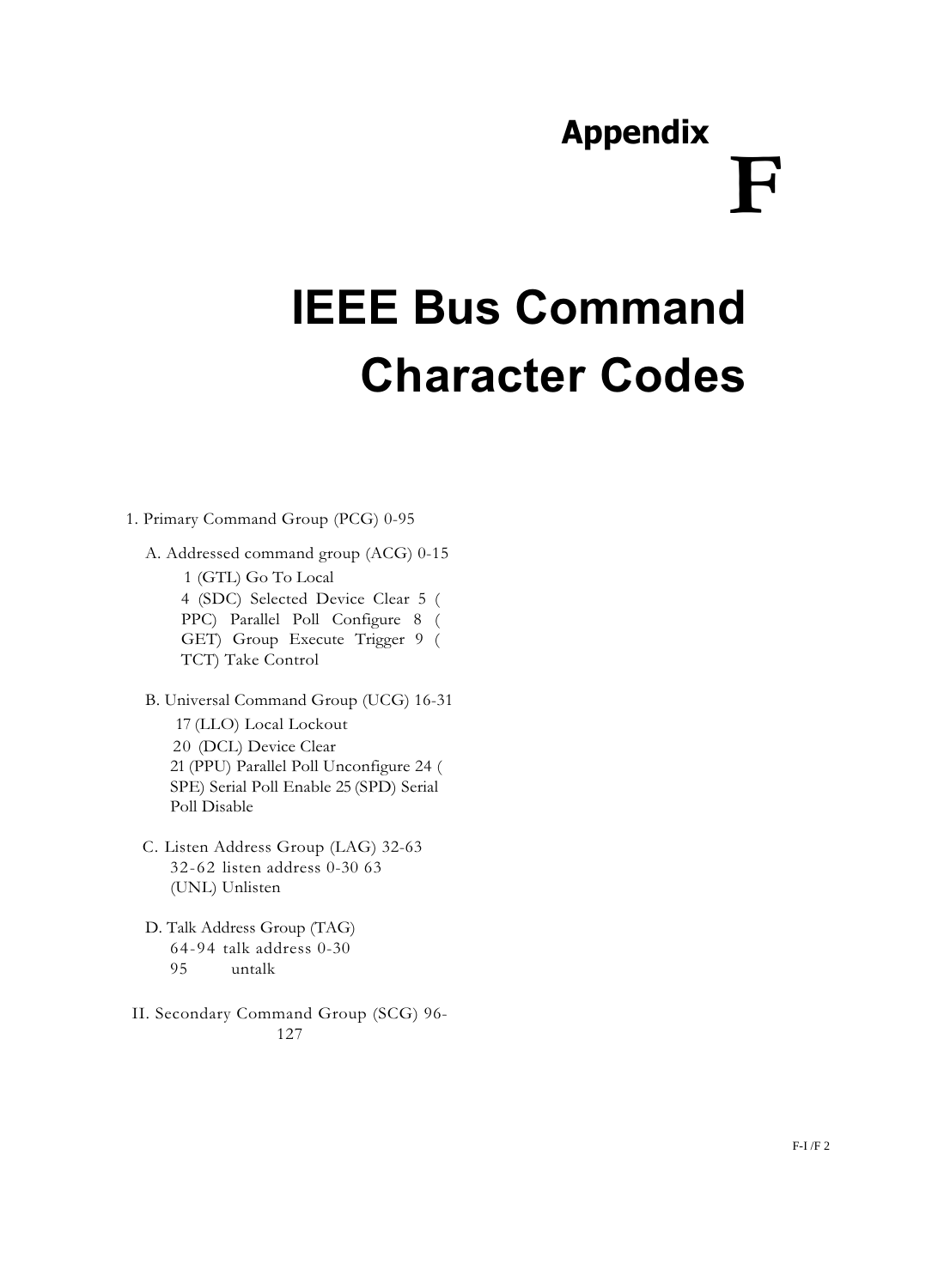### **Appendix**

# G

## **System Memory Map**

| 0000-00FF         | RAM        | System page zero variables |
|-------------------|------------|----------------------------|
| 0100-01 FF        | RAM        | 6502 hardware stack area   |
| 0200-029F         | RAM        | <b>BASIC</b> input buffer  |
| $02AO-03FF$       | RAM        | System absolute variables  |
| 0400-7FFF         | RAM        | 32K CBM BASIC text area    |
| 0400-3FFF         | RAM        | 16K ('BM BASIC text area   |
| 8000-87FF         | RAM        | CRT display RAM            |
| 8800-8FFF         |            | User I/O address space     |
| 9000-AFFF         |            | User ROM                   |
|                   |            | User $I/O$                 |
| <b>B000-E7 FF</b> | <b>ROM</b> | <b>BASIC</b> Interpreter   |
| E800-EFFF         |            | System I/O                 |
| $FOOO-FFFFF$      | <b>ROM</b> | <b>Operating System</b>    |

#### SYSTEM **MEMORY MAP**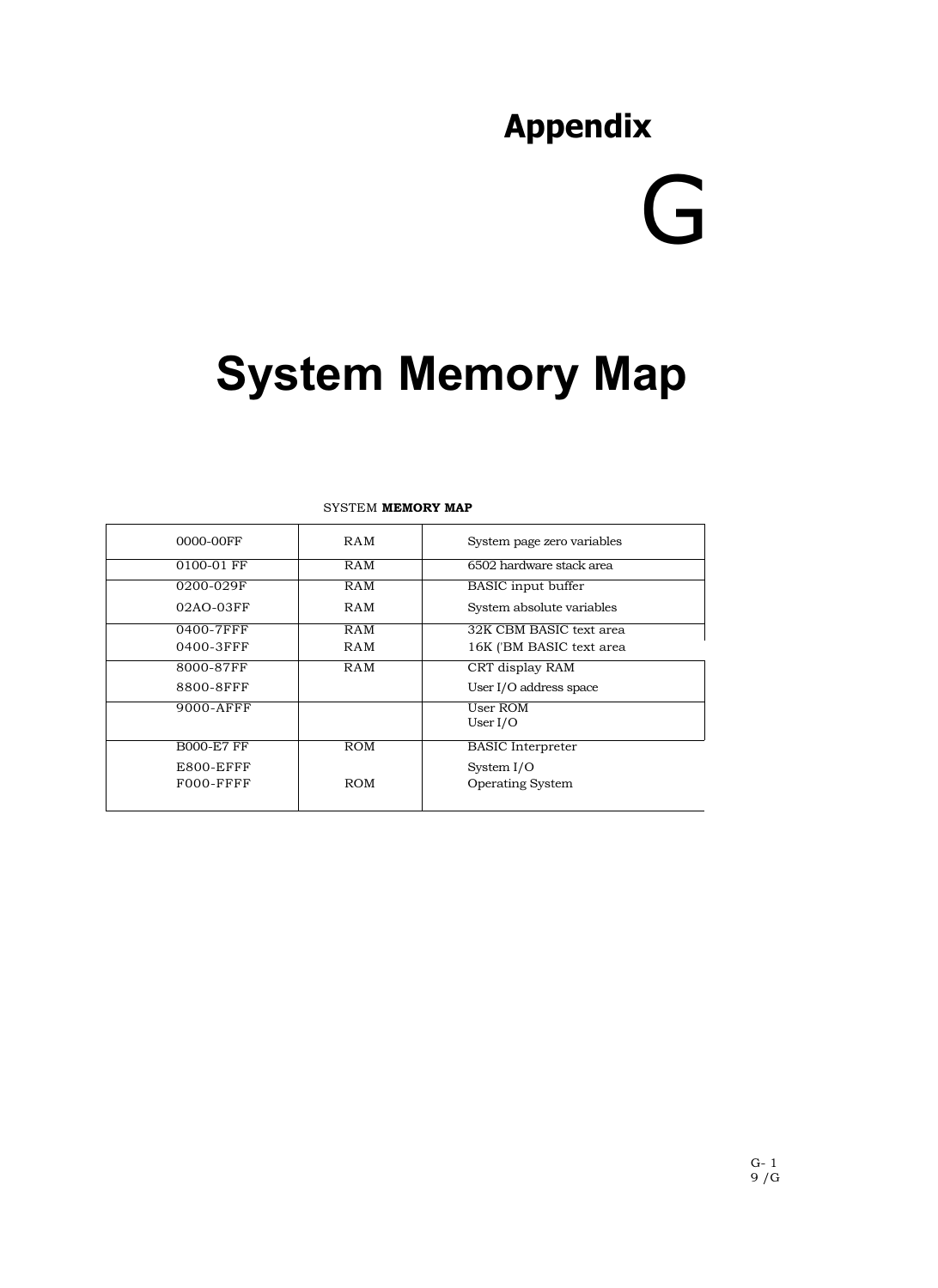## **Appendix H**

## **Assembly Language and System Calls**

The purpose in presenting the following list of system calls and variables is to facilitate the interchange of assembly language programs. Programs written in Commodore BASIC have generally been upward compatible between versions 1-4 of BASIC. It is our desire to present a list of assembly language I/O routines that the programmer can use for utilities, interpreters, assemblers and compilers. By using only routines in this list, resulting programs can be I/O independent, and hopefully independent of hardware of future machines. To create new software versions at that time, only a new assembly, with perhaps a different origin, would be required.

Please note that no routines are supported for data structures or mathematics. Both these features are subject to great changes. The user program should handle its own data and communicate with the I/O routines through the standard channels. For math routines, try KIM MATH (available from Commodore in listing form). If this is not suitable, math routines for the 6502 have been published in several journals.

In the following list, functions which are not yet available as a system call, and for which user supplied codes must be included, are flagged with an asterisk.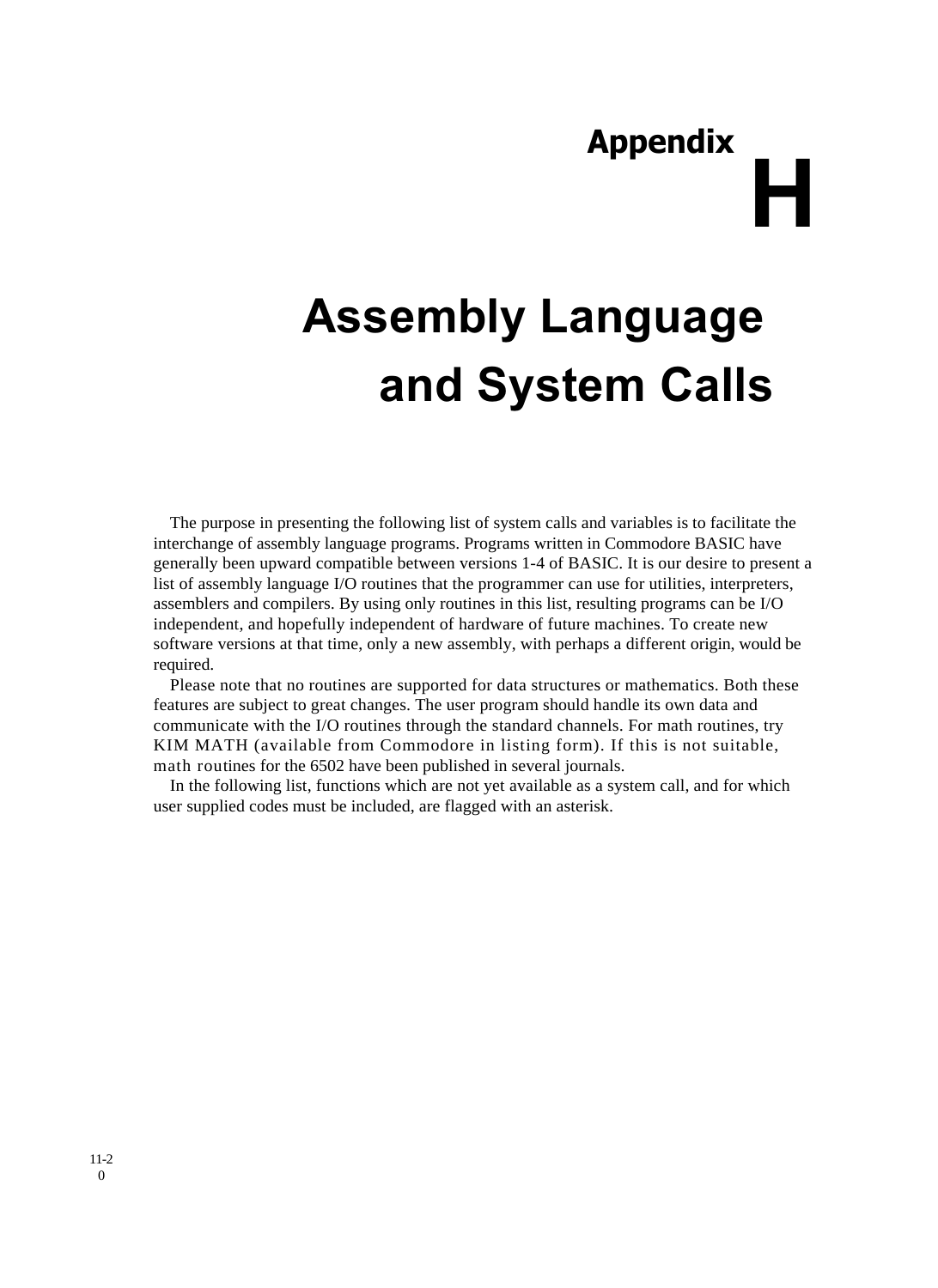|                   | <b>ADDRESS</b>   | <b>PURPOSE</b>                       | <b>REGISTERS USED</b> |
|-------------------|------------------|--------------------------------------|-----------------------|
| SYS1              | $\ast$           | set FNLEN, FNADR                     | A, X, Y               |
| SYS <sub>2</sub>  | $\ast$           | set LA, FA, SA                       | A, X, Y               |
| SYS3              | F563             | open file                            | none                  |
| SYS4              | F2E2             | close file                           | $\mathsf{A}$          |
| SYS <sub>5</sub>  | F7AF             | open channel for input               | $\mathbf{x}$          |
| SYS <sub>6</sub>  | F7FE             | open channel for output              | $\mathbf{x}$          |
| SYS7              | F2A6             | clear channel                        | none                  |
| SYS <sub>8</sub>  | F <sub>215</sub> | input character from channel         | A                     |
| SYS9              | F <sub>266</sub> | output character to channel          | A                     |
| <b>SYS10</b>      | F <sub>205</sub> | get buffered character from keyboard | $\mathsf{A}$          |
| SYS <sub>11</sub> | F2A2             | close all files                      | none                  |
| <b>SYS12</b>      | $\ast$           | read disk status, IEEE status        | AX                    |
| <b>SYS13</b>      | $\ast$           | set time                             | A, X, Y               |
| <b>SYS14</b>      | $\ast$           | read time                            | A, X, Y               |
| <b>SYS15</b>      | F198             | talk with attention                  | $\mathsf{A}$          |
| <b>SYS16</b>      | FOD <sub>5</sub> | listen with attention                | $\mathsf{A}$          |
| SYS17             | F1139            | unlisten                             | none                  |
| <b>SYS18</b>      | F1AE             | untalk                               | none                  |
| <b>SYS19</b>      | F19E             | handshake byte out                   | A                     |
| <b>SYS20</b>      | <b>FICO</b>      | handshake byte in                    | $\mathsf{A}$          |
| <b>SYS21</b>      | $\ast$           | set timeout flag                     | $\mathsf{A}$          |
| SYS <sub>22</sub> | F335             | check for stop key                   | none                  |
| SYS <sub>23</sub> | $\ast$           | scan the keyboard                    | $\mathsf{A}$          |
| SYS <sub>24</sub> | $\ast$           | read top of memory                   | X,Y                   |
| <b>SYS25</b>      | $\ast$           | set top of memory                    | X,Y                   |
| SYS26             | F <sub>193</sub> | secondary address with talk          | A                     |
| <b>SYS27</b>      | F143             | secondary address with listen        | $\mathsf{A}$          |
| SYS <sub>28</sub> | $\ast$           | get address of FAC                   | X,Y                   |
|                   |                  |                                      |                       |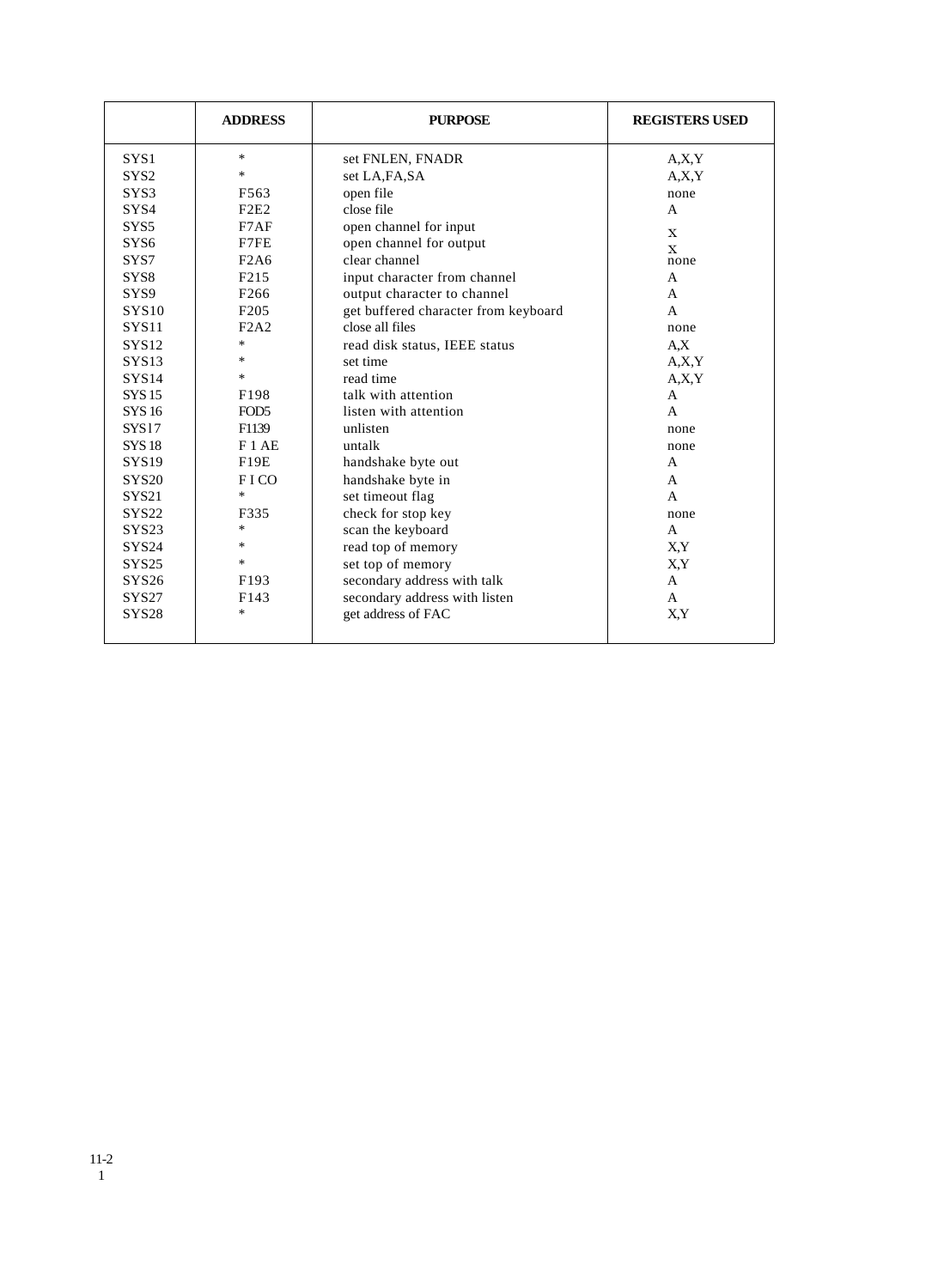1. Setting file name length and address.

This subroutine must be called before calling subroutine 3. If a file will be opened without a file name, the file name length must be set to zero. Load the accumulator with the length, X index with the high order address of the file name and Y with the low order address. The file name address can be any valid memory address where the string of characters corresponding to the file name are stored.

 $LDA$ #3 LDX #>NAME LDY #<NAME JSR SYS I SYS 1 NAMEBYT `ABC' temporary version 4.0 user supplied: STX \$DB STY \$DA STA \$ D9 RTS

2. Setting logical file number, device address, and command.

The logical file number is used as a key by the system to access data stored in a table by the open file subroutine. The device address ranges from 0 to 30 and corresponds to the following CBM devices:

> 0 Keyboard 1 Cassette #1 2 Cassette #2 3 CRT display 4 IEEE printer 8 CBM IEEE disk drive

Device numbers 4 or greater correspond to devices on the IEEE bus. This subroutine must be called before calling subroutine 3. Load the accumulator with the logical file number, X index with the device number, and Y index with the command. The command is sent as a secondary address on the IEEE following the device number during an attention sequence. If the programmer desires no secondary address to be sent, load Y index with a 255.

Example: logical file #2 device #4 no command  $LDA #2$ LDX #4 LDY #255 JSR SYS2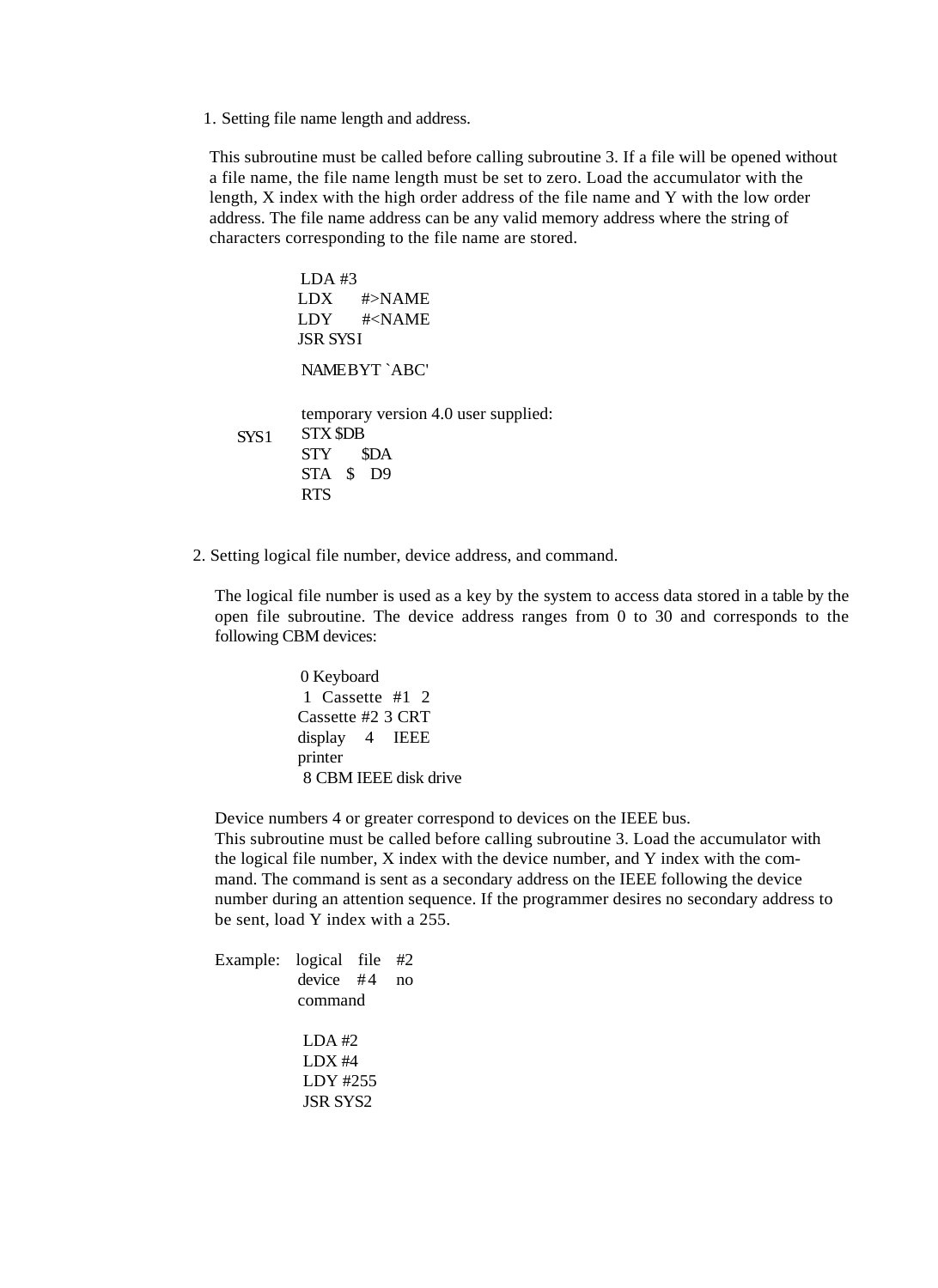SYS2 temporary version 4.0 user supplied: STA \$D2 STX \$ D4 STY \$D3 RTS

### 3. Opening a tile.

No registers need to be set up for this routine. However, both subroutines I and 2 must have been called previously. Consider the following example BASIC statement and its implementation in 6502 assembly language:

### OPEN 15,8,15,"10"

LDA #2 LDX #>NAME LDY #<NAME JSR SYSI LDA #15  $IDX$  #8 LDY #15 JSR SYS2 JSR \$F563

### NAMEBYT `10'

### 4. Closing a file.

When all 1/O has completed to a file, call this subroutine with the accumulator loaded with the logical file number used in the open subroutine.

> ;CLOSE 15 LDA #15 JSR \$F2E2

5. Opening a channel for input.

Assuming that a file has been opened by subroutine 3, it can be opened as an input channel. Of course the characteristics of the device will determine if it is valid to do so. This subroutine must be executed before subroutine 8 or 10 is executed for a device other than the keyboard. If input from the keyboard is desired, and there is no association to the logical file number by a previous open file, then the call to this subroutine may be dispensed with.

> OPEN LOGICAL FILE 2 AS INPUT CHANNEL LDX #2 JSR \$F7AF

11-4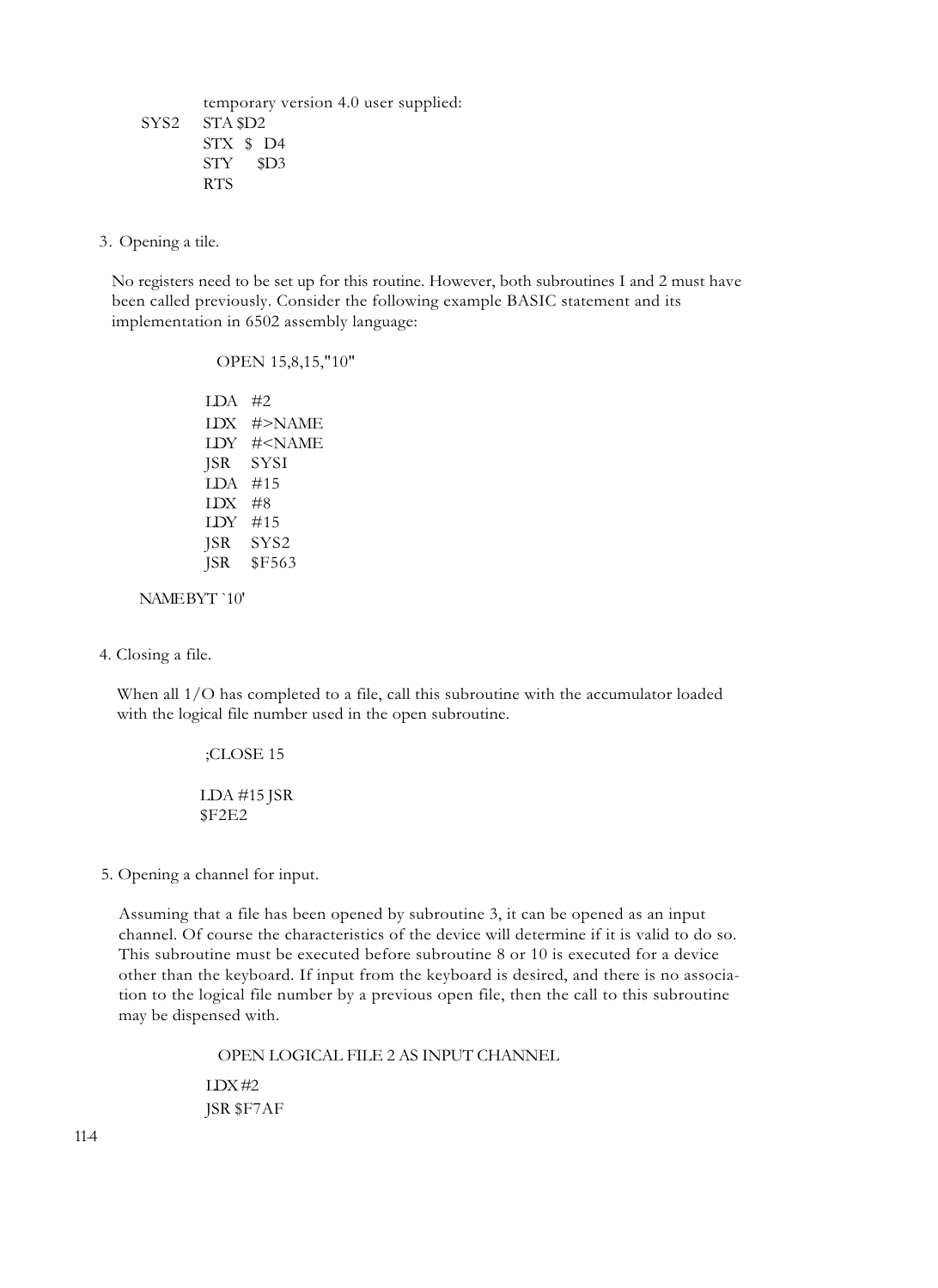On the IEEE this subroutine results in sending a talk address followed by a secondary address if one was specified in the open subroutine.

6. Open channel for output.

Assuming that a file has been opened by subroutine 3, it can be opened as an output channel. Of course the characteristics of the device will determine if it is valid to do so. This subroutine must be executed before subroutine 9 is executed for a device other than the CBM CRT. If output to the CRT is desired, and there is no association to an open file by logical file number, then the call to this subroutine may be dispensed with.

OPEN LOGICAL FILE 3 AS OUTPUT CHANNEL

LDX #3 JSR \$ F7FE

On the IEEE this subroutine results in sending a listen address followed by a secondary address if one was specified in the open subroutine.

### 7. Clear channel.

After opening a channel and performing I/O, this routine closes all open channels and restores the default channels. Input is device 0 and output is 3. This routine may be called optionally by the programmer. An untalk is sent to clear the input channel if the device is on the IEEE. An unlisten is sent to clear the output channel. By not calling this routine and leaving a listener addressed on the IEEE, multiple devices can receive data on the bus. An example would be to address the printer to listen and the disk to talk.

8. Input characters from channel.

A call of this routine will return a character of data from the channel set up by a call to subroutine 5 or the default input channel if no other channel has been set up. Data is returned in the accumulator. The channel remains open after the call. In the case of the keyboard device, the cursor is turned on and continues to blink until carriage return is typed and then characters on the line are returned one by one by calls to this routine. Finally carriage return is sent and the process begins again.

### JSR \$F215 STA DATA

9. Output character to channel.

The data to be output is loaded into the accumulator. A call to subroutine 6 sets up the output channel or if this call is omitted, data is sent to the default device which is number 3, the CRT. The character can be transmitted to multiple devices on the IEEE if a clear channel is not performed after the corresponding open channel for output.

> H-2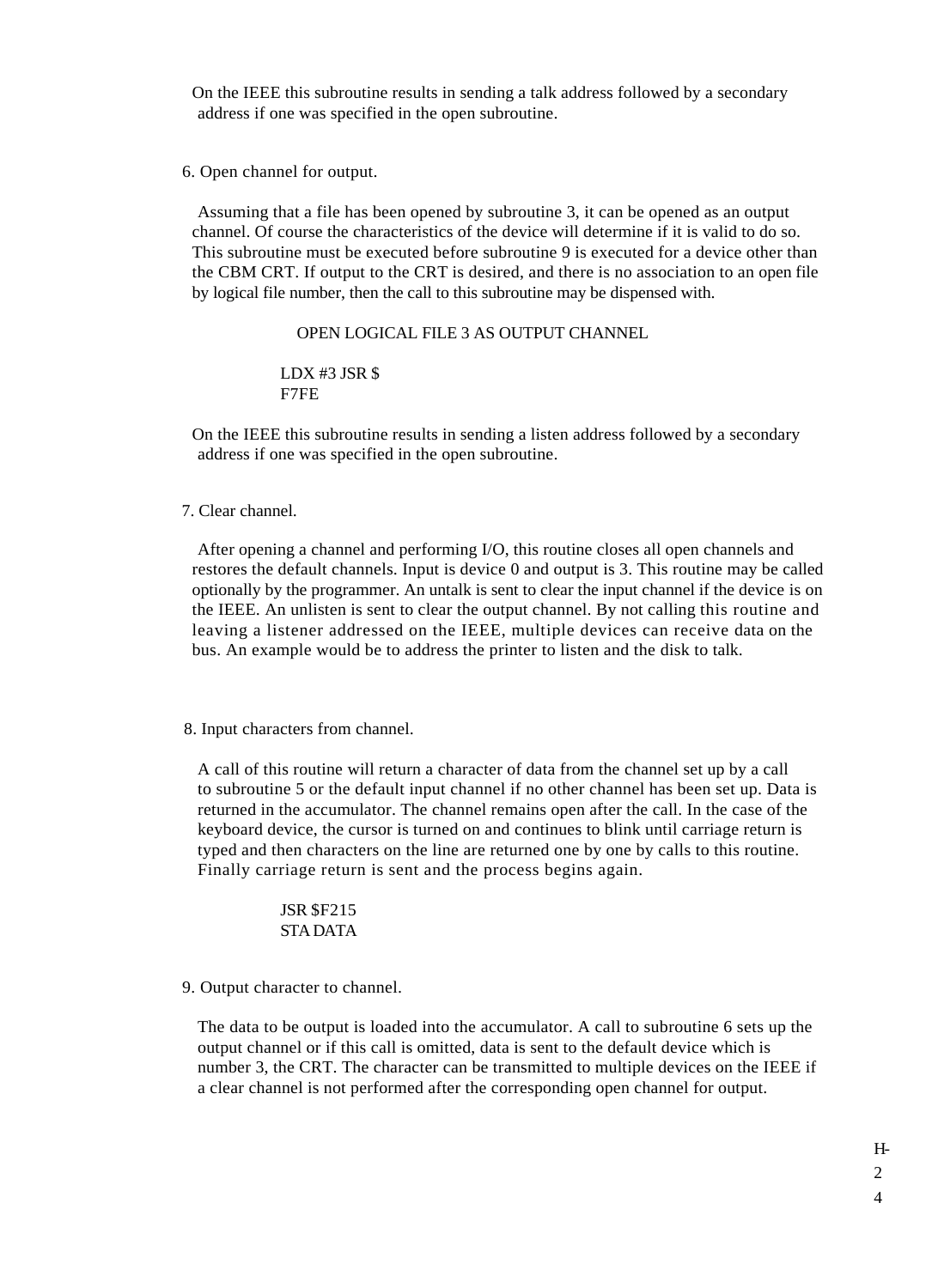### LDA DATA JSR \$1:266

10. Get buffered character from keyboard.

This subroutine removes one character from the keyboard queue and returns an ASCII value in the accumulator. If the queue is empty, the value returned will be zero. Characters are put into the queue by an interrupt driven scan which calls subroutine 23.

> JSR \$F205 STA DATA

11. Close all files.

When this subroutine is called, the pointers into the open file table are reset. Additionally, subroutine 7 is called to reset the I/O channels.

JSR \$F2A2

12. Read disk status, IEEE status.

The disk error number is returned in the accumulator and the IEEE status is returned in X index. The disk is assumed to be device 8.

|               | JSR SYS12                                                        |
|---------------|------------------------------------------------------------------|
| STA DS        |                                                                  |
| STX ST        |                                                                  |
|               |                                                                  |
|               | temporary user supplied                                          |
| SYS12 LDA #96 |                                                                  |
| PHA           |                                                                  |
|               | JSR 5D995                                                        |
| PLA           |                                                                  |
| TAX           |                                                                  |
| LDY $\#0$     |                                                                  |
|               | LDA (\$OE)Y                                                      |
| ASL A         |                                                                  |
| ASL A         |                                                                  |
| ASL A         |                                                                  |
| ASL A         |                                                                  |
| INY           |                                                                  |
| STA \$B4      |                                                                  |
|               |                                                                  |
|               | $\begin{tabular}{ll} LDA & (\$OE)Y \\ AND & \#\$F \end{tabular}$ |
| ORA \$134     |                                                                  |
| <b>RTS</b>    |                                                                  |
|               |                                                                  |

H-2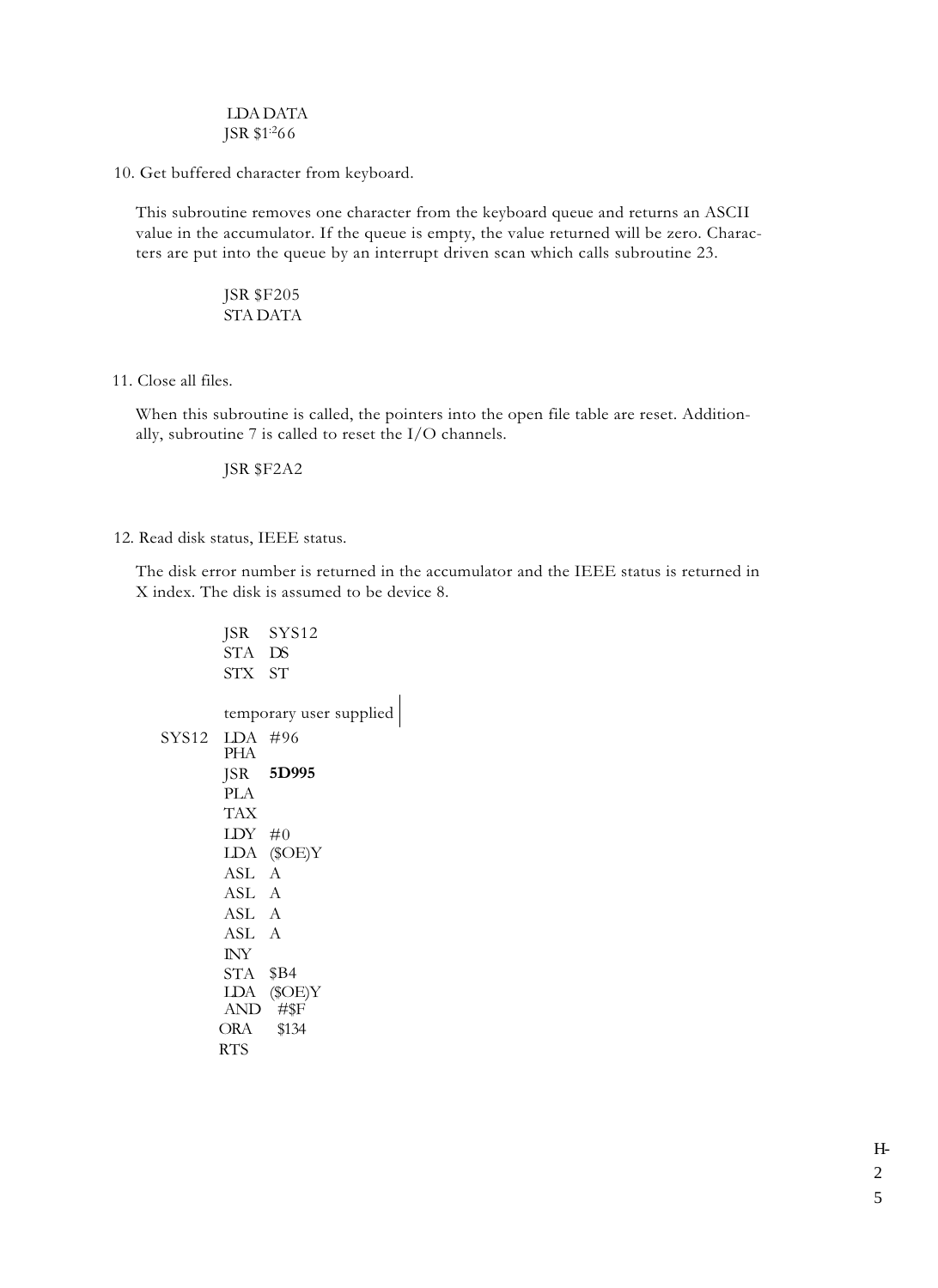13. Set time.

A system clock is maintained on a 1 /60th second interrupt basis. Three bytes are provided to count jiffies up to 5,184,000---24 hours-at which point the clock rolls over to zero. To set the clock, load accumulator with the most significant, X index with the next most significant, and Y index with the least significant byte of time in jiffies.

### ;I0 MINUTES = 36000 JIFFIES

LDA #0 ; MOST SIGNIFICANT LDX #>3600 LDY #<3600 JSR SYS13 ;LEAST SIGNIFICANT

temporary user supplied

SYS13 SEI

STA \$80 STX \$8E STY \$8F CLI RTS

14. Read time.

The system clock can be read at any time. Three bytes are returned and their value is 60th's of a second. Accumulator contains most signficant, X index next most significant and Y index the least significant.

### JSR SYS14 STY TIME STX TIME+1 STA TIME+

TIME  $*=+3$ 

temporary user supplied SYS14 SEI LDY \$80 LDX \$8E LDA \$8F CLI RTS

15. Talk with attention.

The accumulator is loaded with a device number between 0 and 30. This subroutine ORs in bits to convert this device number to a talk address and then transmits this data as a command on the IEEE bus.

H-

6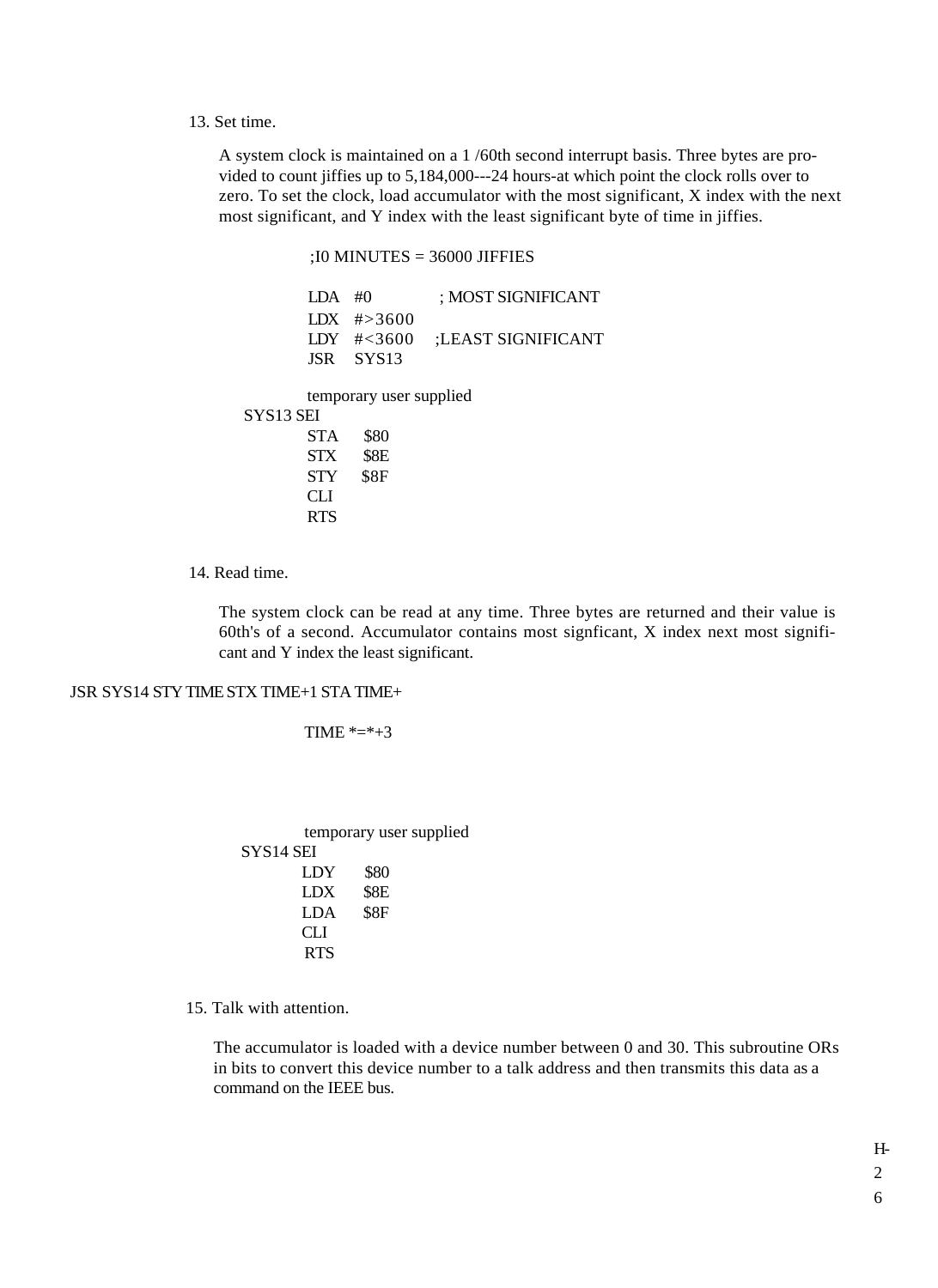;COMMAND DEVICE #4 TO TALK LDA #4 JSR \$F198

16. Listen with attention.

The accumulator is loaded with a device number between 0 and 30. This subroutine ORs in bits to convert this device number to a listen address and then transmits this data as a command on the IEEE bus.

> ;COMMAND DEVICE #8 TO LISTEN  $LDA$ #8 JSR \$FOD5

### 17. Unlisten.

Use of this subroutine results in an unlisten command being transmitted on the IEEE bus.

JSR \$F1B9

18. Untalk.

Use of this subroutine results in an untalk command being transmitted on the IEEE bus.

JSR \$F1AE

### 19. Handshake byte out.

The accumulator is loaded with a byte to handshake as data on the IEEE bus. A device must be listening or ST will reflect a timeout.

### LDA DATA

#### JSR \$F19E

20. Handshake byte in.

This routine handshakes a byte of data off the IEEE bus. The data is returned in the accumulator. A device must have been told to talk by subroutine 15.

> JSR \$F1C0 STA DATA

7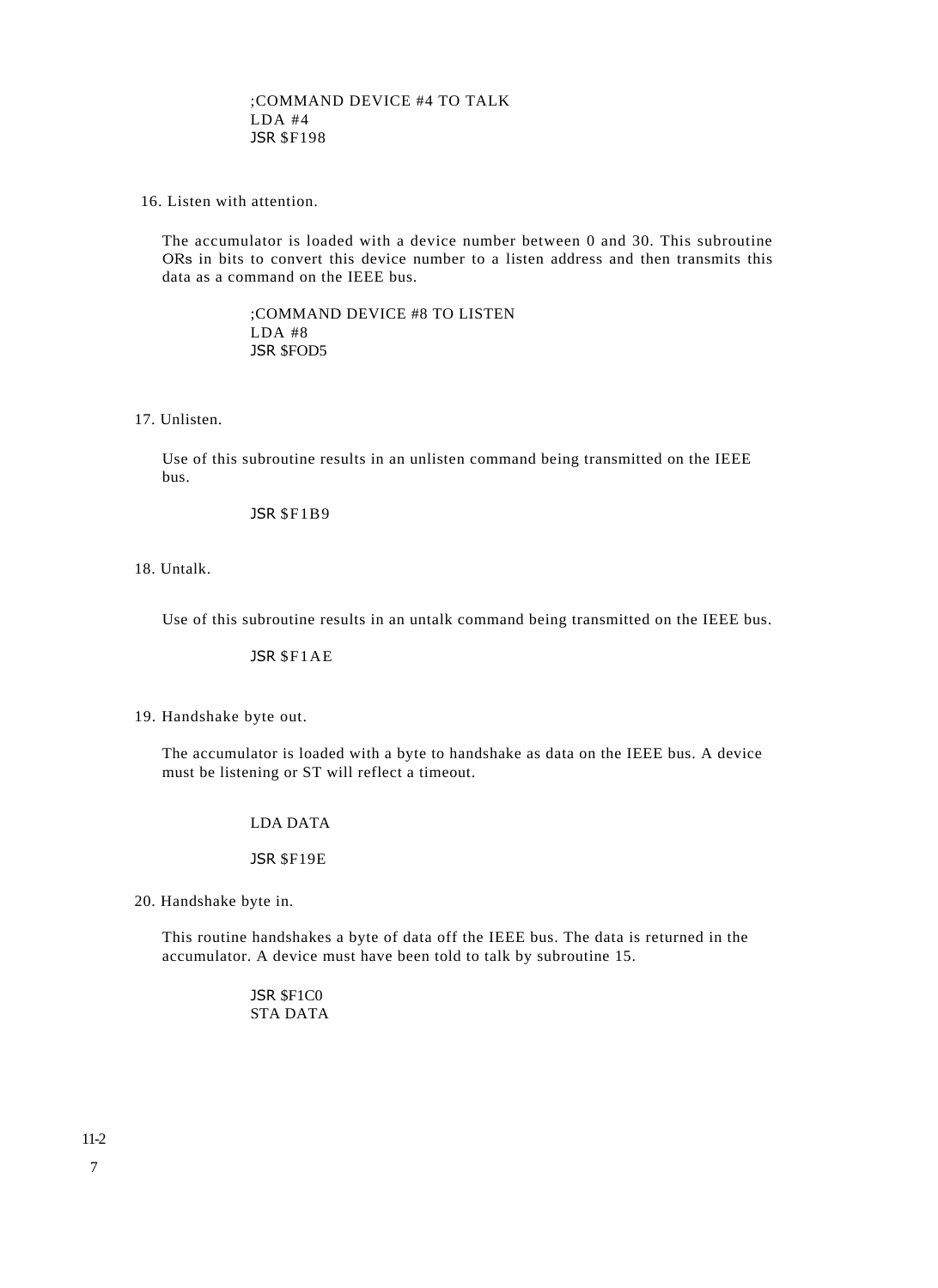21. Set timeout flag.

When the accumulator contains a 0 in bit 7, timeouts are enabled by this routine. A I in bit 7 disables timeouts. Timeouts are a way that the CBM can poll an IEEE device for data without hanging in a handshake sequence. The device must respond to DAV within ()4 milliseconds.

> ;DISABLE TIMEOUT LDA #0 JSR SYS21

temporary user supplied: SYS21 STA \$03FC RTS

'') Check for stop key.

This routine sets the Z flag if the STOP key on the keyboard is pressed while the routine is called. All other flags are maintained.

> JSR \$F335 BNE  $*+5$  JMP READY

23. Scan the keyboard.

This is the same subroutine called by the interrupt handler. If a key is down, its ASCII value is placed in the keyboard queue.

GET JSR SYS23 ;SCAN KEYBOARD JSR \$ FFDC ;GET CHARACTER CMP #0; IS IT NULL? BEQ GET ; YES ... SCAN AGAIN STA DATA ;SAVE IT JSR \$F266 ;PRINT IT

temporary user supplied: SYS23 PHP PHA TXA PHA TYA **PHA SEI JMP \$**E455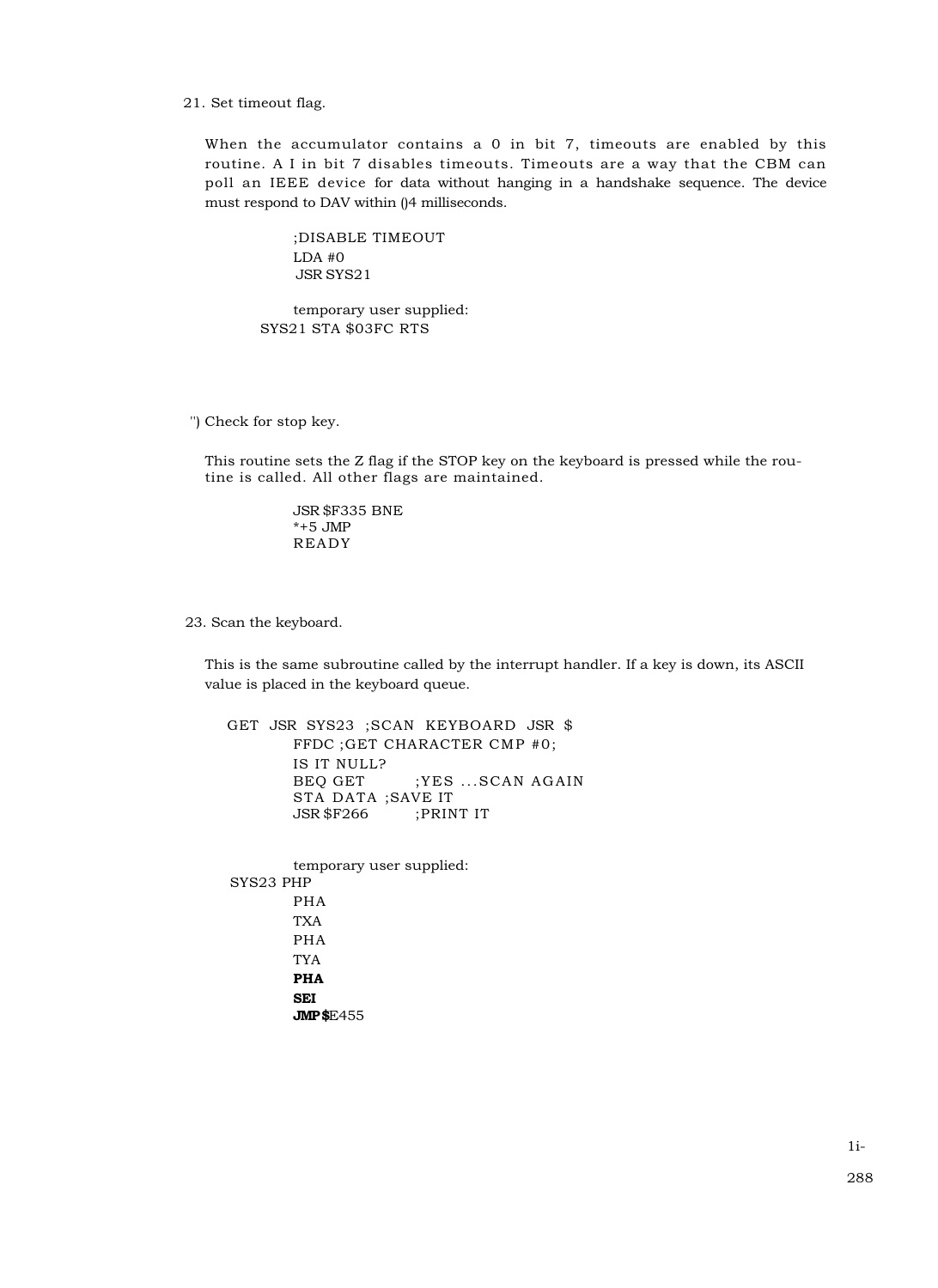#### 24. Read top of memory.

On power on into BASIC, tests are made to determine the highest RAM memory address. This subroutine returns the hi byte of that address in X index and the lo byte of that address in Y index.

JSR SYS24 STX POINT+1 STY POINT temporary user supplied: SYS24 LDX \$35 LDY \$34 RTS

25. Set top of memory.

A programmer may need space for variables to use when BASIC is running. There are 16 bytes available in both pages 0 and 2 but sometimes you may need more. After calling subroutine 24 you can determine where the top of memory is and by loading X and Y and calling this subroutine, you can make a space at the top of RAM for your data.

;MAKE TOP OF MEMORY \$3000 LDX #>\$3000 LDY #<\$3000 JSR SYS25 temporary user supplied SYS25 STX \$35

26. Secondary address for talk.

RTS

STY \$34

By loading the accumulator with a number between 0 and 31, the user sends a secondary address command over the IEEE with this subroutine. This routine can only be called after subroutine #15.

> ;DEVICE #4,SA #5 LDA #4<br>JSR \$F198 **SEND TALK ADDRESS** LDA #5 JSR \$F193 ;SEND SECONDARY ADDRESS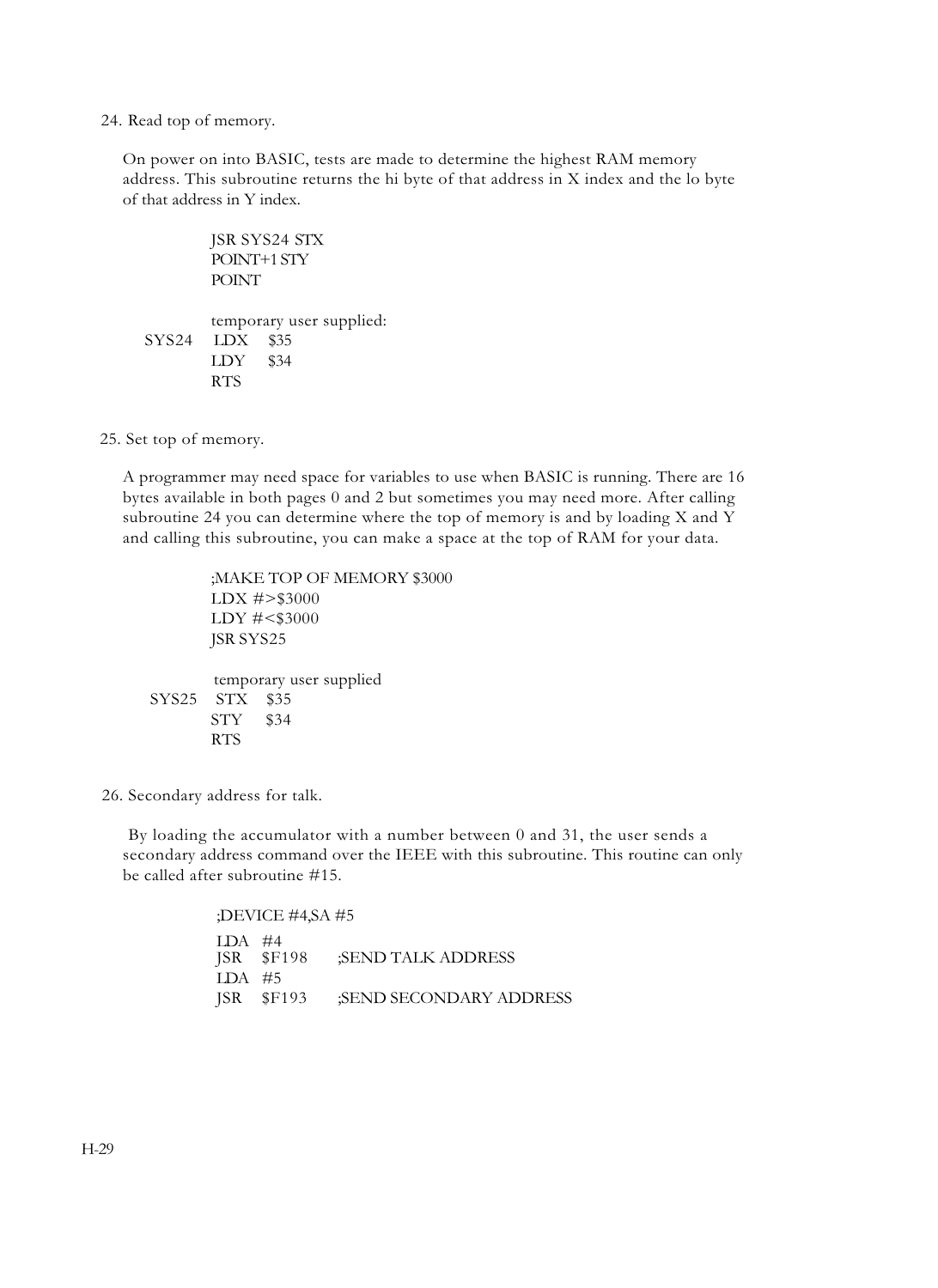27. Secondary address for listen.

This routine is essentially the same as subroutine 26 except that it is designed for call after subroutine 16 in a listen sequence.

```
;DEVICE #8 WITH ST #15
LDA #8
JSR $FOD5
LDA #15 JSR
$F143
```
28. Get address of floating accumulator.

In a USR function call, the contents of the parameter expression are evaluated and placed in the floating accumulator. For a detailed description of number format, see the section following the convert format subroutine. This subroutine returns the high order byte of the address of the FAC in X and the low order byte of the address in Y.

> JSR SYS28 STX POINT+1 STY POINT

temporary user supplied SYS28 LDX #>\$5E  $LDY$  #<\$5E RTS

### SYS COMMAND

When it is necessary to transfer control to the machine language program, there are two ways to do it. The preferred approach is the SYS command which transfers control totally from BASIC until control is returned by means of a return from subroutine instruction. It can be used to transfer control to any other program. If the following code is encountered:

10 SYS (634)

at line 10 BASIC will hand control of the computer to the program located at 634. The general format for the SYS command is:

SYS (start address)

The start address can be a computed value. In either case, it must result in a positive number not greater than 65535.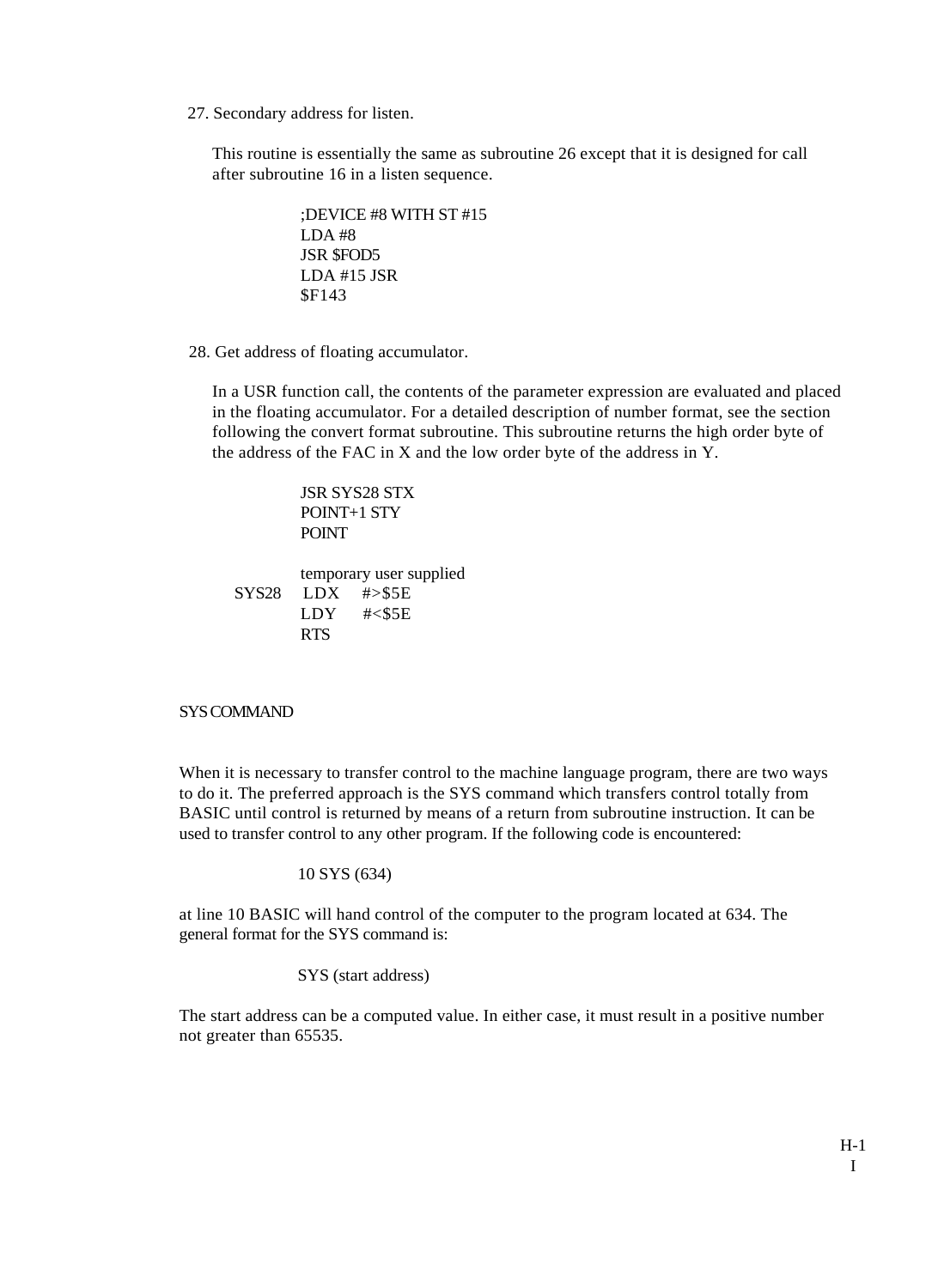CAUTION: Execution of machine language code removes almost all protection that is built into the ROMs to allow the BASIC interpreter to continue functioning without regard to user error. As soon as you transfer control from BASIC' to your own program, any mistakes which occur in your program may cause the machine to cease to function. In order to help solve this type of problem, you should not use the machine language monitor to develop anything other than the most trivial amount of code. In any case, when control of system is lost, it can be regained by repowering the system on.

In order to return from the SYS command, the last instruction in the program which is executed should be a RTS instruction. BASIC will then start interpreting the next statement after the SYS command. In order to pass the variables of data back and forth between the user program and BASIC using the SYS command, data has to be POKEd into temporarily undisturbed memory locations during the execution of the BASIC routine. The results of the SYS operation would have to be PEEKed back into the program that follows the call to SYS.

### USR FUNCTION

There are some programs, particularly mathematical ones, in which it is easier to pass parameters to/from BASIC'' using the USR function and to get the results directly processed in BASIC. USR is specified with a parameter. BASIC evaluates the expression for its parameter and leaves the results of the evaluation in a floating accumulator which BASIC'' uses for all of its functions. It is noted that if no parameter is passed, the floating accumulator is not initializeable by the user or by any other techniques as it is used by BASIC in a variety of ways prior to executing the USR function.

USR calls a routine which executes a machine language program, and leaves a result in the floating accumulator to be analyzed by the BASIC expression. Because USR is a function, it is possible to include the function called user as part of a BASIC instruction as in: IF USR ( A)=1, THEN etc. In this case the parameter A will be passed to the USR function in the floating accumulator. The resulting floating accumulator, when the user returns to BASIC, would be compared to 1 and the logical function would be executed.

The SYS command is more useful for transferring control for machine language processing in which variables are not being acted on. USR is more useful when one is trying to implement a new BASIC command. This is an important consideration in using USR. USR uses preassigned variable locations: locations 1 and 2. These locations must be initialized with the hexadecimal value of the starting address in which the machine language program is stored. This can be done anywhere throughout the program with a POKE of the decimal equivalent of the lower address to location I and POKE of the high order address in location 2. Example:

> 10 POKE 1,122 20 POKE 2,2 30 IF USR (A)=1 THEN etc.

The parameter specified in the USR function is evaluated, converted to a floating point equivalent with signs, exponent, and mantissa, and placed in a series of bytes which we will call the floating accumulator.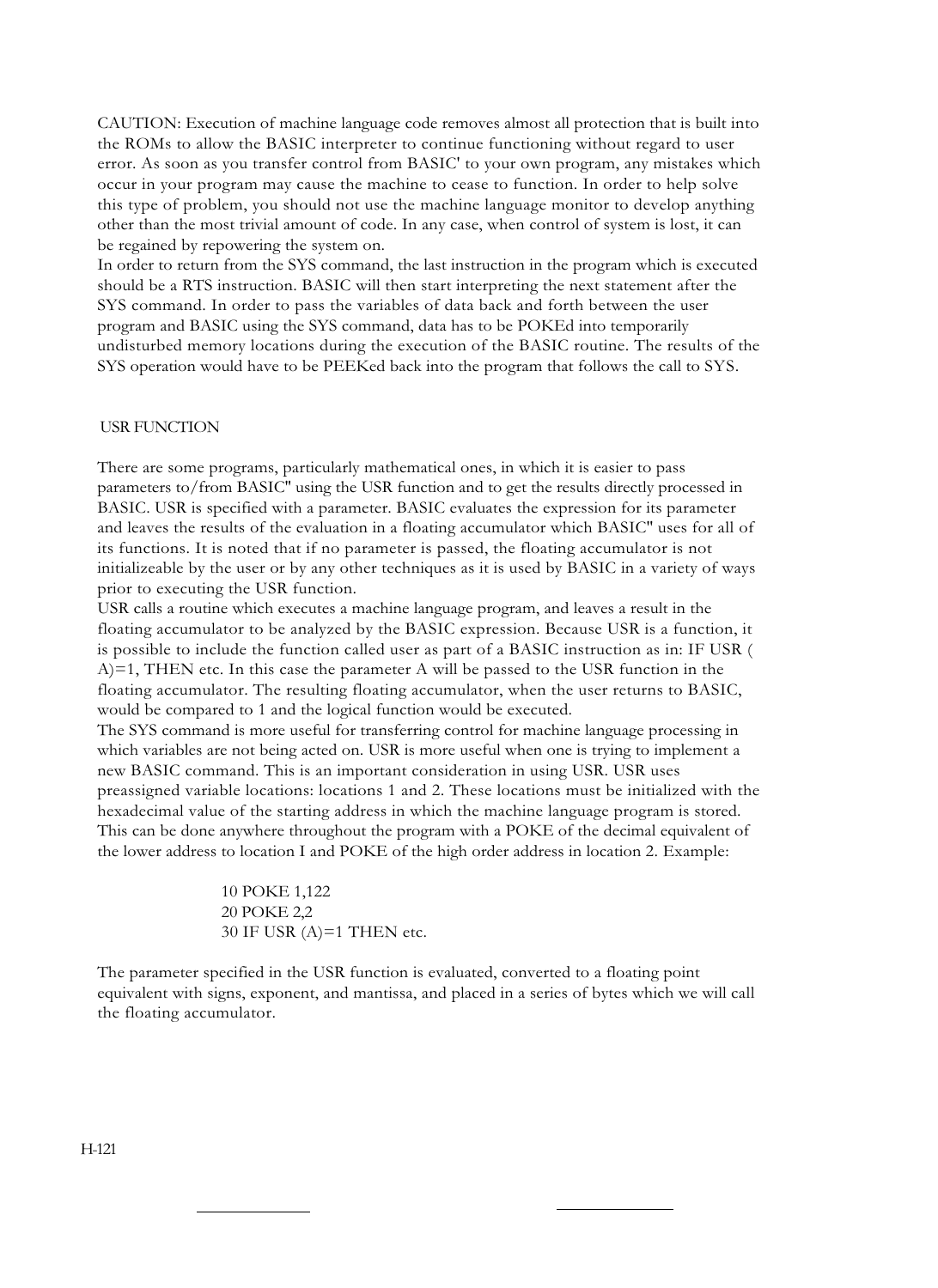Binary Integer 1 sign and exponent 4 low byte 2 mantissa **MSB** 5 high byte 3 mantissa 4 mantissa 5 mantissa 6 mantissa LSB 7 sign of mantissa

Binary representation

The exponent is computed such that the mantissa  $>=1$ . It is stored as a signed 8 bit binary + \$80. Negative exponents are not stored 2's complement. Maximum exponent is 10E38. Minimum exponent is 10E-39 which is stored as \$00. A zero exponent is used to flag the number as zero.

> Exponent Approximate Value FF 10E38 A2 10E10 7F 10E-1 02 10E-38 00 10E-39

Since the exponent is really a power of 2, it should best be described as the number of left shifts (EXP>\$80) or right shifts (EXP<=\$80) to be performed on the normalized mantissa to create the actual binary representation of the value.

Since the mantissa is always normalized, the high order bit of the most significant byte is always set. This guarantees always at least 40 bits precision which is roughly equivalent to 9 significant digits plus a few bits for rounding. If a number has a value of zero, it may not always have zero bytes in the mantissa. The only true flag for a zero number is the exponent.

If the mantissa is positive, then the sign byte is zero: \$00. A negative mantissa causes this byte to be -1: \$FF.

Example Floating Point Numbers

| 1E38     | FF             | 96             | 76             | 99  | 52             | 0 <sub>0</sub> |
|----------|----------------|----------------|----------------|-----|----------------|----------------|
| 4E10     | AA             | 95             | 02             | F9  | 00             | 00             |
| 2E10     | A <sub>3</sub> | 95             | 02             | F9  | 0 <sup>0</sup> | 0 <sup>0</sup> |
| 1E10     | A2             | 95             | 02             | F9  | 0 <sup>0</sup> | 00             |
| 1        | 81             | 80             | 00             | 00  | 0 <sup>0</sup> | 00             |
| .5       | 80             | 80             | 00             | 00  | 00             | 00             |
| .25      | 7F             | 80             | 00             | 00  | 0 <sup>0</sup> | 00             |
| $IE-4$   | 73             | D1             | B7             | 59  | 59             | 00             |
| $1E-37$  | 06             | 88             | 1 <sup>C</sup> | 14  | 14             | 00             |
| $IE-38$  | 02             | D              | C7             | EE  | EE             | 00             |
| IE-39    | 00             | A <sup>O</sup> | 00             | 00  | 0 <sup>0</sup> | 0 <sup>0</sup> |
| $\Omega$ | 00             | 0 <sub>0</sub> | 00             | 00  | 0 <sup>0</sup> |                |
| $-1$     | 81             | 80             | 00             | 00  | 0 <sup>0</sup> | F              |
| $-10$    | 84             | AO             | 00             | 00  | 00             | FF             |
|          |                |                |                |     |                |                |
|          | (1)            | (2)            | (3)            | (4) | (5)            | (6)            |
|          |                |                |                |     |                |                |

Column I - exponent Column 2 - mantissa Column 3

mantissa Column 4 mantissa Column 5 - mantissa Column 6 Sign of mantissa

11-13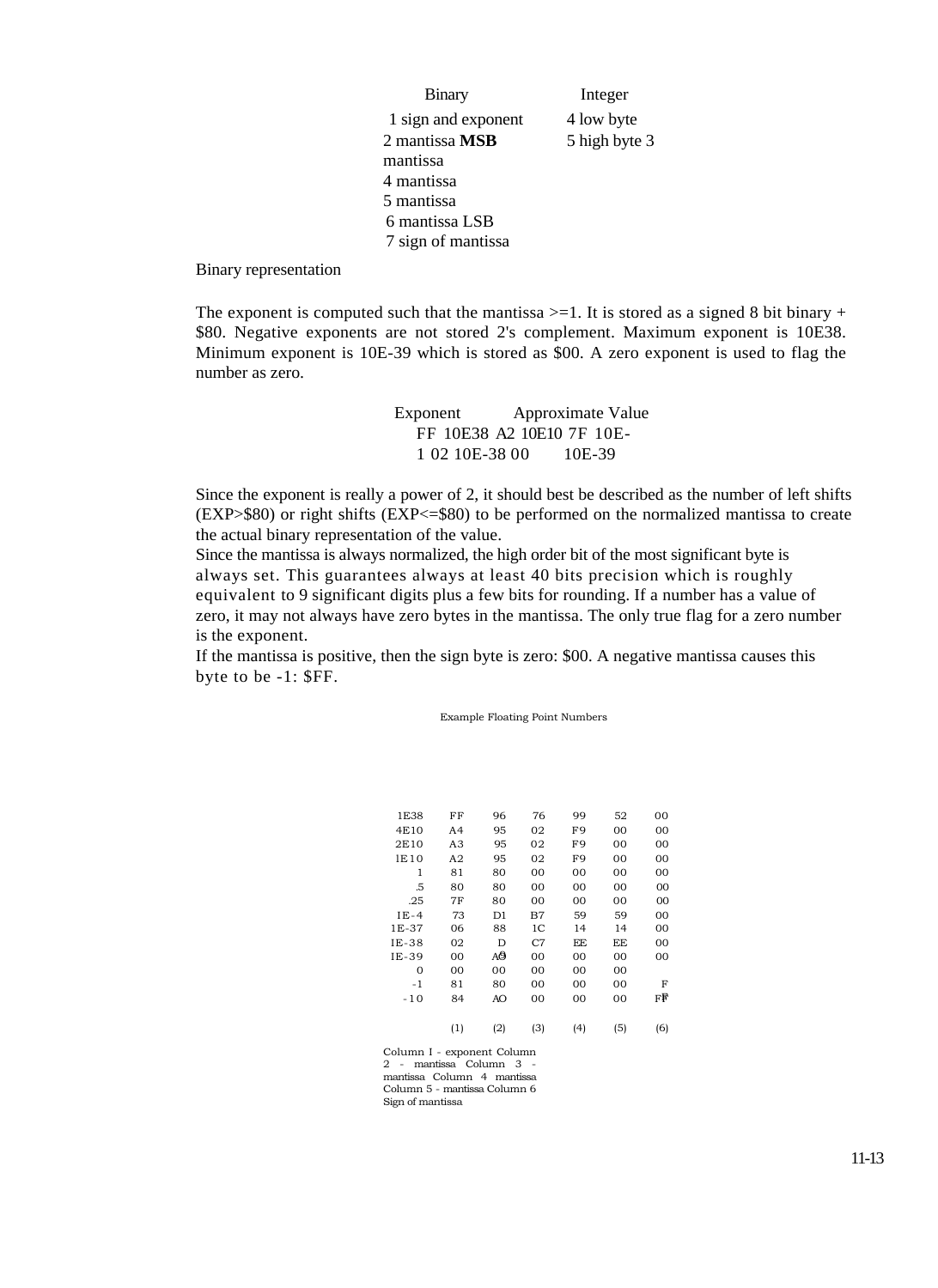Actual floating point BASIC variables are stored in 5 bytes, rather than 6 bytes as is the floating accumulator. Upon examination, one will note that the most signficant byte of the mantissa is always set. If we always assure the number will be in this format, we can use that bit to indicate the sign of the mantissa---thus freeing the byte used for sign. The sixth byte is used in the floating accumulator to simplify operations when shifting the mantissa.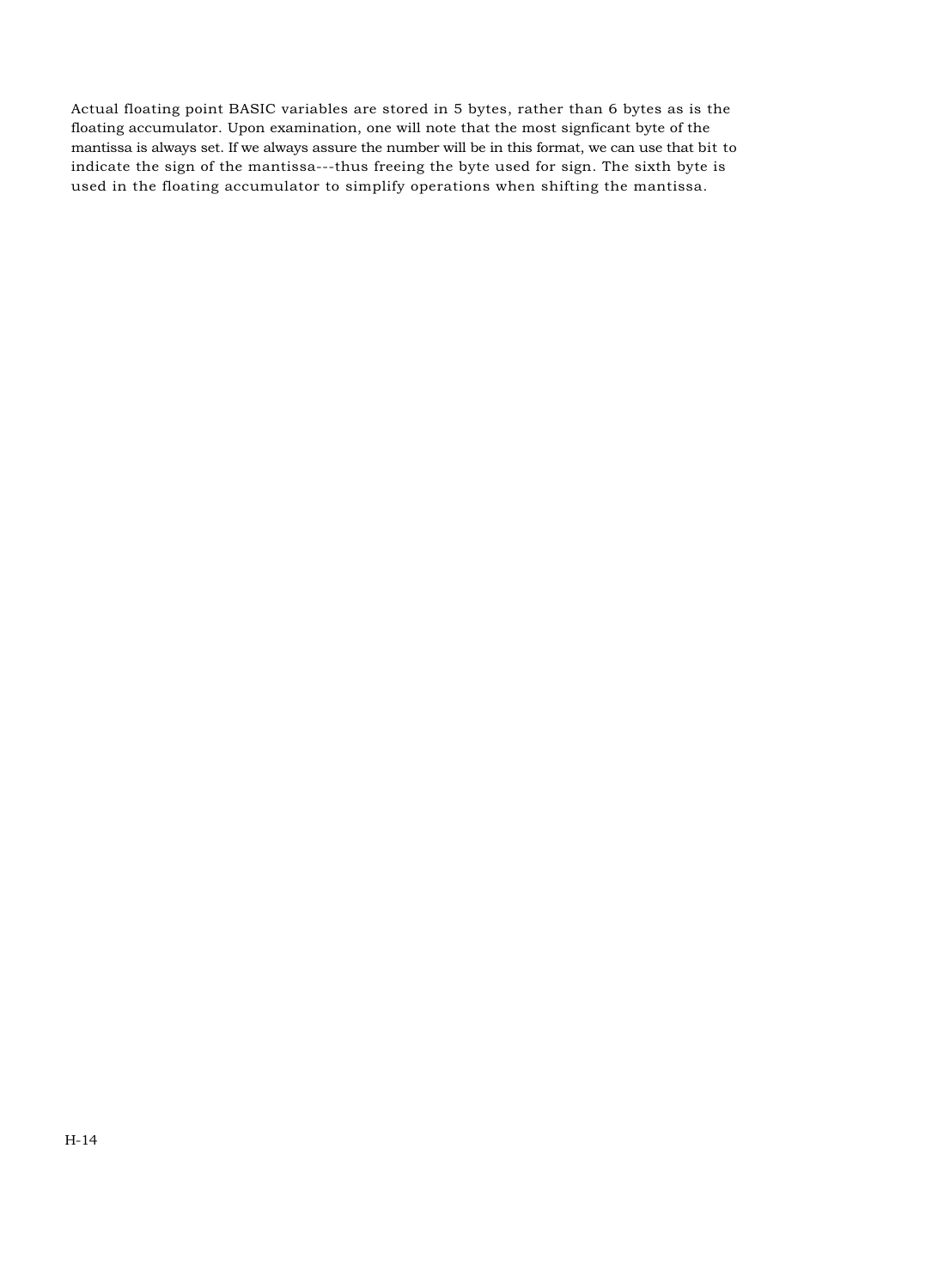# **Appendix Commodore BASIC Disk I/O** I

### **1.1**INTRODUCTION

User defined parameters will be specified with each command in the next section, but a few general comments can be made here. Parameters are not order dependent, e.g., the drive, file name, and unit could work written in all 6 different permutations of a DLOAD command. A file name may be in quotes, or represented as a string variable enclosed inparentheses. Drive numbers are specified by the letter d followed by a 0 or a 1. The default drive number is generally 0. For commands such as COPY, where the user specifies more than one file name, the default drive for the second filename is the last user specified drive number. The unit# (IEEE address of the disk), is optional on nearly all commands. Unit has a default value of 8. A user specified unit is the letter "U" followed by an integer between 4 and 3 1. "ON Uz" may be written as ",Uz".

The second cassette may not be used simultaneously with the CBM disk commands in version 4.

Disk status variables DS, and DS\$, cannot be assigned a value by the user, but when either is referenced as through a PRINT or the right hand side of an expression, the disk command channel will be queried and updated values assigned. The OS keeps a flag to prevent rereading these values if a subsequent disk operation has not been performed. *NOTE:* Variables or expressions to evaluate in parameter lists must be enclosed in parentheses, e.g.,  $U(2+B)$ .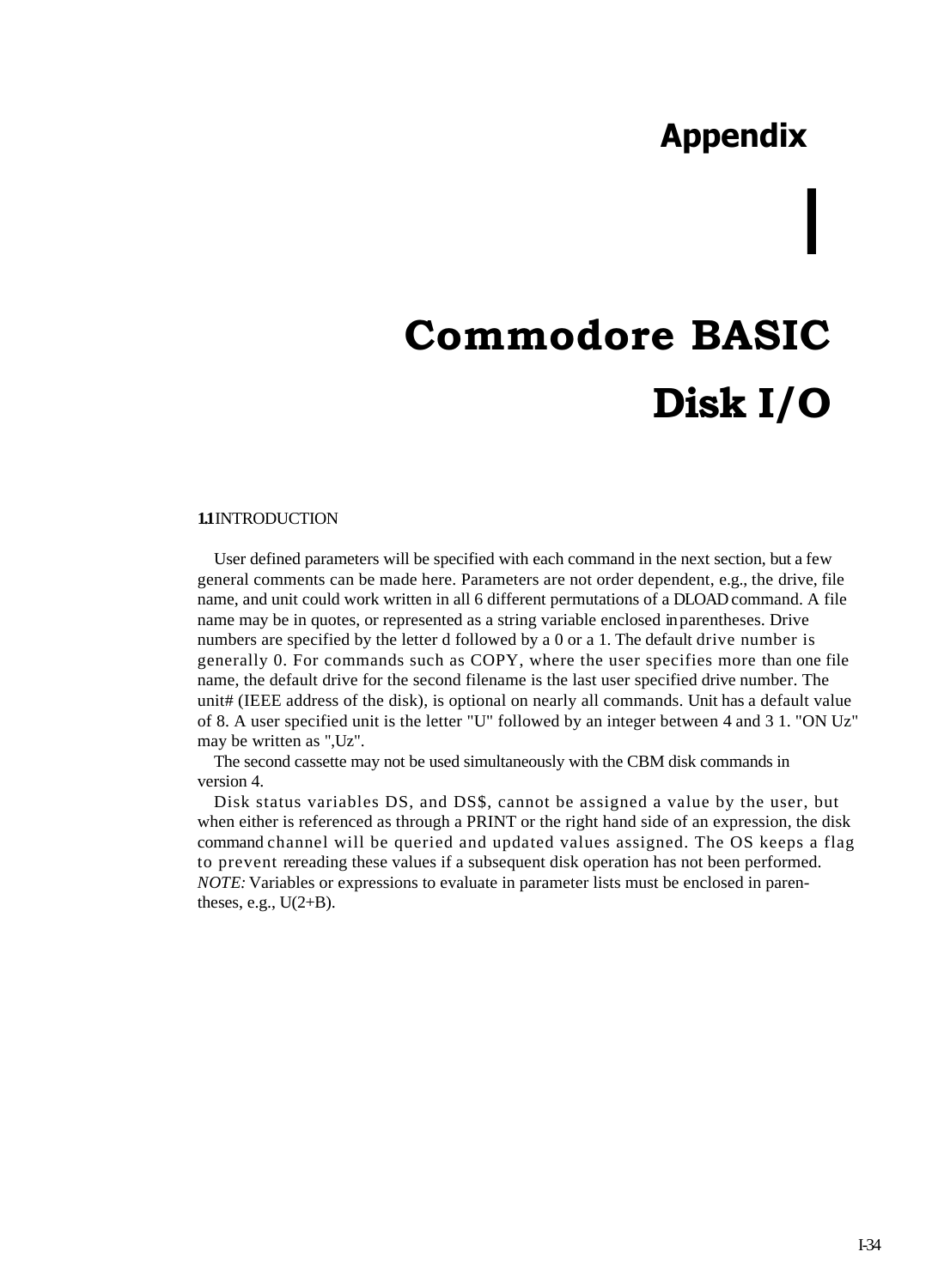### 1.2 PROGRAM FILE COMMANDS

The following commands are used in manipulation of BASIC' program files:

DSAVE DLOAD **SCRATCH** RENAME **DIRECTORY** 

DSAVE "<name>" [,Dx] [ON Uy]

Writes to disk the program that is currently residing in memory.

DLOAD "<name>" [,Dx] [ON Uy]

Loads the program from disk into memory. DLOAD always deletes the current program in memory. In direct mode all files currently open are closed. In program mode, programs can be chained or loaded in sections with access to the same data files. However, the largest program must be loaded first.

SCRATCH "<name>" [,Dx] [ON Uy]

Deletes the file from the disk. File may be program, sequential, or random. An "ARE YOU SURE?" message is given in direct mode to which the user must respond "YES" or "Y" followed by <carriage return> for the command to execute.

```
RENAME "<namex>" [,Dx] TO "<namey>" [ON Uy]
```
Change the name of a file. An example use might be to create a backup file before saving a new program of the same name.

```
DIRECTORY [Dx] [ON Uy]
```
Display both directories if no drive number is specified. Displays the directory to the screen unless the current output channel directs data to another device.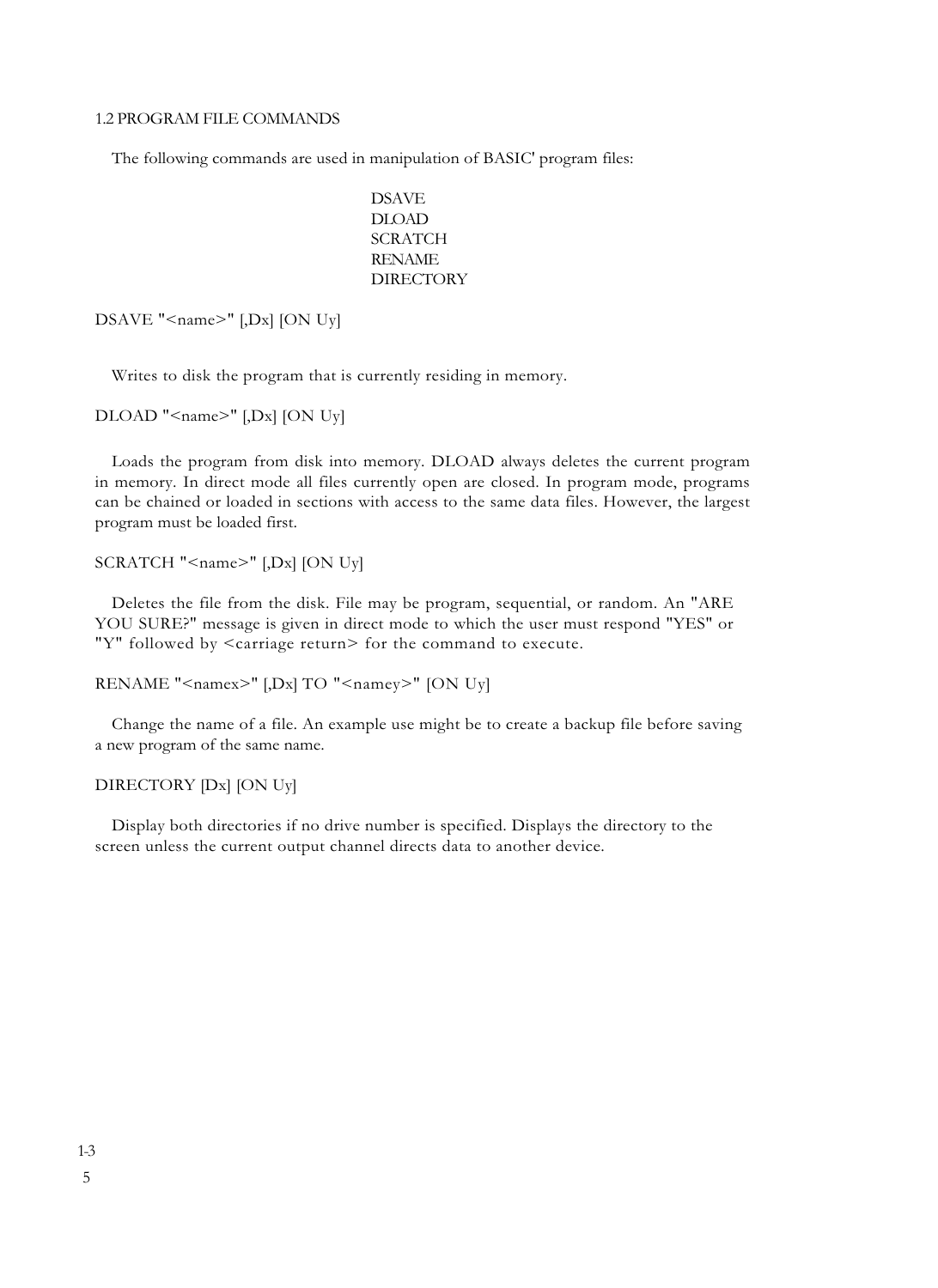### **Disk Data Files - Sequential and Random**

There are two types of disk data files that may be created and accessed by a Commodore BASIC program: sequential files and random access files.

### 1.3 SEQUENTIAL FILES

Sequential files are easier to create than random files but are limited in flexibility and speed when it comes to accessing the data. The data that is written to a sequential file is stored, one item after another (sequentially), in the order it is sent and is read back in the same way.

The statements and functions that are used with sequential files are:

| <b>DOPEN</b> | <b>DCLOSE</b> | <b>ST</b> | DS | DSS |
|--------------|---------------|-----------|----|-----|
| PRINT#       | INPUT#        | GET#      |    |     |

### 1.3.1 Creating a Sequential File

he following program steps are required to create a sequential file and access the data in the file:

| 1. Open the file.                                                                                                                 | DOPEN#1,"DATA",W                                  |
|-----------------------------------------------------------------------------------------------------------------------------------|---------------------------------------------------|
| You must specify W for Write.                                                                                                     |                                                   |
| 2. Write data to the file using the PRINT# statement.                                                                             | PRINT#1,A\$;B\$;C\$                               |
| 3. To access the data in the file, you must CLOSE<br>the file and reOPEN it.<br>4. Use the INPUT# statement to read data from the | DCLOSE#1<br>DOPEN#1,"DATA"<br>INPUT#1,X\$,Y\$,Z\$ |
| sequential file into the program.                                                                                                 |                                                   |
| 5. End of file is tested by checking the<br>variable ST.                                                                          | IF(ST) AND 64 THEN<br>DCLOSE#1                    |

### 1.3.2 Adding **Data**To A Sequential File

If you have a sequential file residing on disk and later want to add more data to the end of it, you simply open with append, and write the data. Data cannot be inserted however. To do this the entire file must be rewritten.

APPEND#1, "<name>" [,Dx] [ON Uz]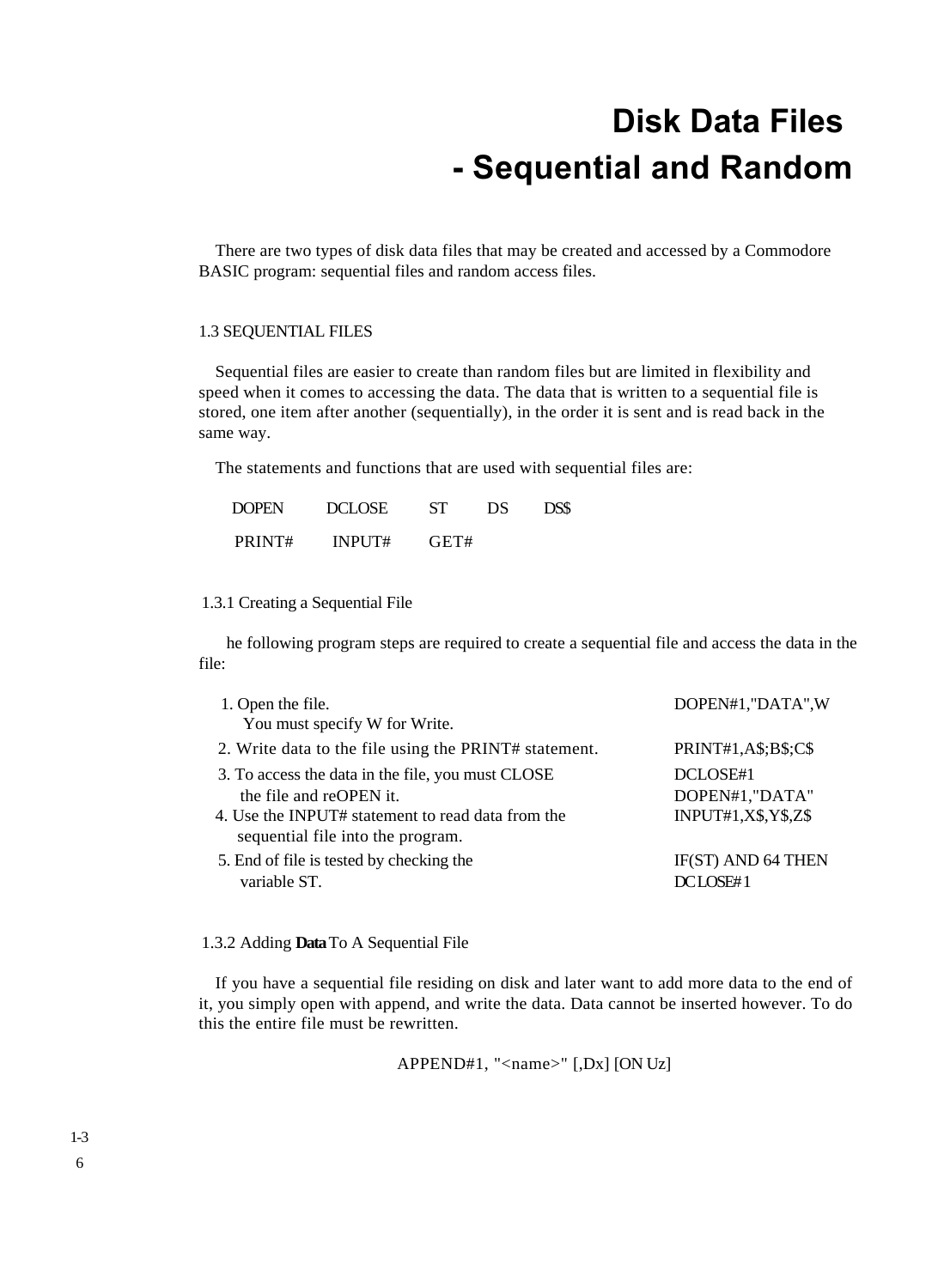### 1.4RELATIVE ACCESS FILES

Relative files are direct access that allow the programmer to position to any record relative to the beginning of the file. Record sizes are fixed in length and may range from I to 254 in size. Record numbers are limited to the capacity of the disk but may not exceed 65535 in number.

The two main components of a relative file are the side sector chain of blocks and the data block chain. Both of these components are linked together through forward pointers similar in fashion to a sequential file.

The side sectors include data block pointers which allow the DOS to move from one record to another within two disk reads. The side sector also contains a table of pointers that point to all of the other side sectors within the file. In order to move from one side sector to the other, the pointer is referenced and the proper track and sector is read. Once the proper side sector is read into memory, the proper data block pointer is referenced, and its track and sector is used to read in the actual data block that the record is contained in.

A file may contain up to six side sectors in it. Each side sector represents 120 data blocks. Therefore, there could be 182,880 bytes within a relative file, assuming a large enough disk capacity. The side sectors do not actually contain any record information, but simply contain information corresponding to the data blocks. The record size dictates where the pointer is placed when a record number is referenced. This is a calculated number when the record number is given through the RECORD command.

When a relative record file is opened for the first time, the DOS will generate one data block and one side sector. If the record size, for example, is 10, then 25 records will be generated automatically upon the opening. To expand the file, simply reference the last record number you wish to generate through the RECORD command and PRINT to that particular record. The intermediate records from the point of the current end of the file to the reference record number, will be generated by the DOS. The generated records will contain a "pi" (CHR\$(255)) . Any side sectors and all data blocks necessary to contain a file of this size are also generated.

For example, if the current size of the relative record is one data block long and the record number referenced would expand it to 125 blocks, then an additional side sector would be generated, since one side sector can only represent 120 data blocks.

When a RECORD command positions to a record beyond the current end-of-file, an error #50, RECORD NOT PRESENT, will be generated.

When a channel is opened to a previously existing file, the DOS will simply position to the first record, assuming that the parameters given match properly. The length variable is not necessary on the open if the file is already in existence, but a check is made against the record size that was given in the creating open statement. If the size of the record being written does not match, then error #51, OVERFLOW IN RECORD, will be generated. If a record is smaller than the originally specified length, the remaining bytes will contain nulls. Care should be taken not to position to a null byte within a record, since an attempt to GET from a null byte will cause an endless loop.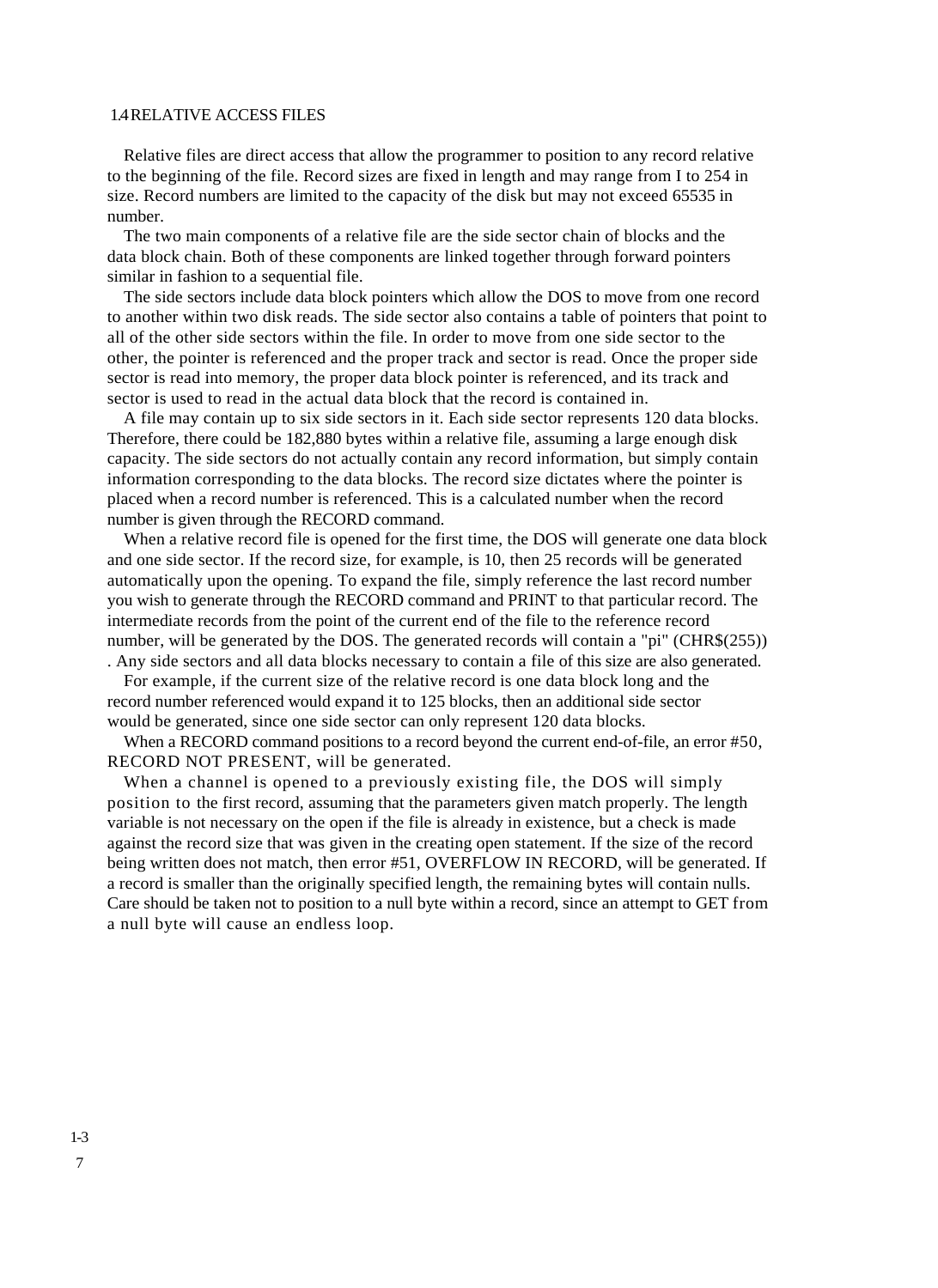The relative channel requires three memory buffers from the system, whereas sequential tiles only require two. Since there are twelve in the system and two of these are used in directory searches and in internal functions, only three relative channels can be open at one time. Another combination might be two sequential channels and two relative channels. Total number of channels open is dictated by the number of buffers used by all of the channels. The highest number of buffers that can be used is ten.

### RECORD POSITIONING & INPUT AND OUTPUT TO AND FROM RECORDS

Every time the DOS positions to a record, either through the RECORD command or a previous I/O statement to a record, it performs a read ahead function. For example, if record three was referenced through the RECORD command, then the data block following that which holds record three will be read for further sequential action. This is transparent to the user, since the disk drive performs all 1/O functions independent of the main CPU.

Now in the case just mentioned, if record three was on a boundary between two data blocks, starting in one data block and finishing in another, then the DOS would simply be reading in the remaining part of the record, as well as any following records in the second data block. The records of most relative files will span across data blocks. The only exceptions are record size, 1, 2, 127, and 254. These divide evenly into the 254 size of the data block. Hence, there is no spanning.

This method of spanning gives the efficiency of no overhead, aside from the side sector blocks in the relative files. When a record is written into through the PRINT# statement, the data block is not immediately written out. It is only written out when the DOS moves beyond the particular data block that the record resides in. This can occur through successive printing to sequential records, or positioning to another record outside of that par ticular data block.

This feature reduces the number of disk reads and writes and will improve time efficiency. However, because of this feature it is recommended that two channels not be open to a relative file at one time if either channel will be writing to the relative file. An update may be made in the channel's particular memory buffer area, but the change may not he made on disk until the DOS moves from that particular data block. There is no restriction on this however, and in certain cases where the file is simply read from, it may be advantageous to have more than one channel open to a single relative file.

The relative file has also been designed so that the programmer need not specify record number when printing to it. The relative file can be treated as a sequential file of certain record lengths. Whenever a write or read operation through an input or print statement is performed, the next reference record will be the sequential record. For example, after reading record ten, record eleven will be available for reading or writing. This feature can be used to simulate variable record size in a relative file by using a small record length such as ten and referring to the beginning of a variable record and N number of records thereafter. Each of these groups could be referred to as a logical record.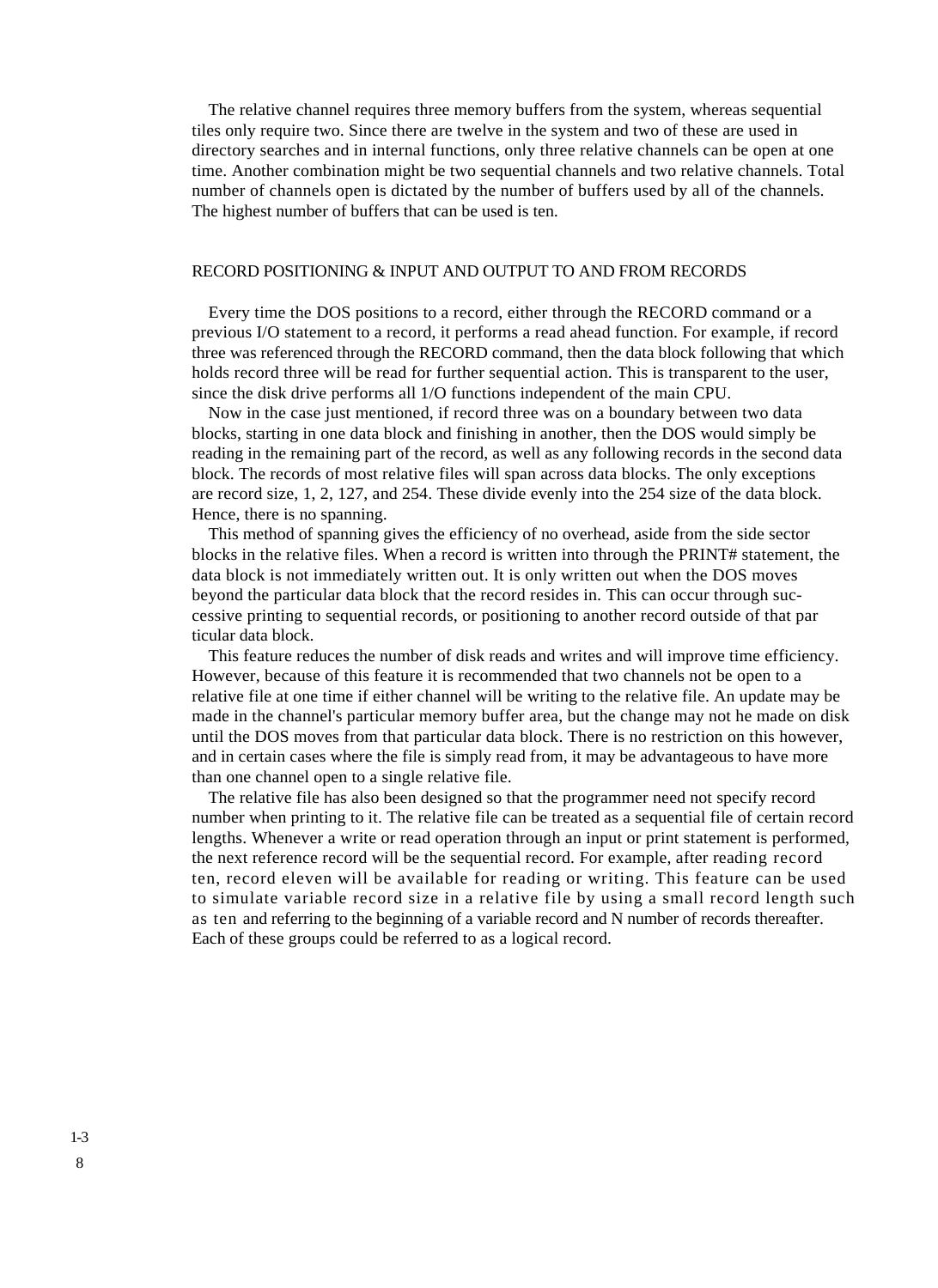The DOS terminates printing to a record by sending the EOI signal from the IEEE. This signal is generated on every PRINT# statement, If the PRINT statement goes over the record size a 51 error will be generated, which is record overflow. The information is truncated to the number of characters specified by the record size and the DOS will position to the next record in sequence. If the print statement contains less numbers than the record size, the remaining positions within that record will be filled with nulls. Consequently, when positioning to a record for input the EOI signal is generated from the DOS to the CBM when the last non-zero is transmitted.

If the programmer needs to store binary information a record terminator such as carriage return will have to be used and the record size should be increased by one to accommodate for the terminator.

When generating new data blocks for relative files the requested record number is checked against the number of data blocks left on the diskette. If the resulting number of data blocks is greater than what is left on the diskette, then error  $#5$ ? is generated file too large.

#### 1.4.1 Creating A Relative File

The following steps are required to create a relative file:

1 . OPEN the file for relative access. Write is implied by the logical record length:

#### DOPEN#1, "RELATIVE" L20 2.

Write data to each record using PRINT#:

#### PRINT#1 ,AS

1.4.2 Accessing A Relative File

The following steps are required to update and access relative records:

1. OPEN the file. Read is implied. Record length is carried over from original DOPEN statement

#### DOPEN#1, "RELATIVE"

2. Use the RECORD command to select the record.

### RECORD#1.100

3. INPUT or GET the data:

#### INPUT#1,A\$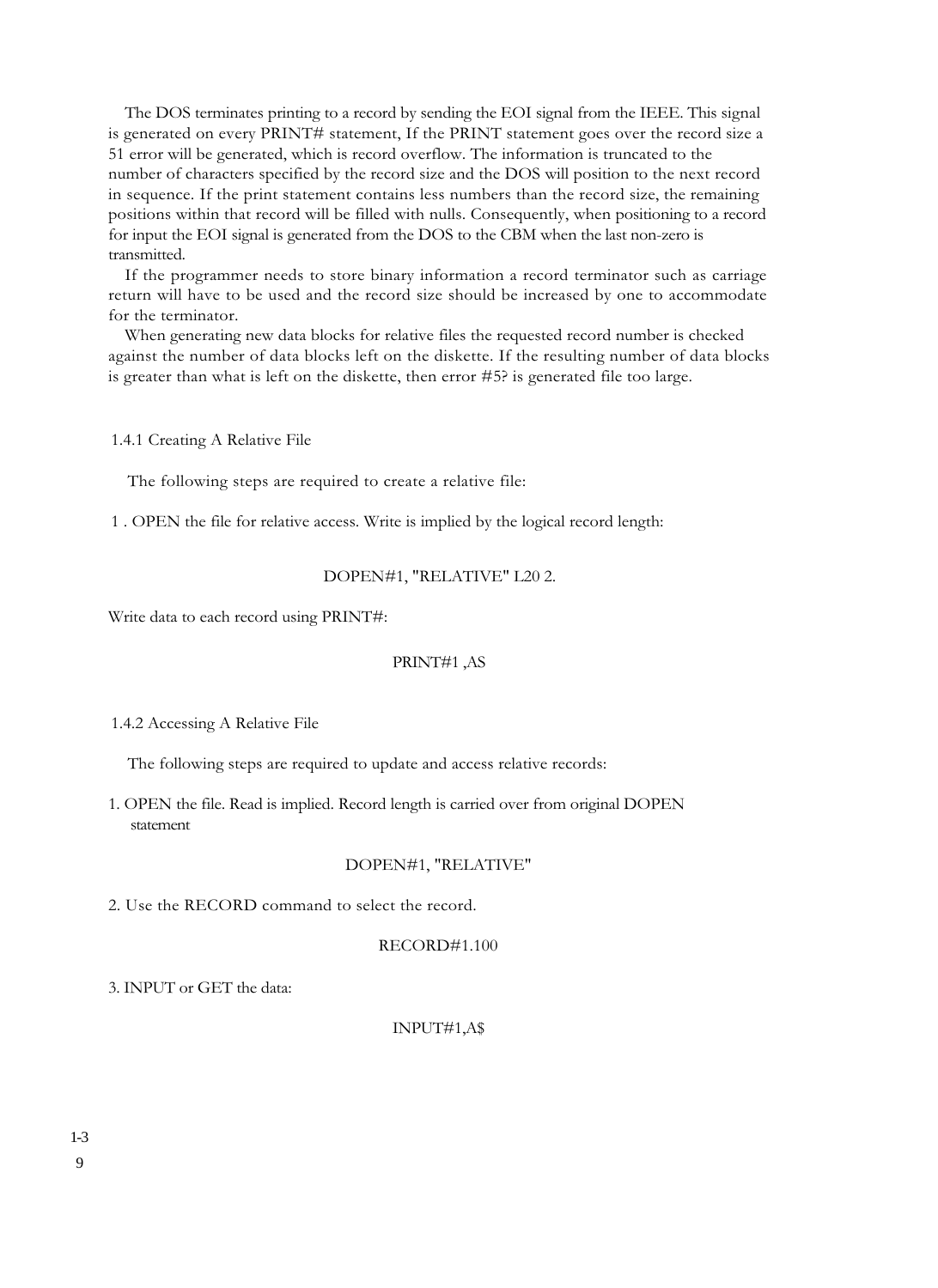#### **1.5** FILE MANIPULATION COMMANDS

HEADER **COLLECT BACKUP CONCAT** COPY

HEADER "<name>", Dx [,Izz] [ON Uy]

When Izz, a disk ID number, is specified this command formats the disk specified. The zz may not be a variable. Otherwise, the directory is cleared and the new name assigned to the disk. This command requires caution in this use.

In direct mode, the O.S. prints the following prompt and begins to flash the cursor:

#### ARE YOU SURE?

The command will not execute without a "YES" or "Y" <RETURN> response from the user. There exists the possibility of a media error with the HEADER command. This can be caused by a missing disk, write protect tab in place, or bad disk surface. The HEADER command will read the command channel and conditionally break with the following error:

#### BAD DISK

DS\$ will contain the actual error message after a ?BAD DISK error.

#### COLLECT [Dx] [ON Uy]

Frees up space allocated to improperly closed files on the disk and deletes their references from the directory. Follows the chain of file-links through remaining files, re-creating the bit allocation map stored on the disk. Space allocated by the BLOCK-ALLOCATE command is freed.

BACKUP Dx TO Dy [ON Uz]

Duplicate disk x to disk y on unit z complete with disk name, ID, file layout and contents.

COPY $[D_x]$  "<namex>" TO  $[D_y]$  "<namey>"  $[ON Uz]$ 

The copy command will only function on drives within a single unit. It can create a copy of a file within the same disk or on the other disk in the unit. Multiple disk units may exist on a PET system.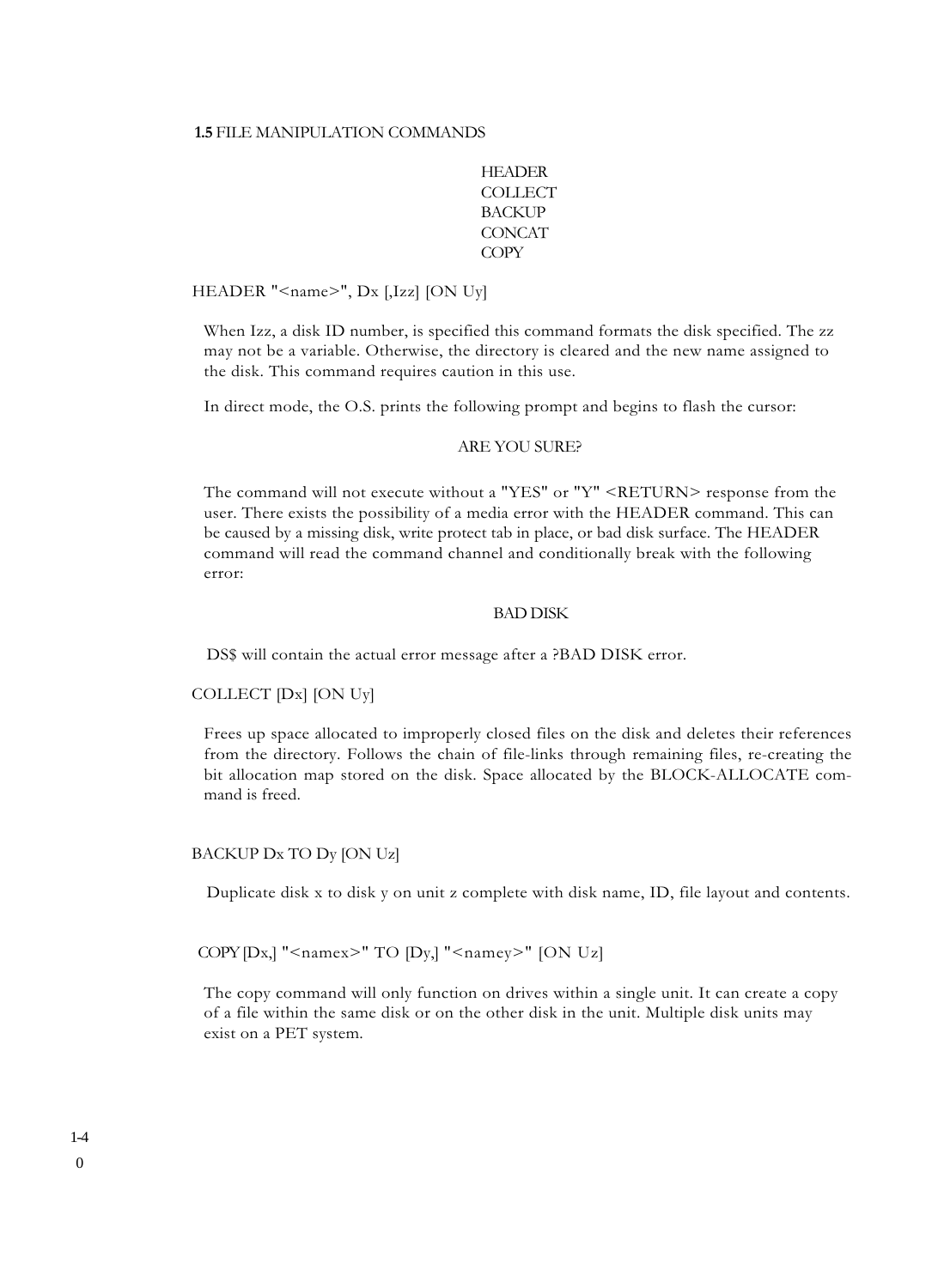COPY Dx to Dy [ON Uz]

COPY without file names copies all files from Dx to Dy without altering files that already exist on Dy.

CONCAT [ Dx, J "<namex>" TO [ DY, ] "<namey>" [ ON Uz J

Concatenate file namex to file namey.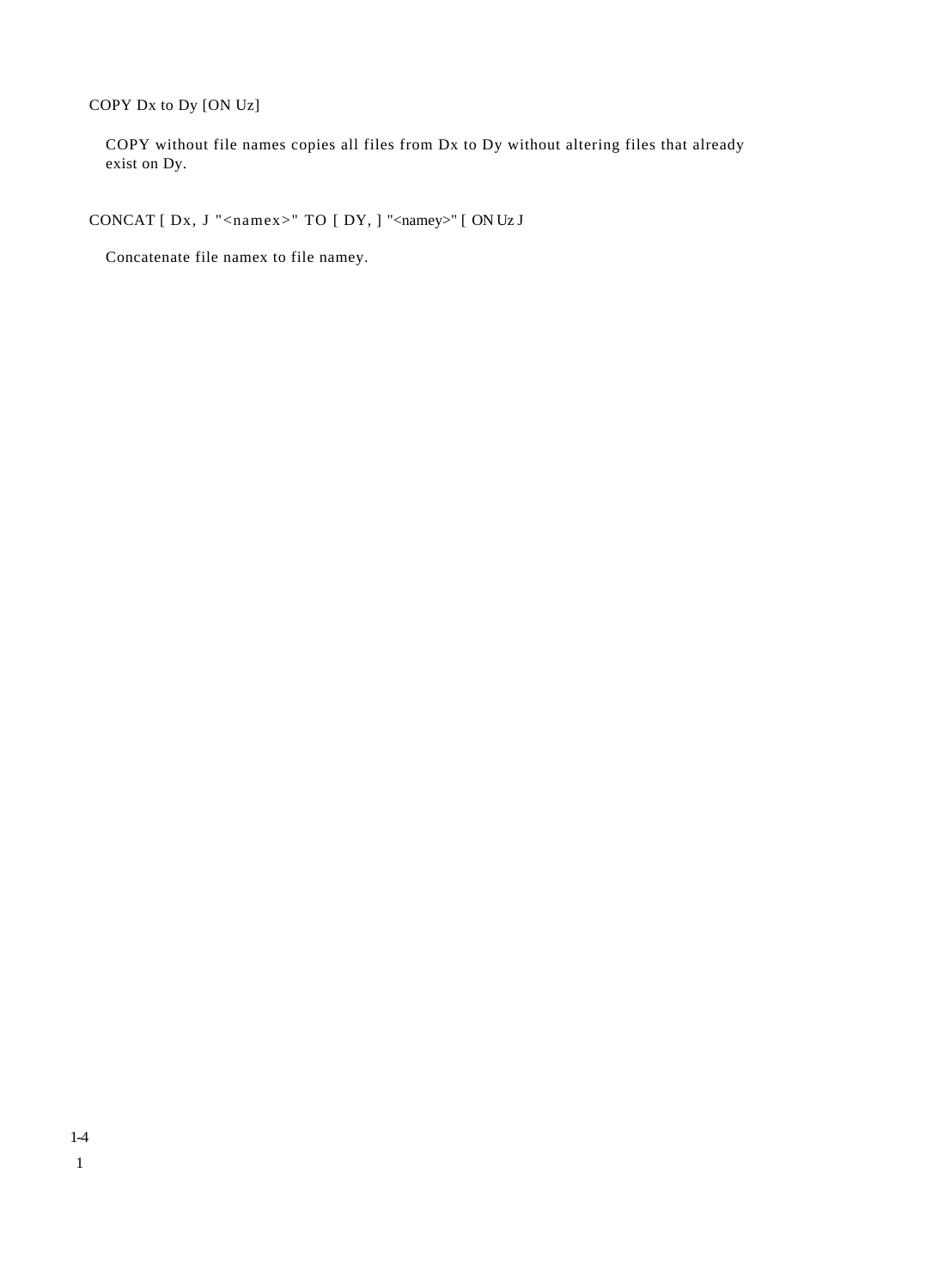## **Appendix**

# Index

Note: 1. entries in all caps are statements

- 2. entries in brackets are key types
- 3. entries in upper and lower case are general topics

| Assembly language      |  |
|------------------------|--|
| subroutines Appendix H |  |
|                        |  |
|                        |  |
|                        |  |
|                        |  |
|                        |  |
|                        |  |
|                        |  |
|                        |  |
|                        |  |
|                        |  |
|                        |  |
|                        |  |
|                        |  |
|                        |  |
|                        |  |
|                        |  |
|                        |  |
|                        |  |
|                        |  |
|                        |  |
|                        |  |

| Error messages  Appendix B |  |
|----------------------------|--|
|                            |  |
|                            |  |
|                            |  |
|                            |  |
|                            |  |
|                            |  |
|                            |  |
|                            |  |
|                            |  |
|                            |  |
|                            |  |
|                            |  |
|                            |  |
|                            |  |
|                            |  |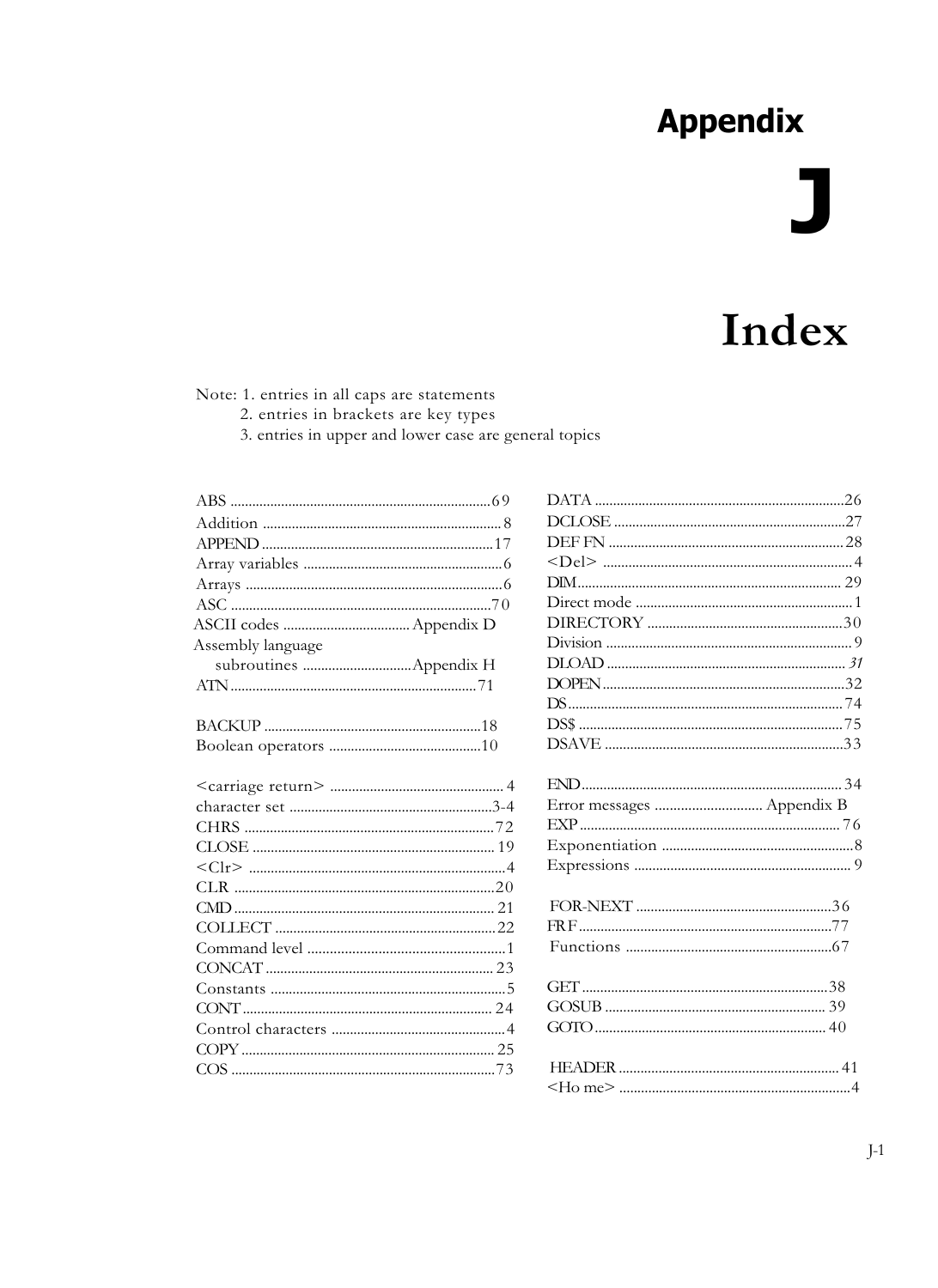| <b>REM</b>   |
|--------------|
| <b>REN</b>   |
| <b>RES</b>   |
| <b>RET</b>   |
| $<$ Ri       |
| <b>RIG</b>   |
| <b>RNI</b>   |
| $<$ R $\vee$ |
|              |
| $<$ Rv       |
| $<$ Ru       |
| <b>RUN</b>   |
|              |
| SAV          |
| <b>SCR</b>   |
| Sequ         |
| SGN          |
| $\lt$ sh     |
| <b>SIN</b>   |
| <b>SPC</b>   |
| SQR          |
| <b>STA</b>   |
| $<$ Sto      |
| <b>STO</b>   |
|              |
|              |
| Strii        |
| Strii        |
| Strii        |
| Strin        |
| Sub:         |
| Sub          |
| <b>SYS</b>   |
| Syst         |
|              |
| $<$ Tal      |
| <b>TAE</b>   |
| <b>TAN</b>   |
| <b>TIM</b>   |
|              |
| TIM          |
| Trig         |
| <b>USR</b>   |
|              |
| VAI          |
| <b>VEF</b>   |
|              |
| <b>WA</b>    |
|              |

|                                 | 92  |
|---------------------------------|-----|
|                                 | . 5 |
| String functions 79, 82, 85, 92 |     |
|                                 |     |
|                                 |     |
|                                 |     |
|                                 |     |
|                                 |     |
|                                 |     |
|                                 |     |
|                                 |     |
|                                 |     |
|                                 |     |
|                                 |     |
|                                 |     |
|                                 |     |
|                                 |     |
|                                 |     |
|                                 |     |
|                                 |     |
|                                 |     |
|                                 |     |